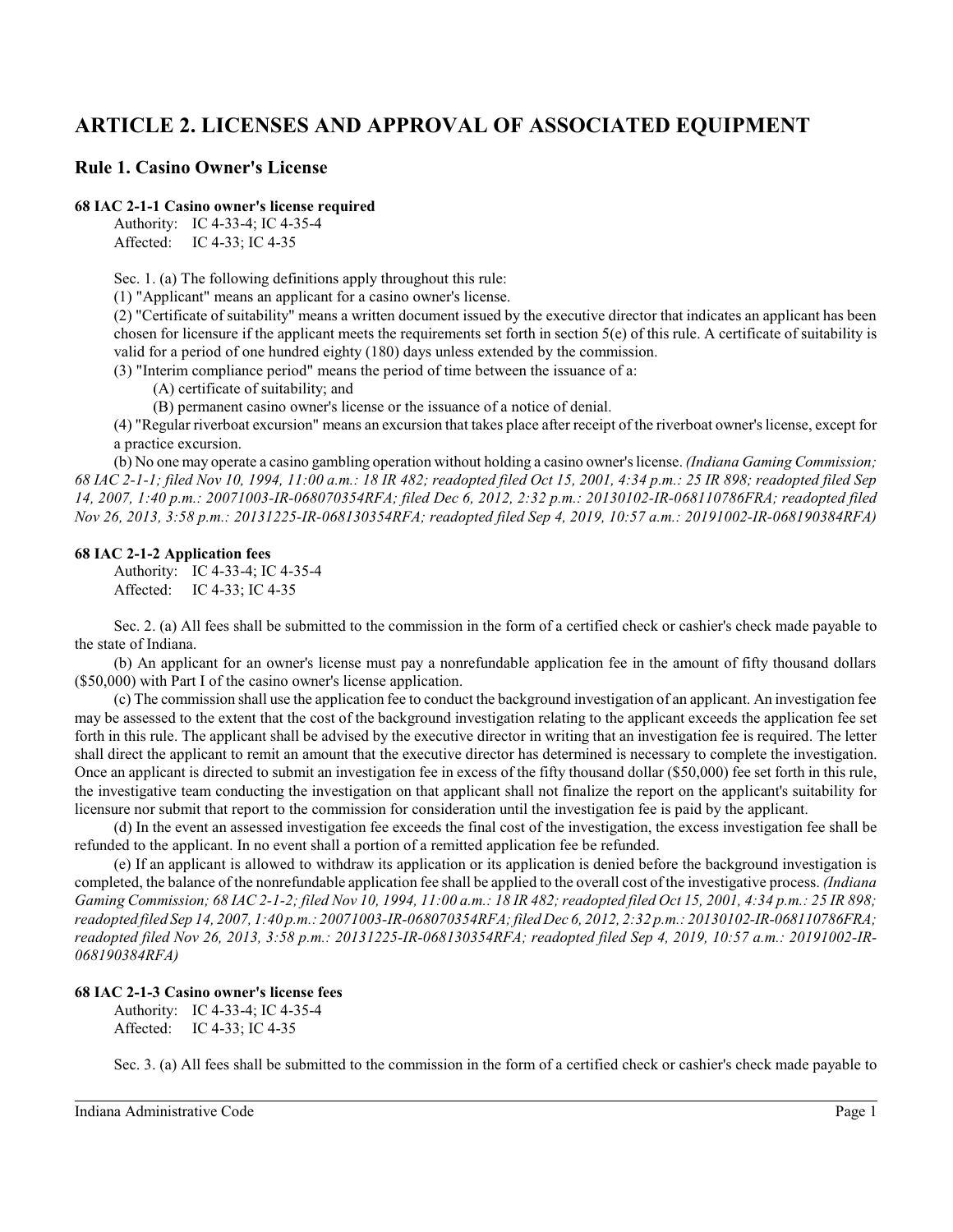the state of Indiana.

(b) The casino licensee shall remit the initial license fee of twenty-five thousand dollars (\$25,000) after complying with the conditions set forth in section 5(e) of this rule. The owner's license will not be issued until the twenty-five thousand dollar (\$25,000) license fee has been received by the commission. The initial owner's license is valid for a period of five (5) years. After the expiration of the initial owner's license, the license may be renewed annually upon compliance with section 9 of this rule.

(c) If the commission revokes the initial owner's license during the first four (4) years after issuance of the license, a pro rata share of the initial license fee may be credited toward any penalty assessed against the casino licensee for a violation of IC 4-33, IC 4-35, or this title that resulted in the revocation of the casino owner's license. *(Indiana Gaming Commission; 68 IAC 2-1-3; filed Nov 10, 1994, 11:00 a.m.: 18 IR 482; errata filed Nov 14, 1994, 3:45 p.m.: 18 IR 531; readopted filed Oct 15, 2001, 4:34 p.m.: 25 IR 898; readopted filed Sep 14, 2007, 1:40 p.m.: 20071003-IR-068070354RFA; filed Dec 6, 2012, 2:32 p.m.: 20130102-IR-068110786FRA; readopted filed Nov 26, 2013, 3:58 p.m.: 20131225-IR-068130354RFA; readopted filed Sep 4, 2019, 10:57 a.m.: 20191002-IR-068190384RFA)*

#### **68 IAC 2-1-4 Applications**

Authority: IC 4-33-4; IC 4-35-4 Affected: IC 4-33; IC 4-35

Sec. 4. (a) An applicant for a casino owner's license must complete and submit the appropriate forms prescribed by the commission.

(b) Application procedures shall be as follows:

(1) An applicant is seeking a privilege and assumes and accepts any and all risk of adverse publicity, notoriety, embarrassment, criticism, or other action or financial loss that may occur in connection with the application process or the public disclosure of information requested. The applicant expressly waives any claim for damages that may result from the application process. (2) A misrepresentation or omission made with respect to an application may be grounds for denial of the application.

(3) An applicant must submit a fully-executed original of Parts I and II of the casino owner's license application.

(4) An applicant must submit a Personal Disclosure Form 1 for a substantial owner, key person, or other person that the commission deems necessary to allow the commission to ensure that the applicant meets the statutory criteria for licensure set forth in IC 4-33, IC 4-35, and this title.

(5) An application is deemed filed when the commission has received the completed application forms, including the information that the commission has required.

(6) The completed applications must be filed as follows:

(A) In the commission's office in Indianapolis, Indiana.

(B) Prior to the expiration of appropriate deadlines established and published by the commission.

(7) An applicant is under a continuing duty to disclose any changes in the information submitted to the commission.

(8) An applicant may make only clerical corrections to the application after the deadline date for filing Part II of the casino owner's license application has passed. After that date, the applicant must submit a request to the commission to make a substantive amendment along with the exact substantive amendment. The commission shall then determine whether the proposed substantive amendment will be allowed.

(c) If applicable, requirements for dock site and navigable waterway shall be as follows:

(1) An applicant must specify the following:

(A) The dock at which the riverboat will be based.

(B) The navigable waterway upon which the riverboat will operate.

(2) An applicant who specified a dock site in a county or city in which the referendum passed shall not amend the application to specify a dock site in a different city or county.

(3) An applicant who specified a dock site in a county or city in which the referendum was defeated may amend its application on one (1) occasion to specify a dock site in a county or city where the referendum was successful or in which a referendum has not been held. An applicant must submit a nonrefundable fee of ten thousand dollars (\$10,000) to amend its dock site. The amendment must be submitted before the deadline for filing Part I of the application for the city or county the applicant seeks to specify as a home dock site has expired.

(d) An applicant that changes from one (1) form of legal entity to another form of legal entity is a new applicant. To effectuate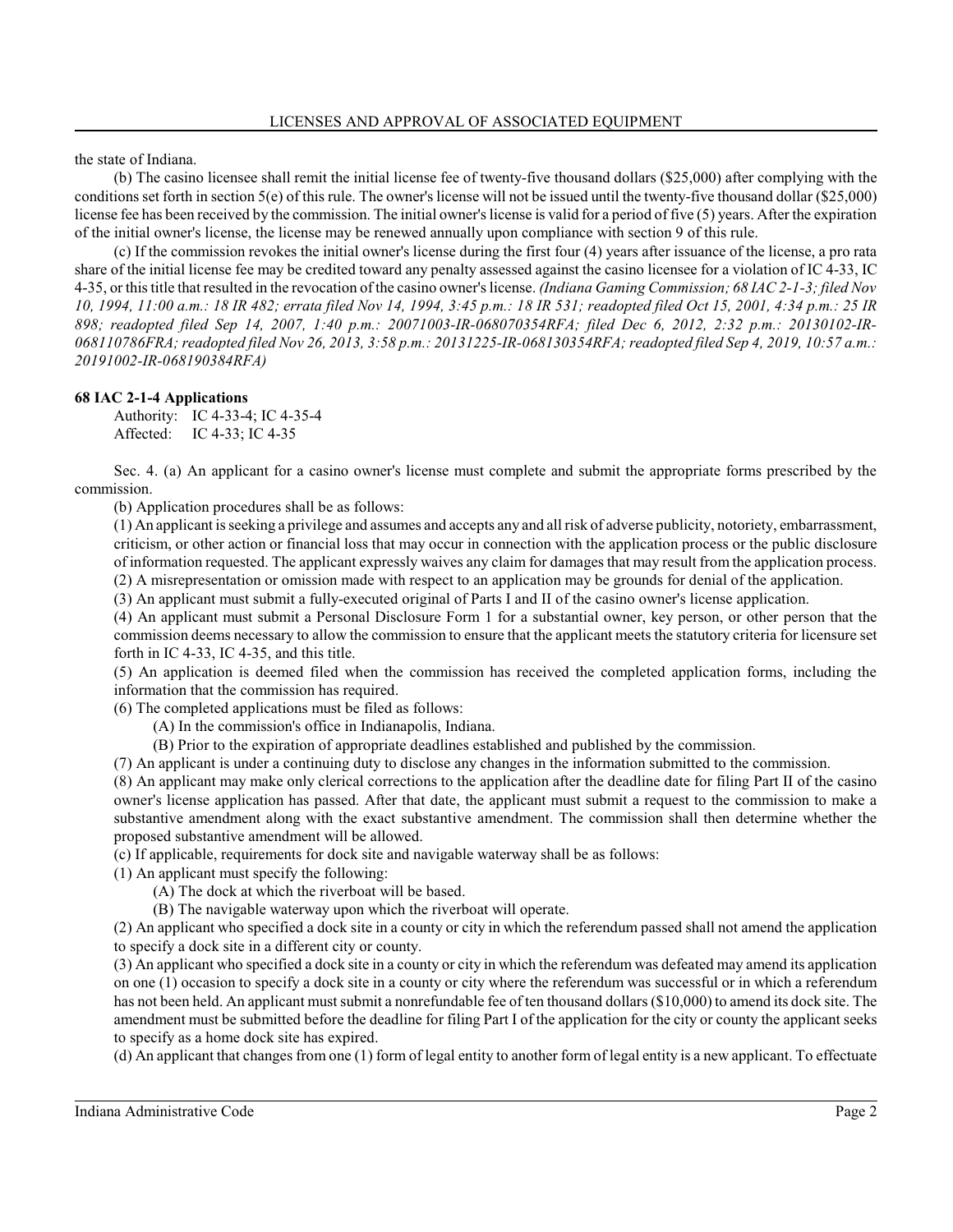a change in the form of legal entity, the applicant must submit the following:

(1) A new Part I of the application prior to the expiration of the appropriate deadline.

(2) An additional nonrefundable fifty thousand dollar (\$50,000) application fee under section 2 of this rule.

(e) An application for a casino owner's license may not be withdrawn without leave of the commission. *(Indiana Gaming Commission; 68 IAC 2-1-4; filed Nov 10, 1994, 11:00 a.m.: 18 IR 483; filed Dec 11, 1995, 4:30 p.m.: 19 IR 1019; readopted filed Oct 15, 2001, 4:34 p.m.: 25 IR 898; readopted filed Sep 14, 2007, 1:40 p.m.: 20071003-IR-068070354RFA; filed Dec 6, 2012, 2:32 p.m.: 20130102-IR-068110786FRA; readopted filed Nov 26, 2013, 3:58 p.m.: 20131225-IR-068130354RFA; readopted filed Sep 4, 2019, 10:57 a.m.: 20191002-IR-068190384RFA)*

# **68 IAC 2-1-5 Licensing procedures**

Authority: IC 4-33-4; IC 4-35-4 Affected: IC 4-33-6-1; IC 4-35; IC 5-3

Sec. 5. (a) Except to the extent the commissionmay require different or additional procedures, an applicant for a casino owner's license shall be subject to the following procedures prior to licensing:

(1) Application.

(2) Background investigation, including economic development analysis of the applicant by the commission.

(3) Public hearing.

(4) Action by the commission.

(5) Issuance of certificate of suitability.

(6) Interim compliance period.

(7) Issuance of casino owner's license.

(b) Requirements for a public hearing and action by the commission shall be as follows:

(1) After the appropriate background investigations by the commission have been completed, the commission shall conduct a public hearing.

(2) The commission shall publish the date, time, and place of the public hearing in the following manner:

(A) Notice of the public hearing shall be posted at the commission office in Indianapolis, Indiana at least two (2) weeks prior to the public hearing.

(B) Notice ofthe public hearing shall be published in appropriate newspapers under IC 5-3 at least two (2) times, at least

one (1) week apart, and with the second publication being made at least two (2) days before the event.

(3) The public hearing shall be conducted in the following manner:

(A) The chair shall establish the order of the presentations and announce the amount of time that each applicant will be allotted. The order of presentation and other information may be published with the notice setting the date, time, and place of the public hearing.

(B) The appropriate applicant shall present its proposal for a casino gambling operation in the appropriate county or city within the time period established.

(C) The commission may question the applicant on any aspect of its application and presentation that the commission determines to be relevant to the issue of licensure.

(D) An applicant may be recalled by the commission at any time during the public hearing.

(E) After all of the applicants have made presentations, the commission shall allow a reasonable time to hear comments about the applicants and proposals from governmental entities, agencies, and the public at large. The chair shall announce the manner in which these comments may be presented prior to the initiation of this section of the public hearing.

(F) The commission may, at its discretion, discuss the applications, presentations, reports, and other materials, deliberate, and issue its decision immediately after the conclusion of the presentations and public comments or it may recess and reconvene to deliberate and issue its decision after the hearing has been transcribed and the transcriptions received by the commission.

(G) The decision of the commission shall be reduced to writing and signed by the commission members. The commission shall direct the executive director to notify the appropriate applicants, in writing, of the decision reached by the commission.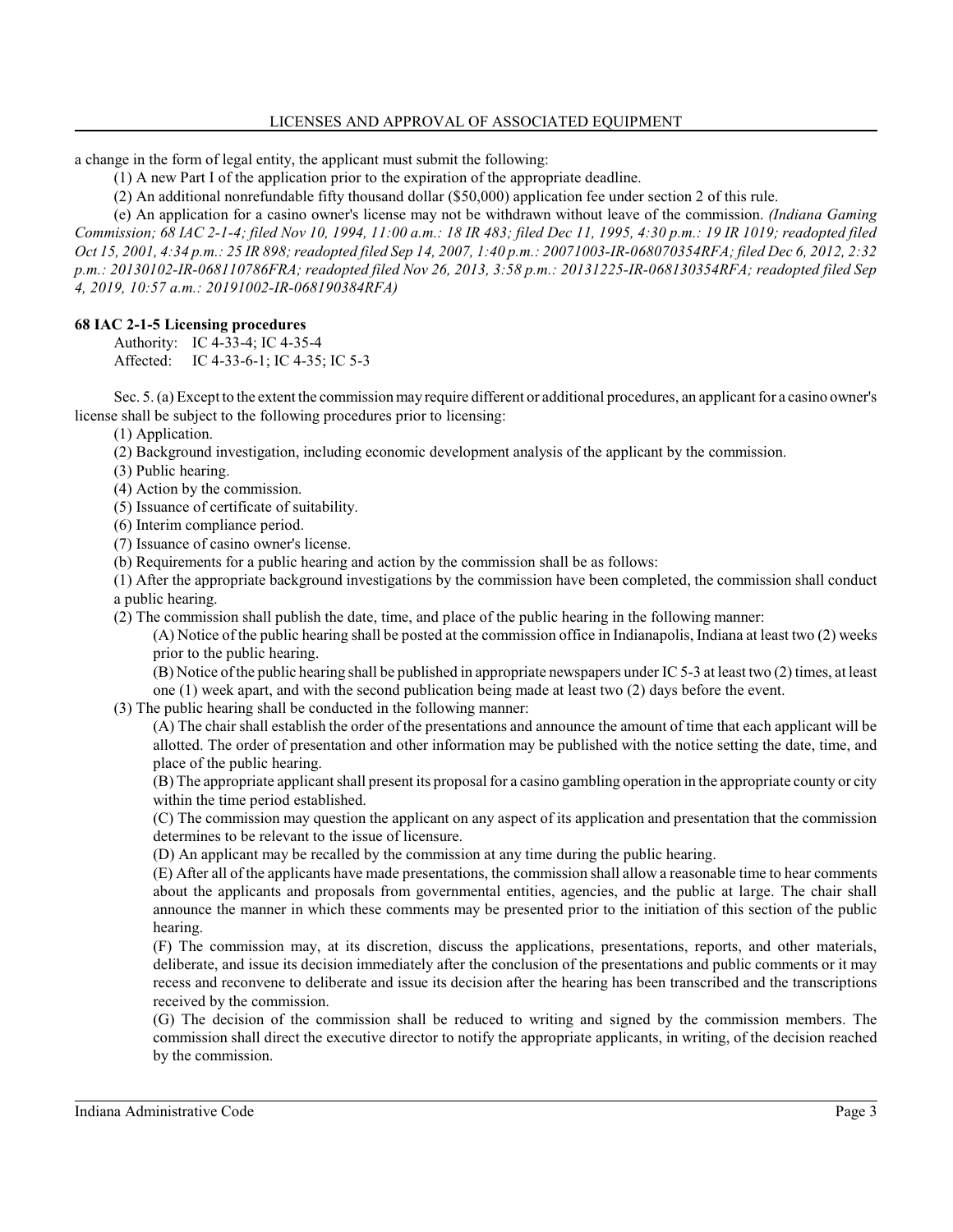(H) No riverboat application shall be denied until the final license for that county or city has been issued under IC 4-33- 6-1. Once the final riverboat license for a county or city has been issued, the commission shall direct the executive

director to issue notices of denial to the applicant or applicants not chosen for riverboat licensure.

(4) The public hearing shall be recorded, at the direction of the commission, stenographically or by other means as to adequately ensure the preservation of the commission's public hearing. A transcript completed by a reporter or stenographer hired by the commission is the official record of the commission's public hearing.

(c) The applicant must present evidence that it meets or possesses the following standards, qualifications, or criteria to be issued a casino owner's license:

(1) The applicant must possess the qualifications set forth in IC 4-33 and IC 4-35.

(2) The applicant or the applicant's substantial owner must possess a level of skill, experience, or knowledge necessary to conduct a casino gambling operation.

(3) The positive economic impact that the applicant's plan will have on the entire state of Indiana.

(4) The positive impact of any endorsements made by the local government entities.

(5) The criminal history of the applicant and the applicant's substantial owners.

(6) The applicant and the applicant's substantial owners must be of good moral character and reputation.

(7) Whether the applicant or the applicant's substantial owners has had a gaming or other license revoked, suspended, restricted, or terminated or if renewal of a license was denied.

(8) The applicant and the applicant's substantial owners must be in substantial compliance with state and federal tax laws.

(9) Any other standard the commission determines is necessary to ensure the applicant meets the criteria for licensure set forth in IC 4-33, IC 4-35, and this title.

(d) The certificate of suitability shall be issued as follows:

(1) The commission shall direct the executive director to issue a certificate of suitability after a decision has been issued in accordance with subsection (b).

(2) The certificate of suitability is valid for one hundred eighty (180) days unless extended by the commission.

(3) A prospective licensee must direct a request for an extension of the certificate of suitability in a letter directed to the executive director.

(e) During the interim compliance period, the prospective casino licensee shall do the following:

(1) If necessary, obtain a permit to develop the riverboat gambling operation from the United States ArmyCorps of Engineers.

(2) If necessary, obtain a valid certificate of inspection from the United States Coast Guard or the commission's marine

certification contractor for the vessel on which the riverboat gambling operation will be conducted temporarily or permanently. (3) Apply for and receive the appropriate permit or certificate from the Indiana alcohol and tobacco commission and other appropriate state and federal agencies.

(4) Receive all permits, certificates, and approvals for the casino and support facilities necessary to develop and conduct the casino gambling operation, including, but not limited to:

(A) fire marshal;

(B) health;

(C) building; and

(D) zoning;

permits. Permits for long-term developments that are part of the casino support facilities do not have to be obtained.

(5) Close the financing necessary to complete the development of the casino gambling operation.

(6) Post a bond in accordance with section 7 of this rule.

(7) Obtain the insurance deemed necessary by the commission under section 8 of this rule.

(8) Receive licensure for electronic gaming devices and other gaming equipment under 68 IAC 2-6.

(9) Submit an emergency response plan under 68 IAC 8-2.

(10) Take any other action the commission deems necessary to ensure the prospective casino licensee will be able to conduct a casino gambling operation that complies with IC 4-33, IC 4-35, and this title.

(f) Requirements for the issuance of a permanent casino owner's license shall be as follows:

(1) The casino licensee shall advise the commission in writing once it has complied with subsection (e).

(2) When the commission is satisfied that the casino licensee has complied with subsection (e), it shall direct the executive director to issue a permanent casino owner's license.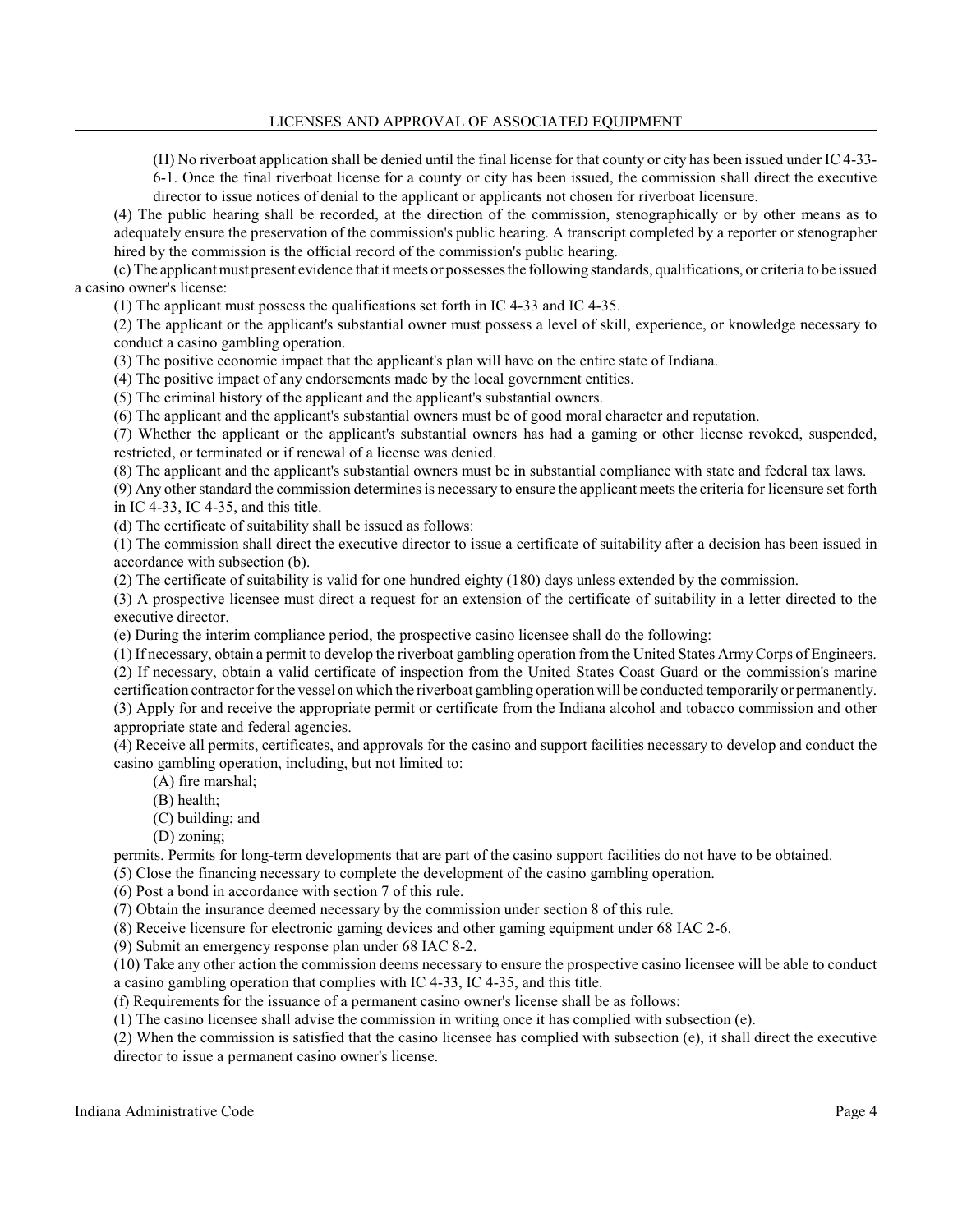(3) The permanent casino owner's license shall meet the specifications set forth in section 6 of this rule.

(4) The commission may place restrictions, conditions, or requirements on the permanent casino owner's license. These restrictions, conditions, or requirements may include, but are not limited to, the following:

(A) That the casino licensee comply with aspects of its proposal within specific time frames.

(B) If the casino is a docked riverboat, the riverboat licensee begin operation at a permanent dock within a specified period, not to exceed one (1) year.

(C) That the casino licensee posts a new or additional bond in accordance with section 7 of this rule, if necessary.

(D) That the casino gambling operation undergo and successfully complete the appropriate number and type of practice gaming tests during a forty-eight (48) hour period to ensure that the casino gambling operation is conducted within the parameters of IC 4-33, IC 4-35, and this title. The executive director may determine that the casino gambling operation undergo additional practice gaming tests.

(5) The casino licensee shall post a bond in accordance with section 7 of this rule.

*(Indiana Gaming Commission; 68 IAC 2-1-5; filed Nov 10, 1994, 11:00 a.m.: 18 IR 484; readopted filed Oct 15, 2001, 4:34 p.m.: 25 IR 898; readopted filed Sep 14, 2007, 1:40 p.m.: 20071003-IR-068070354RFA; filed Dec 6, 2012, 2:32 p.m.: 20130102-IR-068110786FRA; readopted filed Nov 26, 2013, 3:58 p.m.: 20131225-IR-068130354RFA; readopted filed Sep 4, 2019, 10:57 a.m.: 20191002-IR-068190384RFA)*

## **68 IAC 2-1-6 Casino owner's license requirements; display of license**

Authority: IC 4-33-4; IC 4-35-4 Affected: IC 4-33; IC 4-35

Sec. 6. (a) The certificate of suitability and permanent casino owner's license shall be on forms prescribed by the commission that display the following requirements:

(1) The applicant's name and business address.

(2) If applicable, the:

(A) dock at which the riverboat is based; and

(B) navigable waterway on which the riverboat will operate.

(3) The casino owner's license number or certificate of suitability number assigned by the commission.

(4) The signature of the chair and executive director of the commission.

(5) The date the certificate ofsuitability or the casino owner's license was issued and the date that the certificate or license will expire.

(6) Display any other information the commission deems necessary to identify the casino licensee, the dock site, if applicable, and any conditions or restrictions that are placed on the casino owner's license.

(b) A casino licensee shall post its owner's license in a conspicuous place in the casino.

(c) The certificate of suitability and the casino owner's license shall remain the property of the commission at all times. The certificate of suitability or the casino owner's license may be revoked, suspended, canceled, or restricted by the commission under 68 IAC 13.

(d) A fee of ten dollars (\$10) shall be paid to the commission for a necessary replacement of the certificate of suitability or the casino owner's license. The fee shall be assessed each time a casino licensee obtains a replacement certificate of suitability or casino owner's license. *(Indiana Gaming Commission; 68 IAC 2-1-6; filed Nov 10, 1994, 11:00 a.m.: 18 IR 486; readopted filed Oct 15, 2001, 4:34 p.m.: 25 IR 898; readopted filed Sep 14, 2007, 1:40 p.m.: 20071003-IR-068070354RFA; filed Dec 6, 2012, 2:32 p.m.: 20130102-IR-068110786FRA; readopted filed Nov 26, 2013, 3:58 p.m.: 20131225-IR-068130354RFA; readopted filed Sep 4, 2019, 10:57 a.m.: 20191002-IR-068190384RFA)*

## **68 IAC 2-1-7 Bond**

Authority: IC 4-33-4; IC 4-35-4 Affected: IC 4-33-6-9; IC 4-35-5-2.6

Sec. 7. (a) A casino licensee must follow IC 4-33-6-9(b) or IC 4-35-5-2.6(b) regarding bonds. (b) The bond shall meet the following requirements: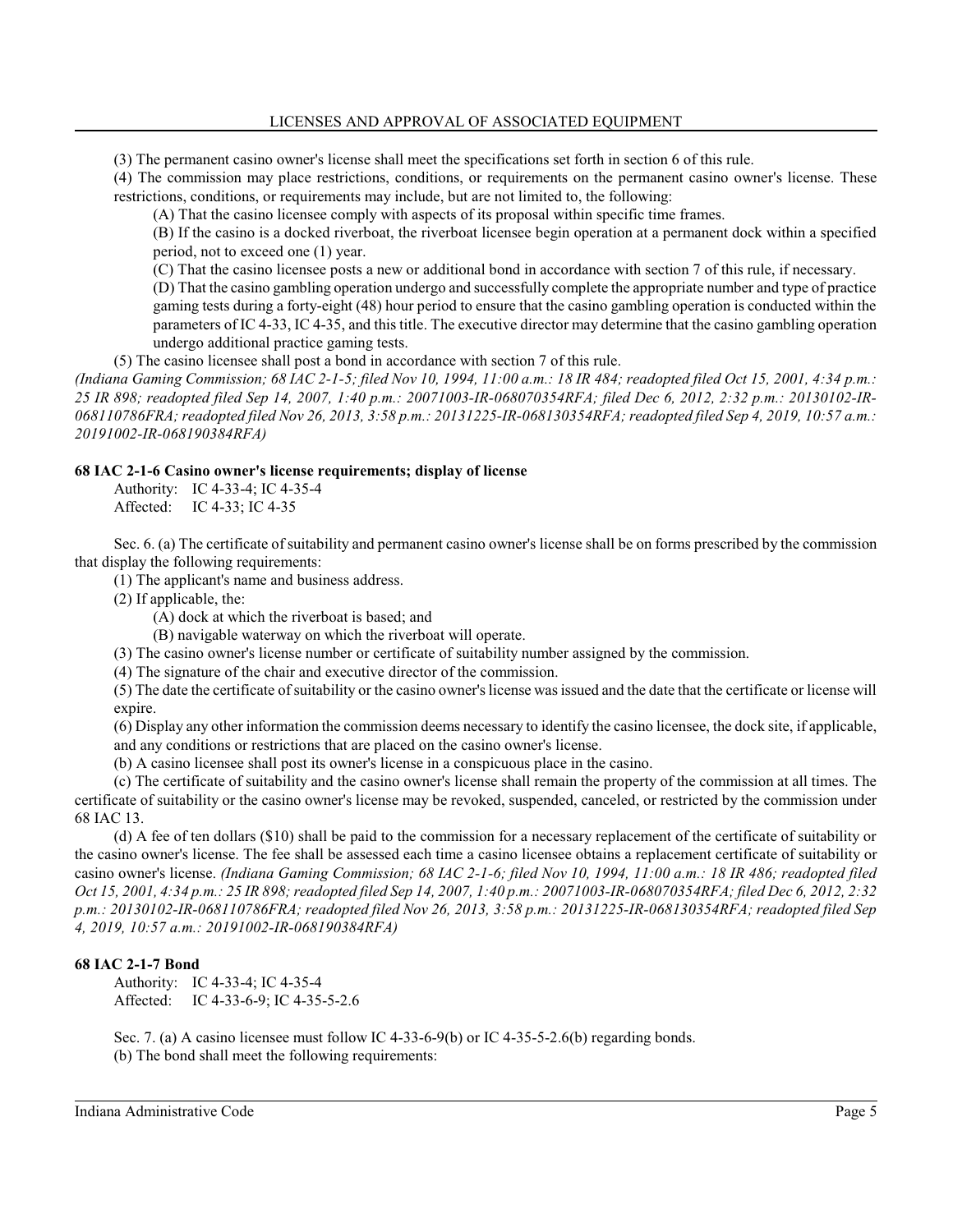(1) If the casino licensee furnishes a bond in an irrevocable letter of credit, the bond must be issued, held, and negotiated under the "Uniform Custom and Practice for Documentary Credits", 2007 Revision, International Chamber of Commerce Publication No. 600.

(2) If the casino licensee plans to post a surety bond, negotiable securities, or irrevocable letter of credit, the licensee must submit the bond proposal at least thirty (30) days prior to the time the bond will be posted to allow the commission sufficient time to investigate the surety company, guarantor, or banking institution.

(3) The bond must be in an amount that the commission determines adequately reflects the amount that a local community will expend for infrastructure and any other facilities associated with casino gambling. The commission may request input from the appropriate local community regarding the amount the local community will expend.

(4) The bond shall state that it:

(A) may be exercised by the commission if the casino licensee fails to comply with its obligation under IC 4-33, IC 4-35, or this title; and

(B) shall run continuously and remain in full force and effect during the period for which the casino owner's license was awarded under IC 4-33-6-9 or IC 4-35-5-2.6.

(c) The commission may require or allow a new bond under the conditions listed in IC 4-33-6-9 and IC 4-35-5-2.6, or if the commission allows the casino licensee, at the request of the casino licensee, to post a new bond that complies with this section. *(Indiana Gaming Commission; 68 IAC 2-1-7; filed Nov 10, 1994, 11:00 a.m.: 18 IR 486; filed Jul 3, 1996, 5:00 p.m.: 19 IR 3034; errata filed Oct 23, 1996, 12:00 p.m.: 20 IR 760; filed Jul 10, 2000, 4:48 p.m.: 23 IR 3068; readopted filed Oct 15, 2001, 4:34 p.m.: 25 IR 898; readopted filed Sep 14, 2007, 1:40 p.m.: 20071003-IR-068070354RFA; filed Dec 6, 2012, 2:32 p.m.: 20130102-IR-068110786FRA; readopted filed Nov 26, 2013, 3:58 p.m.: 20131225-IR-068130354RFA; readopted filed Sep 4, 2019, 10:57 a.m.: 20191002-IR-068190384RFA)*

#### **68 IAC 2-1-8 Insurance**

Authority: IC 4-33-4; IC 4-35-4 Affected: IC 4-33; IC 4-35

Sec. 8. (a) A casino licensee must obtain and maintain insurance in a minimum amount determined by the commission. The casino licensee shall obtain and maintain the following types of insurance:

(1) Liability.

(2) Casualty.

(3) Capital loss.

(4) Fire.

(5) Theft.

(6) Worker's compensation insurance.

(7) Any other type ofinsurance the commission deems necessary to ensure the casino licensee is adequately insured to conduct a casino gambling operation.

(b) After the commission issues a certificate of suitability to an applicant, the commission shall direct the executive director to advise the applicant, in writing, of the amount of insurance that the applicant must obtain and maintain. *(Indiana Gaming Commission; 68 IAC 2-1-8; filed Nov 10, 1994, 11:00 a.m.: 18 IR 487; readopted filed Oct 15, 2001, 4:34 p.m.: 25 IR 898; readopted filed Sep 14, 2007, 1:40 p.m.: 20071003-IR-068070354RFA; filed Dec 6, 2012, 2:32 p.m.: 20130102-IR-068110786FRA; readopted filed Nov 26, 2013, 3:58 p.m.: 20131225-IR-068130354RFA; filed Oct 21, 2016, 10:19 a.m.: 20161116-IR-068160052FRA; readopted filed Sep 4, 2019, 10:57 a.m.: 20191002-IR-068190384RFA)*

#### **68 IAC 2-1-9 Renewal of license**

Authority: IC 4-33-4; IC 4-35-4 Affected: IC 4-33-6-12; IC 4-35-5-4

Sec. 9. (a) A casino owner's license shall be renewed in accordance with IC 4-33-6-12 or IC 4-35-5-4, as applicable to the casino licensee.

(b) The casino licensee shall submit its renewal fee with a statement indicating its intent to continue the casino gambling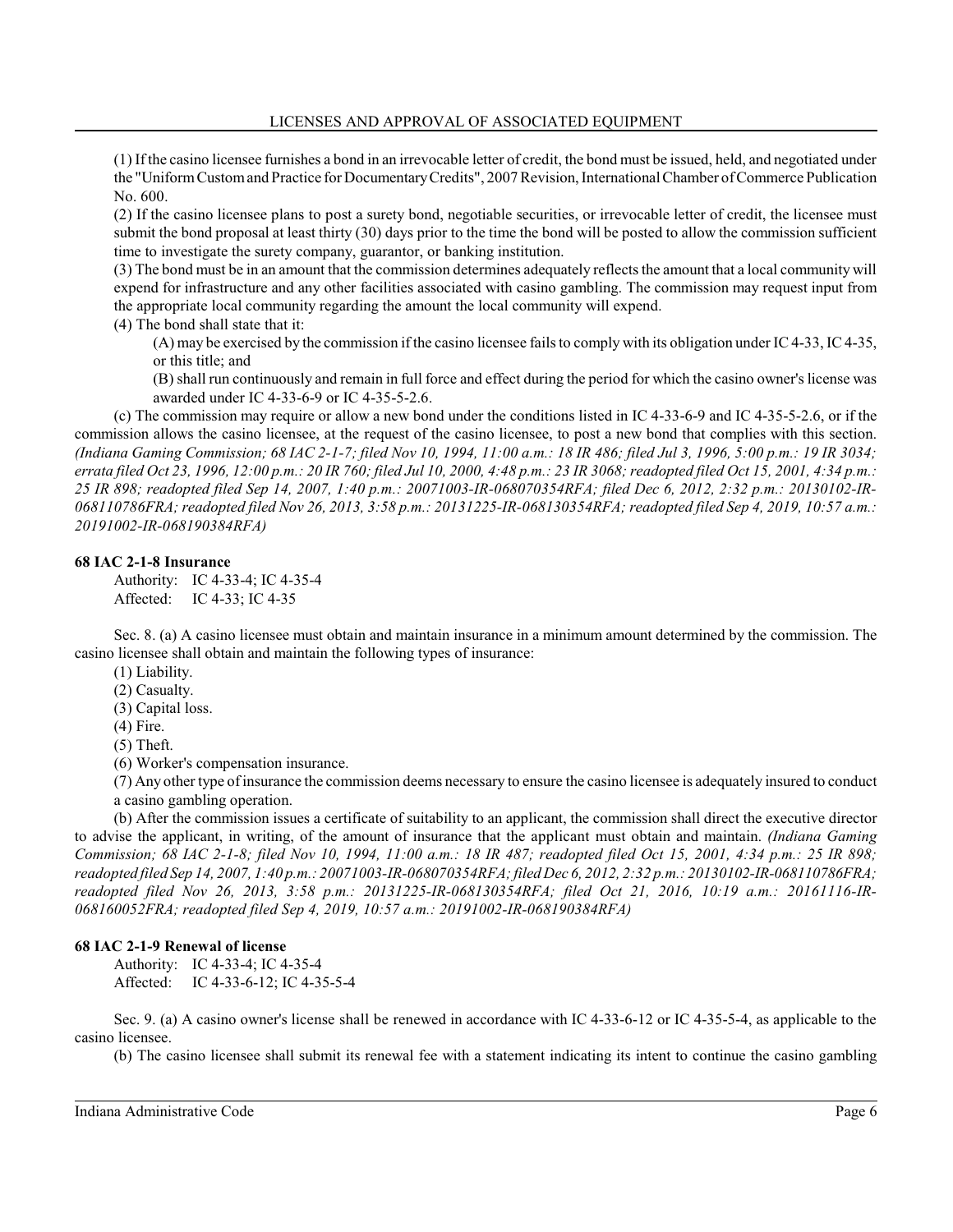operation at least thirty (30) days before the expiration of the license.

(c) The commission may refuse to renew a casino owner's license if the casino licensee no longer meets the requirements set forth in this rule and IC 4-33 or IC 4-35. *(Indiana Gaming Commission; 68 IAC 2-1-9; filed Nov 10, 1994, 11:00 a.m.: 18 IR 488; readopted filed Oct 15, 2001, 4:34 p.m.: 25 IR 898; readopted filed Sep 14, 2007, 1:40 p.m.: 20071003-IR-068070354RFA; filed Dec 6, 2012, 2:32 p.m.: 20130102-IR-068110786FRA; readopted filed Nov 26, 2013, 3:58 p.m.: 20131225-IR-068130354RFA; readopted filed Sep 4, 2019, 10:57 a.m.: 20191002-IR-068190384RFA)*

## **68 IAC 2-1-10 Duty to maintain suitability; duty to disclose; transfer of ownership interest**

Authority: IC 4-33-4; IC 4-35-4 Affected: IC 4-33; IC 4-35

Sec. 10. (a) Casino licensees have a continuing duty to maintain suitability for licensure. A casino owner's license does not create a property right, but is a revocable privilege granted by the state contingent upon continuing suitability for licensure.

(b) Casino licensees shall notify the commission of a material change in the information submitted in the application, or a matter that renders the licensee ineligible to hold a casino owner's license.

(c) An ownership interest in the casino owner's license shall not be transferred unless the transfer complies with 68 IAC 5. *(Indiana Gaming Commission; 68 IAC 2-1-10; filed Nov 10, 1994, 11:00 a.m.: 18 IR 488; errata filed Nov 1, 1995, 8:30 a.m.: 19 IR 353; readopted filed Oct 15, 2001, 4:34 p.m.: 25 IR 898; readopted filed Sep 14, 2007, 1:40 p.m.: 20071003-IR-068070354RFA; filedDec 6, 2012, 2:32 p.m.: 20130102-IR-068110786FRA; readopted filedNov 26, 2013, 3:58 p.m.: 20131225-IR-068130354RFA; readopted filed Sep 4, 2019, 10:57 a.m.: 20191002-IR-068190384RFA)*

#### **68 IAC 2-1-11 Restriction, revocation, or suspension**

Authority: IC 4-33-4; IC 4-35-4 Affected: IC 4-33; IC 4-35

Sec. 11. (a) The commission may revoke, restrict, or suspend a casino owner's license at any time that the commission determines:

(1) the casino licensee is in violation of IC 4-33, IC 4-35, or this title; or

(2) revocation of the casino owner's license is in the best interest of Indiana and will protect and enhance the credibility and integrity of casino gambling operations.

(b) If the commission determines that a casino licensee is in violation of IC 4-33, IC 4-35, or this title, the commission may take action as the commission deems necessary. *(Indiana Gaming Commission; 68 IAC 2-1-11; filed Nov 10, 1994, 11:00 a.m.: 18 IR 488; readopted filed Oct 15, 2001, 4:34 p.m.: 25 IR 898; readopted filed Sep 14, 2007, 1:40 p.m.: 20071003-IR-068070354RFA; filedDec 6, 2012, 2:32 p.m.: 20130102-IR-068110786FRA; readopted filedNov 26, 2013, 3:58 p.m.: 20131225-IR-068130354RFA; filed Oct 21, 2016, 10:19 a.m.: 20161116-IR-068160052FRA; readopted filed Sep 4, 2019, 10:57 a.m.: 20191002-IR-068190384RFA)*

#### **68 IAC 2-1-12 Request for hearing on notice of denial or nonrenewal**

Authority: IC 4-33-4; IC 4-35-4 Affected: IC 4-33; IC 4-35

Sec. 12. (a) Unless specifically stated to the contrary, a notice of denial of a casino owner's license application shall not constitute a finding that the applicant is not suitable for licensure.

(b) An applicant who is served with a notice of denial or a casino licensee who is served with a notice of nonrenewal under this rule may request a hearing under 68 IAC 7.

(c) If the applicant or casino licensee does not request a hearing, the notice of denial or nonrenewal becomes the final order of the commission. *(Indiana Gaming Commission; 68 IAC 2-1-12; filed Nov 10, 1994, 11:00 a.m.: 18 IR 488; errata filed Nov 1, 1995, 8:30 a.m.: 19 IR 353; readopted filed Oct 15, 2001, 4:34 p.m.: 25 IR 898; readopted filed Sep 14, 2007, 1:40 p.m.: 20071003- IR-068070354RFA; filed Dec 6, 2012, 2:32 p.m.: 20130102-IR-068110786FRA; readopted filed Nov 26, 2013, 3:58 p.m.: 20131225-IR-068130354RFA; readopted filed Sep 4, 2019, 10:57 a.m.: 20191002-IR-068190384RFA)*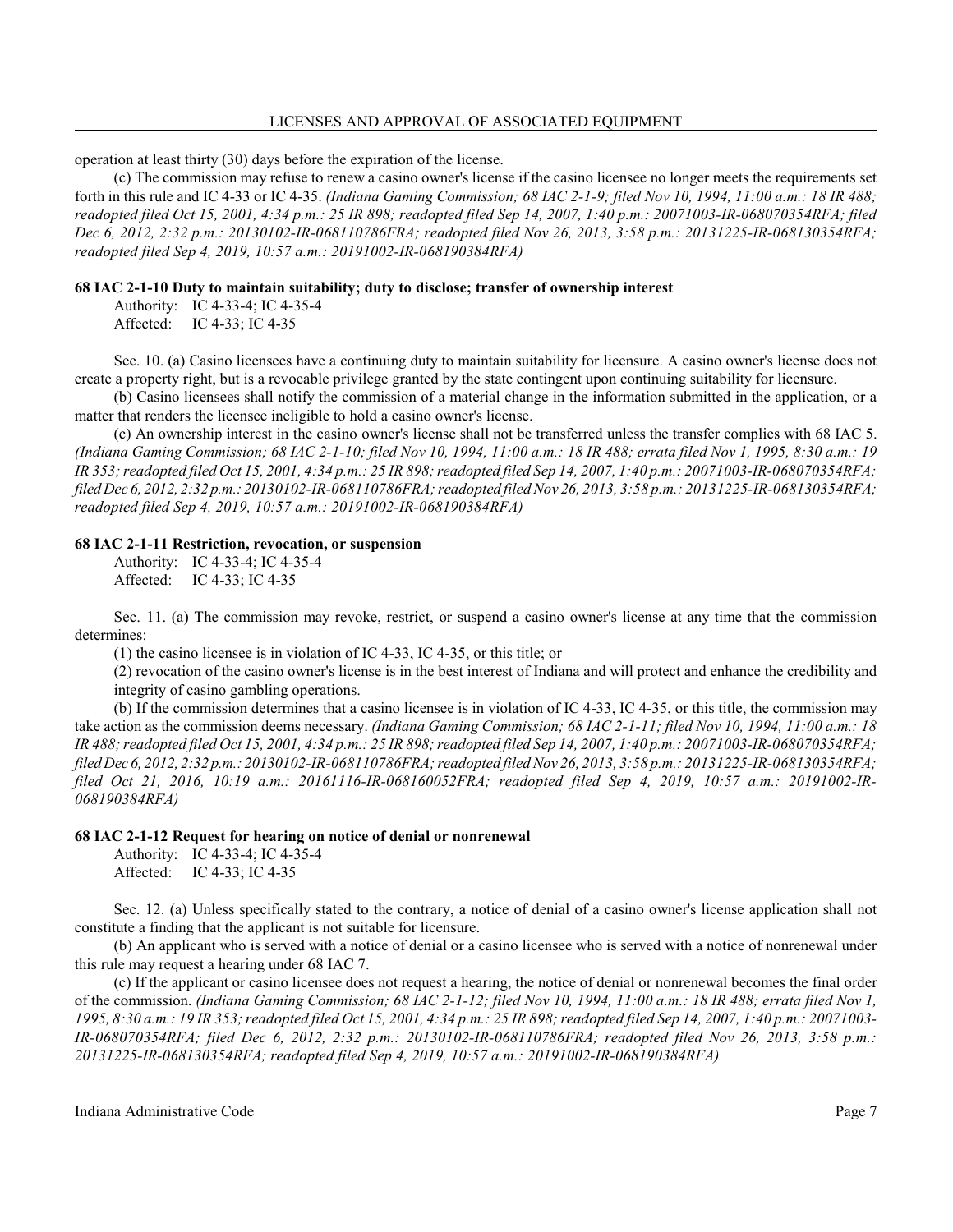## **68 IAC 2-1-13 Deviation from provisions** *(Repealed)*

Sec. 13. *(Repealed by Indiana Gaming Commission; filed Oct 21, 2016, 10:19 a.m.: 20161116-IR-068160052FRA)*

# **Rule 2. Supplier's License**

#### **68 IAC 2-2-1 Supplier's license required**

Authority: IC 4-33-4; IC 4-35-4

Affected: IC 4-33-6; IC 4-33-6.5; IC 4-35-5

Sec. 1. (a) The following definitions apply throughout this rule:

(1) "Applicant" means an applicant for a supplier's license.

(2) "Casino license applicant" means a person who has submitted an application for one (1) of the following:

(A) A riverboat license under IC 4-33-6.

(B) An operating agent contract under IC 4-33-6.5.

(C) A gambling game license under IC 4-35-5.

(b) An application for a supplier's license shall not be processed by the commission unless the applicant has an agreement with or a statement of intent from a casino licensee or a casino license applicant stating that the applicant will be supplying the casino with goods and services upon the applicant receiving a supplier's license. Nothing in this rule prevents a potential applicant from negotiating, prior to application for licensure, with a casino licensee or a casino license applicant to supply goods and services to the casino once the potential applicant has obtained a supplier's license.

(c) The following persons or business entities are required to hold a supplier's license:

(1) The gaming operations manager if the manager is a business entity. If the gaming operations manager is an individual, the applicant shall hold a Level 1 occupational license. All employees of a gaming operations manager who have any duty, authority, or function relating directly or indirectly to a casino gambling operation will be required to hold an occupational license in accordance with 68 IAC 2-3-1.

(2) All manufacturers of:

(A) electronic gaming devices;

(B) chips;

(C) cards;

(D) dice;

(E) roulette wheels;

(F) keno balls;

(G) keno ball or number selection devices;

(H) shuffling devices; and

(I) any other equipment that the commission determines directly affects gaming;

shall be licensed as a supplier. All suppliers under this subdivision shall be manufacturers of the devices listed in this subdivision.

(3) A supplier of gaming equipment maintenance or repair.

(4) A supplier of security services, security systems, and surveillance systems.

(5) A lessor of a riverboat or dock facilities, or both, unless the lessor of the riverboat or dock facilities, or both, is a county, municipality, or political subdivision.

(6) A supplier of goods or services where payment is calculated on a percentage of a casino gambling operation's revenues.

(7) Any other purveyor of goods or services to a casino gambling operation that the commission deems necessary to ensure compliance with IC 4-33, IC 4-35, and this title.

(d) The applicant's key persons, substantial owners, and any other persons deemed necessary to allowthe commission to ensure the applicant meets the statutory criteria for licensure set forth in IC 4-33, IC 4-35, and this title must complete and submit a Personal Disclosure Form 1 application for occupational license under 68 IAC 2-3-1.

(e) A supplier licensee shall continue to maintain suitability for licensure. The supplier licensee is subject to action by the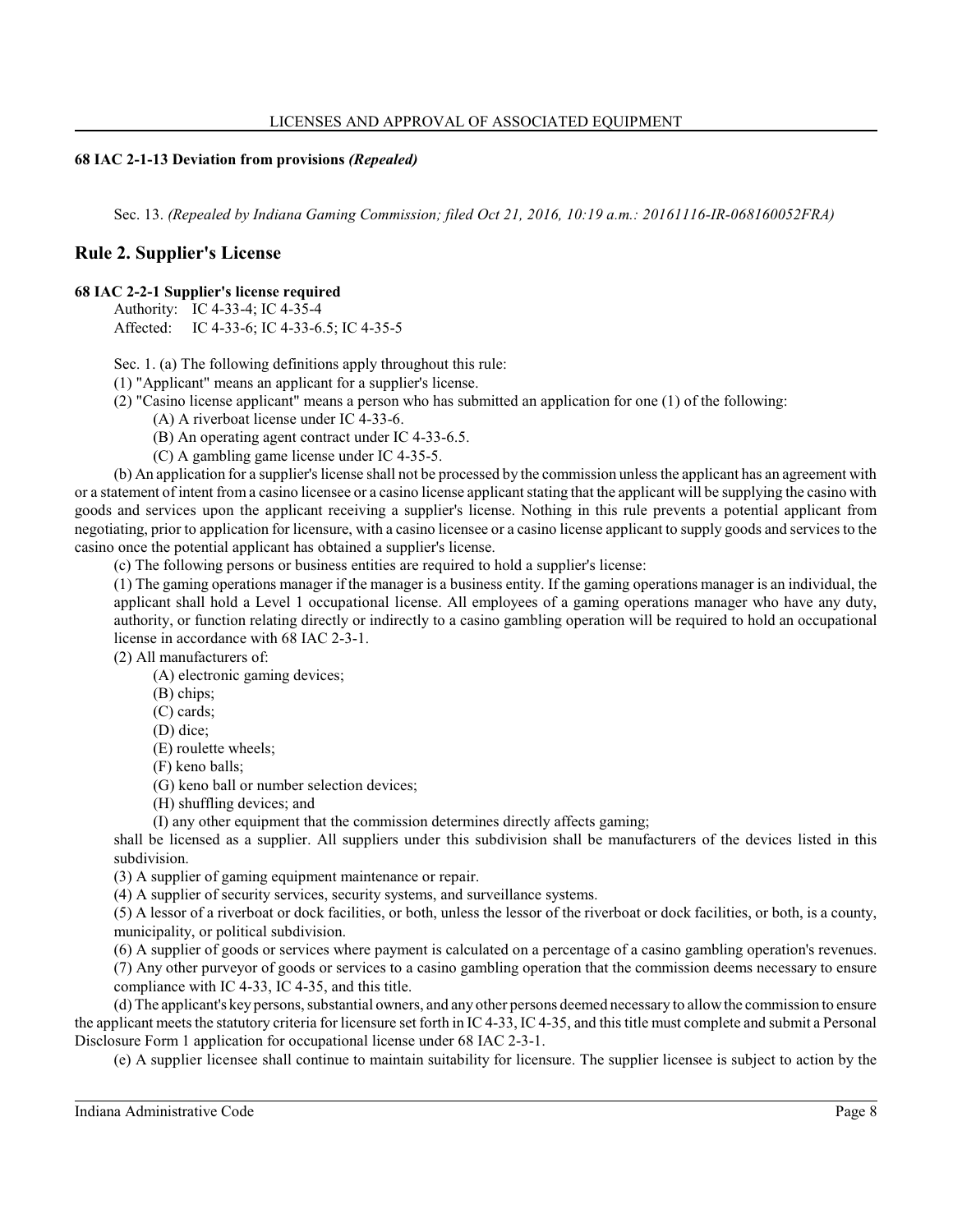commission, including, but not limited to:

(1) suspension;

(2) revocation;

(3) restriction; and

(4) nonrenewal;

under IC 4-33, IC 4-35, and this title.

(f) A supplier licensee shall not distribute gaming supplies and equipment that do not conform to the standards for gaming supplies and equipment set forth in IC 4-33, IC 4-35, and this title.

(g) Casino licensees shall not purchase goods or services covered by this rule from a person who does not hold a supplier's license issued by the commission.

(h) A manufacturer of electronic gaming devices, chips, cards, dice, roulette wheels, keno balls, keno ball or number selection devices, shuffling devices, or any other equipment that the commission determines directly affects gaming shall not be paid by a casino licensee based:

(1) on a percentage of the revenue received from the use of the gaming equipment; or

(2) upon the amount of play or use that the gaming equipment receives.

*(Indiana Gaming Commission; 68 IAC 2-2-1; filed Nov 10, 1994, 11:00 a.m.: 18 IR 488; errata filed Nov 1, 1995, 8:30 a.m.: 19 IR 353; filed Oct 22, 1997, 8:45 a.m.: 21 IR 922; errata filed Feb 6, 1998, 10:30 a.m.: 21 IR 2128; readopted filed Oct 15, 2001, 4:34 p.m.: 25 IR 898; filed Dec 2, 2001, 12:35 p.m.: 25 IR 1060; readopted filed Sep 14, 2007, 1:40 p.m.: 20071003-IR-068070354RFA; filed Dec 23, 2008, 1:32 p.m.: 20090121-IR-068080327FRA; filed Jul 21, 2010, 2:21 p.m.: 20100818-IR-068100052FRA; readopted filed Nov 26, 2013, 3:58 p.m.: 20131225-IR-068130354RFA; filed Nov 13, 2015, 2:37 p.m.: 20151209- IR-068150113FRA; readopted filed Sep 4, 2019, 10:57 a.m.: 20191002-IR-068190384RFA)*

#### **68 IAC 2-2-2 Application fees**

Authority: IC 4-33-4; IC 4-35-4 Affected: IC 4-33; IC 4-35

Sec. 2. (a) All fees shall be submitted to the commission in the form of a certified check or cashier's check made payable to the state of Indiana.

(b) An applicant for a supplier's license must pay a nonrefundable application fee in the amount of five thousand dollars (\$5,000). The application fee must be submitted with the supplier's license application.

(c) The application fee shall be utilized to conduct the background investigation of an applicant. If the cost of the background investigation relating to the applicant exceeds the application fee set forth in this rule, the executive director shall informthe applicant that it must pay an additional fee. Once an applicant is directed to submit an application fee in excess of the five thousand dollar (\$5,000) fee set forth in this rule, the investigative team conducting the investigation on that applicant shall not finalize the report on the applicant's suitability for licensure nor submit that report to the commission for consideration until the applicant has paid the additional fee. *(Indiana Gaming Commission; 68 IAC 2-2-2; filed Nov 10, 1994, 11:00 a.m.: 18 IR 489; readopted filed Oct 15, 2001, 4:34 p.m.: 25 IR 898; readopted filed Sep 14, 2007, 1:40 p.m.: 20071003-IR-068070354RFA; filed Jul 21, 2010, 2:21 p.m.: 20100818-IR-068100052FRA; readopted filedNov 26, 2013, 3:58 p.m.: 20131225-IR-068130354RFA; readopted filed Sep 4, 2019, 10:57 a.m.: 20191002-IR-068190384RFA)*

## **68 IAC 2-2-3 Supplier's license fees**

Authority: IC 4-33-4; IC 4-35-4 Affected: IC 4-33-7-1; IC 4-35

Sec. 3. (a) All fees shall be submitted to the commission in the form of a certified check or cashier's check made payable to the state of Indiana.

(b) The supplier licensee shall remit the supplier's license fee described in IC 4-33-7-1(a) upon notification by the commission of suitability for licensure.

(c) The supplier's license:

(1) is valid for a period of one (1) year; and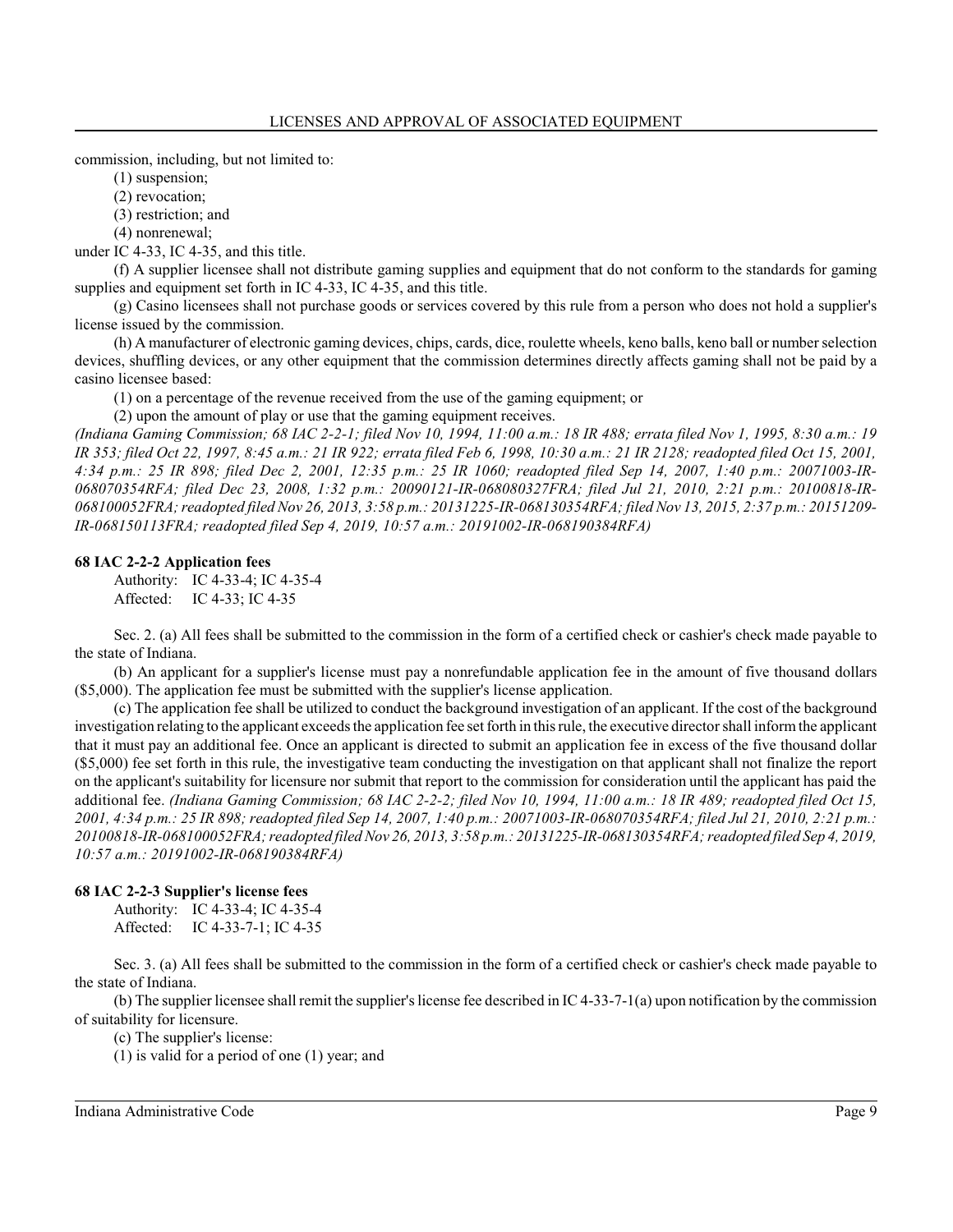#### LICENSES AND APPROVAL OF ASSOCIATED EQUIPMENT

(2) may be renewed annually upon compliance with section 8 of this rule.

*(Indiana Gaming Commission; 68 IAC 2-2-3; filed Nov 10, 1994, 11:00 a.m.: 18 IR 489; filed Dec 11, 1995, 4:30 p.m.: 19 IR 1020; readopted filed Oct 15, 2001, 4:34 p.m.: 25 IR 898; readopted filed Sep 14, 2007, 1:40 p.m.: 20071003-IR-068070354RFA; filed Jul 21, 2010, 2:21 p.m.: 20100818-IR-068100052FRA; readopted filed Nov 26, 2013, 3:58 p.m.: 20131225-IR-068130354RFA; readopted filed Sep 4, 2019, 10:57 a.m.: 20191002-IR-068190384RFA)*

#### **68 IAC 2-2-4 Applications**

Authority: IC 4-33-4; IC 4-35-4 Affected: IC 4-33; IC 4-35

Sec. 4. (a) An applicant must complete and submit the information and written documents that the commission requires on its application forms.

(b) Application procedures shall be as follows:

(1) An applicant must submit one (1) bound and one (1) electronic copy of the supplier's license application and requested attachments.

(2) Submission of all necessary occupational license forms as required by section 6.1 of this rule.

(3) An application shall be deemed filed when the completed application forms, including all required documents, all personal disclosure forms, materials, photographs, and application fee have been submitted. The commission will not begin its background investigation until the application is filed.

(4) The applicant must file its completed supplier's license and occupational license applications in the commission's office in Indianapolis, Indiana.

(c) An applicant may not withdrawan application for a supplier's license without leave ofthe executive director or commission. The executive director or commission shall grant a request for leave to withdraw a supplier's license if received prior to commission action on licensure under this rule unless a withdrawal is not in the best interest of the state of Indiana and the gaming industry.

(d) Any misrepresentation or omission made with respect to the supplier'slicense application may be grounds for denial of the application. *(Indiana Gaming Commission; 68 IAC 2-2-4; filed Nov 10, 1994, 11:00 a.m.: 18 IR 490; filed Dec 11, 1995, 4:30 p.m.: 19 IR 1020; readopted filed Oct 15, 2001, 4:34 p.m.: 25 IR 898; readopted filed Sep 14, 2007, 1:40 p.m.: 20071003-IR-068070354RFA; filed Jul 21, 2010, 2:21 p.m.: 20100818-IR-068100052FRA; readopted filed Nov 26, 2013, 3:58 p.m.: 20131225- IR-068130354RFA; readopted filed Sep 4, 2019, 10:57 a.m.: 20191002-IR-068190384RFA)*

## **68 IAC 2-2-5 Licensing process**

Authority: IC 4-33-4; IC 4-35-4 Affected: IC 4-33; IC 4-35

Sec. 5. An application for a supplier's license shall be subject to the following process:

(1) Applicant must submit a complete application, including an application fee and all required attachments.

(2) The commission shall begin investigating the applicant.

(3) The commission may issue a temporary supplier's license in accordance with section 5.1 of this rule.

(4) Upon completing its investigation of the applicant, the commission shall vote to grant or deny the application.

(5) If the commission grants the application, it shall issue a permanent supplier's license.

(6) The commission may require different or additional licensing procedures to ensure compliance with IC 4-33, IC 4-35, and this title.

*(Indiana Gaming Commission; 68 IAC 2-2-5; filed Nov 10, 1994, 11:00 a.m.: 18 IR 490; filed Dec 11, 1995, 4:30 p.m.: 19 IR 1021; errata filed Apr 9, 1996, 12:15 p.m.: 19 IR 2044; readopted filed Oct 15, 2001, 4:34 p.m.: 25 IR 898; filed Dec 6, 2006, 2:52 p.m.: 20070103-IR-068060191FRA; readopted filed Sep 14, 2007, 1:40 p.m.: 20071003-IR-068070354RFA; filed Jul 21, 2010, 2:21 p.m.: 20100818-IR-068100052FRA; readopted filedNov 26, 2013, 3:58 p.m.: 20131225-IR-068130354RFA; readopted filed Sep 4, 2019, 10:57 a.m.: 20191002-IR-068190384RFA)*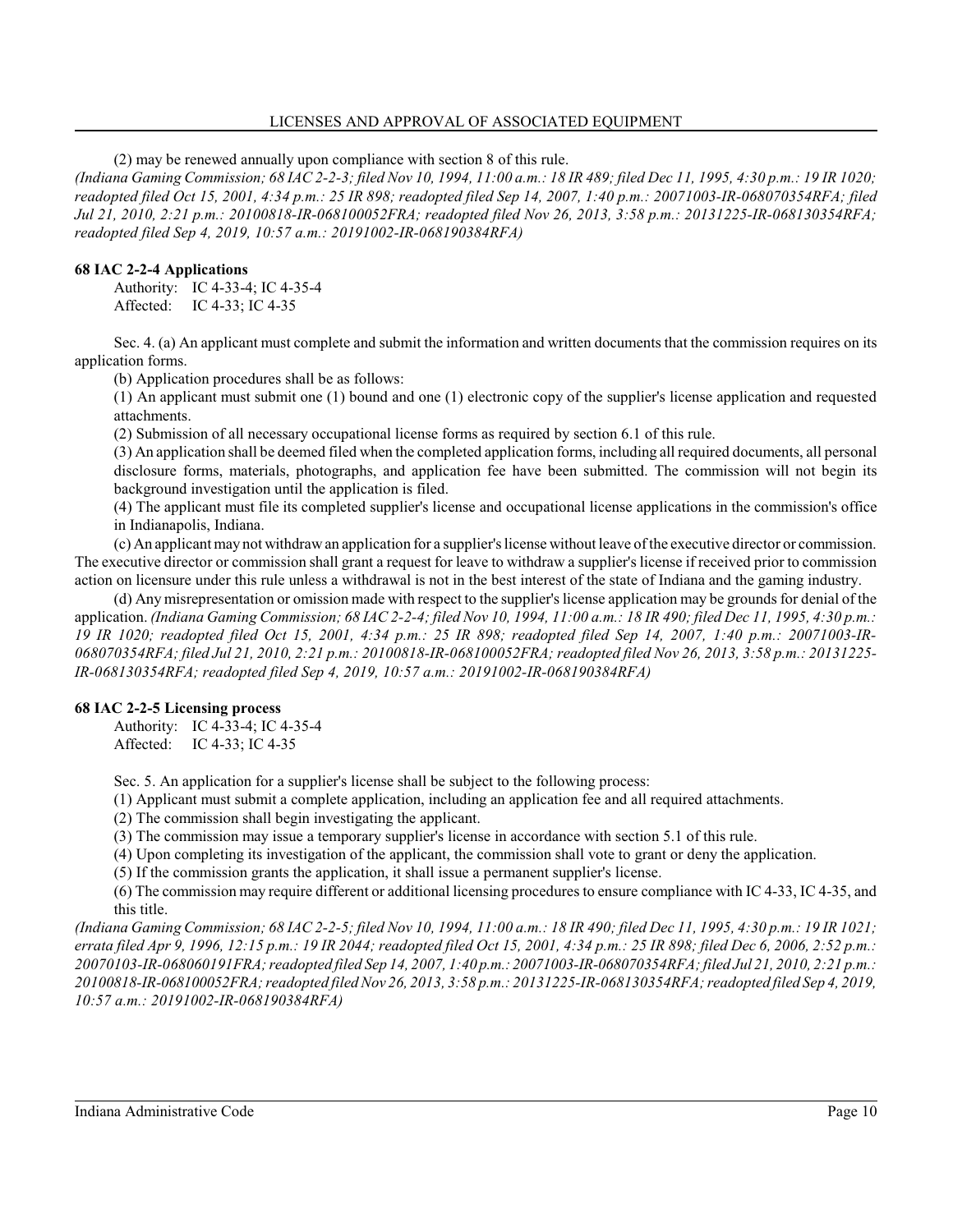## **68 IAC 2-2-5.1 Temporary license**

Authority: IC 4-33-4; IC 4-35-4 Affected: IC 4-33-7-3; IC 4-35

Sec. 5.1. (a) After the commission receives a completed application, an application fee, and an agreement or statement of intent indicating that a casino licensee or casino license applicant will utilize the applicant for the provision of goods and services listed in section 1 of this rule, the commission shall obtain the applicant's fingerprints at a time and place directed by the executive director.

(b) Ifthe application or a criminal history check completed by an enforcement agent, or both, does notreveal that the applicant:

(1) has been convicted of a felony under Indiana law, the laws of any other state, or the laws of the United States; or

(2) fails to meet the statutory criteria set forth in IC 4-33-7-3;

the commission may issue the applicant a temporary license. (c) The temporary supplier's license shall:

(1) be on a form prescribed by the commission; and

(2) meet the specifications set forth in section 6 of this rule.

(d) An applicant who receives a temporary license may supply a casino licensee with goods and services until:

(1) a permanent license is issued; or

(2) the temporary license is withdrawn.

(e) A temporary supplier's license shall not be transferred.

(f) If an applicant fails to provide or ceases providing a casino licensee with goods or services, the applicant shall:

(1) advise the commission immediately; and

(2) return the temporary license to the commission.

Failure to advise the commission that the applicant has failed to begin or has ceased providing a casino licensee with goods and services is grounds for the commission to withdraw the temporary supplier's license and deny licensure in the future.

(g) Procedures for the withdrawal of a temporary supplier's license include, but are not limited to, the following:

(1) The executive director, upon written notice to the applicant and the casino licensee who has signed a statement of intent, may withdraw a temporary supplier's license ifthe executive director determines that the background investigation reveals that the applicant is not suitable for licensure.

(2) If an applicant's temporary supplier's license is withdrawn, the applicant shall not be permitted to provide any casino licensee with any goods or services listed in section 1 of this rule.

(3) If the executive director withdraws an applicant's temporary supplier's license, the executive director shall immediately forward the application to the commission for commission action.

(4) The applicant may seek to voluntarily withdraw its application for a supplier's license in accordance with section 4(c) of this rule before the commission acts in response to a withdrawal of the applicant's temporary supplier's license.

(h) An applicant must comply with all requests for information, documents, or other materials relating to the applicant and the application during the temporary license period, during which time the commission will conduct its investigation.

(i) The commission may place restrictions or conditions on a temporary supplier's license. The applicant shall comply with any restrictions or conditions prior to the commission issuing a permanent supplier's license. These restrictions or conditions may include, but are not limited to, the following:

(1) That the supplier licensee begin supplying a casino gambling operation within a prescribed period of time.

(2) That the supplier licensee demonstrate to the commission that the goods or services the supplier licensee will provide to a casino gambling operation are in compliance with IC 4-33, IC 4-35, and this title.

*(Indiana Gaming Commission; 68 IAC 2-2-5.1; filed Jul 21, 2010, 2:21 p.m.: 20100818-IR-068100052FRA; readopted filed Nov 26, 2013, 3:58 p.m.: 20131225-IR-068130354RFA; readopted filed Sep 4, 2019, 10:57 a.m.: 20191002-IR-068190384RFA)*

#### **68 IAC 2-2-5.2 Insurance**

Authority: IC 4-33-4; IC 4-35-4 Affected: IC 4-33; IC 4-35

Sec. 5.2. A supplier licensee must obtain or maintain, or both, insurance in a minimum amount determined by the commission. The supplier licensee shall obtain or maintain, or both, the following types of insurance: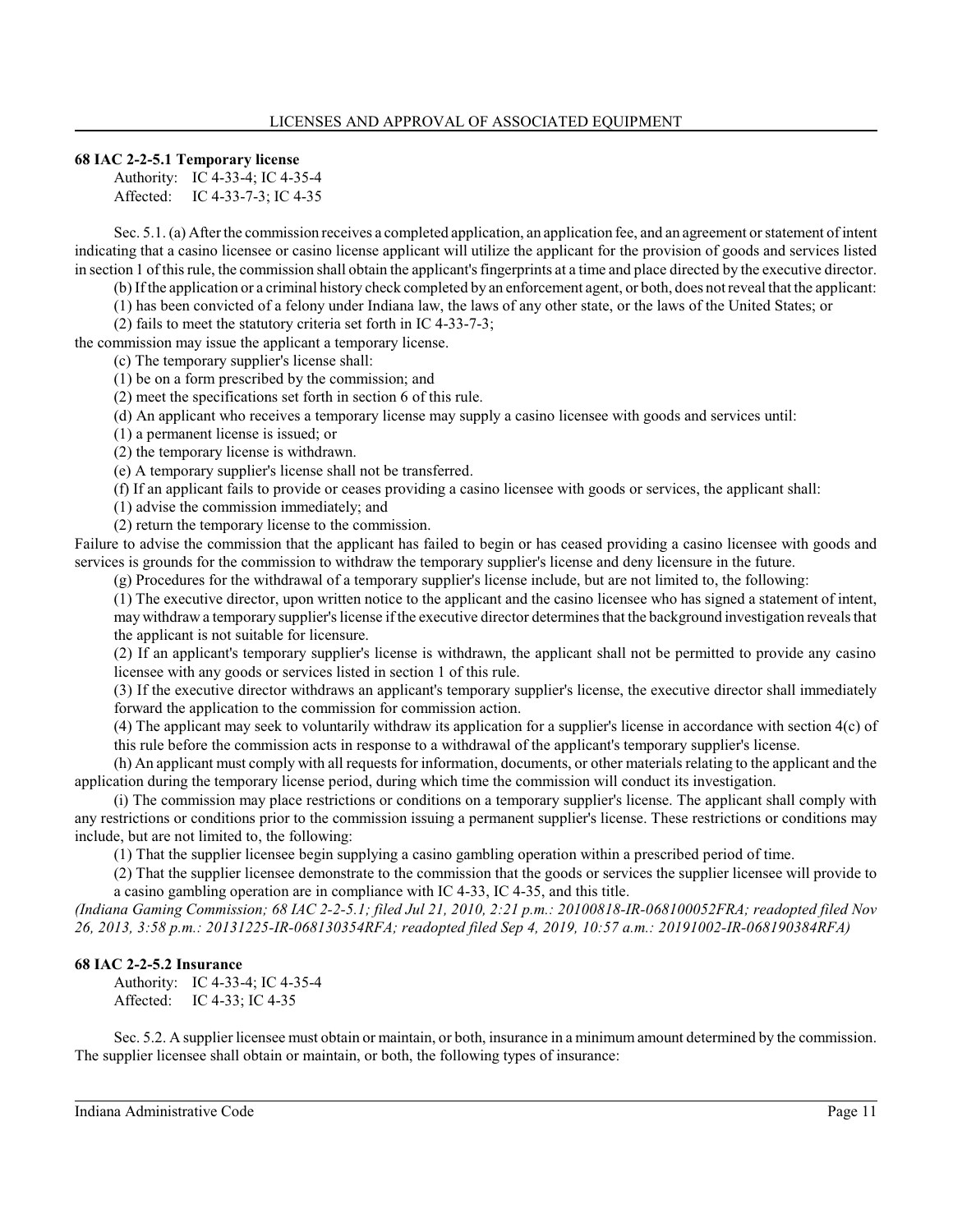(1) Liability.

(2) Casualty.

(3) Capital loss.

(4) Fire.

(5) Theft.

(6) Worker's compensation insurance.

(7) Any other type of insurance the commission deems necessary to ensure the supplier licensee is adequately insured.

After the commission issues a temporary supplier's license to the applicant, the commission shall direct the executive director to advise the applicant, in writing, of the amount of insurance that the applicant must obtain or maintain, or both. The supplier licensee is under a continuing duty to maintain the prescribed amount of insurance. Failure to comply with this section may result in the revocation of a temporary supplier's license or the denial of the issuance of a permanent supplier's license. *(Indiana Gaming Commission; 68 IAC 2-2-5.2; filed Jul 21, 2010, 2:21 p.m.: 20100818-IR-068100052FRA; readopted filed Nov 26, 2013, 3:58 p.m.: 20131225-IR-068130354RFA; filed Oct 21, 2016, 10:19 a.m.: 20161116-IR-068160052FRA; readopted filed Sep 4, 2019, 10:57 a.m.: 20191002-IR-068190384RFA)*

# **68 IAC 2-2-5.3 Issuance of a permanent license**

Authority: IC 4-33-4; IC 4-35-4 Affected: IC 4-33-7-3; IC 4-33-8; IC 4-35

Sec. 5.3. (a) The applicant shall meet the following standards, qualifications, or criteria to be issued a permanent supplier's license:

(1) The applicant must qualify to receive a supplier's license under IC 4-33-7-3.

(2) The applicant's key persons and substantial owners must qualify to receive Level 1 occupational licenses under IC 4-33-8 and 68 IAC 2-3.

(3) The applicant, in the case of an individual, or the applicant's substantial owners must be twenty-one (21) years of age.

(4) The applicant must demonstrate a level of:

(A) skill;

(B) experience;

(C) knowledge; and

(D) ability;

necessary to supply the goods or services that the applicant seeks to provide.

(5) The applicant must not have been convicted of any offense for a violation of a gaming law in any jurisdiction.

(6) The applicant must not appear on the exclusion list of any jurisdiction for having violated a rule of gaming.

(7) An applicant who will supply a casino with alcoholic beverages or other goods or services requiring an additional permit or certificate from any state government or the federal government must hold the appropriate permit or certificate from the appropriate governmental entity.

(8) The applicant or the applicant's substantial owners must be in substantial compliance with all state and federal tax laws.

(9) An applicant must meet any other standard that the commission deems necessary to ensure compliance with IC 4-33, IC 4-35, and this title.

(b) The supplier licensee must continue to meet all conditions or restrictions for licensure after the issuance of the permanent supplier's license.

(c) Action of the commission to issue a permanent supplier's license shall be as follows:

(1) After the completion of the background investigation, if the commission finds that an applicant is suitable to receive a supplier's license, the commission shall direct the executive director to issue the applicant a permanent supplier's license upon the payment of the license fee under section 3 of this rule. The permanent license shall be on a form prescribed by the commission and shall meet the specifications set forth in section 6 of this rule. If the applicant's license fee is not received by the commission within ten (10) days after the date of the mailing of the notification of the applicant's suitability for licensure to the applicant, the executive director shall:

- (A) withdraw the applicant's temporary supplier's license; and
- (B) notify the commission that the temporary supplier's license has been withdrawn.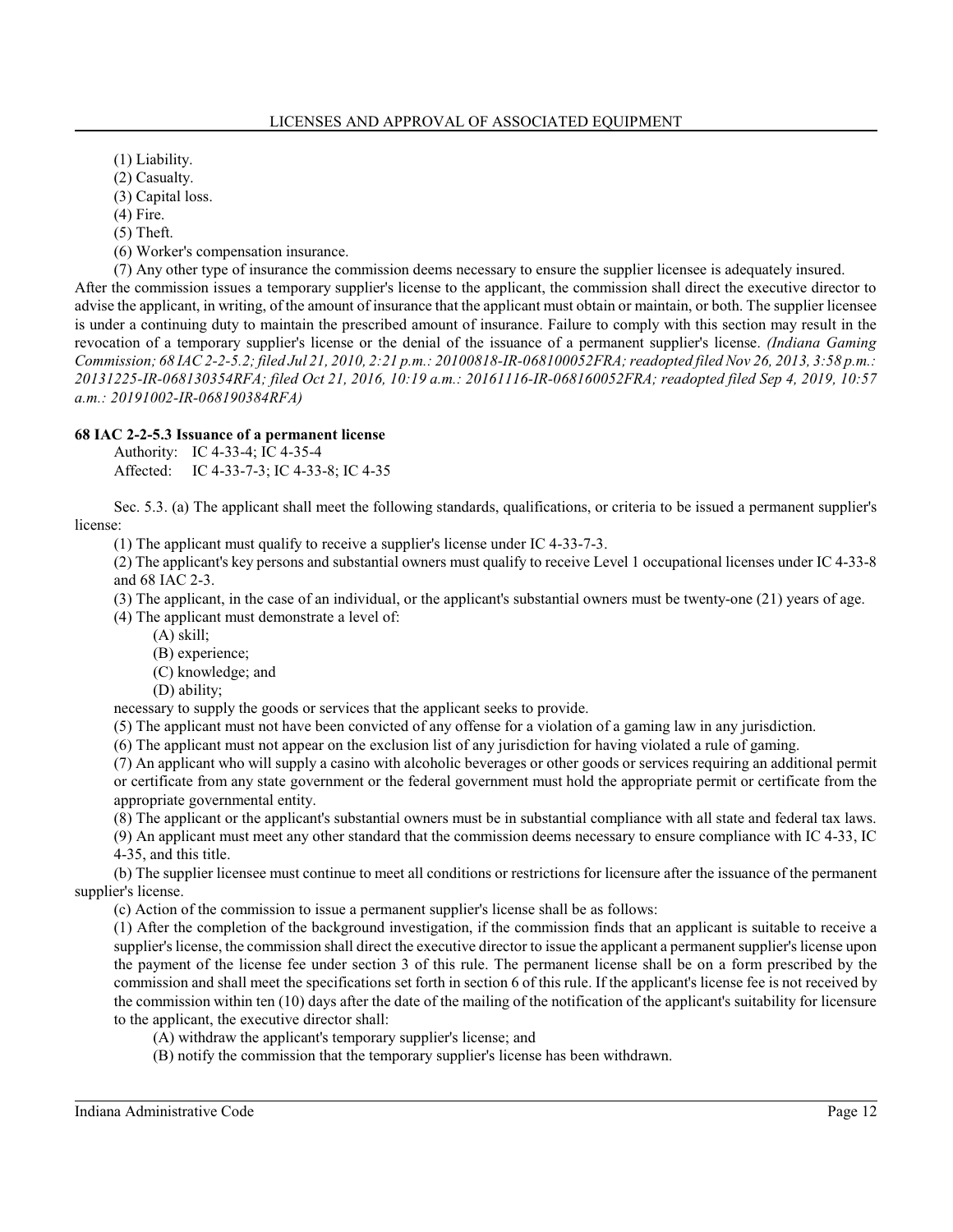#### LICENSES AND APPROVAL OF ASSOCIATED EQUIPMENT

(2) If the commission determines that the applicant is not suitable to receive a supplier's license, the commission shall direct the executive director to issue the applicant a notice of denial by personal delivery or certified mail.

*(Indiana Gaming Commission; 68 IAC 2-2-5.3; filed Jul 21, 2010, 2:21 p.m.: 20100818-IR-068100052FRA; readopted filed Nov 26, 2013, 3:58 p.m.: 20131225-IR-068130354RFA; filed Oct 21, 2016, 10:19 a.m.: 20161116-IR-068160052FRA; readopted filed Sep 4, 2019, 10:57 a.m.: 20191002-IR-068190384RFA)*

### **68 IAC 2-2-6 Supplier's license requirements**

Authority: IC 4-33-4; IC 4-35-4 Affected: IC 4-33; IC 4-35

Sec. 6. (a) The temporary and permanent supplier's licenses shall be on forms prescribed by the commission and shall display the following:

(1) The applicant's name and business address.

(2) The supplier's license number assigned by the commission.

(3) The signature of the executive director of the commission.

(4) The date the supplier's license was issued.

(5) The date that the license will expire.

(6) Any other information the commission deems necessary to identify the supplier licensee, and any conditions or restrictions that are placed on the supplier license.

(b) A fee of ten dollars (\$10) shall be:

(1) paid to the commission for any necessary replacement of a temporary or permanent supplier's license; and

(2) assessed each time a supplier licensee obtains a replacement temporary or permanent license.

(c) The temporary and permanent supplier's licenses shall remain the property of the commission at all times. The commission

may:

(1) revoke;

(2) suspend;

(3) cancel; or

(4) restrict;

the supplier's license under 68 IAC 13.

(d) The supplier licensee shall provide a true and accurate copy of the license to each casino licensee to whom the supplier licensee provides goods and services. The casino licensee shall maintain a true and accurate copy of each supplier's license issued to the suppliers from whom the casino licensee obtains goods and services.

(e) The supplier licensee must return the supplier's license and all applicable occupational licenses to the commission if the supplier licensee ceases to provide any casino licensee with the goods or services for which the supplier licensee is licensed to supply or distribute, or both. *(Indiana Gaming Commission; 68 IAC 2-2-6; filed Nov 10, 1994, 11:00 a.m.: 18 IR 492; readopted filed Oct 15, 2001, 4:34 p.m.: 25 IR 898; readopted filed Sep 14, 2007, 1:40 p.m.: 20071003-IR-068070354RFA; filed Jul 21, 2010, 2:21 p.m.: 20100818-IR-068100052FRA; readopted filed Nov 26, 2013, 3:58 p.m.: 20131225-IR-068130354RFA; readopted filed Sep 4, 2019, 10:57 a.m.: 20191002-IR-068190384RFA)*

#### **68 IAC 2-2-6.1 Occupational licensing**

Authority: IC 4-33-4; IC 4-35-4 Affected: IC 4-33; IC 4-35

Sec. 6.1. (a) All key persons and substantial owners of supplier licensees and supplier license applicants must obtain a Level 1 occupational license.

(b) An employee, independent contractor, agent, or subagent of a supplier licensee shall obtain a Level 2 occupational license under 68 IAC 2-3 if the executive director or the executive director's designee determines it is necessary. In making that determination, the executive director or the executive director's designee shall consider the:

(1) frequency and duration of the individual's work in a casino or access to devices or systems that relate to the conduct or integrity of gaming; and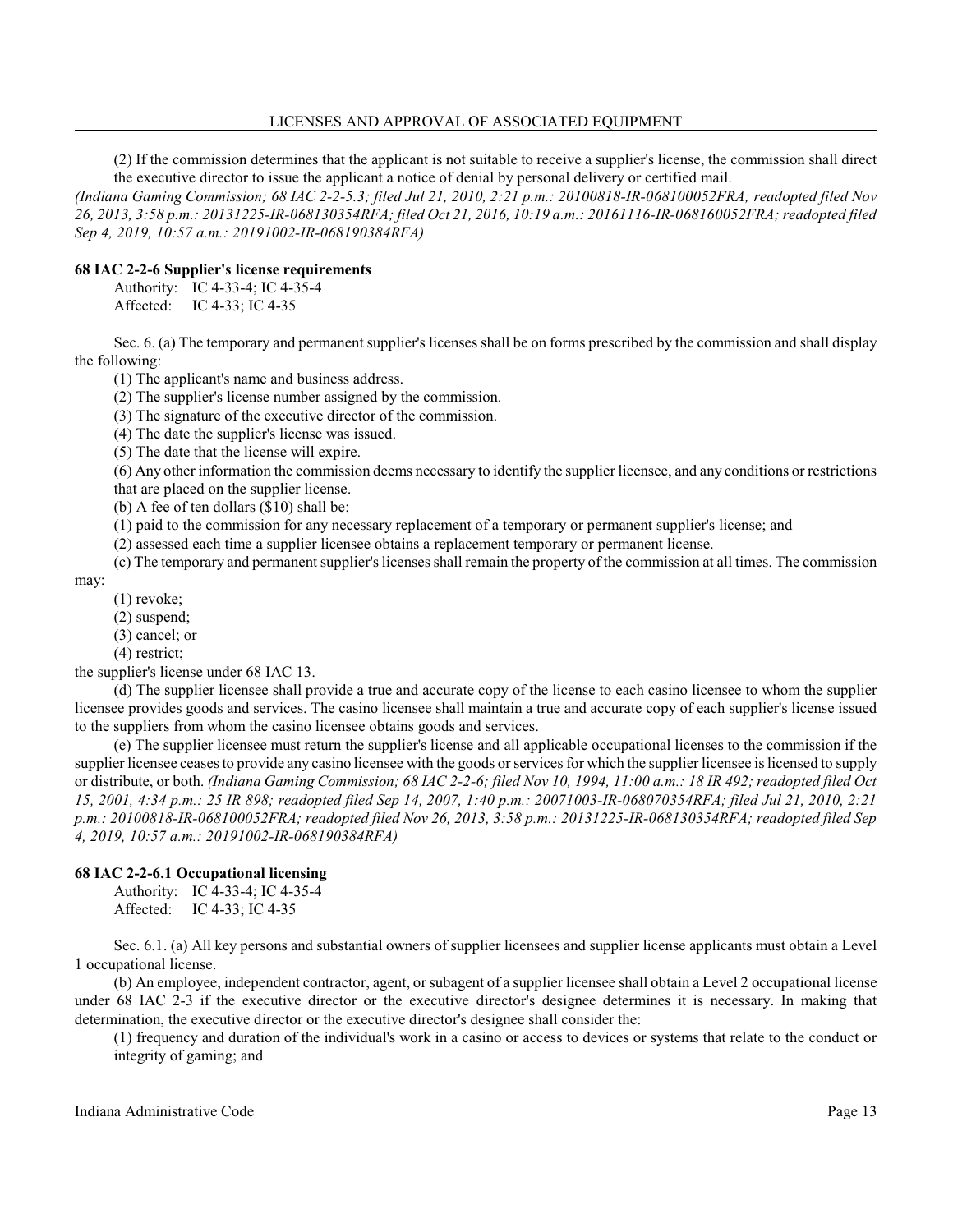(2) tasksthat the individual will perform as part of the individual's job duties in a casino or while accessing devices or systems that relate to the conduct or integrity of gaming.

(c) If a supplier licensee experiences an unexpected vacancy in a position that requires a Level 1 license, the executive director may grant emergency relief by permitting the supplier licensee to fill the vacancy, for up to thirty (30) days, with an individual who has not submitted a license application. For the executive director to grant emergency relief, the following must occur:

(1) The supplier licensee must submit a written request that includes, at a minimum:

(A) the name of the replacement;

(B) the professional qualifications of the replacement;

(C) the gaming licensure history of the replacement, including a detailed description of any disciplinary actions or investigations in another jurisdiction; and

(D) a detailed explanation of why the replacement must begin his or her job duties prior to submitting an application. (2) The executive director shall determine whether:

(A) continued vacancy of the position is likely to have a significant detrimental effect on the:

(i) profitability of;

(ii) integrity of; or

(iii) tax revenues gained from;

gaming; and

(B) based on the information available at the time, the replacement is likely to be deemed suitable for licensure following submission of an application and a full investigation.

(d) Except as outlined in this section, occupational licensing of an employee, independent contractor, agent, or subagent of a supplier licensee shall be governed by 68 IAC 2-3. *(Indiana Gaming Commission; 68 IAC 2-2-6.1; filed May 22, 1997, 11:10 a.m.: 20 IR 2698; readopted filed Oct 15, 2001, 4:34 p.m.: 25 IR 898; readopted filed Sep 14, 2007, 1:40 p.m.: 20071003-IR-068070354RFA; filed Jul 21, 2010, 2:21 p.m.: 20100818-IR-068100052FRA; readopted filed Nov 26, 2013, 3:58 p.m.: 20131225- IR-068130354RFA; readopted filed Sep 4, 2019, 10:57 a.m.: 20191002-IR-068190384RFA)*

### **68 IAC 2-2-7 Reapplication for denied license**

Authority: IC 4-33-4; IC 4-35-4

Affected: IC 4-33; IC 4-35

Sec. 7. A person whose application for a supplier's license has been denied may not reapply for a supplier's license for a period of one (1) year from the date on which the commission voted to deny his or her application, unless the commission grants leave. The commission may grant leave for reapplication if the applicant can demonstrate that the reason the original application was denied no longer exists or bars suitability for licensure. *(Indiana Gaming Commission; 68 IAC 2-2-7; filed Nov 10, 1994, 11:00 a.m.: 18 IR 493; readopted filed Oct 15, 2001, 4:34 p.m.: 25 IR 898; readopted filed Sep 14, 2007, 1:40 p.m.: 20071003-IR-068070354RFA; filed Jul 21, 2010, 2:21 p.m.: 20100818-IR-068100052FRA; readopted filedNov 26, 2013, 3:58 p.m.: 20131225-IR-068130354RFA; readopted filed Sep 4, 2019, 10:57 a.m.: 20191002-IR-068190384RFA)*

## **68 IAC 2-2-8 Renewal**

Authority: IC 4-33-4; IC 4-35-4 Affected: IC 4-33-7-8; IC 4-35

Sec. 8. (a) A supplier licensee must renew its license annually. If a supplier licensee fails to request renewal of the license before the expiration of one (1) year from issuance, then the license expires.

(b) A supplier licensee must:

(1) request renewal of the license on a form prescribed by the commission; and

(2) complete the form and provide the commission with any information or documents that the commission deems necessary. The form requesting renewal of the supplier's license must be submitted with the annual renewal fee under IC 4-33-7-8. The commission may perform a background investigation on any supplier licensee seeking renewal of the license. The cost of any investigation shall be charged to the supplier licensee.

(c) The commission may refuse to renew a supplier's license if the supplier licensee no longer meets the requirements set forth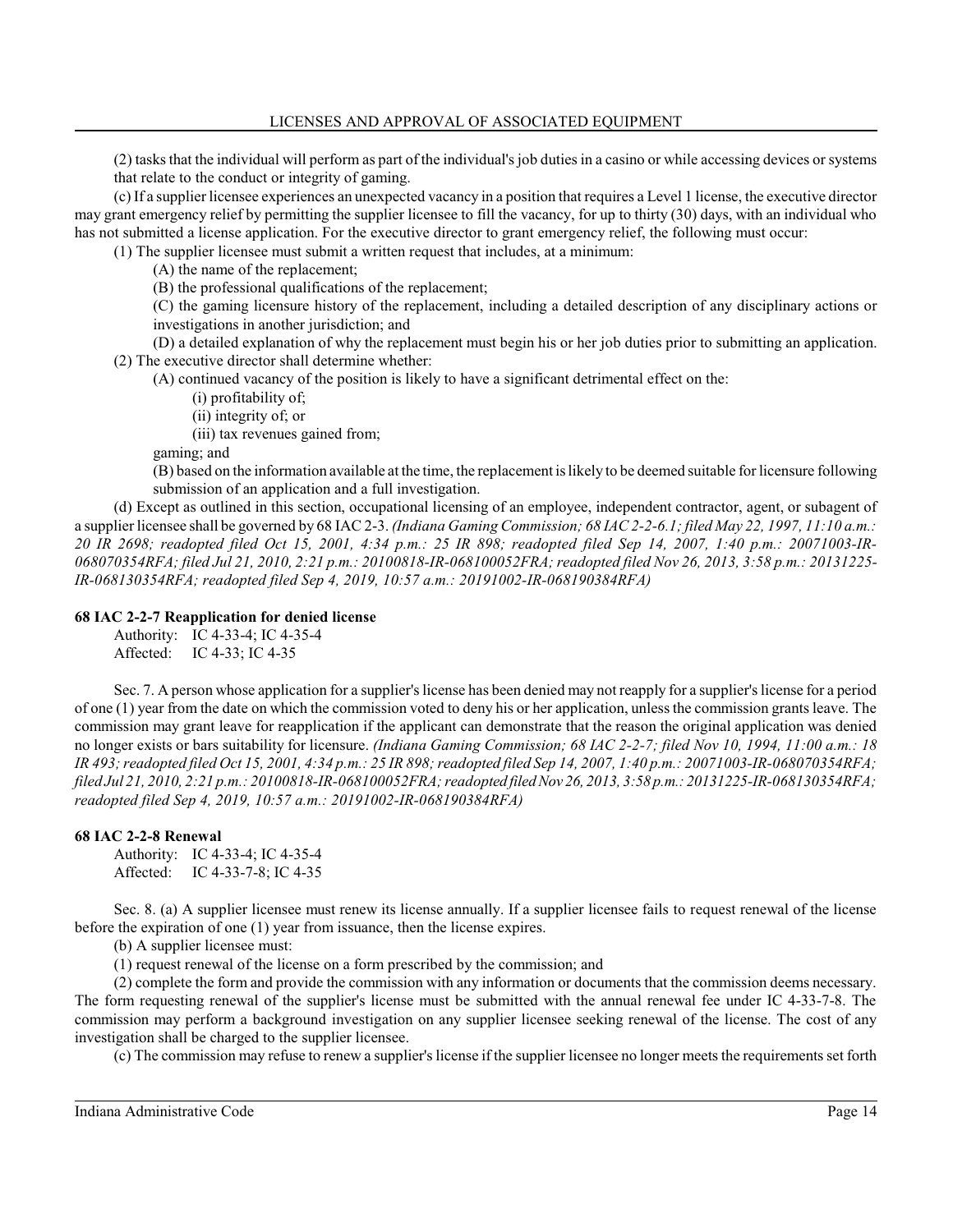in this rule and IC 4-33-7. *(Indiana Gaming Commission; 68 IAC 2-2-8; filed Nov 10, 1994, 11:00 a.m.: 18 IR 493; readopted filed Oct 15, 2001, 4:34 p.m.: 25 IR 898; readopted filed Sep 14, 2007, 1:40 p.m.: 20071003-IR-068070354RFA; filed Jul 21, 2010, 2:21 p.m.: 20100818-IR-068100052FRA; readopted filed Nov 26, 2013, 3:58 p.m.: 20131225-IR-068130354RFA; readopted filed Sep 4, 2019, 10:57 a.m.: 20191002-IR-068190384RFA)*

#### **68 IAC 2-2-9 Duty to maintain suitability; duty to disclose; transfer of supplier's license**

Authority: IC 4-33-4; IC 4-35-4 Affected: IC 4-33-7; IC 4-35-6

Sec. 9. (a) All supplier licensees have a continuing duty to maintain suitability for licensure. Asupplier's license does not create a property right, but is a revocable privilege granted by the state contingent upon continuing suitability for licensure.

(b) Casino licensees shall notify the commission that a supplier licensee is in violation ofthe requirements of IC 4-33, IC 4-35, or this rule if the casino licensee is aware of a violation.

(c) A supplier licensee must notify the commission of any changes in the information submitted in the application or any condition that renders the supplier licensee ineligible to hold a supplier's license.

(d) A supplier licensee must notify the executive director or the executive director's designee within ten (10) days of any change, to the extent known, in its relationship with or the employment status of its employees, independent contractors, agents, or subagents who are subject to occupational licensing under section 6.1 of this rule.

(e) The commission shall not transfer a supplier's license unless the transfer complies with 68 IAC 5. *(Indiana Gaming Commission; 68 IAC 2-2-9; filed Nov 10, 1994, 11:00 a.m.: 18 IR 493; readopted filed Oct 15, 2001, 4:34 p.m.: 25 IR 898; readopted filed Sep 14, 2007, 1:40 p.m.: 20071003-IR-068070354RFA;filed Jul 21, 2010, 2:21 p.m.: 20100818-IR-068100052FRA; readopted filed Nov 26, 2013, 3:58 p.m.: 20131225-IR-068130354RFA; readopted filed Sep 4, 2019, 10:57 a.m.: 20191002-IR-068190384RFA)*

#### **68 IAC 2-2-9.5 Records**

Authority: IC 4-33-4; IC 4-35-4 Affected: IC 4-33; IC 4-35

Sec. 9.5. (a) This rule applies to all supplier licensees and applicants.

(b) All supplier licensees and applicants shall maintain, in a place secure from theft, loss, or destruction, adequate records of business operations. These records shall be held for at least five (5) years and shall include, but not be limited to, the following:

(1) All correspondence with or reports to the commission or to any local, state, or federal government agency.

(2) All financial statements or financial records of the supplier licensee or applicant.

(3) All records pertaining to products or services supplied by the supplier licensee or applicant to casino licensees or casino license applicants.

(4) All correspondence with casinos licensed under IC 4-33 or IC 4-35.

(5) Documentation relating to order, shipment, or receipt or provision of merchandise or services sold or provided under IC 4-33, IC 4-35, or this title.

(6) Personnel files on each employee of the supplier licensee or applicant, including sales representatives.

(c) All supplier licensees and applicants must produce the original or a copy, or both, of any records requested by the commission, enforcement agents, or persons authorized by the commission.

(d) No original book, record, or document that is required to be maintained by this section may be destroyed without prior approval ofthe executive director or the commission. *(Indiana Gaming Commission; 68 IAC 2-2-9.5; filed Dec 2, 2001, 12:35 p.m.: 25 IR 1061; filed Dec 6, 2006, 2:52 p.m.: 20070103-IR-068060191FRA; readopted filed Sep 14, 2007, 1:40 p.m.: 20071003-IR-068070354RFA; filed Jul 21, 2010, 2:21 p.m.: 20100818-IR-068100052FRA; readopted filed Nov 26, 2013, 3:58 p.m.: 20131225- IR-068130354RFA; readopted filed Sep 4, 2019, 10:57 a.m.: 20191002-IR-068190384RFA)*

## **68 IAC 2-2-10 Disciplinary action**

Authority: IC 4-33-4; IC 4-35-4 Affected: IC 4-33; IC 4-35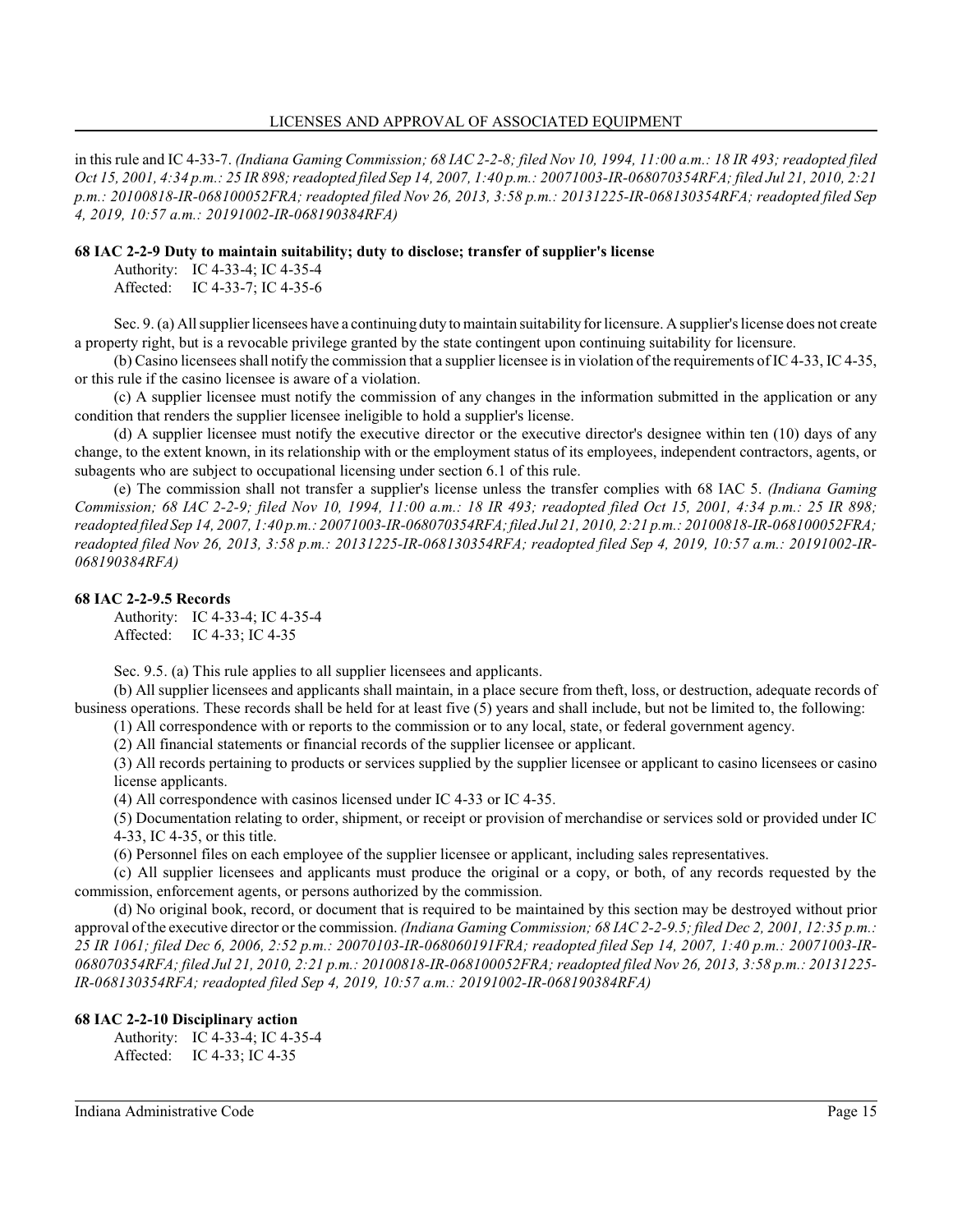Sec. 10. The commission may take any action against a supplier licensee at any time, including, but not limited to:

(1) revocation;

(2) restriction; or (3) suspension;

of a supplier's license at any time that the commission determines the supplier licensee is in violation of IC 4-33, IC 4-35, or this rule. *(Indiana Gaming Commission; 68 IAC 2-2-10; filed Nov 10, 1994, 11:00 a.m.: 18 IR 493; readopted filed Oct 15, 2001, 4:34 p.m.: 25 IR 898; readopted filed Sep 14, 2007, 1:40 p.m.: 20071003-IR-068070354RFA; filed Jul 21, 2010, 2:21 p.m.: 20100818-IR-068100052FRA; readopted filedNov 26, 2013, 3:58 p.m.: 20131225-IR-068130354RFA; filed Oct 21, 2016, 10:19 a.m.: 20161116- IR-068160052FRA; readopted filed Sep 4, 2019, 10:57 a.m.: 20191002-IR-068190384RFA)*

**68 IAC 2-2-11 Request for hearing on notice of denial or nonrenewal of supplier's license**

Authority: IC 4-33-4; IC 4-35-4 Affected: IC 4-33; IC 4-35

Sec. 11. (a) An applicant or supplier licensee who is served with a notice of denial or nonrenewal under this rule may request a hearing under 68 IAC 7.

(b) If the applicant does not request a hearing, the notice of denial or nonrenewal becomes the final order of the commission denying the application for a supplier'slicense or not renewing the supplier's license. *(Indiana Gaming Commission; 68 IAC 2-2-11; filed Nov 10, 1994, 11:00 a.m.: 18 IR 493; readopted filed Oct 15, 2001, 4:34 p.m.: 25 IR 898; readopted filed Sep 14, 2007, 1:40 p.m.: 20071003-IR-068070354RFA; filed Jul 21, 2010, 2:21 p.m.: 20100818-IR-068100052FRA; readopted filed Nov 26, 2013, 3:58 p.m.: 20131225-IR-068130354RFA; readopted filed Sep 4, 2019, 10:57 a.m.: 20191002-IR-068190384RFA)*

# **68 IAC 2-2-12 Deviation from provisions** *(Repealed)*

Sec. 12. *(Repealed by Indiana Gaming Commission; filed Oct 21, 2016, 10:19 a.m.: 20161116-IR-068160052FRA)*

# **Rule 3. Occupational Licenses**

# **68 IAC 2-3-1 Occupational license required**

Authority: IC 4-33-4-1; IC 4-33-4-2 Affected: IC 4-33-8-1

Sec. 1. (a) The following definitions apply throughout this rule:

(1) "Applicant" means an applicant for an occupational license.

(2) "Riverboat license applicant" means an applicant for a riverboat owner's license that has been issued a certificate of suitability under 68 IAC 2-1-5.

(b) This rule is applicable to full-time and part-time employees or potential employees of a riverboat licensee or a riverboat license applicant.

(c) The following persons are required to hold an occupational license:

(1) A person employed by the riverboat gambling operation and whose duties are to be performed on the riverboat.

(2) All security personnel.

(3) Managers or supervisory personnel.

(4) Employees whose duties are performed off the riverboat and whose duties include the handling of money or performing accounting and auditing functions that involve money obtained as a result of gaming or other operations aboard the riverboat.

(d) An employee whose duties are to be performed at the dock site facilities only is not required to hold an occupational license, unless the employee's duties are described in subsection (c).

(e) An occupational license, Level 1 is the highest level of occupational license. An occupational licensee may perform any activity included within the occupational licensee's level of occupational license or any lower level of occupational license.

(f) An employee of a riverboat gambling operation who does not hold an occupational license shall not perform any duties on the riverboat at any time.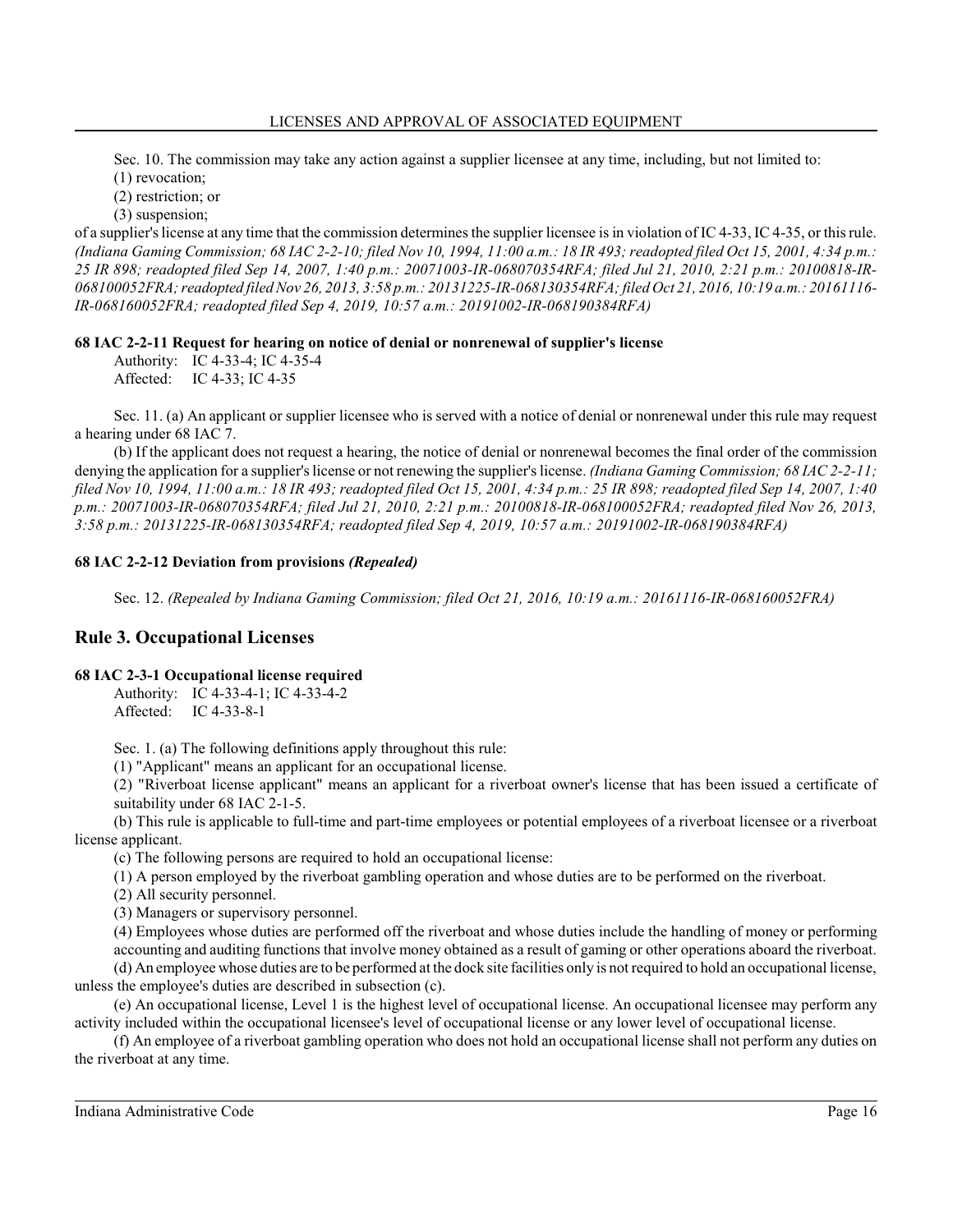### LICENSES AND APPROVAL OF ASSOCIATED EQUIPMENT

(g) A person under twenty-one (21) years of age shall not hold an occupational license of any level.

(h) An application for an occupational license shall not be processed by the commission unless the applicant has an agreement or a statement of intent with a riverboat licensee or a riverboat license applicant that the applicant will be employed upon receiving the appropriate occupational license.

(i) Occupational license, Level 1, includes the following positions or their equivalent:

(1) Audit manager.

(2) Casino manager.

(3) Chief of security.

(4) Chief of surveillance.

(5) Chief financial officer or controller, or both.

(6) Electronic data program manager.

(7) Gaming operations manager not required to hold a supplier's license under 68 IAC 2-2.

(8) Electronic gaming device manager.

(9) Table games manager.

(10) General manager.

(11) Support operations manager.

(12) Any other employee of a riverboat gambling operation whomthe commission deems necessary, to ensure compliance with the Act and this title, to hold an occupational license, Level 1.

(j) The following employees shall obtain an occupational license, Level 2:

(1) Security personnel and surveillance personnel.

(2) Any employee of a riverboat gambling operation whose duties are performed on the riverboat and whose employment duties affect gaming.

(3) Any employee of a riverboat gambling operation whose duties are performed on or offthe riverboat and whose employment duties affect the flow of money obtained as a direct result of gaming operations or other operations aboard the riverboat.

(4) Any employee of a riverboat gambling operation whose duties include accounting and auditing functions and whose duties relate to money obtained as a result of gaming or other operations aboard the riverboat.

(5) Any other employee of a riverboat gambling operation whom the commission deems necessary, to ensure compliance with the Act and this title, to hold an occupational license, Level 2.

(k) The following employees shall obtain an occupational license, Level 3:

(1) Any employee of a riverboat gambling operation whose duties are performed on a riverboat and who are not employees described in subsection (i) or (j).

(2) The crew members responsible for operating and navigating the riverboat.

(3) Instructors of an occupational training school under 68 IAC 2-5.

(4) Any other employee of a riverboat gambling operation whom the commission deems necessary, to ensure compliance with the Act and this title, to hold an occupational license, Level 3.

*(Indiana Gaming Commission; 68 IAC 2-3-1; filed Nov 10, 1994, 11:00 a.m.: 18 IR 493; filed Aug 20, 1997, 7:11 a.m.: 21 IR 8; readopted filed Oct 15, 2001, 4:34 p.m.: 25 IR 898; readopted filed Sep 14, 2007, 1:40 p.m.: 20071003-IR-068070354RFA; readopted filed Nov 26, 2013, 3:58 p.m.: 20131225-IR-068130354RFA; readopted filed Sep 4, 2019, 10:57 a.m.: 20191002-IR-068190384RFA)*

## **68 IAC 2-3-1.1 Surveillance department requirements**

Authority: IC 4-33-4-1; IC 4-33-4-2; IC 4-33-4-3; IC 4-33-8-4 Affected: IC 4-33-6

Sec. 1.1. (a) Members of the surveillance department shall report to the surveillance manager. The surveillance manager must report to a corporate office.

(b) The surveillance manager shall not be responsible for overseeing any other department. *(Indiana Gaming Commission; 68 IAC 2-3-1.1; filed Aug 20, 1997, 7:11 a.m.: 21 IR 9; errata, 21 IR 399; readopted filed Oct 15, 2001, 4:34 p.m.: 25 IR 898; readopted filed Sep 14, 2007, 1:40 p.m.: 20071003-IR-068070354RFA; readopted filed Nov 26, 2013, 3:58 p.m.: 20131225-IR-068130354RFA; readopted filed Sep 4, 2019, 10:57 a.m.: 20191002-IR-068190384RFA)*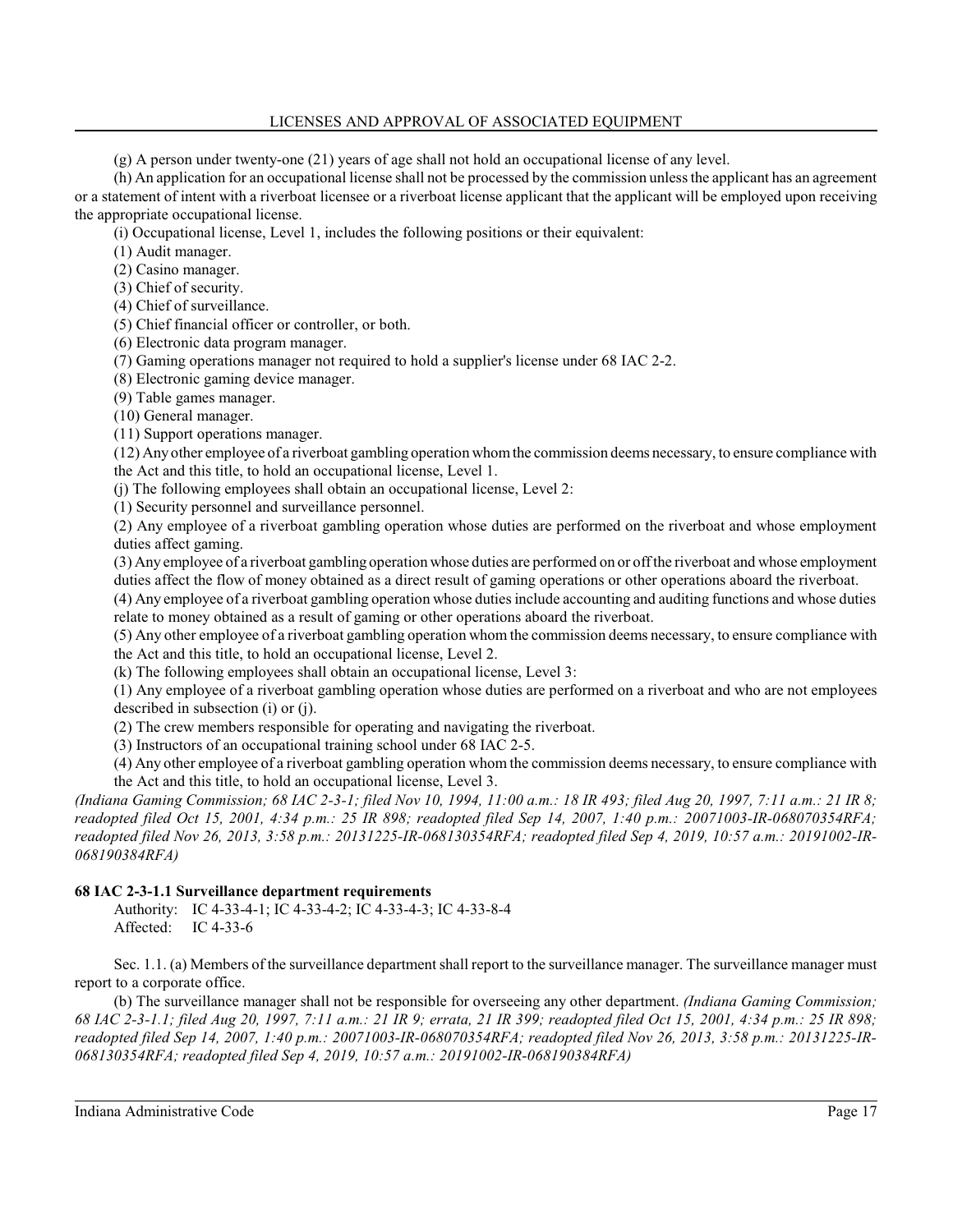#### **68 IAC 2-3-1.5 Management of riverboat gambling operations**

Authority: IC 4-33-4-1; IC 4-33-4-2; IC 4-33-4-3; IC 4-33-8-4 Affected: IC 4-33-6

Sec. 1.5. (a) An individual applying for an occupational license, Level 1, to manage a riverboat gambling operation is subject to background inquiries and requirements similar to those required for an applicant for a riverboat owner's license under IC 4-33-6 and 68 IAC 2-1.

(b) Each individual applying for an occupational license, Level 1, to manage a riverboat gambling operation may manage gambling operations for only one (1) riverboat licensee. *(Indiana Gaming Commission; 68 IAC 2-3-1.5; filed Jun 23, 1995, 2:30 p.m.: 18 IR 2653; readopted filed Oct 15, 2001, 4:34 p.m.: 25 IR 898; readopted filed Sep 14, 2007, 1:40 p.m.: 20071003-IR-068070354RFA; readopted filed Nov 26, 2013, 3:58 p.m.: 20131225-IR-068130354RFA; readopted filed Sep 4, 2019, 10:57 a.m.: 20191002-IR-068190384RFA)*

#### **68 IAC 2-3-2 Application fees**

Authority: IC 4-33-4-1; IC 4-33-4-2; IC 4-33-4-3 Affected: IC 4-33-8-2

Sec. 2. (a) The riverboat licensee or a riverboat license applicant must pay a nonrefundable application fee for its potential riverboat employees in the following amounts:

(1) Occupational license, Level 1, one thousand dollars (\$1,000).

(2) Occupational license, Level 2, two hundred dollars (\$200).

(3) Occupational license, Level 3, seventy-five dollars (\$75).

(b) A supplier licensee may be required to pay the nonrefundable application fees on behalf of its employees that require an occupational license of any level.

(c) All fees must be submitted to the commission in the form of a certified check or cashier's check made payable to the state of Indiana. The riverboat licensee or a riverboat license applicant may pay the application fee for more than one (1) employee with one (1) check.

(d) The riverboat licensee may seek reimbursement of the application fee from the occupational licensee.

(e) The application fee shall be utilized to conduct the background investigation of an applicant. The application fee of an applicant for an occupational license may be increased to the extent that the cost of the background investigation relating to that applicant exceeds the application fee set forth in subsection (a). The riverboat licensee or a riverboat license applicant shall be advised by the executive director, in writing, that an additional application fee is required with respect to a particular potential riverboat employee. The letter shall direct the riverboat licensee or the riverboat license applicant to remit an amount that the executive director has determined is necessary to complete the investigation. Once a riverboat licensee or a riverboat license applicant is directed to submit an application fee in excess of the amount set forth in subsection (a), no further steps shall be taken with respect to the application until the increased application fee is paid by the riverboat licensee or the riverboat license applicant. *(Indiana Gaming Commission; 68 IAC 2-3-2; filed Nov 10, 1994, 11:00 a.m.: 18 IR 494; readopted filed Oct 15, 2001, 4:34 p.m.: 25 IR 898; readopted filed Sep 14, 2007, 1:40 p.m.: 20071003-IR-068070354RFA; readopted filed Nov 26, 2013, 3:58 p.m.: 20131225-IR-068130354RFA; readopted filed Sep 4, 2019, 10:57 a.m.: 20191002-IR-068190384RFA)*

#### **68 IAC 2-3-3 Occupational license fees**

Authority: IC 4-33-4-1; IC 4-33-4-2; IC 4-33-4-3 Affected: IC 4-33-4-2

Sec. 3. (a) The following annual occupational license fees must be submitted by the riverboat licensee for whom the occupational licensee shall be employed prior to the issuance of the permanent occupational license:

(1) Occupational license, Level 1, one hundred dollars (\$100).

(2) Occupational license, Level 2, fifty dollars (\$50).

(3) Occupational license, Level 3, twenty-five dollars (\$25).

(b) A supplier licensee may be required to pay the annual occupational license fees on behalf of its employees that require an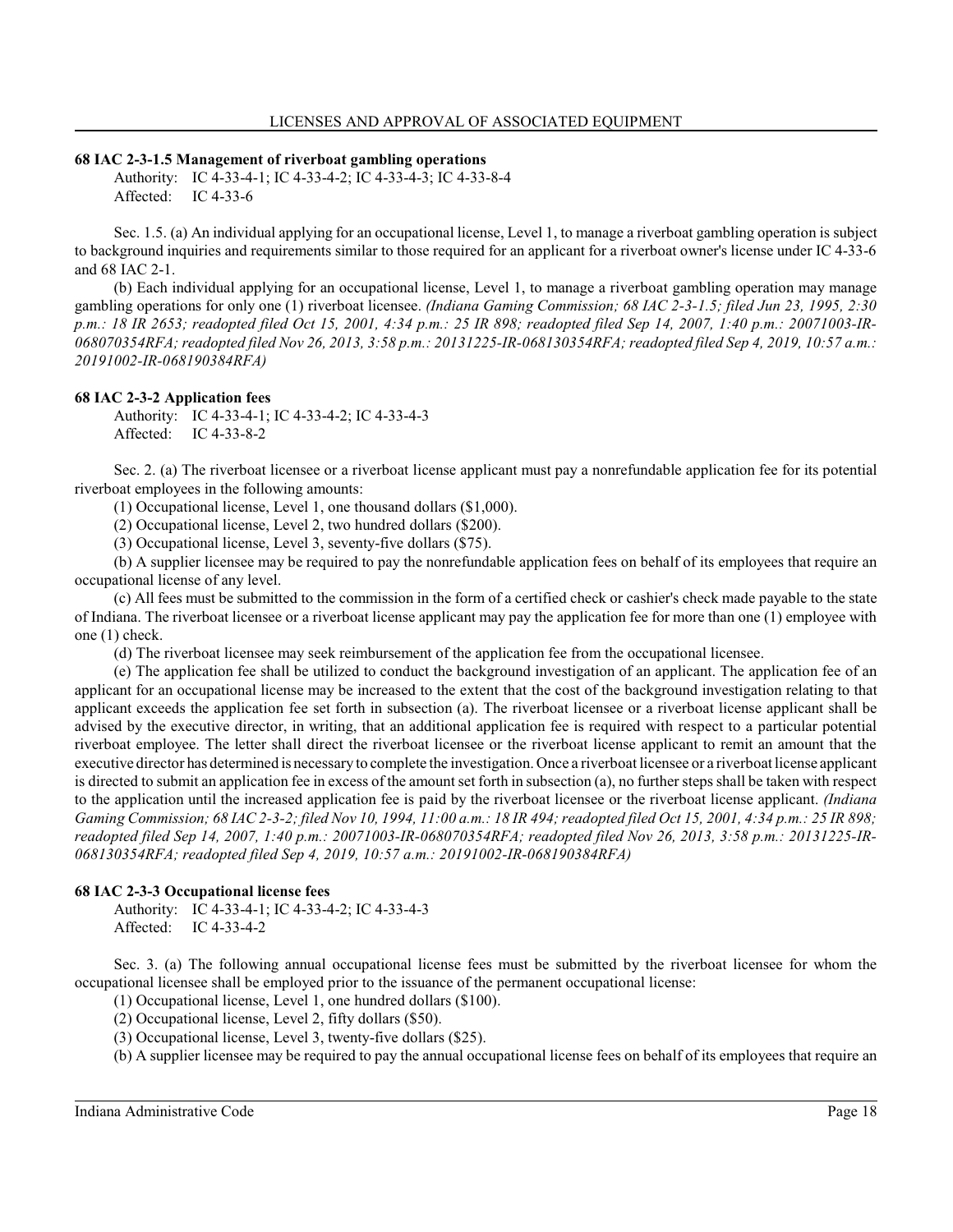occupational license of any level.

(c) All fees must be submitted to the commission in the form of a certified check or cashier's check made payable to the state of Indiana. The riverboat licensee may pay the occupational license fee for more than one (1) employee with one (1) check.

(d) The riverboat licensee may require that the occupational licensee reimburse the riverboat licensee for the annual licensing fee.

(e) The occupational license shall be valid for a period of one (1) year. The occupational license may be renewed annually upon the payment of the proper annual licensing fee set forth in subsection (a) and compliance with section 8 of this rule. *(Indiana Gaming Commission; 68 IAC 2-3-3; filed Nov 10, 1994, 11:00 a.m.: 18 IR 495; readopted filed Oct 15, 2001, 4:34 p.m.: 25 IR 898; readopted filed Sep 14, 2007, 1:40 p.m.: 20071003-IR-068070354RFA; readopted filed Nov 26, 2013, 3:58 p.m.: 20131225-IR-068130354RFA; readopted filed Sep 4, 2019, 10:57 a.m.: 20191002-IR-068190384RFA)*

#### **68 IAC 2-3-4 Applications**

Authority: IC 4-33-4-1; IC 4-33-4-2 Affected: IC 4-33-8-5

Sec. 4. (a) An applicant for an occupational license must complete and submit the appropriate form prescribed by the commission. The applicant must complete and submit the requisite number of copies set forth in subsections (d) through (f).

(b) Application procedures shall be as follows:

(1) An applicant is seeking a privilege and assumes and accepts any and all risk of adverse publicity, notoriety, embarrassment, criticism, or other action or financial loss that may occur in connection with the application process or the public disclosure of information requested. The applicant expressly waives any claim for damages that may result from the application process. (2) Any misrepresentation or omission made with respect to an application may be grounds for denial of the application.

(3) An applicant for an occupational license, Level 1 must submit three (3) bound and two (2) unbound copies of the Personal Disclosure Form 1 and requested materials to the commission office in Indianapolis, Indiana.

(4) An applicant for an occupational license, Level 2 or 3 must submit the original application and all requested materials to the commission agent at the commission office located at the appropriate riverboat's dock site.

(5) An applicant for any level of occupational license must submit a photograph taken within three (3) months ofits submission and must be fingerprinted at a time and place designated by the executive director.

(6) An application shall be deemed filed when the completed application form, including all required documents, materials, photograph, and the application fee have been submitted. To constitute a completed application, the riverboat licensee or the riverboat license applicant that will hire the applicant must stamp the front page of an application with the riverboat licensee's or riverboat license applicant's logo and the riverboat licensee, riverboat license applicant, or its authorized agent must sign the front page of the application. The front page of an occupational license must not be stamped and signed by a riverboat licensee or riverboat license applicant unless the riverboat licensee or riverboat license applicant has offered the applicant for an occupational license employment aboard the riverboat. A background investigation will not be initiated by the commission until a completed application is received by the commission.

(7) An applicant is under a continuing duty to disclose any changes in the information submitted to the commission.

(c) An application for an occupational license may be withdrawn without leave of the commission if written notification of withdrawal is submitted prior to commission action on licensure under section 5 of this rule and unless the intended withdrawal is objected to by the executive director. Ifthe executive director objects to the withdrawal of an application for an occupational license, the commission shall determine if the application may be withdrawn.

(d) An applicant for an occupational license, Level 1 must complete and submit three (3) bound and two (2) unbound copies of Personal Disclosure Form 1. Personal Disclosure Form 1 shall be on a form prescribed by the commission and shall include the following information and documents:

(1) The applicant's name, address, and telephone number.

(2) The applicant's Social Security number.

(3) The information specified in IC 4-33-8-5.

(4) Employment history.

(5) Two (2) sets of the applicant's fingerprints taken by the commission at a time and place designated by the executive director.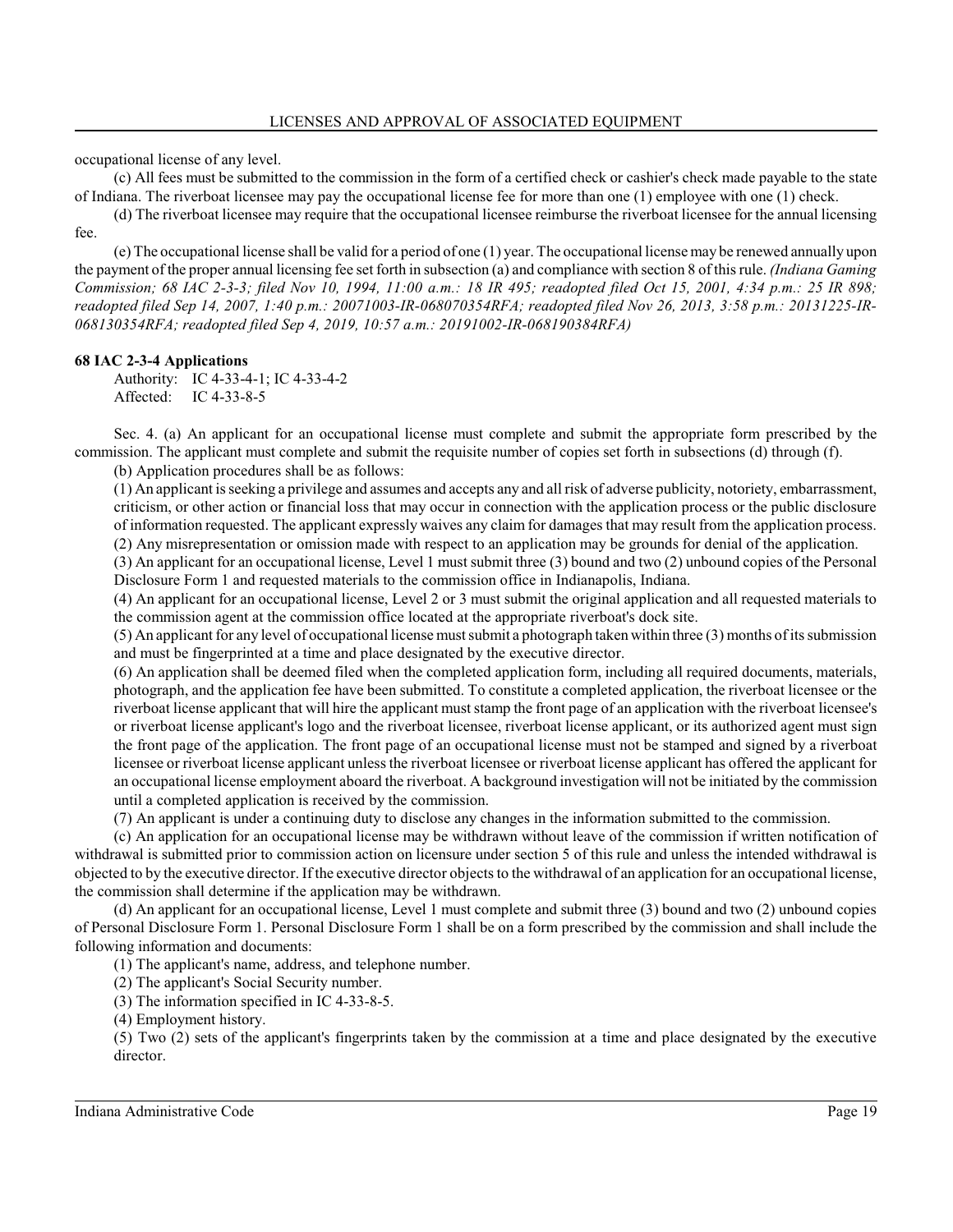## LICENSES AND APPROVAL OF ASSOCIATED EQUIPMENT

(6) A photograph taken within three (3) months of submission of the application.

(7) A copy of the applicant's birth certificate. If a birth certificate is not available, the applicant must submit naturalization papers or a copy of a letter from the applicant to the appropriate government agency requesting the birth certificate.

(8) Physical characteristics, including build, complexion, and any distinguishing marks, including scars and tattoos.

(9) Familial information and marital history.

(10) Citizenship information.

(11) Military history and information.

(12) Educational history.

(13) Vocational or employment training programs.

(14) Criminal history of the applicant and the applicant's immediate family.

(15) Confidential tax return information and documents.

(16) Confidential financial and business information.

(17) Information regarding any litigation involving the applicant or the applicant's immediate family, or both.

(18) Appropriate waivers and affidavits.

(19) Any other information or documents that the commission deems necessary to ensure the applicant meets the licensing criteria set forth in the Act and this title.

(e) An applicant for an occupational license, Level 2 must complete and submit one (1) copy ofthe application for occupational license, Level 2. The occupational license, Level 2 application shall be on a form prescribed by the commission and shall include the following information and documents:

(1) The applicant's name, address, and telephone number.

(2) The applicant's Social Security number.

(3) The information specified in IC 4-33-8-5.

(4) Employment history.

(5) Two (2) sets of the applicant's fingerprints taken by the commission at a time and place designated by the executive director.

(6) A photograph taken at the time of submission of the application.

(7) A copy of the applicant's birth certificate. If a birth certificate is not available, the applicant must submit naturalization papers or a copy of a letter from the applicant to the appropriate government agency requesting the birth certificate.

(8) Physical characteristics, including build, complexion, and any distinguishing marks, including scars and tattoos.

(9) Familial information and marital history.

(10) Citizenship information.

(11) Military history and information.

(12) Educational history.

(13) Vocational or employment training programs.

(14) Criminal history of the applicant and the applicant's immediate family.

(15) Confidential tax return information and documents.

(16) Confidential financial and business information.

(17) Information regarding any litigation involving the applicant or the applicant's immediate family, or both.

(18) Appropriate waivers and affidavits.

(19) Any other information or documents that the commission deems necessary to ensure the applicant meets the licensing criteria set forth in the Act and this title.

 $(f)$  An applicant for an occupational license, Level 3 must complete and submit one  $(1)$  copy of the application for occupational license, Level 3. The application for an occupational license, Level 3 shall be on a form prescribed by the commission and shall include the following information and documents:

(1) The applicant's name, address, and telephone number.

(2) The applicant's Social Security number.

(3) The information specified in IC 4-33-8-5.

(4) Employment history.

(5) Educational history.

(6) Two (2) sets of the applicant's fingerprints taken by the commission at a time and place designated by the executive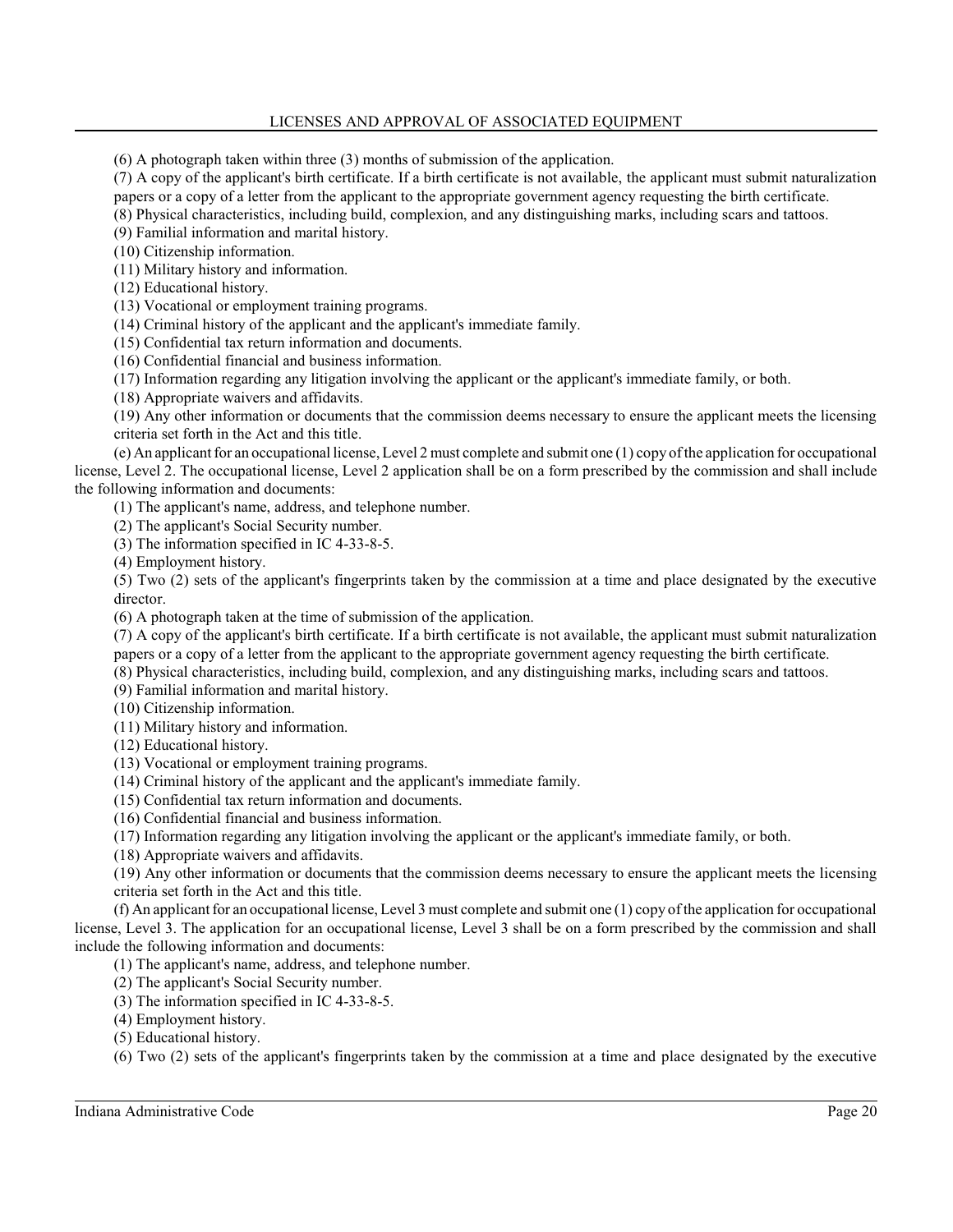director.

(7) A photograph taken at the time of the submission of the application.

(8) A copy of applicant's birth certificate. If a birth certificate is not available, the applicant must submit naturalization papers or a copy of a letter from the applicant to the appropriate government agency requesting the birth certificate.

(9) Physical characteristics, including build, complexion, and any distinguishing marks, including scars and tattoos.

(10) The applicant's criminal history.

(11) Appropriate waivers and affidavits.

(12) Any other information or documents that the commission deems necessary to ensure the applicant meets the licensing criteria set forth in the Act and this title.

(g) The applicant bears the burden of demonstrating that he or she is suitable for licensure. *(Indiana Gaming Commission; 68 IAC 2-3-4; filed Nov 10, 1994, 11:00 a.m.: 18 IR 495; filed Dec 11, 1995, 4:30 p.m.: 19 IR 1023; filed Aug 20, 1997, 7:11 a.m.: 21 IR 9; readopted filed Oct 15, 2001, 4:34 p.m.: 25 IR 898; readopted filed Sep 14, 2007, 1:40 p.m.: 20071003-IR-068070354RFA; readopted filed Nov 26, 2013, 3:58 p.m.: 20131225-IR-068130354RFA; readopted filed Sep 4, 2019, 10:57 a.m.: 20191002-IR-068190384RFA)*

#### **68 IAC 2-3-5 Licensing procedures**

Authority: IC 4-33-4-1; IC 4-33-4-2 Affected: IC 4-33-8-3

Sec. 5. (a) An applicant for an occupational license shall be subject to the following procedures before licensing:

(1) Application.

(2) Issuance of a temporary identification badge. The temporary identification badge shall serve as the temporary occupational license until the permanent occupational license has been issued or denied.

(3) Investigation of the applicant.

(4) If an applicant for an occupational license, Level 1, 2, or 3 has been convicted of a felony under Indiana law, the laws of any other state, or the laws of the United States, the application is automatically denied in accordance with IC 4-33-8-3(2). The:

(A) executive director shall issue the applicant a notice of denial by certified mail; or

(B) enforcement agent who receives the completed applicationmay personally deliver a notice of denial to the applicant. (5) Action by the commission.

(6) Issuance of a permanent identification badge. The permanent identification badge shall serve as the permanent occupational license.

(7) Different or additional licensing procedures the commission requires of the applicant to ensure the applicant is in compliance with the Act and this title.

(b) Procedures for a temporary occupational license shall be as follows:

(1) An applicant for an occupational license must submit a completed application that has been stamped and signed by the riverboat licensee, the riverboat license applicant, or its authorized agent to the enforcement agent at the commission's dock site office during times designated by the enforcement agents.

(2) Once the enforcement agent has received the completed occupational license application and appropriate fee, the enforcement agent shall obtain the applicant's fingerprints and photograph. If the application or a criminal record check completed by an enforcement agent, or both, does not reveal that the applicant has been convicted of a felony under Indiana law, the laws of any other state, or the laws of the United States, the enforcement agent shall issue the applicant a temporary identification badge.

(3) An applicant who receives a temporary identification badge may work on a riverboat until a permanent license is issued or the temporary identification badge is revoked.

(4) The temporary identification badge shall be a card of a color designated by the executive director and that meets the specifications set forth in section 6 ofthis rule. The color ofthe temporary identification badge shall be different fromthe color of the permanent identification badge.

(5) Temporary identification badges shall be:

(A) worn by all occupational licensees during work hours; and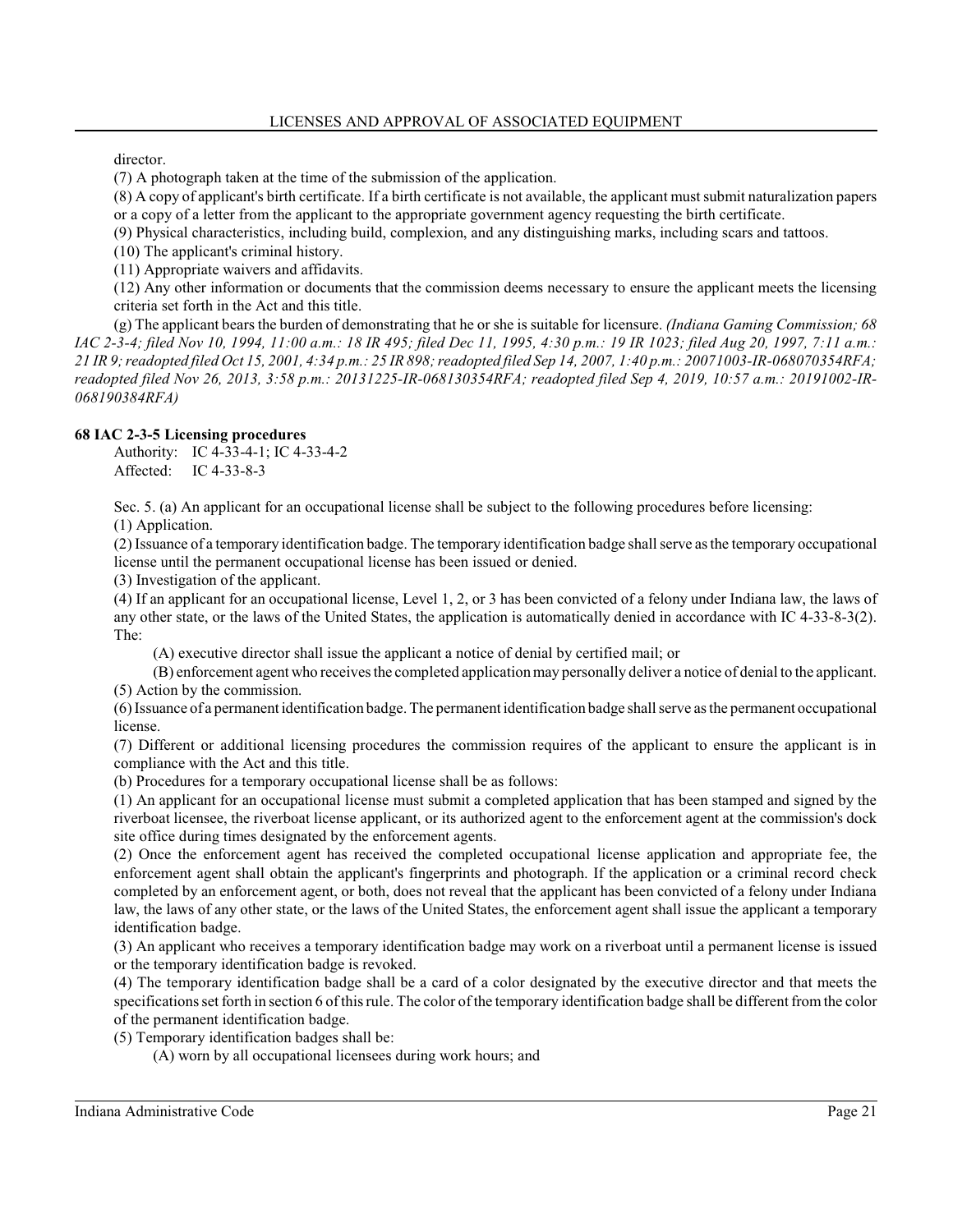(B) clearly displayed.

(6) A fee of ten dollars (\$10) shall be:

(A) paid to the commission for any necessary replacement of temporary identification badge; and

(B) assessed each time an occupational licensee obtains a replacement temporary identification badge.

(7) A temporary identification badge shall not be transferred. If the applicant resigns or his or her employment is terminated, the applicant shall return the temporary badge to the commission.

(8) Requirements for the revocation of a temporary identification badge shall include the following:

(A) The executive director, upon written notice to the applicant and the riverboat licensee, may revoke an applicant's temporary badge if the executive director determines that the background investigation reveals that an applicant is not suitable for licensure.

(B) The executive director, or the executive director's designee, upon written notice to the applicant and the riverboat licensee, may revoke an applicant's temporary occupational license if the executive director or the executive director's designee determines that the applicant has violated the Act or this title, or committed a criminal offense in the performance of the applicant's duties for the riverboat licensee.

(C) If an applicant's temporary identification badge is revoked:

(i) the applicant shall not be permitted to work for any riverboat gambling operation at duties that are to be performed on a riverboat; and

(ii) the application shall be forwarded to the commission for action unless the applicant withdraws the application before commission action.

(9) An applicant must comply with all requests for information, documents, or other materials relating to the applicant and his or her application during the investigation conducted by the commission.

(c) The applicant shall meet the following standards, qualifications, or criteria to be issued an occupational license of any level: (1) The applicant must possess the qualifications set forth in IC 4-33-8-3.

(2) The applicant must demonstrate a level of skill, experience, or knowledge necessary to perform the job that the applicant will perform.

(3) An applicant whose knowledge, experience, and skill are derived solely from the completion of an occupational training school that is not in compliance with 68 IAC 2-5 shall not be considered to have the requisite skill, experience, or knowledge necessary to conduct gambling games. An applicant who has completed an occupational training school that is not in compliance with 68 IAC 2-5 may be hired if the riverboat licensee will provide the appropriate training.

(4) The applicant must not have been convicted of any offense involving violation of a gaming law in any jurisdiction.

(5) The applicant's name must not appear on the exclusion list of any jurisdiction.

(6) The applicant must never have had a gaming license suspended or revoked in any jurisdiction.

(7) An applicant who will serve alcoholic beverages must hold the appropriate permits from the alcohol and tobacco commission.

(8) An applicant whose duties will be to operate or navigate the riverboat must hold the appropriate licenses or merchant marine documents, or both, from the United States Coast Guard.

(9) An applicant who will work on a riverboat that is docked on the waters of Lake Michigan must hold a valid merchant marine document only when required by the United States Coast Guard.

(10) An applicant whose duties will be to operate or navigate the riverboat must not have violated any criminal statute involving drugs or alcohol, or both, in any jurisdiction.

(11) An applicant must not be currently abusing drugs or alcohol, or both.

(12) An applicant must be twenty-one (21) years of age.

(13) An applicant must be in substantial compliance with all state and federal tax laws.

(14) An applicant must be of good moral character and reputation.

(15) An applicant must meet any other standard that the commission deems necessary to ensure compliance with the Act and this title after publication of the standard.

(d) The commission may place restrictions or conditions on a temporary occupational license. The applicant must comply with these restrictions or conditions before the commission issues an occupational license. These restrictions or conditions may include, but are not limited to, the following:

(1) That the applicant demonstrates a level of skill, experience, or knowledge necessary to perform the job that the applicant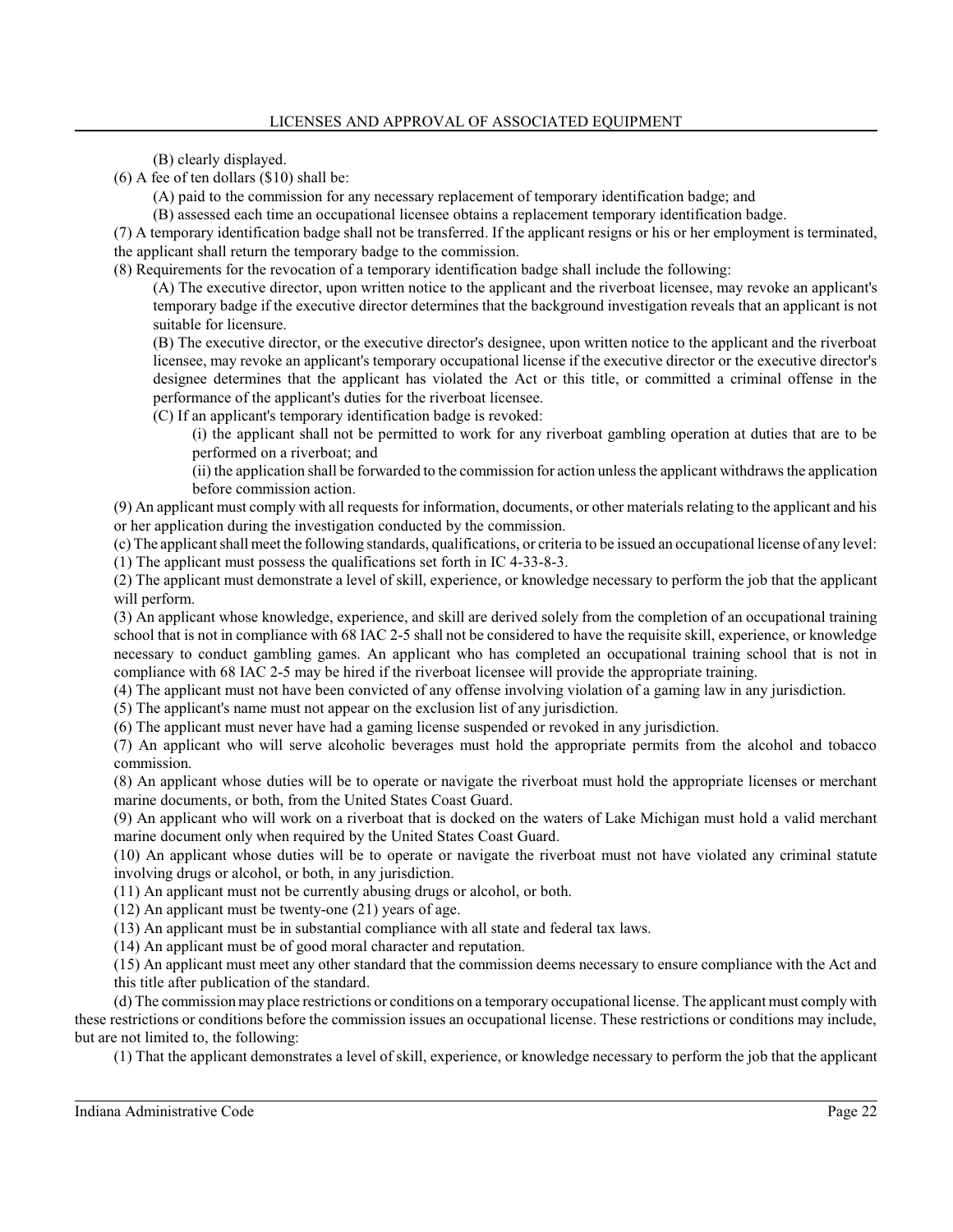will perform.

(2) That the applicant who will serve alcoholic beverages holds the appropriate permits from the alcohol and tobacco commission.

(3) That the applicant who will operate or navigate the riverboat holds the appropriate license or merchant marine documents, or both, from the United States Coast Guard.

The occupational licensee must continue to meet all conditions or restrictions for licensure after the issuance of the permanent occupational license.

(e) Action of the commission shall be as follows:

(1) After the background investigation has been completed, if the commission finds that the applicant is suitable to receive an occupational license, the commission shall direct the executive director to issue the applicant an occupational license upon the payment of the applicant's occupational license fee. The permanent identification badge shall serve to represent the permanent occupational license. If the applicant's occupational license fee is not received by the commission within ten (10) business days after the date of the mailing of the notification of the applicant's suitability for licensing to the applicant and the riverboat licensee, the executive director shall:

(A) revoke the applicant's temporary identification badge; and

(B) notify the commission that the temporary identification badge has been revoked.

(2) If the commission determines that the applicant is not suitable to receive an occupational license, it shall:

(A) direct the executive director to issue the applicant a notice of denial by personal delivery or certified mail;

(B) immediately revoke the temporary license; and

(C) notify the appropriate riverboat licensee of the revocation of the temporary license.

(f) Requirements for a permanent identification badge shall be as follows:

(1) Upon a finding of suitability for licensure, the commission shall issue an occupational license in the form of a permanent identification badge.

(2) The permanent identification badge shall remain the property ofthe commission at all times. The occupational license may be:

- (A) revoked;
- (B) suspended;
- (C) canceled; or
- (D) restricted;

by the commission in accordance with 68 IAC 13. The commission may refuse to renew the license when it is reviewed under section 8 of this rule.

(3) Neither the occupational license number nor the permanent identification badge shall be transferred to another person. If the occupational licensee resigns or the occupational licensee's employment is terminated, the occupational licensee shallreturn the permanent identification badge to the commission.

(4) The permanent identification badge shall be as follows:

(A) A card of a color designated by the executive director and that meets the specifications set forth in section 6 of this rule. The color of the permanent identification badge shall be different from the color of the temporary identification badge.

(B) Worn by all occupational licensees during work hours. Permanent identification badges shall be clearly displayed. (5) A fee of ten dollars (\$10) shall be:

(A) paid to the commission for any necessary replacement of a permanent identification badge; and

(B) assessed each time an occupational licensee obtains a replacement permanent identification badge.

*(Indiana Gaming Commission; 68 IAC 2-3-5; filed Nov 10, 1994, 11:00 a.m.: 18 IR 497; filed Jan 30, 1998, 11:00 a.m.: 21 IR 2056; filed May 29, 1998, 5:12 p.m.: 21 IR 3704; errata filed Aug 12, 1998, 3:58 p.m.: 22 IR 125; filed Dec 29, 1998, 10:46 a.m.: 22 IR 1418; errata filed Jan 11, 1999: 3:54 p.m.: 22 IR 1525; readopted filed Oct 15, 2001, 4:34 p.m.: 25 IR 898; filed Dec 2, 2001, 12:35 p.m.: 25 IR 1061; filed Sep 30, 2004, 11:00 a.m.: 28 IR 533; filed Dec 6, 2006, 2:52 p.m.: 20070103-IR-068060191FRA; readopted filed Sep 14, 2007, 1:40 p.m.: 20071003-IR-068070354RFA; readopted filed Nov 26, 2013, 3:58 p.m.: 20131225-IR-068130354RFA; filed Oct 21, 2016, 10:19 a.m.: 20161116-IR-068160052FRA; readopted filed Sep 4, 2019, 10:57 a.m.: 20191002- IR-068190384RFA)*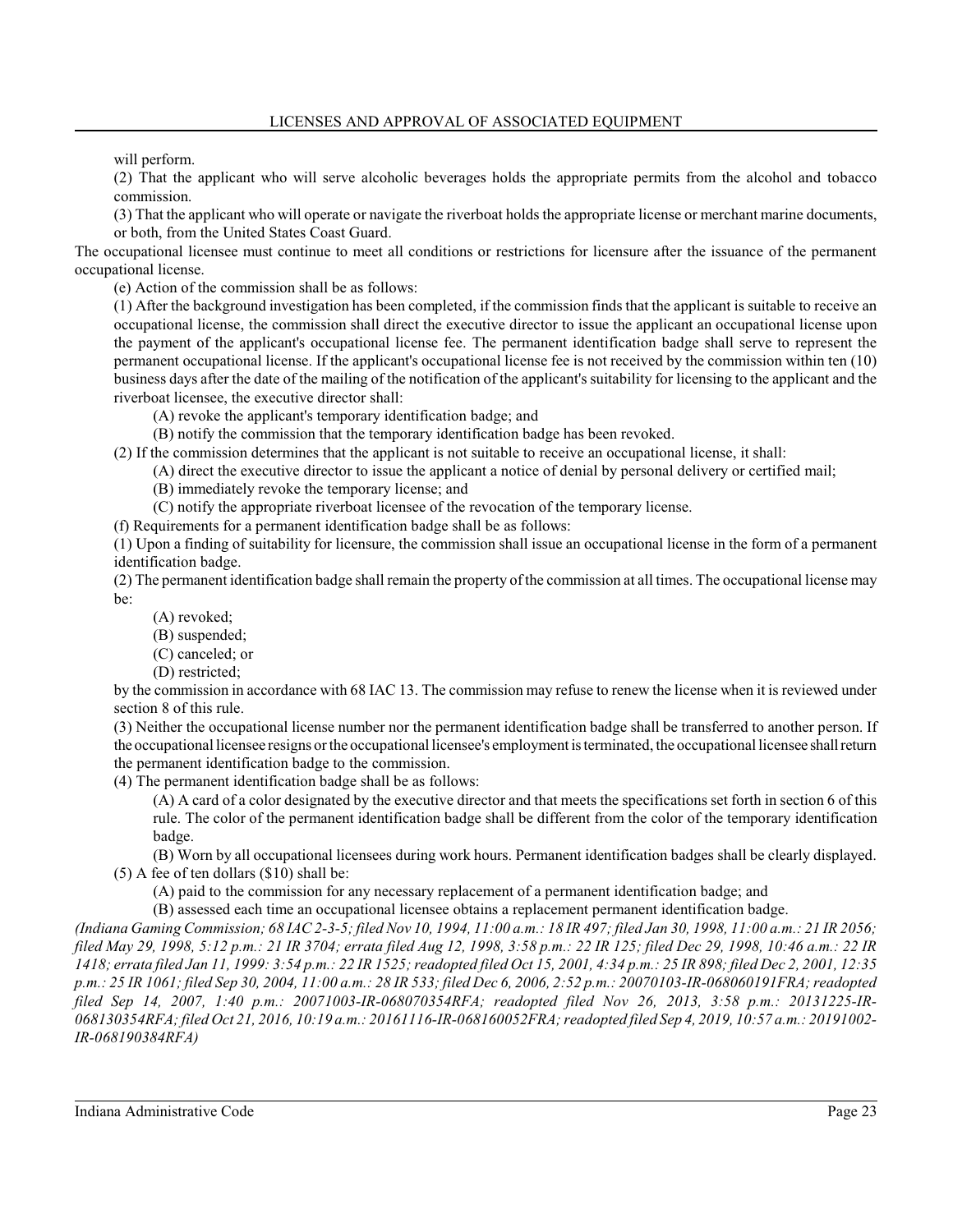## **68 IAC 2-3-6 Identification badge**

Authority: IC 4-33-4-1; IC 4-33-4-2; IC 4-33-4-3 Affected: IC 4-33-8

Sec. 6. The identification badge shall be a card of the appropriate color that meets the following requirements:

(1) The front side of the identification badge shall:

(A) be a card bearing the name and logo of the riverboat gambling operation;

(B) display the applicant's photograph;

(C) display the applicant's first name and job title;

(D) display the occupational license number assigned by the commission;

(E) display the level of the occupational license; and

(F) display the date the identification badge and occupational license were issued and the date that the identification badge and occupational license will expire.

(2) The back side of the identification badge shall:

(A) display the applicant's first name and last name;

(B) display the applicant's signature;

(C) display the applicant's date of birth;

(D) have a magnetic stripe on the bottom of the card that shall be capable of:

(i) revealing the applicant's security clearance levels;

(ii) tracking the applicant's employment attendance; and

(iii) tracking the applicant's ingress and egress on the riverboat through the employee entrances; and

(E) display any other information deemed necessary by the commission to identify the occupational licensee, the riverboat of employment, the appropriate level of occupational license, and any conditions or restrictions that have been placed on the occupational license.

(3) Identification badges shall be constructed so that the badges can be easily affixed to the occupational licensee's clothing. (4) The temporary and permanent badges shall remain the property of the commission at all times. The temporary and permanent badges may be:

(A) revoked;

(B) suspended;

(C) canceled; or

(D) restricted;

by the commission in accordance with 68 IAC 13. The commission may refuse to renew the license when it is reviewed under section 8 of this rule.

(5) The temporary and permanent badges shall not be transferred. If the applicant resigns or his or her employment is terminated, the applicant shall return the temporary or permanent badge to the commission.

*(Indiana Gaming Commission; 68 IAC 2-3-6; filed Nov 10, 1994, 11:00 a.m.: 18 IR 499; filed Jun 1, 1998, 2:48 p.m.: 21 IR 3706; readopted filed Oct 15, 2001, 4:34 p.m.: 25 IR 898; filed Sep 30, 2004, 11:00 a.m.: 28 IR 535; readopted filed Sep 14, 2007, 1:40 p.m.: 20071003-IR-068070354RFA; readopted filed Nov 26, 2013, 3:58 p.m.: 20131225-IR-068130354RFA; readopted filed Sep 4, 2019, 10:57 a.m.: 20191002-IR-068190384RFA)*

## **68 IAC 2-3-6.1 Post-licensing policies and procedures**

Authority: IC 4-33-4-1; IC 4-33-4-2; IC 4-33-4-3 Affected: IC 4-33

Sec. 6.1. (a) The following policies and procedures are applicable to occupational licensees and the issuance of new badges: (1) If an occupational licensee leaves employment with one (1) riverboat licensee and begins employment with a different riverboat licensee, the occupational licensee must undergo a new application process, including the submission of the application fee in accordance with section 2 of this rule and the license fee in accordance with section 3 of this rule.

(2) If an occupational licensee transfers to a new position on the same riverboat licensee, but remains an occupational licensee of the same level, the ten dollar (\$10) replacement fee for the new identification badge is waived.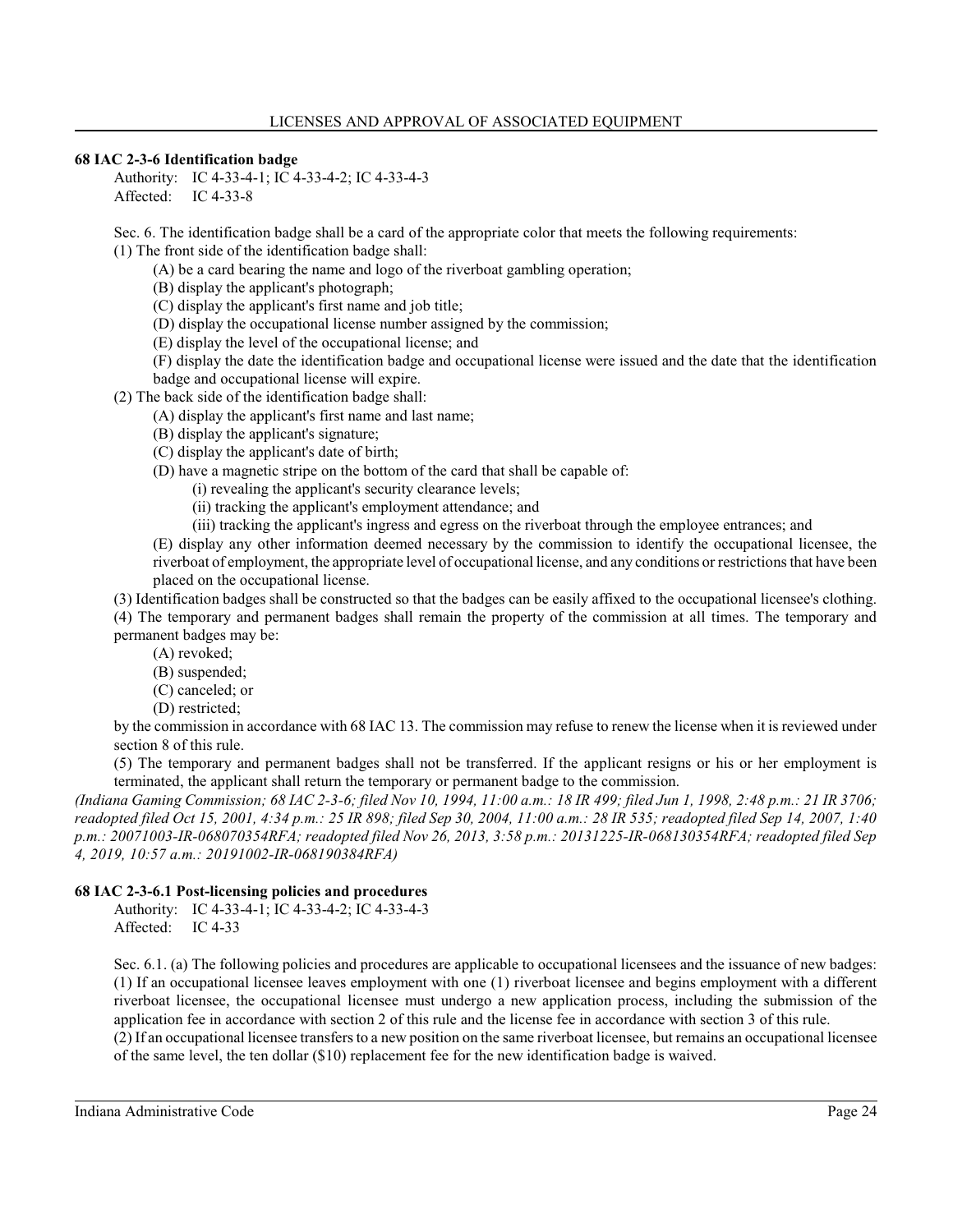LICENSES AND APPROVAL OF ASSOCIATED EQUIPMENT

(3) If an occupational licensee transfers to a new position with the same riverboat licensee that does necessitate a change in his or her licensure level, the occupational licensee must undergo a new application process, including the submission of the application fee in accordance with section 2 of this rule and the licensure fee in accordance with section 3 of this rule. The ten dollar (\$10) replacement fee for the new identification badge is waived. If a higher level of occupational license is needed, the original application fee will be applied toward the higher application fee and only the difference between the application fees must be submitted.

(4) If an occupational licensee ceases employment with a riverboat licensee, but returns to the same riverboat licensee in the same position within sixty (60) days, the occupational licensee does not have to be reprocessed. The occupational licensee may utilize the original identification badge if it has not been canceled by the commission or otherwise destroyed. If the occupational licensee needs a new identification badge, the ten dollar (\$10) replacement fee must be paid in accordance with section 5 of this rule.

(5) If an occupational licensee ceases employment with a riverboat licensee, but returns to the same riverboat licensee more than sixty (60) days later, the occupational licensee must submit a new application in accordance with section 4 of this rule and a new application fee in accordance with section 2 of this rule.

(6) If an occupational licensee needs to obtain a new identification badge for any of the following reasons, the ten dollar (\$10) replacement fee must be paid in accordance with section 5 of this rule:

(A) The occupational licensee has lost the identification badge.

- (B) The occupational licensee has destroyed the identification badge.
- (C) The occupational licensee needs a new identification badge due to theft of the previous identification badge.
- (D) The occupational licensee needs a new identification badge due to a name change.

(b) All application fees shall be paid in accordance with section 2 of this rule.

(c) All occupational license fees shall be paid in accordance with section 3 of this rule. *(Indiana Gaming Commission; 68 IAC 2-3-6.1; filed Mar 21, 1997, 10:00 a.m.: 20 IR 2091; errata filed May 7, 1997, 4:00 p.m.: 20 IR 2413; readopted filed Oct 15, 2001, 4:34 p.m.: 25 IR 898; readopted filed Sep 14, 2007, 1:40 p.m.: 20071003-IR-068070354RFA; readopted filed Nov 26, 2013, 3:58 p.m.: 20131225-IR-068130354RFA; readopted filed Sep 4, 2019, 10:57 a.m.: 20191002-IR-068190384RFA)*

## **68 IAC 2-3-7 Reapplication for denied license**

Authority: IC 4-33-4-1; IC 4-33-4-2; IC 4-33-4-3 Affected: IC 4-33-8-3

Sec. 7. (a) A person whose application for an occupational license has been denied may not reapply for an occupational license of the same or higher level for a period of one (1) year from the date on which the commission voted to deny the application without leave of the commission.

(b) A person whose application for an occupational license was denied may seek leave of the commission to reapply within the one (1) year period by addressing the request to the commission through the executive director. The commission may require the applicant to present oral or written argument to the commission outlining why an exception should be made. *(Indiana Gaming Commission; 68 IAC 2-3-7; filed Nov 10, 1994, 11:00 a.m.: 18 IR 499; readopted filed Oct 15, 2001, 4:34 p.m.: 25 IR 898; readopted filed Sep 14, 2007, 1:40 p.m.: 20071003-IR-068070354RFA; readopted filed Nov 26, 2013, 3:58 p.m.: 20131225-IR-068130354RFA; readopted filed Sep 4, 2019, 10:57 a.m.: 20191002-IR-068190384RFA)*

## **68 IAC 2-3-8 Annual renewal**

Authority: IC 4-33-4-1; IC 4-33-4-2; IC 4-33-4-3 Affected: IC 4-33-8-2

Sec. 8. (a) An occupational license must be renewed annually.

(b) An occupational licensee must request renewal of the license on a form prescribed by the commission no less than thirty (30) days before the expiration of the occupational license. The occupational licensee must complete the form and provide the commission with any information or documents which the commission deems necessary. The form requesting renewal of an occupational license must be submitted with the annual fee under section 3 of this rule. The commission may perform a background investigation on any occupational licensee seeking renewal of the license. The commission may require that all or part of the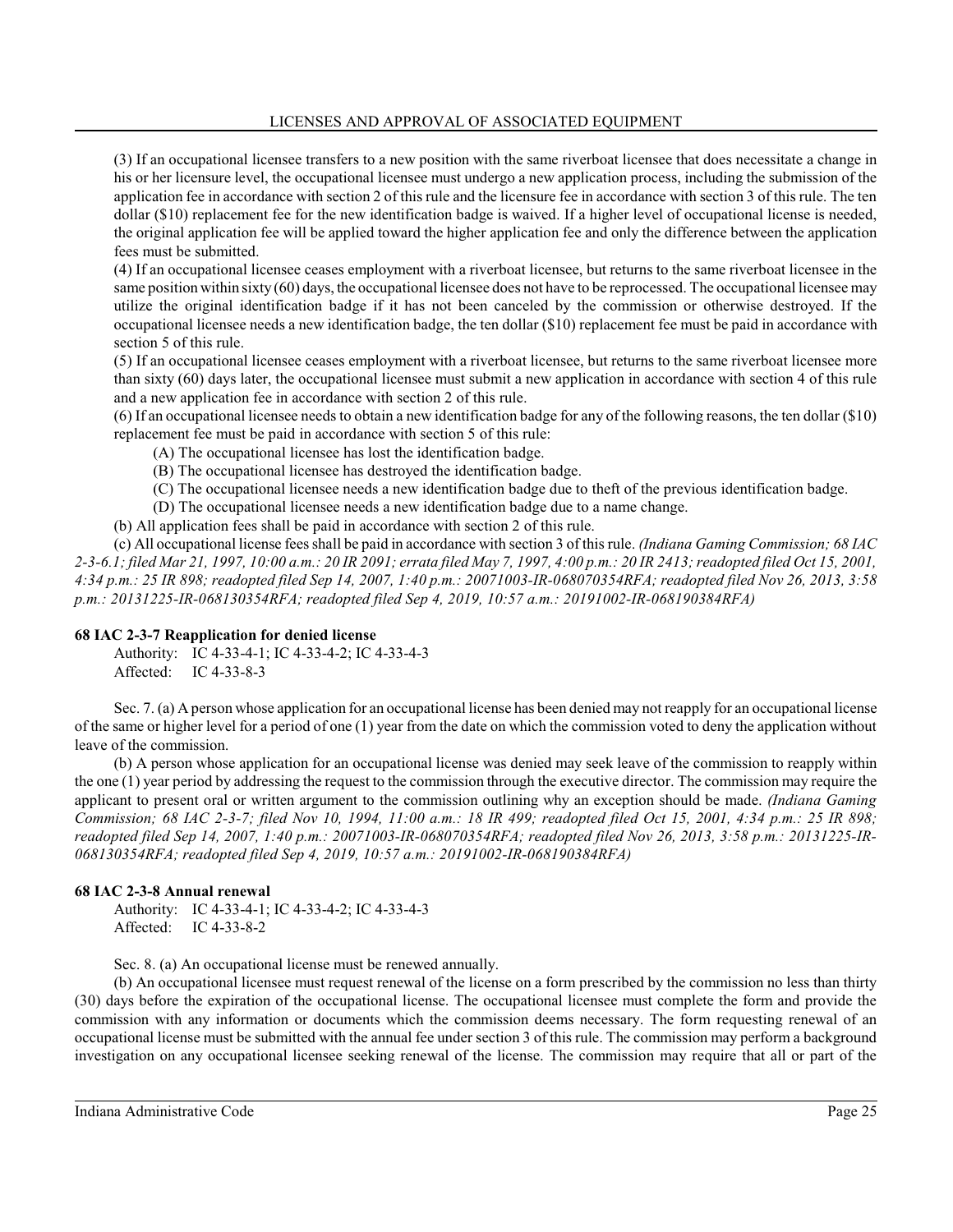#### LICENSES AND APPROVAL OF ASSOCIATED EQUIPMENT

investigation cost be charged to the occupational licensee.

(c) The commission may refuse to renew an occupational license if the occupational licensee no longer meets the requirements set forth in this rule and IC 4-33-8. *(Indiana Gaming Commission; 68 IAC 2-3-8; filed Nov 10, 1994, 11:00 a.m.: 18 IR 500; readopted filed Oct 15, 2001, 4:34 p.m.: 25 IR 898; readopted filed Sep 14, 2007, 1:40 p.m.: 20071003-IR-068070354RFA; readopted filed Nov 26, 2013, 3:58 p.m.: 20131225-IR-068130354RFA; readopted filed Sep 4, 2019, 10:57 a.m.: 20191002-IR-068190384RFA)*

### **68 IAC 2-3-9 Duty to maintain suitability; duty to disclose**

Authority: IC 4-33-4-1; IC 4-33-4-2 Affected: IC 4-33

Sec. 9. (a) All occupational licensees have a continuing duty to maintain suitability for licensure. An occupational license does not create a property right, but is a revocable privilege granted by the state contingent upon continuing suitability for licensure.

(b) Riverboat licensees shall notify the commission that an occupational licensee is in violation of the requirements of this rule or IC 4-33 if the riverboat licensee is aware of the violation.

(c) Occupational licensees shall do the following:

(1) Notify the commission of any changes in the information submitted in the application or any information that could render the licensee ineligible to hold an occupational license.

(2)Cooperate with and provide truthful information to enforcement agents and staff during anyinvestigation regarding criminal activity or regulatory violations, or both.

(d) Occupational licensees must notify the commission that a riverboat licensee, a supplier licensee, or an occupational licensee has violated the Act or this title as soon as the occupational licensee becomes aware of the violation. *(Indiana Gaming Commission; 68 IAC 2-3-9; filed Nov 10, 1994, 11:00 a.m.: 18 IR 500; filed Aug 20, 1997, 7:11 a.m.: 21 IR 11; readopted filed Oct 15, 2001, 4:34 p.m.: 25 IR 898; filed Sep 30, 2004, 11:00 a.m.: 28 IR 535; filed Dec 6, 2006, 2:52 p.m.: 20070103-IR-068060191FRA; readopted filed Sep 14, 2007, 1:40 p.m.: 20071003-IR-068070354RFA; readopted filed Nov 26, 2013, 3:58 p.m.: 20131225-IR-068130354RFA; filed Oct 21, 2016, 10:19 a.m.: 20161116-IR-068160052FRA; readopted filed Sep 4, 2019, 10:57 a.m.: 20191002- IR-068190384RFA)*

## **68 IAC 2-3-9.1 Duty to update information**

Authority: IC 4-33-4-1; IC 4-33-4-2; IC 4-33-4-3 Affected: IC 4-33

Sec. 9.1. (a) All occupational licensees must submit, in writing, to the enforcement agent the following information: (1) Name changes.

(2) Change of home address.

(3) Change of home telephone number.

(4) The filing of a bankruptcy by the occupational licensee.

(5) That the occupational licensee has been arrested for, indicted of, charged with, convicted of, or plead guilty to any felony or misdemeanor offense.

(6) Any other information that would affect the occupational licensee's suitability to maintain a license under the Act or this rule.

(b) The written document setting forth the information required by subsection (a) must:

(1) set forth the name and occupational license number of the individual; and

(2) be submitted within ten (10) calendar days of the change or the occurrence of the event.

*(Indiana Gaming Commission; 68 IAC 2-3-9.1; filed Feb 18, 1998, 9:45 a.m.: 21 IR 2311; readopted filed Oct 15, 2001, 4:34 p.m.: 25 IR 898; filed Dec 6, 2006, 2:52 p.m.: 20070103-IR-068060191FRA; readopted filed Sep 14, 2007, 1:40 p.m.: 20071003-IR-068070354RFA; readopted filed Nov 26, 2013, 3:58 p.m.: 20131225-IR-068130354RFA; readopted filed Sep 4, 2019, 10:57 a.m.: 20191002-IR-068190384RFA)*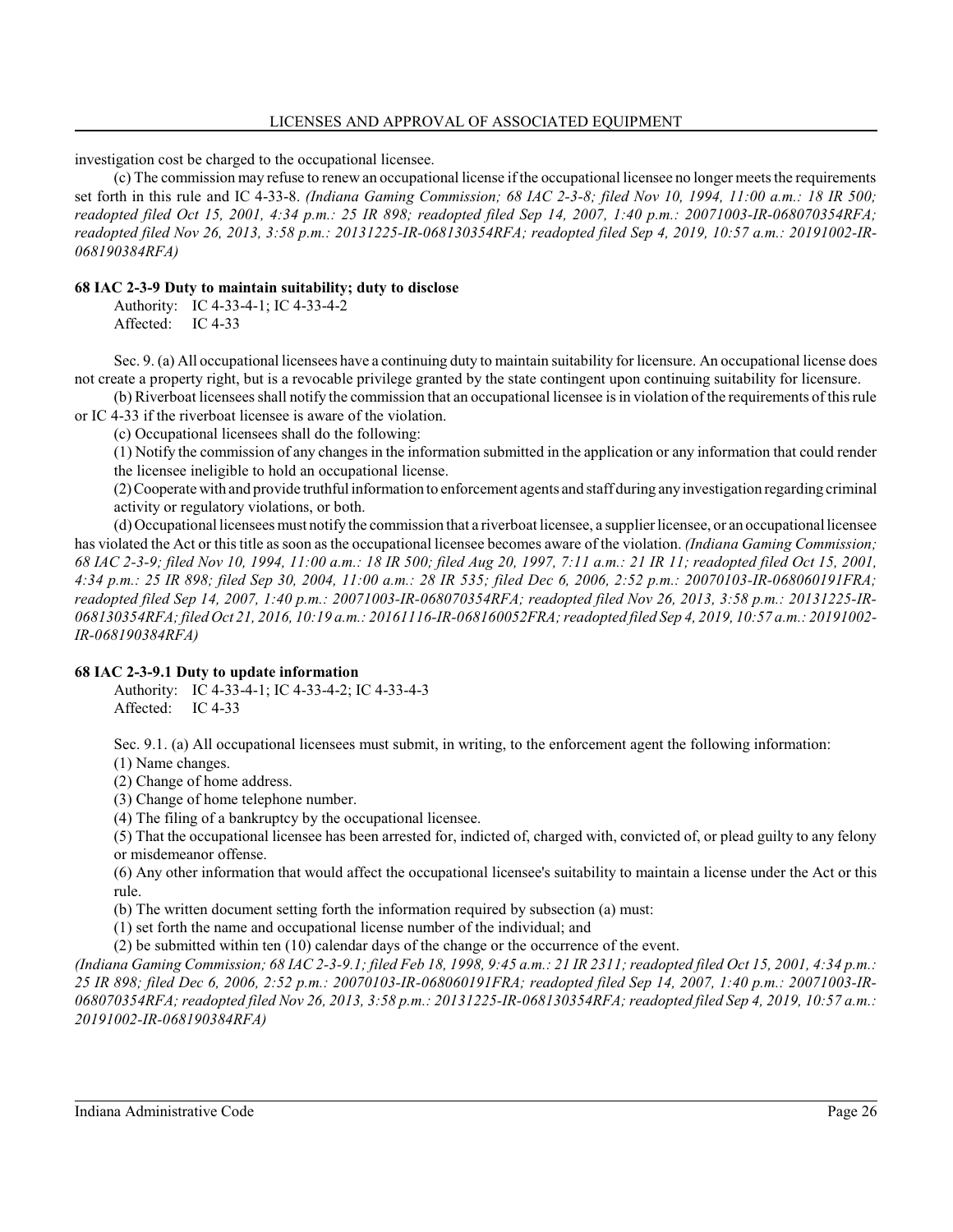## **68 IAC 2-3-9.2 Riverboat licensee's duty to update commission**

Authority: IC 4-33-4-1; IC 4-33-4-2; IC 4-33-4-3 Affected: IC 4-33

Sec. 9.2. (a) This rule applies to all riverboat licensees.

(b) Riverboat licensees must advise the enforcement agent, on a form prescribed or approved by the commission, when one (1) of the following events occurs with an occupational licensee:

(1) The occupational licensee's employment with the riverboat licensee is terminated for any reason.

(2) The occupational licensee:

(A) is suspended by the riverboat licensee;

(B) is on a leave of absence; or

(C) transfers to another position with the riverboat licensee.

(c) The form utilized by the riverboat licensee to report the information set forth in subsection (b) must provide, at a minimum, the following information:

(1) The:

(A) name;

(B) address;

(C) telephone number; and

(D) occupational license number;

of the occupational licensee.

(2) The marital status of the occupational licensee.

(3) The date the change or action will take effect.

(4) The job title and position of the occupational licensee affected.

(5) The reason for the change or action taken.

(6) If the occupational licensee was terminated:

(A) whether the termination was voluntary or involuntary; and

(B) whether or not the riverboat licensee collected the identification badge from the occupational licensee.

(7) The:

(A) signature of the individual completing the form for the riverboat licensee; and

(B) date on which the form was completed.

The form must be submitted to the enforcement agent within fifteen (15) days of the occurrence of the change or action. (d) Riverboat licensees must collect the identification badge issued by the commission to an occupational licensee when the occupational licensee's employment with the riverboat licensee is terminated for any reason. All identification badges collected by the riverboat licensee must be turned over to an enforcement agent within seven (7) days. *(Indiana Gaming Commission; 68 IAC 2-3-9.2; filed Feb 18, 1998, 9:45 a.m.: 21 IR 2313; readopted filed Oct 15, 2001, 4:34 p.m.: 25 IR 898; filed Dec 6, 2006, 2:52 p.m.: 20070103-IR-068060191FRA; readopted filed Sep 14, 2007, 1:40 p.m.: 20071003-IR-068070354RFA; readopted filed Nov 26, 2013, 3:58 p.m.: 20131225-IR-068130354RFA; readopted filed Sep 4, 2019, 10:57 a.m.: 20191002-IR-068190384RFA)*

## **68 IAC 2-3-9.3 Prohibited activities**

Authority: IC 4-33-4-1; IC 4-33-4-2; IC 4-33-4-3 Affected: IC 4-33

Sec. 9.3. No occupational licensee may:

(1) loan money to a patron;

(2) purchase an item from a patron;

(3) pawn an item for a patron;

(4) cash a check for a patron; or

(5) assist the patron;

in any manner not authorized by this title, in obtaining chips, cash, or cash equivalents with which the patron may place a wager. *(Indiana Gaming Commission; 68 IAC 2-3-9.3; filed Feb 18, 1998, 9:45 a.m.: 21 IR 2314; readopted filed Oct 15, 2001, 4:34 p.m.:*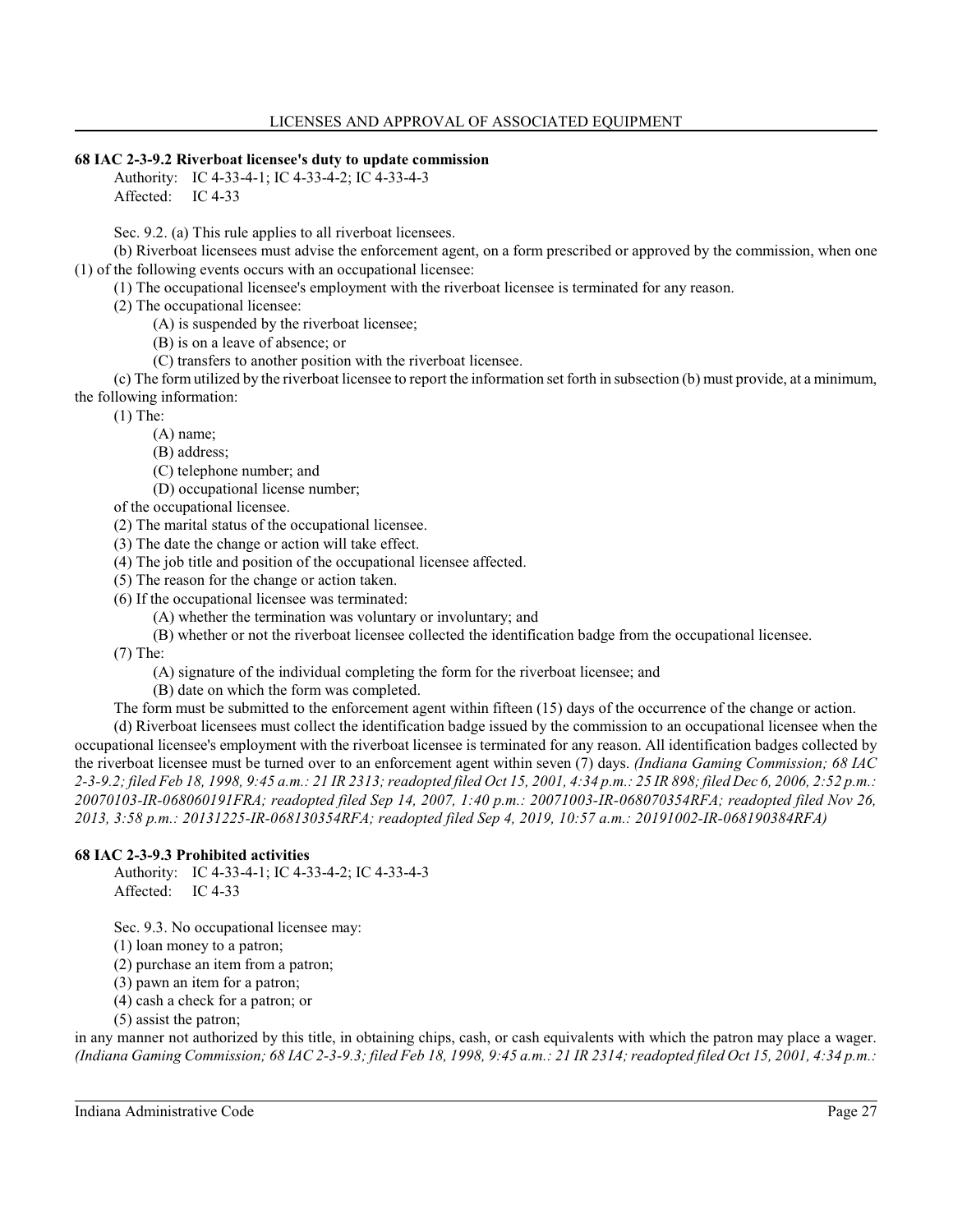*25 IR 898; readopted filed Sep 14, 2007, 1:40 p.m.: 20071003-IR-068070354RFA; readopted filed Nov 26, 2013, 3:58 p.m.: 20131225-IR-068130354RFA; filed Nov 13, 2015, 2:37 p.m.: 20151209-IR-068150113FRA; readopted filed Sep 4, 2019, 10:57 a.m.: 20191002-IR-068190384RFA)*

## **68 IAC 2-3-9.4 Restrictions on gaming by persons associated with a casino licensee**

Authority: IC 4-33-4; IC 4-35-4 Affected: IC 4-33; IC 4-35

Sec. 9.4. (a) For purposes of subsection (b), a person has an ownership interest if the person holds an ownership interest of: (1) one percent (1%) or more of a casino licensee that is publicly traded as defined in 68 IAC 5-1-1(b)(2); or

(2) any percentage in a casino licensee that is not publicly traded.

(b) No:

(1) key person of;

(2) person holding an ownership interest in;

(3) employee of; or

(4) occupational licensee associated with;

a casino licensee may participate in a game conducted by the casino licensee that is the subject of the person's association; purchase or redeem chips for any other person at a casino that is the subject of the person's association; or give another individual chips, cash, or cash equivalents to have the other individual place a wager on his or her behalf. *(Indiana Gaming Commission; 68 IAC 2-3-9.4; filed Dec 20, 2011, 1:53 p.m.: 20120118-IR-068110248FRA; readopted filed Nov 26, 2013, 3:58 p.m.: 20131225-IR-068130354RFA; filed Nov 13, 2015, 2:37 p.m.: 20151209-IR-068150113FRA; readopted filed Sep 4, 2019, 10:57 a.m.: 20191002- IR-068190384RFA)*

## **68 IAC 2-3-9.5 Restrictions on gaming by persons associated with a supplier licensee**

Authority: IC 4-33-4; IC 4-35-4 Affected: IC 4-33; IC 4-35

Sec. 9.5. No occupational licensee employed by or associated with a supplier licensee may play any game at any casino. *(Indiana Gaming Commission; 68 IAC 2-3-9.5; filed Dec 20, 2011, 1:53 p.m.: 20120118-IR-068110248FRA; readopted filed Nov 26, 2013, 3:58 p.m.: 20131225-IR-068130354RFA; readopted filed Sep 4, 2019, 10:57 a.m.: 20191002-IR-068190384RFA)*

## **68 IAC 2-3-9.6 Restrictions on promotional events for immediate family of occupational licensees**

Authority: IC 4-33-4; IC 4-35-4 Affected: IC 4-33; IC 4-35

Sec. 9.6. (a) For purposes of this section, "promotion-related" means that a person is employed in one (1) of the following departments:

(1) Information technology.

(2) Marketing.

(3) Promotions administration.

(4) Surveillance.

(5) Any other department that the commission determines may affect the outcome of a promotional event.

(b) An immediate family member of a Level 1 or promotion-related Level 2 occupational licensee is not eligible to win a prize in a commission approved promotional event:

(1) at the casino where the Level 1 or promotion-related Level 2 occupational licensee is employed; and

(2) if the dollar value of the prize to be awarded is more than one thousand dollars (\$1,000);

unless the promotional event is a bona fide contest ofskill judged by persons not affiliated with the casino licensee. *(Indiana Gaming Commission; 68 IAC2-3-9.6; filed Dec 20, 2011, 1:53 p.m.: 20120118-IR-068110248FRA; readopted filedNov 26, 2013, 3:58 p.m.: 20131225-IR-068130354RFA; readopted filed Sep 4, 2019, 10:57 a.m.: 20191002-IR-068190384RFA)*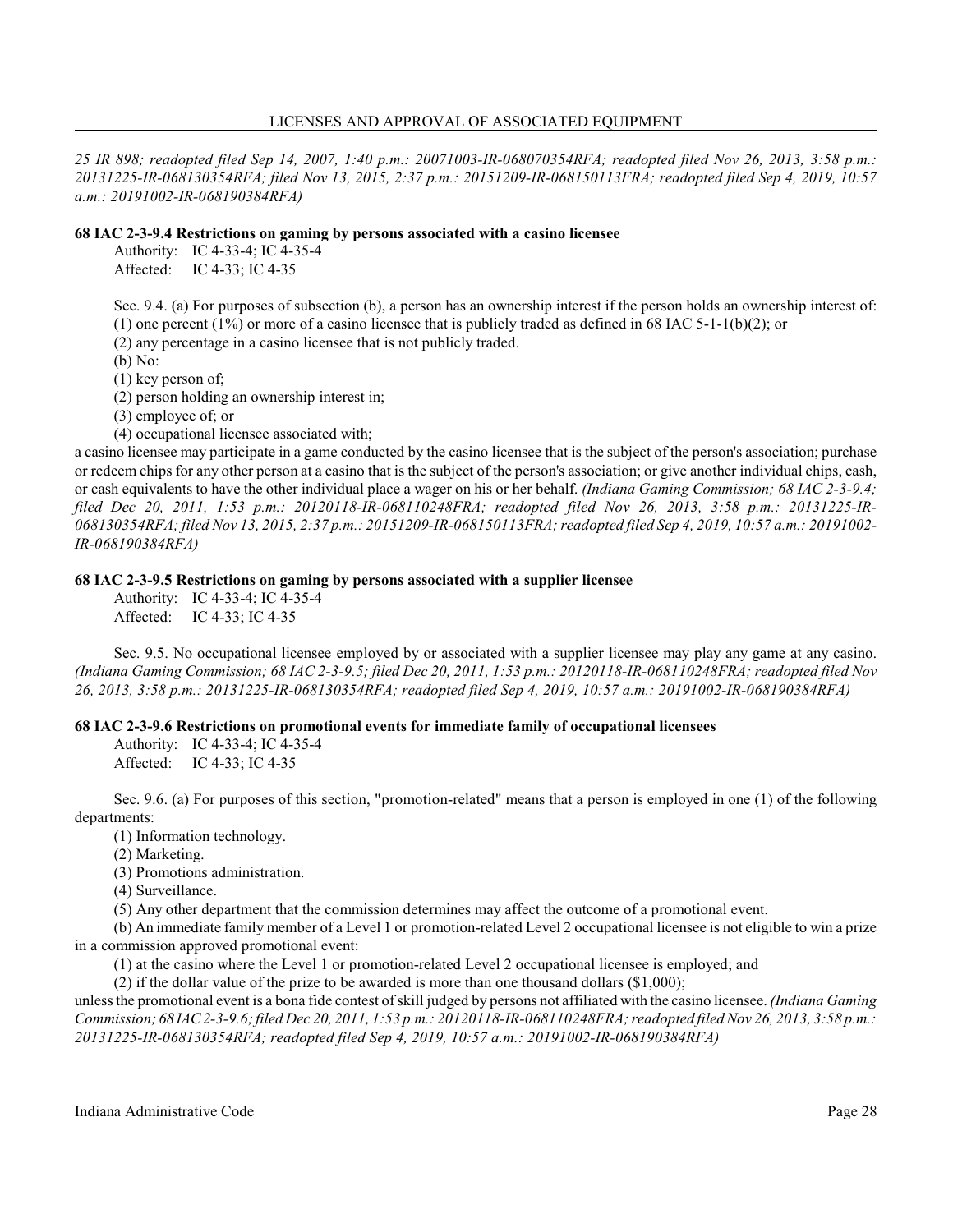#### **68 IAC 2-3-10 Restriction, revocation, or other action regarding the occupational license** *(Repealed)*

Sec. 10. *(Repealed by Indiana Gaming Commission; filed Oct 21, 2016, 10:19 a.m.: 20161116-IR-068160052FRA)*

#### **68 IAC 2-3-11 Request for review of or hearing on notice of denial or nonrenewal of occupational license**

Authority: IC 4-33-4-1; IC 4-33-4-2; IC 4-33-4-3

Affected: IC 4-33-8-3; IC 4-33-8-11

Sec. 11. (a) An applicant who is served with a notice of denial under section 5 of this rule or nonrenewal under section 8 of this rule may request a waiver of the requirements of IC 4-33-8-3 under 68 IAC2-4 or a hearing on the notice of denial or nonrenewal under 68 IAC 7.

(b) If the applicant does not request a waiver or a hearing on the notice of denial or nonrenewal, the denial or nonrenewal becomes the final order of the commission denying the application for an occupational license. *(Indiana Gaming Commission; 68 IAC 2-3-11; filed Nov 10, 1994, 11:00 a.m.: 18 IR 500; readopted filed Oct 15, 2001, 4:34 p.m.: 25 IR 898; readopted filed Sep 14, 2007, 1:40 p.m.: 20071003-IR-068070354RFA; readopted filed Nov 26, 2013, 3:58 p.m.: 20131225-IR-068130354RFA; readopted filed Sep 4, 2019, 10:57 a.m.: 20191002-IR-068190384RFA)*

## **68 IAC 2-3-12 Waiver, alteration, or restriction of requirements**

Authority: IC 4-33-4-1; IC 4-33-4-2; IC 4-33-4-3 Affected: IC 4-33-8-2; IC 4-33-8-7

Sec. 12. The commission may waive, alter, or restrict any licensing requirement or procedure if the commission determines that the procedure or requirement is impractical, or burdensome, and such waiver, alteration, or restriction is in the best interest of the public and the gaming industry, and is not outside the technical requirements necessary to serve the purpose of the requirement or procedure. *(Indiana Gaming Commission; 68 IAC 2-3-12; filed Nov 10, 1994, 11:00 a.m.: 18 IR 500; readopted filed Oct 15, 2001, 4:34 p.m.: 25 IR 898; readopted filed Sep 14, 2007, 1:40 p.m.: 20071003-IR-068070354RFA; readopted filed Nov 26, 2013, 3:58 p.m.: 20131225-IR-068130354RFA; readopted filed Sep 4, 2019, 10:57 a.m.: 20191002-IR-068190384RFA)*

# **Rule 3.5. Junket Operations**

## **68 IAC 2-3.5-1 Junket operator registration**

Authority: IC 4-33-4-3; IC 4-35-4-2; IC 4-35-4-3 Affected: IC 4-33; IC 4-35

Sec. 1. (a) "Junketeer" means an individual who:

(1) is a substantial owner, key person, employee, or agent of a junket operator; and

(2) conducts business with at least one (1) Indiana casino on behalf of a junket operator.

(b) "Junket operator" means a person whose compensation is determined by:

(1) how much a person either wagers or loses; or

(2) an estimate by the casino licensee or gaming operations manager as to the potential amount a patron will wager or lose.

(c) In order to conduct business with an Indiana casino, a junket operator and a junketeer must hold a certificate of registration issued by the commission.

(d) Applications for a junket operator certificate of registration shall not be considered by the commission unless a casino licensee:

(1) submits a request to the commission for registration of the junket operator; and

(2) provides evidence of conducting due diligence regarding the:

(A) criminal history;

(B) character; and

(C) reputation;

of the junket operator and any related junketeer or junketeers.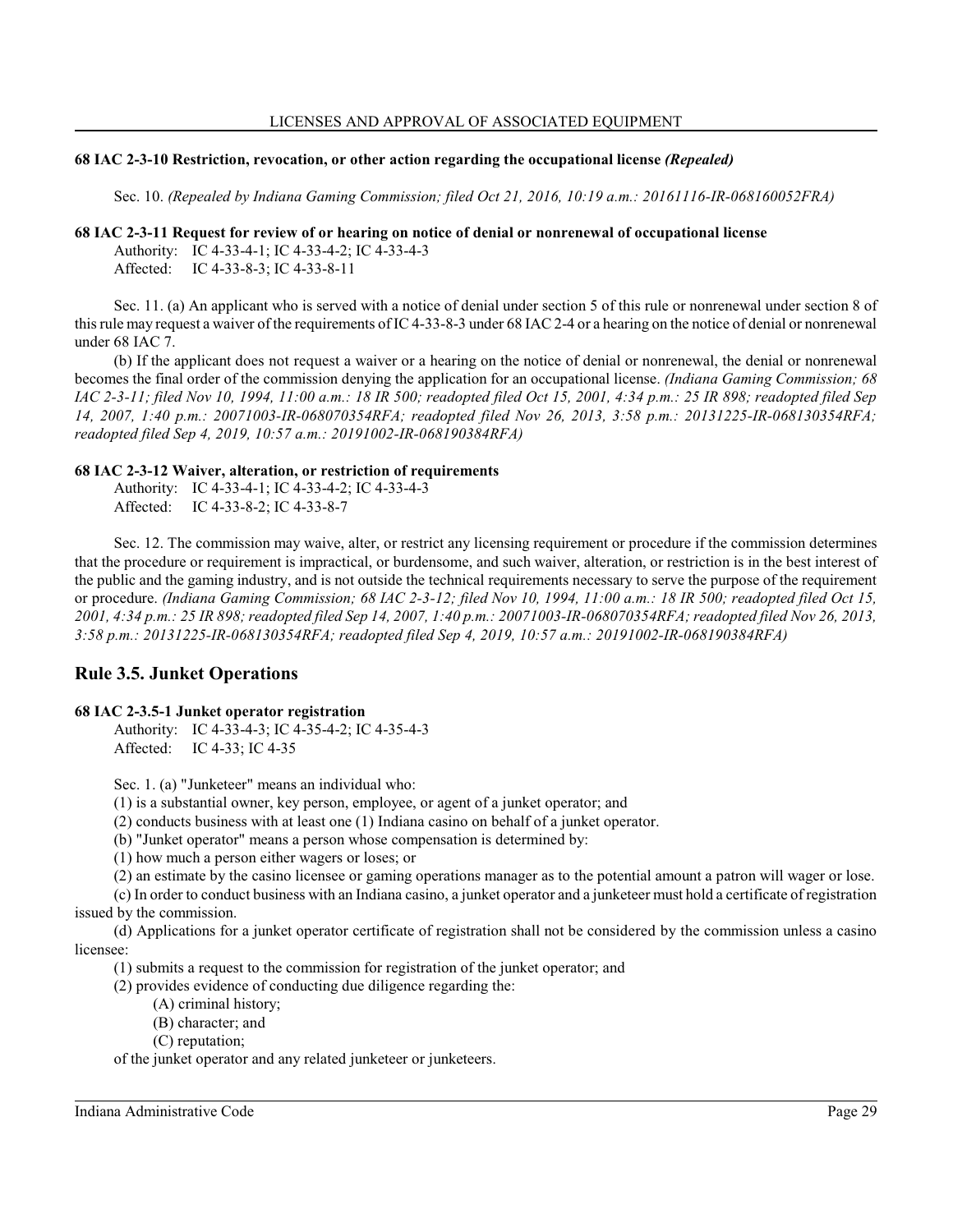(e) A casino licensee shall not enter into a business relationship with or compensate a junket operator until the commission notifies the casino licensee in writing that the junket operator has been granted a certificate of registration.

(f) An application for junket operator certificate of registration or junketeer certificate of registration must be on forms prescribed by the commission. An application for a junket operator registration must include the following:

(1) A nonrefundable application fee of two hundred fifty dollars (\$250) to the commission.

(2) A nonrefundable application fee of seventy-five dollars (\$75) for each junketeer who wishes to conduct business with Indiana casino licensees.

(3) A nonrefundable application fee of seventy-five dollars (\$75) for each key person or substantial owner affiliated with the entity wishing to register as a junket operator.

(g) The junket operator shall pay an annual nonrefundable certificate of registration renewal fee of two hundred fifty dollars (\$250) and an annual nonrefundable certificate ofregistration renewal fee ofseventy-five dollars (\$75) for each junketeer, key person, or substantial owner. Payment must be remitted to the commission no less than thirty (30) days prior to the expiration of the junket operator's certificate of registration. Failure to do so may result in denial of a request for certificate of registration renewal. *(Indiana Gaming Commission; 68 IAC 2-3.5-1; filed Dec 23, 2008, 1:32 p.m.: 20090121-IR-068080327FRA; readopted filed Nov 26, 2013, 3:58 p.m.: 20131225-IR-068130354RFA; readopted filed Sep 4, 2019, 10:57 a.m.: 20191002-IR-068190384RFA)*

## **68 IAC 2-3.5-2 Operational provisions**

Authority: IC 4-33-4-3; IC 4-35-4-2; IC 4-35-4-3 Affected: IC 4-33; IC 4-35

Sec. 2. (a) A junket operator or junketeer shall not grant the extension of credit on behalf of a casino licensee or collect or attempt to collect a debt owed to a casino licensee.

(b) A casino licensee or affiliate shall only remit payment directly to a registered junket operator.

(c) A junket operator shall submit any additional information requested by the commission. The commission may request the following:

(1) Criminal history.

(2) Criminal records.

(3) Associations with businesses and individuals.

(4) Business reputation.

(5) Adverse actions in other jurisdictions.

(6) Any other information requested by the commission that is necessary for authorizing junket operations and junketeer activities in a manner that complies with the standards set forth in this Act and this title.

(d) A casino licensee shall maintain a junket operator log consisting of the following:

(1) The name and registration number of the junket operator.

(2) The name and registration number of the junketeer.

(3) The name of each patron, whose business is derived by the registered junket operator or junketeer, as well as the date(s) on which each patron is present on casino licensee property.

*(Indiana Gaming Commission; 68 IAC 2-3.5-2; filed Dec 23, 2008, 1:32 p.m.: 20090121-IR-068080327FRA; readopted filed Nov 26, 2013, 3:58 p.m.: 20131225-IR-068130354RFA; readopted filed Sep 4, 2019, 10:57 a.m.: 20191002-IR-068190384RFA)*

## **68 IAC 2-3.5-3 Determination of suitability**

Authority: IC 4-33-4-3; IC 4-35-4-2; IC 4-35-4-3 Affected: IC 4-33; IC 4-35

Sec. 3. (a) Junket operators and junketeers shall at all times conduct themselves in a manner that does not compromise the integrity of gaming in Indiana, tarnish the image and reputation of the state of Indiana, or reflect poorly on an Indiana casino licensee or a registered junket operator. In making this determination, the commission may consider the following:

(1) Criminal records.

(2) Suspension of licenses, registration certificates, or their equivalent, or any other adverse actions in other jurisdictions.

(3) Business reputation.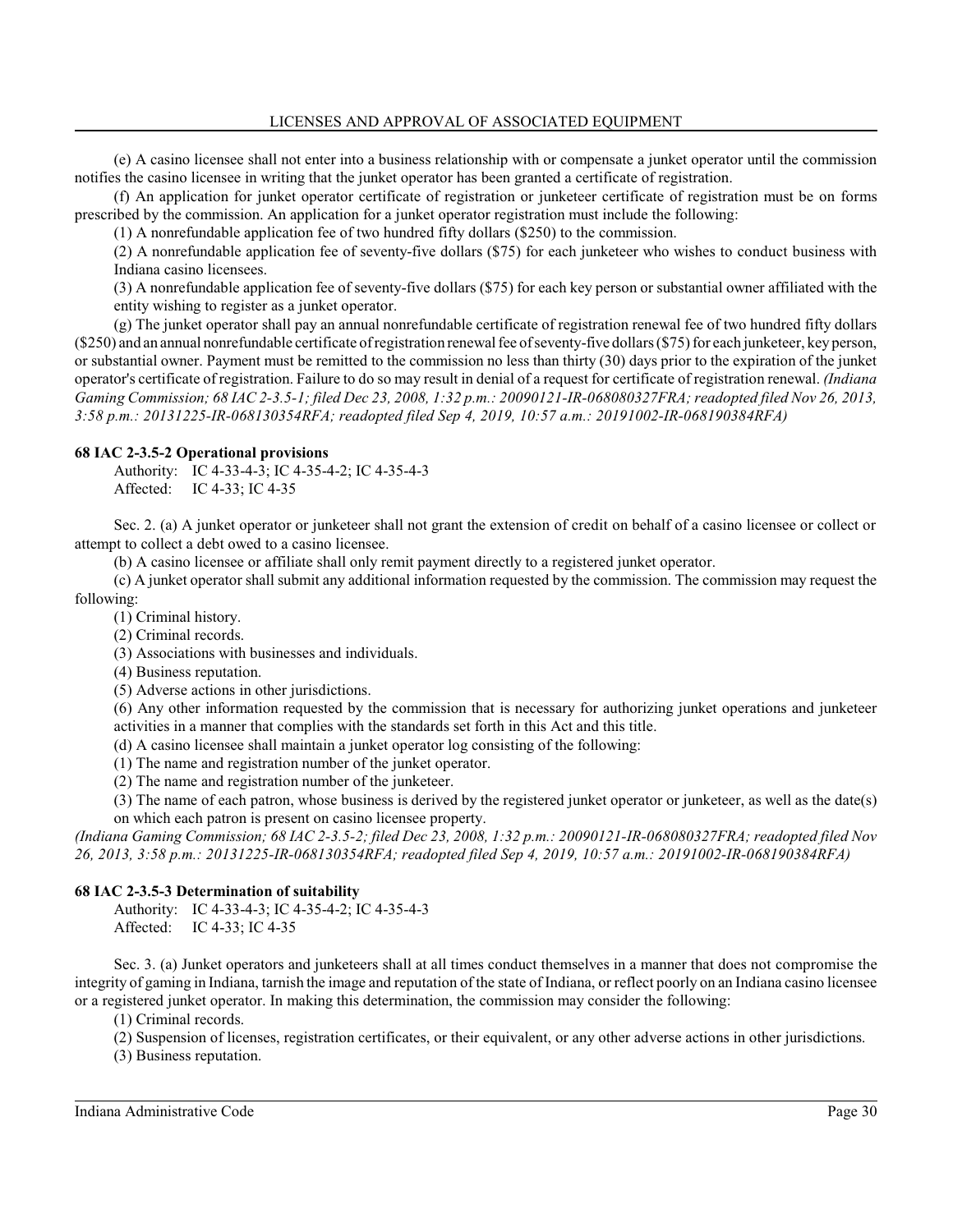- (4) Associations with businesses and individuals.
- (5) Compliance with gaming laws and regulations in Indiana and other jurisdictions.
- (6) Any other factors as the commission deems appropriate.

(b) A certificate ofregistration does not create a property right, but is a revocable privilege granted by the state contingent upon continuing suitabilityfor registration. Ifthe commission determines that a registered junket operator or junketeer is no longer suitable, the commission may initiate a disciplinary action to revoke, restrict, suspend, or not renew the junket operator's or junketeer's certificate of registration or take such other action as the commission deems necessary.

(c) If the commission finds a registered junket operator or junketeer to be unsuitable, the registration ofsuch registered junket operator or junketeer is thereupon canceled. A casino licensee shall, upon written notification of a finding of unsuitability, immediately terminate all relationships, direct or indirect, with such junket operator or junketeer. No determination of suitability of a junket operator or junketeer shall preclude a later determination by the commission of unsuitability.

(d) Junket operators and junketeers have a continuing duty to notify the commission of any change in information previously submitted to the commission. Written notification must be submitted within ten (10) calendar days of the change or the occurrence ofthe event. *(Indiana GamingCommission; 68 IAC 2-3.5-3; filed Dec 23, 2008, 1:32 p.m.: 20090121-IR-068080327FRA; readopted filed Nov 26, 2013, 3:58 p.m.: 20131225-IR-068130354RFA; readopted filed Sep 4, 2019, 10:57 a.m.: 20191002-IR-068190384RFA)*

#### **68 IAC 2-3.5-4 Deviation from provisions** *(Repealed)*

Sec. 4. *(Repealed by Indiana Gaming Commission; filed Oct 21, 2016, 10:19 a.m.: 20161116-IR-068160052FRA)*

### **Rule 4. Waiver of Convicted Felon Disqualification**

#### **68 IAC 2-4-1 Coverage of rule**

Authority: IC 4-33-4; IC 4-35-4 Affected: IC 4-21.5-3; IC 4-33-8-3; IC 4-33-8-11; IC 4-35-6.5-3; IC 4-35-6.5-11

Sec. 1. (a) A person who is ineligible for an occupational license under 68 IAC 2-3 because of a felony conviction in accordance with IC 4-33-8-3(2) or IC 4-35-6.5-3(2) may request a waiver under IC 4-33-8-11 or IC 4-35-6.5-11. Upon receipt of the request for a waiver, the commission shall schedule a review on the request for a waiver. A review under this rule is not an appeal of commission action. A review under this rule must be undertaken before the person may request a hearing on a denial ofthe person's application for occupational license under 68 IAC 7-1.

(b) A petitioner may request a waiver of the requirements of IC 4-33-8-3 or IC 4-35-6.5-3 only if a casino licensee indicates, in writing, that it would employ the petitioner upon the issuance of a waiver.

(c) A petitioner shall submit the original of a request, pleading, or other written document submitted to the commission or the review officer, or both.

(d) An action involving a request for waiver under this rule must also comply with IC 4-21.5-3. *(Indiana Gaming Commission; 68 IAC 2-4-1; filed Nov 10, 1994, 11:00 a.m.: 18 IR 501; readopted filed Oct 15, 2001, 4:34 p.m.: 25 IR 898; readopted filed Sep 14, 2007, 1:40 p.m.: 20071003-IR-068070354RFA; filed Dec 6, 2012, 2:32 p.m.: 20130102-IR-068110786FRA; readopted filed Nov 26, 2013, 3:58 p.m.: 20131225-IR-068130354RFA; readopted filed Sep 4, 2019, 10:57 a.m.: 20191002-IR-068190384RFA)*

#### **68 IAC 2-4-2 Request for waiver**

Authority: IC 4-33-4; IC 4-35-4 Affected: IC 4-21.5-3; IC 4-33; IC 4-35

Sec. 2. (a) A request for waiver shall meet the following requirements:

(1) Be in writing.

(2) State the petitioner's name, current address, and current telephone number.

(3) State the level of occupational license the petitioner has applied for and the job a casino licensee has offered the petitioner.

(4) State briefly the facts upon which the petitioner will rely to show that the petitioner has been rehabilitated.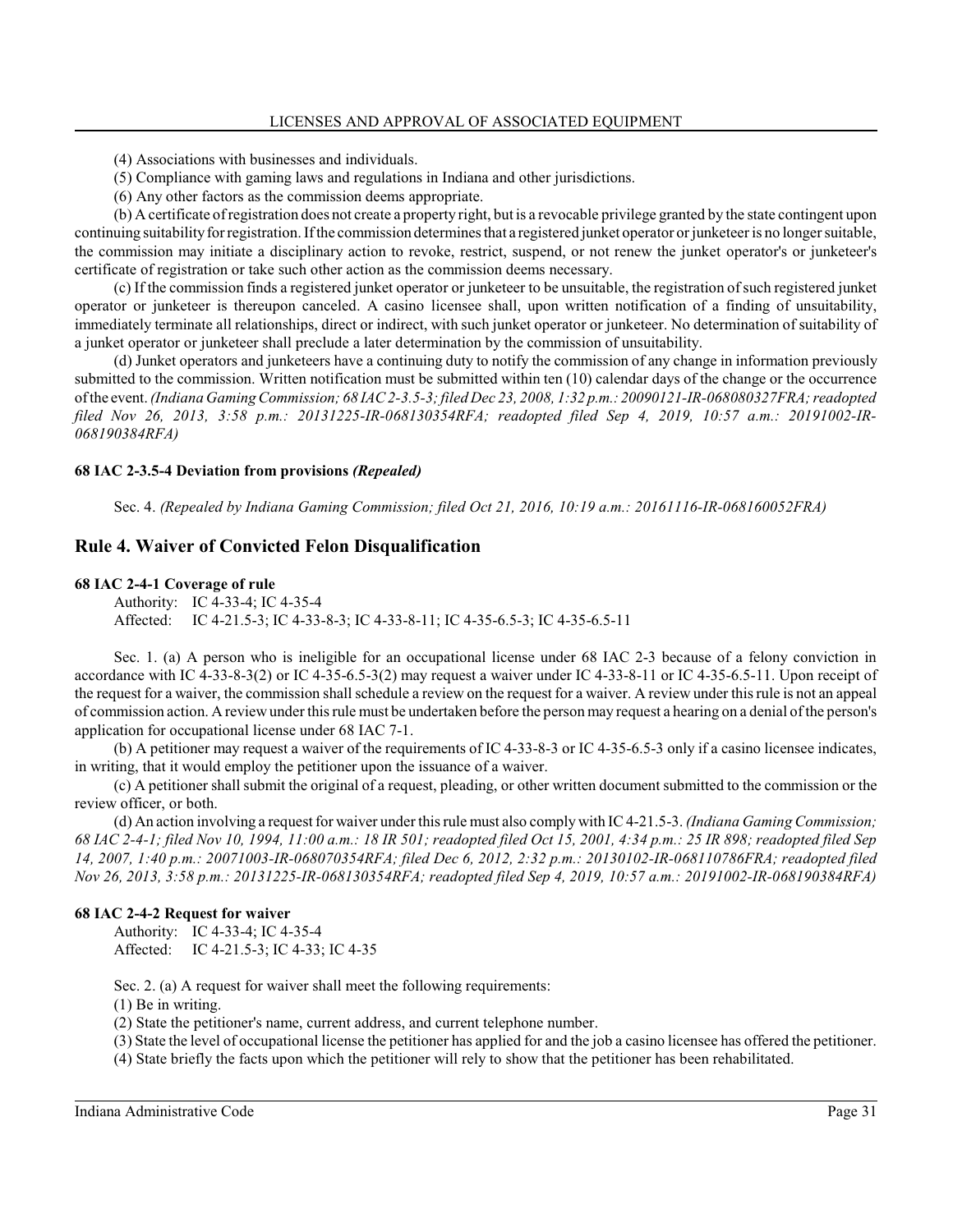(5) The petitioner shall sign, verify, and date the request for a waiver. The verification shall be notarized and shall include a certification stating, "Under the penalty of perjury, the undersigned has examined this request for review and to the best of my knowledge and belief, it is true, complete, and correct.".

(b) If the commission has already denied the petitioner's application for an occupational license because of the petitioner's felony conviction, the request for a waiver shall be submitted within ten (10) days after the date of delivery of the notice of denial. A request for a waiver submitted by certified mail or overnight express mail shall be deemed timely submitted if it is postmarked not later than ten (10) days after service of the notice of denial.

(c) The petitioner may submit a request for waiver by:

(1) personal delivery;

(2) certified mail, postage prepaid;

(3) overnight express mail, postage prepaid; or

(4) personal delivery to an enforcement agent.

(d) A request for a waiver shall be submitted to the executive director at the commission's office in Indianapolis, Indiana, unless it is personally submitted to an enforcement agent at the commission's office at the casino or support facilities.

(e) A request for a waiver may be withdrawn only if the commission determines that withdrawal is in the best interest of the public or the gaming industry.

(f) If applicable, if the commission allows a petitioner to withdraw its waiver request, the denial of the petitioner's application for an occupational license becomes a final commission order. *(Indiana Gaming Commission; 68 IAC 2-4-2; filed Nov 10, 1994, 11:00 a.m.: 18 IR 501; readopted filed Oct 15, 2001, 4:34 p.m.: 25 IR 898; filed Dec 6, 2006, 2:52 p.m.: 20070103-IR-068060191FRA; readopted filed Sep 14, 2007, 1:40 p.m.: 20071003-IR-068070354RFA;filedDec 6, 2012, 2:32 p.m.: 20130102-IR-068110786FRA; readopted filed Nov 26, 2013, 3:58 p.m.: 20131225-IR-068130354RFA; readopted filed Sep 4, 2019, 10:57 a.m.: 20191002-IR-068190384RFA)*

#### **68 IAC 2-4-3 Appearances; service**

Authority: IC 4-33-4-1; IC 4-33-4-2; IC 4-33-4-3 Affected: IC 4-21.5-3; IC 4-33-8-7; IC 4-33-8-11

Sec. 3. A petitioner may represent himself or herself or be represented by an attorney or representative who is in compliance with 68 IAC 1-6. Service shall be made in accordance with 68 IAC 1-6-4(c). *(Indiana Gaming Commission; 68 IAC 2-4-3; filed Nov 10, 1994, 11:00 a.m.: 18 IR 501; readopted filed Oct 15, 2001, 4:34 p.m.: 25 IR 898; readopted filed Sep 14, 2007, 1:40 p.m.: 20071003-IR-068070354RFA; readopted filedNov 26, 2013, 3:58 p.m.: 20131225-IR-068130354RFA; readopted filed Sep 4, 2019, 10:57 a.m.: 20191002-IR-068190384RFA)*

#### **68 IAC 2-4-4 Review of a request for waiver**

Authority: IC 4-33-4-1; IC 4-33-4-2; IC 4-33-4-3 Affected: IC 4-33-8-3; IC 4-33-8-11

Sec. 4. (a) Upon receipt of a request for waiver, the executive director shall assign one (1) person to serve as the review officer to conduct the review. The executive director, deputy director, and staff members of the commission who are attorneys are eligible to serve as review officers. The petitioner shall be served with a copy of the letter of appointment and such letter shall serve as notice of the pendency of the review.

(b) A review of the request for waiver shall be scheduled by the review officer within ninety (90) days from the receipt of the request for waiver. The review officer shall notify the petitioner in writing of the date, time, and place at which the review will be conducted. *(Indiana Gaming Commission; 68 IAC 2-4-4; filed Nov 10, 1994, 11:00 a.m.: 18 IR 501; readopted filed Oct 15, 2001, 4:34 p.m.: 25 IR 898; readopted filed Sep 14, 2007, 1:40 p.m.: 20071003-IR-068070354RFA; readopted filed Nov 26, 2013, 3:58 p.m.: 20131225-IR-068130354RFA; readopted filed Sep 4, 2019, 10:57 a.m.: 20191002-IR-068190384RFA)*

#### **68 IAC 2-4-5 Discovery procedures for a review of a request for waiver**

```
Authority: IC 4-33-4-1; IC 4-33-4-2; IC 4-33-4-3
Affected: IC 4-33-8-3; IC 4-33-8-11
```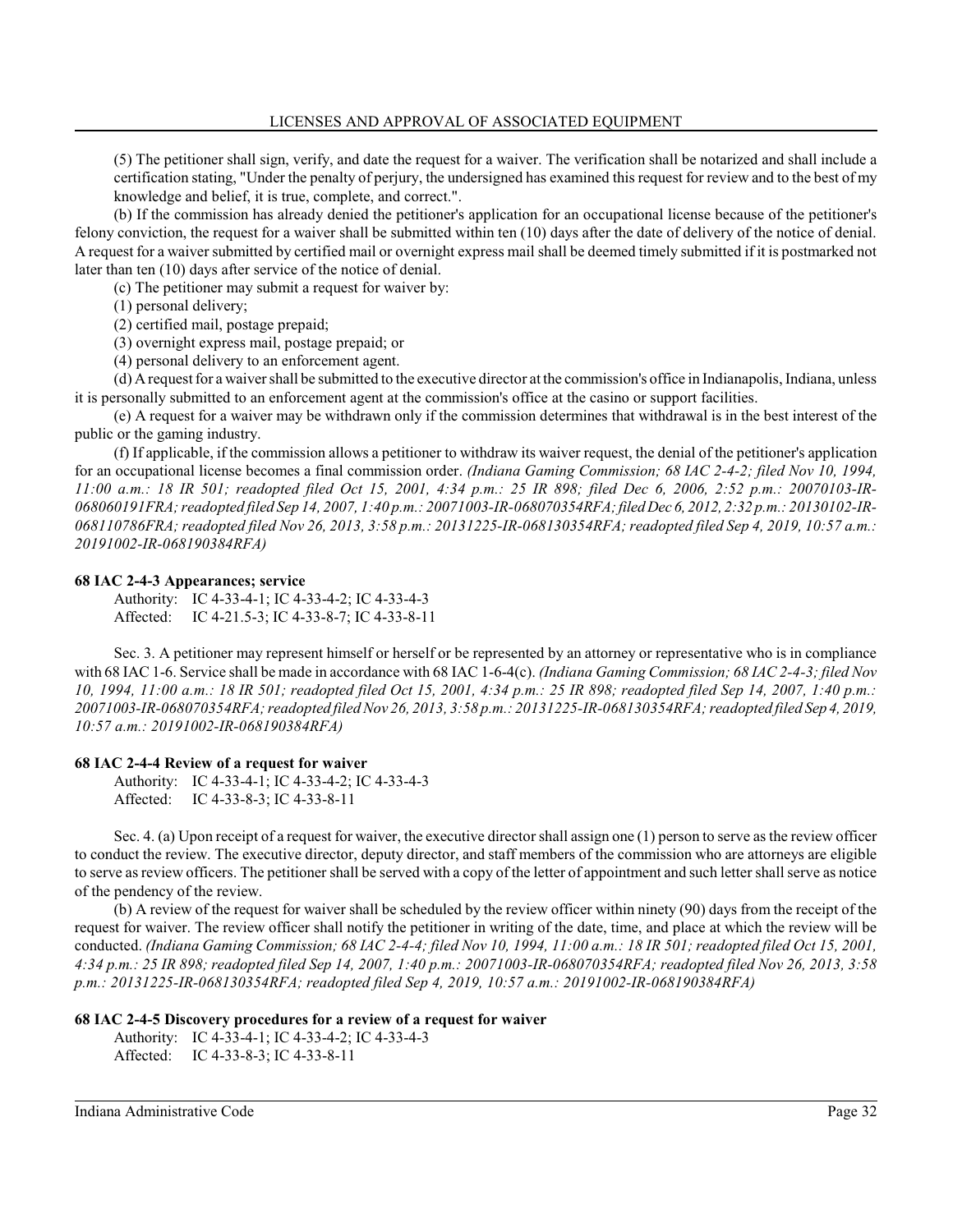Sec. 5. (a) The petitioner shall provide the review officer with the following information at least fifteen (15) days before the date of the review:

(1) The name and address of any witness who may be called to testify on behalf of the petitioner.

(2) All documents or other material, whether or not in the possession and control of the petitioner that the petitioner reasonably expects will be necessary to introduce at the review.

(b) The commission, through its investigative teams, may conduct a background investigation ofthe petitioner. If a background investigation is conducted, a summary of the results of this investigation shall be provided to the review officer and the petitioner. *(Indiana Gaming Commission; 68 IAC 2-4-5; filed Nov 10, 1994, 11:00 a.m.: 18 IR 502; readopted filed Oct 15, 2001, 4:34 p.m.: 25 IR 898; readopted filed Sep 14, 2007, 1:40 p.m.: 20071003-IR-068070354RFA; readopted filed Nov 26, 2013, 3:58 p.m.: 20131225-IR-068130354RFA; readopted filed Sep 4, 2019, 10:57 a.m.: 20191002-IR-068190384RFA)*

#### **68 IAC 2-4-6 Review proceedings**

Authority: IC 4-33-4-1; IC 4-33-4-2; IC 4-33-4-3 Affected: IC 4-33-8-11

Sec. 6. (a) The burden of proof is at all times upon the petitioner. The petitioner shall have the affirmative responsibility of establishing by a preponderance of the evidence that the petitioner is rehabilitated under IC 4-33-8-11.

(b) Any testimony shall be given under oath or affirmation.

(c) The petitioner may present his or her case. The review officer may question witnesses called by the petitioner. The review officer may then question the petitioner based on the testimony and evidence presented by the petitioner and the information gathered by the investigative teams.

(d) At the discretion of the review officer, the petitioner may present closing argument. The length of the closing argument shall be set by the review officer. *(Indiana GamingCommission; 68 IAC 2-4-6; filedNov 10, 1994, 11:00 a.m.: 18 IR 502; readopted filed Oct 15, 2001, 4:34 p.m.: 25 IR 898; readopted filed Sep 14, 2007, 1:40 p.m.: 20071003-IR-068070354RFA; readopted filed Nov 26, 2013, 3:58 p.m.: 20131225-IR-068130354RFA; readopted filed Sep 4, 2019, 10:57 a.m.: 20191002-IR-068190384RFA)*

#### **68 IAC 2-4-7 Rules of evidence during the review**

Authority: IC 4-33-4-1; IC 4-33-4-2; IC 4-33-4-3 Affected: IC 4-33-8-11

Sec. 7. (a) The hearing need not be conducted according to technical rules of evidence. Any relevant evidence may be admitted and shall be sufficient in itself to support a finding if it is the sort of evidence on which responsible persons are accustomed to rely in the conduct of serious affairs, regardless of the existence of any common law or statutory rules that might make improper the admission of such evidence over objection in a civil action. Hearsay may support a finding of the review officer if it is the best evidence available and has sufficient indicia of trustworthiness and reliability.

(b) The petitioner should, to the fullest extent possible, stipulate all matters that are not or should not be in dispute.

(c) The review officer may take official notice of any generally accepted information or technical or scientific matter within the field of gaming and any other fact that may be judicially noticed by the courts of Indiana. The petitioner shall be informed of any information, matters, or facts so noticed, and shall be given reasonable opportunity to refute such evidence. *(Indiana Gaming Commission; 68 IAC 2-4-7; filed Nov 10, 1994, 11:00 a.m.: 18 IR 502; readopted filed Oct 15, 2001, 4:34 p.m.: 25 IR 898; readopted filed Sep 14, 2007, 1:40 p.m.: 20071003-IR-068070354RFA; readopted filed Nov 26, 2013, 3:58 p.m.: 20131225-IR-068130354RFA; readopted filed Sep 4, 2019, 10:57 a.m.: 20191002-IR-068190384RFA)*

#### **68 IAC 2-4-8 Continuances**

Authority: IC 4-33-4-1; IC 4-33-4-2; IC 4-33-4-3 Affected: IC 4-33-8-11

Sec. 8. (a) A motion to continue a review must be made at least ten (10) days before the review date unless the requesting party can show good cause.

(b) Continuances may be granted by the review officer upon a showing of good cause.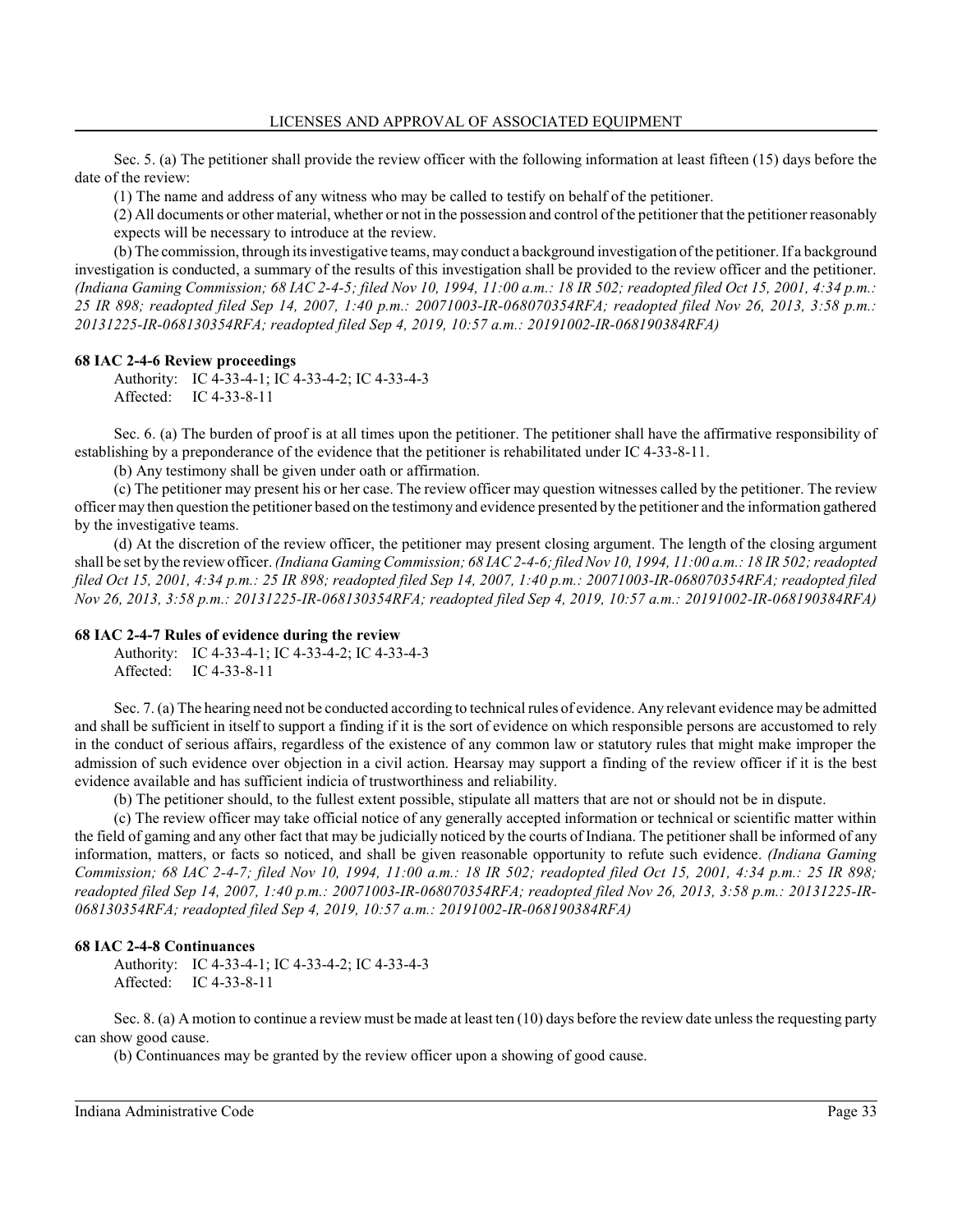#### LICENSES AND APPROVAL OF ASSOCIATED EQUIPMENT

(c) The review officer may order a continuance of a hearing on the review officer's own initiative. *(Indiana Gaming Commission; 68 IAC 2-4-8; filed Nov 10, 1994, 11:00 a.m.: 18 IR 502; readopted filed Oct 15, 2001, 4:34 p.m.: 25 IR 898; readopted filed Sep 14, 2007, 1:40 p.m.: 20071003-IR-068070354RFA; readopted filed Nov 26, 2013, 3:58 p.m.: 20131225-IR-068130354RFA; readopted filed Sep 4, 2019, 10:57 a.m.: 20191002-IR-068190384RFA)*

### **68 IAC 2-4-8.7 Interim waivers**

Authority: IC 4-33-4; IC 4-35-4 Affected: IC 4-33-8-11; IC 4-35-6.5-11

Sec. 8.7. (a) The executive director may issue an interim waiver in accordance with IC 4-33-8-11 or IC 4-35-6.5-11 if all of the following are true:

(1) The petitioner has applied for a waiver.

(2) The petitioner's criminal record allows the commission to issue a waiver under IC 4-33-8-11(f) or IC 4-35-6.5-11(f).

(3) The hearing officer finds that petitioner is rehabilitated in accordance with this rule.

(4) The commission will not hold its next business meeting for a long enough time that the casino licensee will not hold the petitioner's position open pending commission approval of the petitioner's request.

(b) An interim waiver shall afford the petitioner the benefits of a commission-issued waiver until a time that the commission may consider the petitioner's request.

(c) If the executive director issues an interim waiver under this section, the commission shall ratify or reject the interim waiver at the next available commission business meeting. *(Indiana Gaming Commission; 68 IAC 2-4-8.7; filed Dec 6, 2012, 2:32 p.m.: 20130102-IR-068110786FRA; readopted filedNov 26, 2013, 3:58 p.m.: 20131225-IR-068130354RFA; readopted filed Sep 4, 2019, 10:57 a.m.: 20191002-IR-068190384RFA)*

### **68 IAC 2-4-9 Transmittal of record and recommendation to the commission**

Authority: IC 4-33-4-1; IC 4-33-4-2; IC 4-33-4-3 Affected: IC 4-33-8-11

Sec. 9. (a) The record shall consist of the following:

(1) The notice of denial and request for review.

(2) All evidence received.

(3) A statement of matters officially noticed.

(4) A summary of the results of the background investigation.

(5) The criminal record or criminal history of the petitioner.

(6) The written recommendations and findings of fact made by the review officer.

(7) An original transcription or tape of the oral proceedings.

(b) Oral proceedings shall be recorded, at the direction of the review officer, stenographically or by such other means as to adequately ensure the preservation of such testimony or oral proceedings and shall be transcribed at the request of the petitioner or the commission. The requesting party shall pay for the transcript at the prevailing rate. The original transcript, if prepared, shall be filed with the commission. A party that did not order the original transcript may obtain a copy of the transcript after paying the appropriate cost.

(c) At the conclusion of the review, the review officer shall issue to the commission written findings of fact and recommendations. Findings of fact may be based on the evidence presented, matters officially noticed, the criminal record or history of the petitioner, and the results of the investigative teams' background investigations. In determining whether the petitioner has demonstrated rehabilitation, the review officer shall consider the factors set forth in IC 4-33-8-11.

(d) Requirements for a final commission order shall be as follows:

(1) The commission shall issue its order in one (1) of the following manners:

(A) The commission may issue an order by adopting the written findings of fact and recommendations of the review officer without further review.

(B) After a review of the entire record, the commission may render a written order, including the basis for its decision. The commission may adopt the findings offact and recommendations ofthe reviewofficer as the final commission order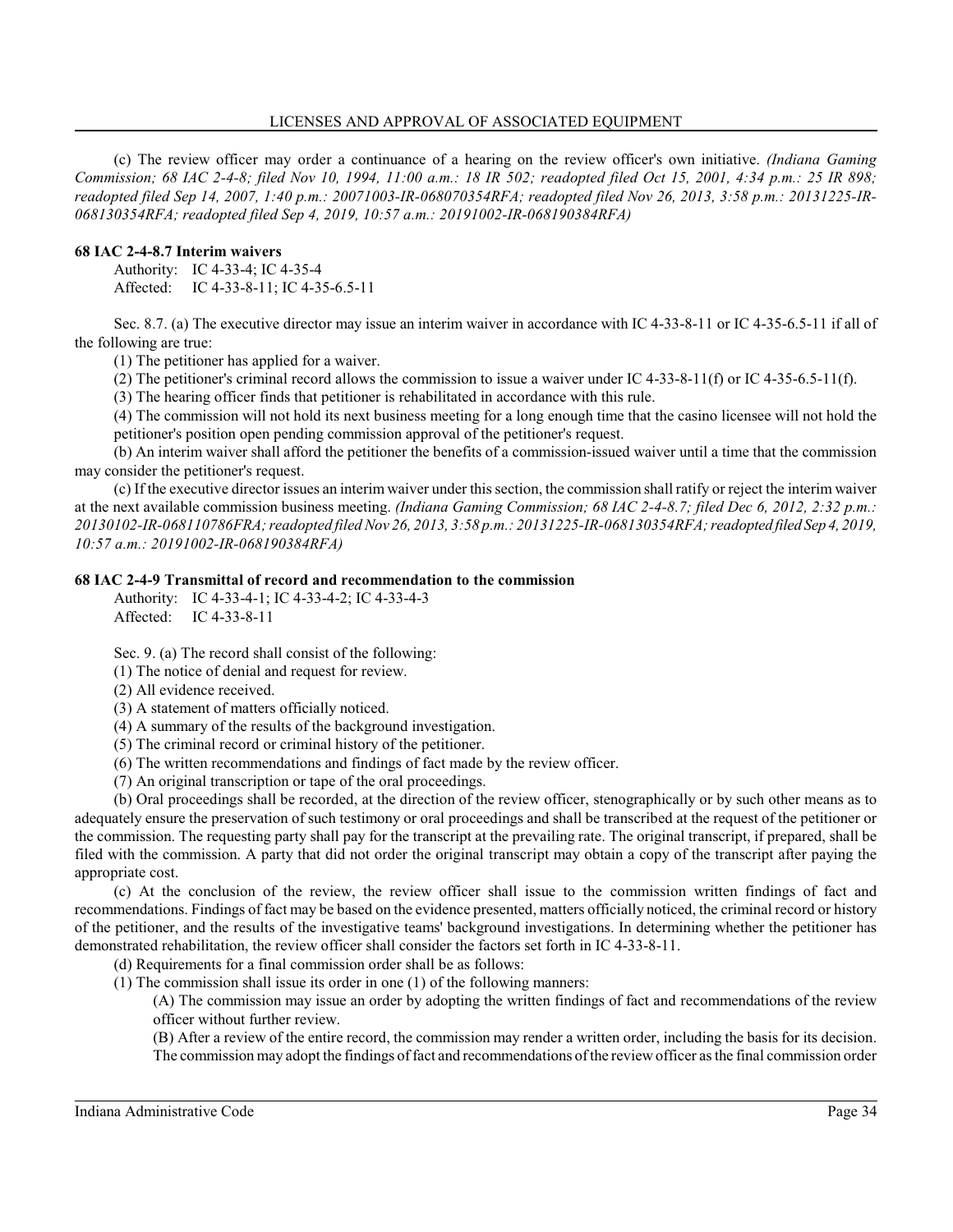after the review.

(C) The commission may review the request for review of the convicted felon disqualification de novo.

(2) A copy of the final commission order shall be served on petitioner by personal delivery or certified mail.

(3) A final commission order shall become effective upon personal delivery to the petitioner or upon posting of certified mail.

(e) A petitioner who fails to receive an occupational license after a review under this rule may request a hearing under 68 IAC 7. *(Indiana Gaming Commission; 68 IAC 2-4-9; filed Nov 10, 1994, 11:00 a.m.: 18 IR 502; errata filed Nov 1, 1995, 8:30 a.m.: 19 IR 353; readopted filed Oct 15, 2001, 4:34 p.m.: 25 IR 898; readopted filed Sep 14, 2007, 1:40 p.m.: 20071003-IR-068070354RFA; readopted filed Nov 26, 2013, 3:58 p.m.: 20131225-IR-068130354RFA; readopted filed Sep 4, 2019, 10:57 a.m.: 20191002-IR-068190384RFA)*

# **68 IAC 2-4-10 Settlement offers**

Authority: IC 4-33-4-1; IC 4-33-4-2; IC 4-33-4-3 Affected: IC 4-33-8-11

Sec. 10. (a) The parties may propose settlement offers to the review officer or the commission at any stage of the proceedings where time, the nature of the proceeding, and public interest permit. Such offers may be made at any time prior to the entry of a final order, including prior to the initiation of the proceedings. The review officer or the commission may require that any of the parties to the offer make an oral or written presentation to the review officer or the commission regarding the settlement offer.

(b) Settlement agreements shall meet the following requirements:

(1) Be in writing.

(2) Be signed by the parties to the settlement offer.

(3) Be consistent with the provisions and objectives of the law.

(4) Accurately reflect all the terms of the settlement.

(5) Be served on the commission at the commission's office in Indianapolis, Indiana, by hand delivery, certified mail, or overnight mail.

(6) Be accompanied by a proposed order.

(c) If the commission votes to reject a settlement offer, the chair shall direct the executive director to notify the parties in writing, by certified mail or personal delivery, that the settlement offer was rejected. The offer and any documents relating to the offer shall not constitute a part of the record. *(Indiana Gaming Commission; 68 IAC 2-4-10; filed Nov 10, 1994, 11:00 a.m.: 18 IR 503; readopted filed Oct 15, 2001, 4:34 p.m.: 25 IR 898; readopted filed Sep 14, 2007, 1:40 p.m.: 20071003-IR-068070354RFA; readopted filed Nov 26, 2013, 3:58 p.m.: 20131225-IR-068130354RFA; readopted filed Sep 4, 2019, 10:57 a.m.: 20191002-IR-068190384RFA)*

## **68 IAC 2-4-11 Prohibition on ex parte communication**

Authority: IC 4-33-4-1; IC 4-33-4-2; IC 4-33-4-3 Affected: IC 4-33-8-11

Sec. 11. A party or its representative shall not communicate directly or indirectly with the review officer regarding any pending matter, except upon notice and opportunity for all parties to participate. A party who has ex parte communication with the review officer may be subject to the sanctions and penalties set forth in section 12 ofthis rule. *(Indiana Gaming Commission; 68 IAC 2-4-11; filed Nov 10, 1994, 11:00 a.m.: 18 IR 503; readopted filed Oct 15, 2001, 4:34 p.m.: 25 IR 898; readopted filed Sep 14, 2007, 1:40 p.m.: 20071003-IR-068070354RFA; readopted filed Nov 26, 2013, 3:58 p.m.: 20131225-IR-068130354RFA; readopted filed Sep 4, 2019, 10:57 a.m.: 20191002-IR-068190384RFA)*

## **68 IAC 2-4-12 Sanctions and penalties**

Authority: IC 4-33-4-1; IC 4-33-4-2; IC 4-33-4-3 Affected: IC 4-33-8-11

Sec. 12. (a) The review officer may impose sanctions and penalties if the review officer finds that a party has acted in bad faith, for the purpose of delay, or has otherwise abused the hearing process. Such sanctions and penalties include, but are not limited to,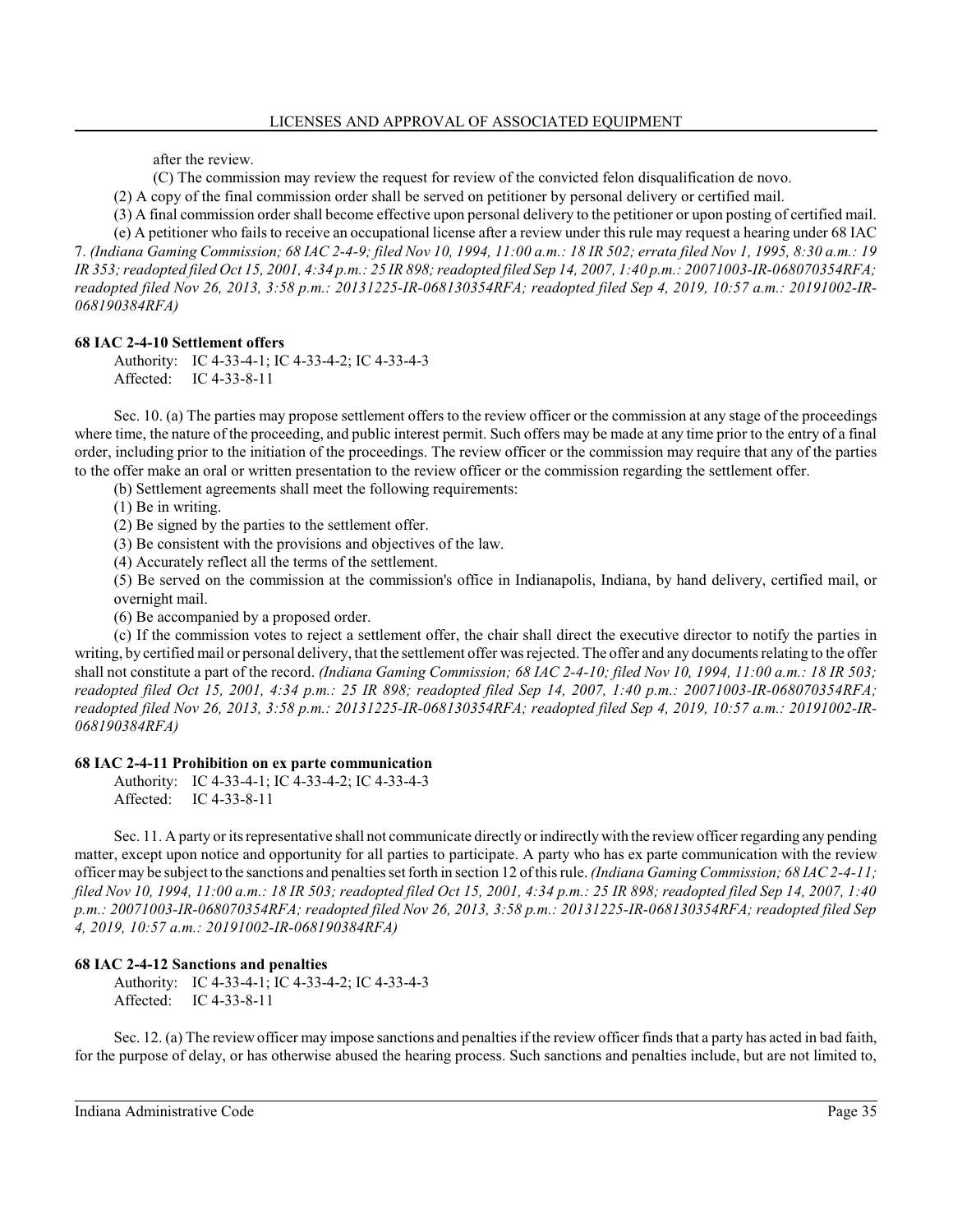default judgment or directed finding on one (1) or more issues, or a fine.

(b) If a petitioner fails to testify on his or her own behalf with respect to any question propounded to him or her, the review officer may infer therefrom that such testimony or answer would have been adverse to the case of the party refusing to testify.

(c) If the petitioner fails to answer a subpoena or refuses to testify fully at the request of the commission, such failure may be deemed independent grounds for a finding that the petitioner should have been denied a license. The review officer may also infer therefrom that such testimony would have been adverse to the petitioner.

(d) The unexcused failure of the petitioner to appear at a review shall constitute an admission of all matters and facts contained in the notice of denial. In such case, the review officer may take action based upon such admission or upon any other evidence, including affidavits, without any further notice to the petitioner. *(Indiana Gaming Commission; 68 IAC 2-4-12; filed Nov 10, 1994, 11:00 a.m.: 18 IR 503; readopted filed Oct 15, 2001, 4:34 p.m.: 25 IR 898; readopted filed Sep 14, 2007, 1:40 p.m.: 20071003-IR-068070354RFA; readopted filed Nov 26, 2013, 3:58 p.m.: 20131225-IR-068130354RFA; readopted filed Sep 4, 2019, 10:57 a.m.: 20191002-IR-068190384RFA)*

# **Rule 5. Occupational Training Schools**

#### **68 IAC 2-5-1 Coverage of rule**

Authority: IC 4-33-4; IC 4-35-4 Affected: IC 4-33-8-9; IC 4-35; IC 21-7-13-10

Sec. 1. (a) This rule applies to occupational training schools that are located in Indiana and to occupational training schools that are located outside of Indiana but directly recruit students within Indiana.

(b) A casino licensee or casino license applicant shall not enter into a written agreement with an occupational training school that offers training for occupational licensees under IC 4-33-8-9 unless the occupational training school is in compliance with this rule.

(c) As used in this rule, "applicant" means:

(1) an occupational training school that is seeking accreditation or has applied for a training license, or both; or

(2) a higher education institution under IC 21-7-13-10 or an accredited institution under the Higher Education Act (20 U.S.C. 1001).

(d) Casino licensees or casino license applicants that provide training for their employees are exempt from this rule.

(e) This rule does not preclude a supplier licensee from providing a demonstration of its equipment or training for the use of its equipment to a casino licensee, a casino license applicant, or the casino licensee's employees.

(f) For purposes ofthis rule, the Indiana commission on proprietary education is acting as an agent ofthe commission. *(Indiana Gaming Commission; 68 IAC 2-5-1; filed Nov 10, 1994, 11:00 a.m.: 18 IR 504; filed Dec 11, 1995, 4:30 p.m.: 19 IR 1024; readopted filed Oct 15, 2001, 4:34 p.m.: 25 IR 898; readopted filed Sep 14, 2007, 1:40 p.m.: 20071003-IR-068070354RFA; filed Dec 6, 2012, 2:32 p.m.: 20130102-IR-068110786FRA; readopted filed Nov 26, 2013, 3:58 p.m.: 20131225-IR-068130354RFA; readopted filed Sep 4, 2019, 10:57 a.m.: 20191002-IR-068190384RFA)*

## **68 IAC 2-5-2 Procedure for approval and accreditation**

Authority: IC 4-33-4; IC 4-35-4 Affected: IC 4-33; IC 4-35; IC 21-17-3

Sec. 2. (a) An applicant that is not a higher education institution or is not accredited under the Higher Education Act (20 U.S.C. 1001) must obtain and maintain a training license. The procedures, requirements, and fees set forth in 68 IAC 2-2 for obtaining a supplier's license shall apply to training licenses.

(b) Before an applicant may apply for accreditation by the Indiana board for proprietary education, the applicant must complete and submit the following:

(1) A supplier's license application in compliance with 68 IAC 2-2.

- (2) The appropriate Personal Disclosure Form 1 in accordance with 68 IAC 2-2-4(b).
- (3) The nonrefundable application fee in accordance with 68 IAC 2-2-2.

(c) Before an applicant may receive a training license, it must: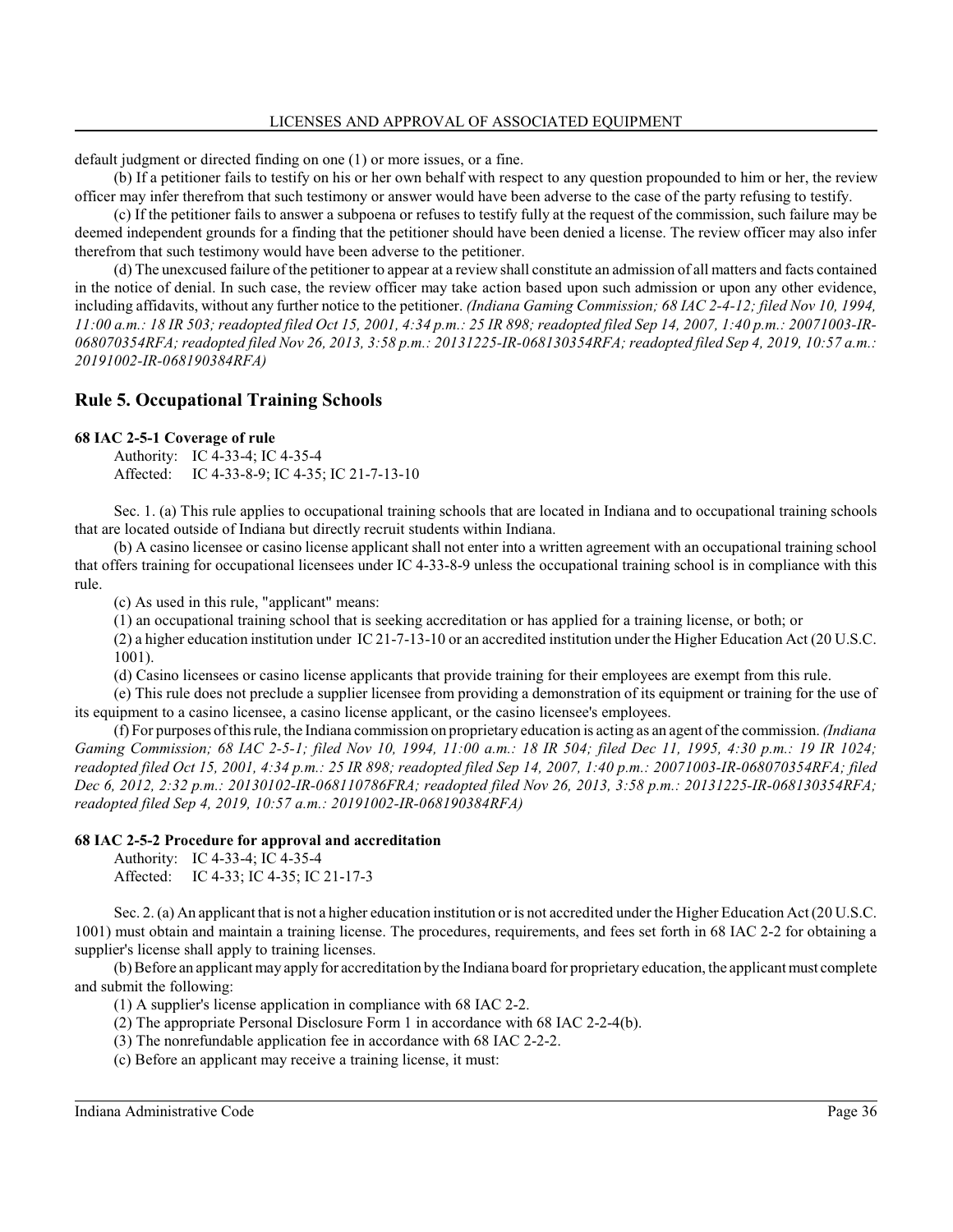(1) be accredited by the Indiana board for proprietary education;

(2) enter into a written agreement or have established an intent to enter into a written agreement, under subsection (d), with a casino licensee, casino licensees, or a casino license applicant as soon as the applicant has complied with this rule; and

(3) have its curriculum approved by the commission under section 4 of this rule.

(d) The written agreement shall set forth the following information:

(1) The name, business address, and business telephone number of the following:

(A) The occupational training school.

(B) The casino licensee or casino license applicant.

(2) The game or games that will be taught by the occupational training school.

(3) An indication that the casino licensee or casino license applicant will consider individuals that have successfully completed the occupational training school for employment.

(4) Any other information deemed necessary by the commission to ensure compliance with IC 4-33, IC 4-35, and this title.

(e) An applicant that is a higher education institution or is accredited under the Higher Education Act (20 U.S.C. 1001) must have its curriculum approved by the commission under section 4 of this rule. *(Indiana Gaming Commission; 68 IAC 2-5-2; filed Nov 10, 1994, 11:00 a.m.: 18 IR 504; filed Dec 11, 1995, 4:30 p.m.: 19 IR 1025; readopted filed Oct 15, 2001, 4:34 p.m.: 25 IR 898; readopted filed Sep 14, 2007, 1:40 p.m.: 20071003-IR-068070354RFA; filedDec 6, 2012, 2:32 p.m.: 20130102-IR-068110786FRA; readopted filed Nov 26, 2013, 3:58 p.m.: 20131225-IR-068130354RFA; readopted filed Sep 4, 2019, 10:57 a.m.: 20191002-IR-068190384RFA)*

#### **68 IAC 2-5-3 Display of license; disclaimer**

Authority: IC 4-33-4; IC 4-35-4 Affected: IC 4-33; IC 4-35

Sec. 3. (a) An occupational training school that is not a higher education institution shall display its training license in a prominent place. The training license shall be displayed in close proximity to the statement in subsection (b).

(b) The occupational training school shall display in a prominent place, on its application for admission, and on other materials disseminated to potential students, the following:

"GRADUATION FROM THIS SCHOOL DOES NOT ASSURE THE GRADUATE THAT HE OR SHE WILL BE LICENSED BY THE INDIANA GAMING COMMISSION OR WILL BE HIRED BY A CASINO LICENSEE. ALL INDIVIDUALS MUST MAKE A SEPARATE APPLICATION FOR AN OCCUPATIONAL LICENSE AND MEET THE INDIANA GAMING COMMISSION'S STANDARDS TO WORK IN A CASINO.".

*(Indiana Gaming Commission; 68 IAC 2-5-3; filed Nov 10, 1994, 11:00 a.m.: 18 IR 504; readopted filed Oct 15, 2001, 4:34 p.m.: 25 IR 898; readopted filed Sep 14, 2007, 1:40 p.m.: 20071003-IR-068070354RFA; filed Dec 6, 2012, 2:32 p.m.: 20130102-IR-068110786FRA; readopted filed Nov 26, 2013, 3:58 p.m.: 20131225-IR-068130354RFA; readopted filed Sep 4, 2019, 10:57 a.m.: 20191002-IR-068190384RFA)*

## **68 IAC 2-5-4 Curriculum**

Authority: IC 4-33-4-1; IC 4-33-4-2; IC 4-33-4-3 Affected: IC 4-33-8-9; IC 4-33-8-10

Sec. 4. (a) For each course submitted to the commission for approval, the occupational training school shall include the following:

(1) The course title.

(2) The objective or goal the course is designed to meet.

(3) An outline of the content of the course showing the major elements or items of instruction, the number of teacher contact hours of instruction for each element of the course, the number of practice hours required, and the total number of hours for the course.

(4) The entrance requirements imposed, if any, including, but not limited to, education, physical fitness, or dexterity.

(5) The proposed tuition and any other charges or cost to the student.

(6) The maximum number of students that will be permitted to enroll in one (1) session of the course or program.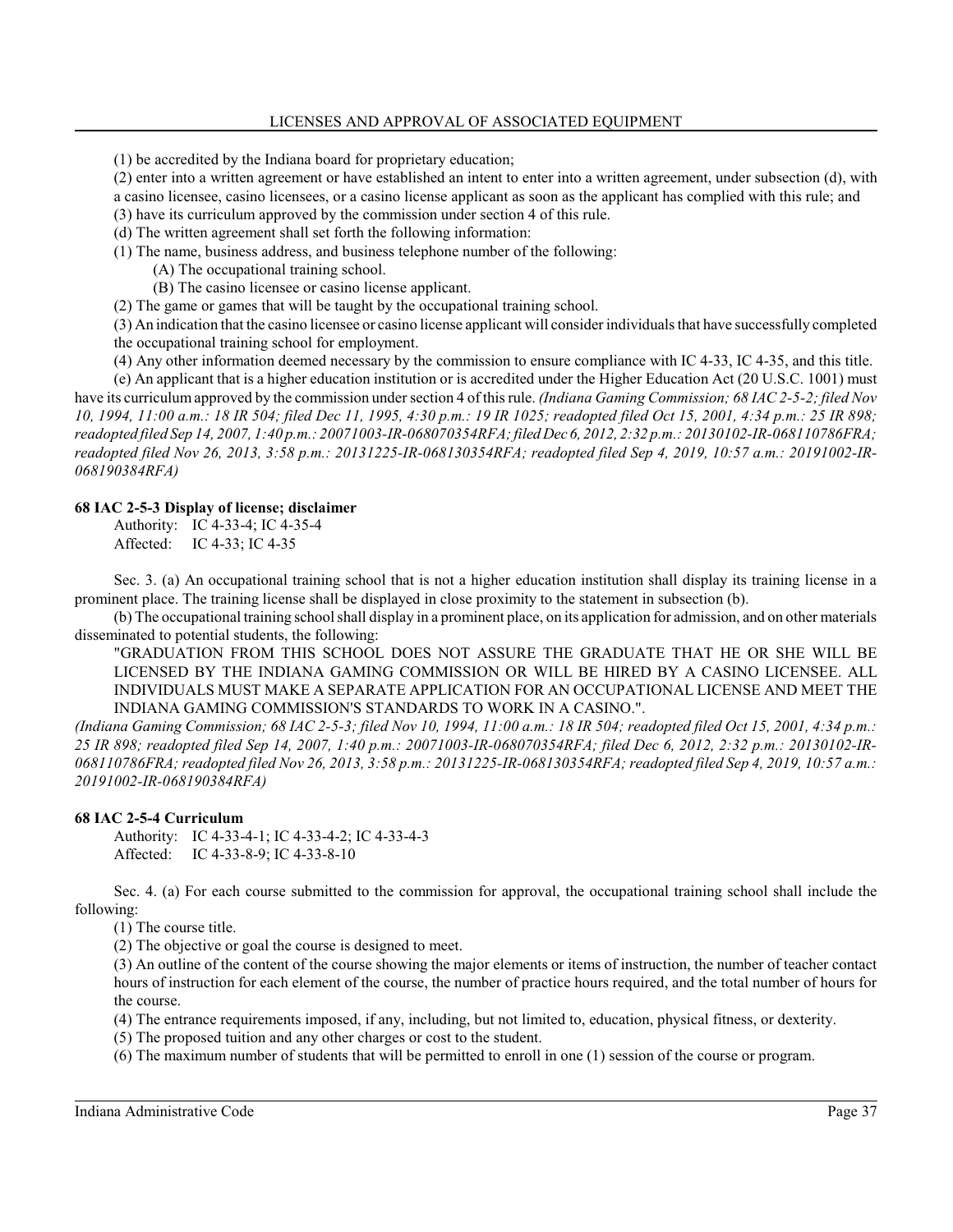(7) The number of work stations in the shop or laboratory, including the number and type of gaming tables and equipment to be used.

(8) The nature of the skill and knowledge students are expected to have upon completion of the course or program and the testing program to be used to test the students' competency levels.

(9) The student-teacher, student-table, and table-teacher ratios for each course or program.

(10) A copy of all written material to be utilized in the course or program.

(11) A description of the method and frequency by which the course will be evaluated in relation to its goals and objectives.

(12) Any other information the commission deems necessary to ensure compliance with the Act and this title.

(b) Any course or program designed to prepare a student as a dealer shall adhere to the following minimum hours:

(1) Two hundred (200) hours to deal craps.

(2) One hundred fifty (150) hours to deal roulette.

(3) One hundred thirty (130) hours to deal blackjack.

(4) Eighty (80) hours to deal baccarat.

(5) Two hundred (200) hours to deal poker.

(c) For a student being trained to deal a second or subsequent game, the following minimum hours shall be adhered to:

(1) One hundred twenty (120) hours to deal craps.

(2) Ninety (90) hours to deal roulette.

(3) Eighty (80) hours to deal blackjack.

(4) Fifty (50) hours to deal baccarat.

(5) One hundred twenty (120) hours to deal poker.

(d) For any course or program not listed in subsection (b) or (c), the required minimum hours of training and instruction will be determined by the commission on a case-by-case basis. The required minimum hours will be based on the number of hours the commission determines is necessary to ensure the occupational licensee will possess the level of skill, experience, and knowledge necessary to perform the job.

(e) For a student being trained to be a slot technician, there shall be a minimum of one hundred fifty (150) hours of instruction. *(Indiana Gaming Commission; 68 IAC 2-5-4; filed Nov 10, 1994, 11:00 a.m.: 18 IR 505; filed Jul 18, 1996, 8:55 a.m.: 19 IR 3299; filed Oct 18, 1999, 1:27 p.m.: 23 IR 538; readopted filed Oct 15, 2001, 4:34 p.m.: 25 IR 898; readopted filed Sep 14, 2007, 1:40 p.m.: 20071003-IR-068070354RFA; readopted filed Nov 26, 2013, 3:58 p.m.: 20131225-IR-068130354RFA; readopted filed Sep 4, 2019, 10:57 a.m.: 20191002-IR-068190384RFA)*

## **68 IAC 2-5-5 Equipment**

Authority: IC 4-33-4; IC 4-35-4 Affected: IC 4-33; IC 4-35

Sec. 5. (a) Gaming equipment used for training purposes in an occupational training school shall conform to the requirements set forth in IC 4-33 or IC 4-35, and this title.

(b) An occupational training school shall keep an itemized list of its dealing shoes, gaming tables, cards, dice, roulette wheels, and other gaming equipment. The occupational training school or applicant shall submit its itemized list of equipment to the commission immediately upon receipt of any of the equipment. The itemized list shall be updated within ten (10) business days of a change in the inventory of gaming equipment. If any of the equipment is sold or no longer used, the occupational training school shall advise the executive director, in writing, that the equipment is no longer used and what happened to the equipment. The itemized list shall have additions and omissions made as they occur.

(c) Gaming equipment possessed by an occupational training school or an applicant may not be sold by the occupational training school or applicant except in accordance with applicable state and federal law.

(d) An occupational training school shall use chips that are distinctly dissimilar to chips used by casino licensees or proposed by casino license applicants. Representative samples of chips must be submitted to the commission for approval before an applicant or an occupational training school uses the chips.

(e) The occupational training school or applicant must have its name permanently imprinted or affixed to gaming equipment. *(Indiana Gaming Commission; 68 IAC 2-5-5; filed Nov 10, 1994, 11:00 a.m.: 18 IR 505; errata filed Nov 1, 1995, 8:30 a.m.: 19 IR 353; filed Dec 11, 1995, 4:30 p.m.: 19 IR 1025; readopted filed Oct 15, 2001, 4:34 p.m.: 25 IR 898; readopted filed Sep 14, 2007,*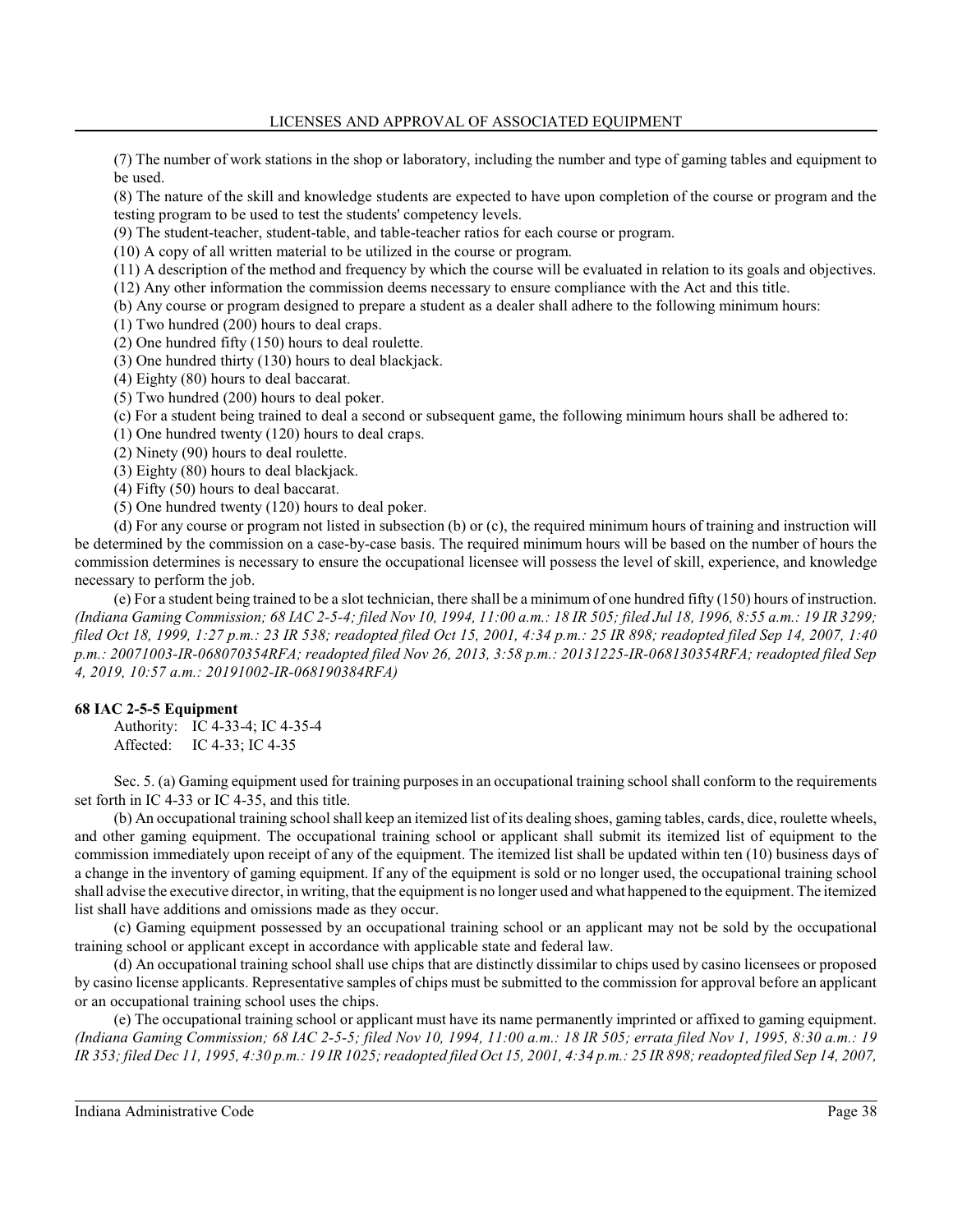*1:40 p.m.: 20071003-IR-068070354RFA; filed Dec 6, 2012, 2:32 p.m.: 20130102-IR-068110786FRA;readopted filedNov 26, 2013, 3:58 p.m.: 20131225-IR-068130354RFA; filedNov 13, 2015, 2:37 p.m.: 20151209-IR-068150113FRA; readopted filed Sep 4, 2019, 10:57 a.m.: 20191002-IR-068190384RFA)*

# **68 IAC 2-5-6 Security**

Authority: IC 4-33-4-1; IC 4-33-4-2; IC 4-33-4-3 Affected: IC 4-33-8-9; IC 4-33-8-10

Sec. 6. (a) Each occupational training school shall provide adequate security for the protection of its gaming equipment and chips.

(b) The gaming equipment and chips utilized by an occupational training school shall be used only for the purpose of training students.

(c) The occupational training school shall receive written approval fromthe executive director before the occupational training school sells or disposes of any gaming equipment or chips utilized by the occupational training school.

(d) The occupational training school shall report, in writing, to the executive director, any thefts, removal, or loss of any gaming equipment and chips utilized by the occupational training school within five (5) days of the theft, removal, or loss of the equipment. *(Indiana Gaming Commission; 68 IAC 2-5-6; filed Nov 10, 1994, 11:00 a.m.: 18 IR 505; readopted filed Oct 15, 2001, 4:34 p.m.: 25 IR 898; readopted filed Sep 14, 2007, 1:40 p.m.: 20071003-IR-068070354RFA; readopted filed Nov 26, 2013, 3:58 p.m.: 20131225-IR-068130354RFA; filed Nov 13, 2015, 2:37 p.m.: 20151209-IR-068150113FRA; readopted filed Sep 4, 2019, 10:57 a.m.: 20191002-IR-068190384RFA)*

# **68 IAC 2-5-7 Requirement that instructors obtain occupational license**

Authority: IC 4-33-4-1; IC 4-33-4-2; IC 4-33-4-3 Affected: IC 4-33-8-9; IC 4-33-8-10

Sec. 7. The instructors hired by an occupational training school shall obtain an occupational license, Level 3 under 68 IAC 2-3-1. *(Indiana Gaming Commission; 68 IAC 2-5-7; filed Nov 10, 1994, 11:00 a.m.: 18 IR 506; readopted filed Oct 15, 2001, 4:34 p.m.: 25 IR 898; readopted filed Sep 14, 2007, 1:40 p.m.: 20071003-IR-068070354RFA; readopted filed Nov 26, 2013, 3:58 p.m.: 20131225-IR-068130354RFA; readopted filed Sep 4, 2019, 10:57 a.m.: 20191002-IR-068190384RFA)*

# **Rule 6. Electronic Gaming Device Rules**

## **68 IAC 2-6-1 General provisions**

Authority: IC 4-33-4; IC 4-35-4 Affected: IC 4-33; IC 4-35

Sec. 1. (a) This rule applies to casino licensees.

- (b) Electronic gaming devices used in a casino must meet the specifications set forth in this rule.
- (c) The following definitions apply throughout this rule:
- (1) "Authorized independent gaming laboratory" means an independent gaming laboratory that:
	- (A) meets the qualifications established by the commission; and
	- (B) maintains a valid contract with the commission to conduct testing on behalf of the agency.
- (2) "Certification testing" means an authorized independent gaming laboratory testing an item or technology:
	- (A) by arrangement with a manufacturer or distributor;
	- (B) pursuant to an authorized independent gaming laboratory's contract with the commission; and
	- (C) for purposes of issuing or denying certification as described under section 3 of this rule.

(3) "Leakage current" means an electrical current that flows when a conductive path is provided between exposed portions of an electronic gaming device and the environmental electrical ground when the electronic gaming device is isolated from the normal AC power ground.

(4) "Noncertification testing" means an independent gaming laboratory testing or otherwise analyzing an item or technology: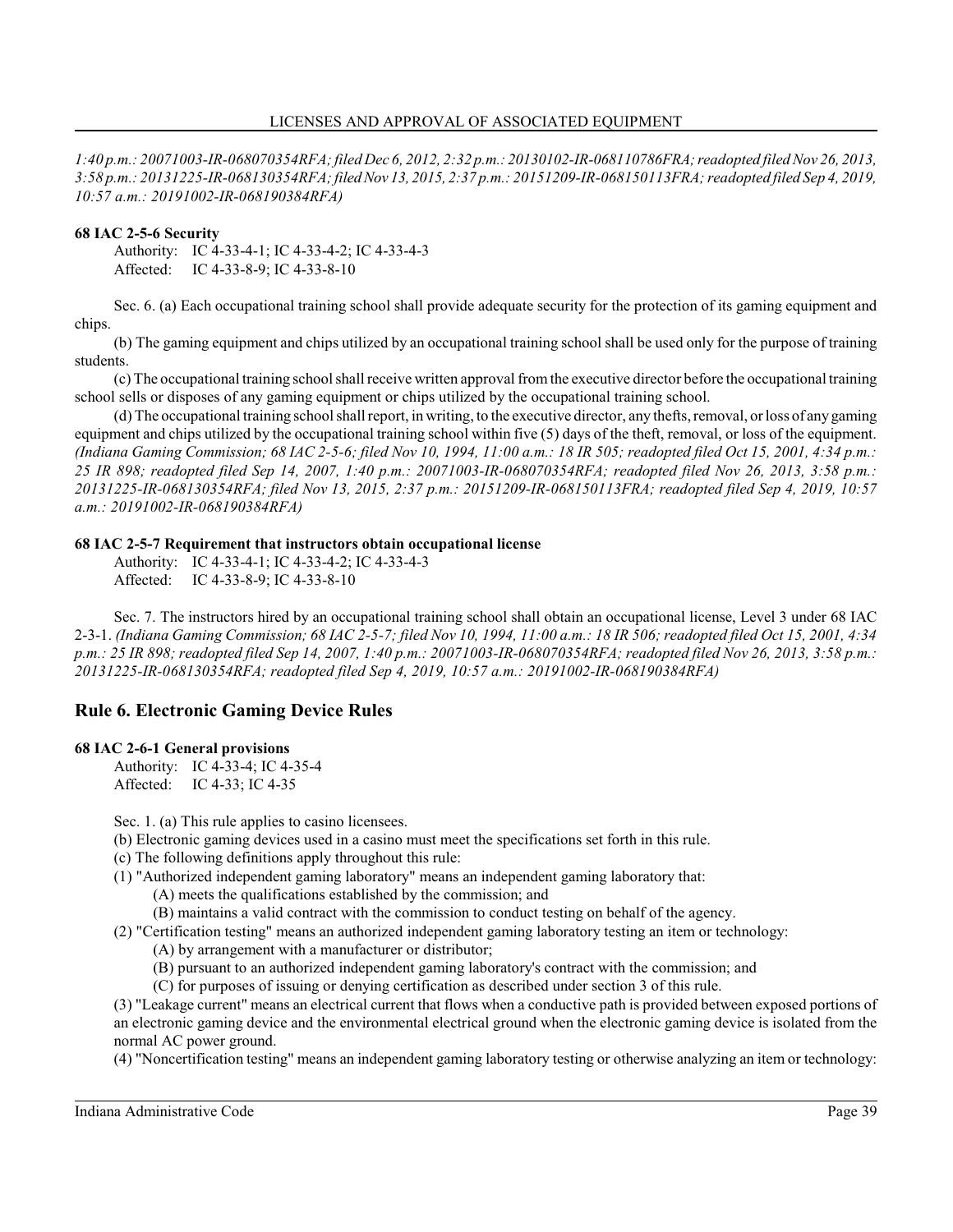### LICENSES AND APPROVAL OF ASSOCIATED EQUIPMENT

(A) by arrangement with a manufacturer or distributor; and

(B) for purposes other than issuing or denying certification as described under section 3 of this rule.

(5) "Par sheet" means a document provided by the electronic gaming device manufacturer that depicts the:

(A) possible outcomes from the play of an electronic gaming device;

(B) probability of occurrence of each; and

(C) contribution of a winning outcome to the payback percentage of the electronic gaming device.

(6) "RAM" or "random access memory" means the electronic component used for computer work storage and storage of volatile information in an electronic gaming device.

(7) "Randomness" means the unpredictability and absence of pattern in the outcome of an event or sequence of events.

(8) "Random number generator" means hardware, software, or combination of hardware and software devices for generating number values that exhibit characteristics of randomness.

(9) "ROM" or "read onlymemory" means the electronic component used for storage of nonvolatile information in an electronic gaming device, including programmable ROM and erasable programmable ROM.

(10) "Runs test" means a mathematical statistic that determines the existence of recurring patterns within a set of data.

(11) "Sensitive keys" means keys that:

(A) either management or the commission considers sensitive to the casino licensee's operation; and

(B) therefore require strict control over custody and issuance in accordance with 68 IAC 11-4.

(12) "Standard chi-squared analysis" means the sum of the squares of the difference between the expected result and the observed result.

(13) "Tilt condition" means a programmed error state for an electronic gaming device that occurs when the electronic gaming device detects an internal error, malfunction, or attempted cheating. The electronic gaming device ceases processing further input, output, or display information other than that indicating the tilt condition itself.

(d) Before an individual may enter an electronic gaming device for any reason, the individual must insert a card into the electronic gaming device that will record, at a minimum, the following information on the central computer system:

(1) The identity of the individual entering the electronic gaming device.

(2) The date and time that the electronic gaming device is:

(A) entered; and

(B) exited.

(3) The identity of the electronic gaming device that is entered.

(e) After an individual has entered an electronic gaming device for any reason, the individual must complete a log that is maintained inside the electronic gaming device. The log shall contain, at a minimum, the following information:

(1) The name and occupational license number of the individual entering the electronic gaming device.

(2) The date and time that the electronic gaming device is:

(A) entered; and

(B) exited.

- (3) The identity of the electronic gaming device.
- (4) The reason for the entry.

(f) A casino licensee may not offer a prize to a patron who achieves a certain winning combination on an electronic gaming device unless the value of the prize is computed into the payout percentage of the EPROM installed in the electronic gaming device. *(Indiana Gaming Commission; 68 IAC 2-6-1; filed Jan 17, 1996, 11:00 a.m.: 19 IR 1300; filed Aug 20, 1997, 7:11 a.m.: 21 IR 11; readopted filed Oct 15, 2001, 4:34 p.m.: 25 IR 898; filed Dec 6, 2006, 2:52 p.m.: 20070103-IR-068060191FRA; readopted filed Sep 14, 2007, 1:40 p.m.: 20071003-IR-068070354RFA; filed Oct 27, 2009, 2:48 p.m.: 20091125-IR-068090144FRA; errata filed Dec 2, 2009, 1:35 p.m.: 20091223-IR-068090144ACA; filed Dec 6, 2012, 2:32 p.m.: 20130102-IR-068110786FRA; readopted filed Nov 26, 2013, 3:58 p.m.: 20131225-IR-068130354RFA; filed Nov 13, 2015, 2:37 p.m.: 20151209-IR-068150113FRA; readopted filed Sep 4, 2019, 10:57 a.m.: 20191002-IR-068190384RFA)*

## **68 IAC 2-6-2 Equipment approval**

Authority: IC 4-33-4; IC 4-35-4 Affected: IC 4-33; IC 4-35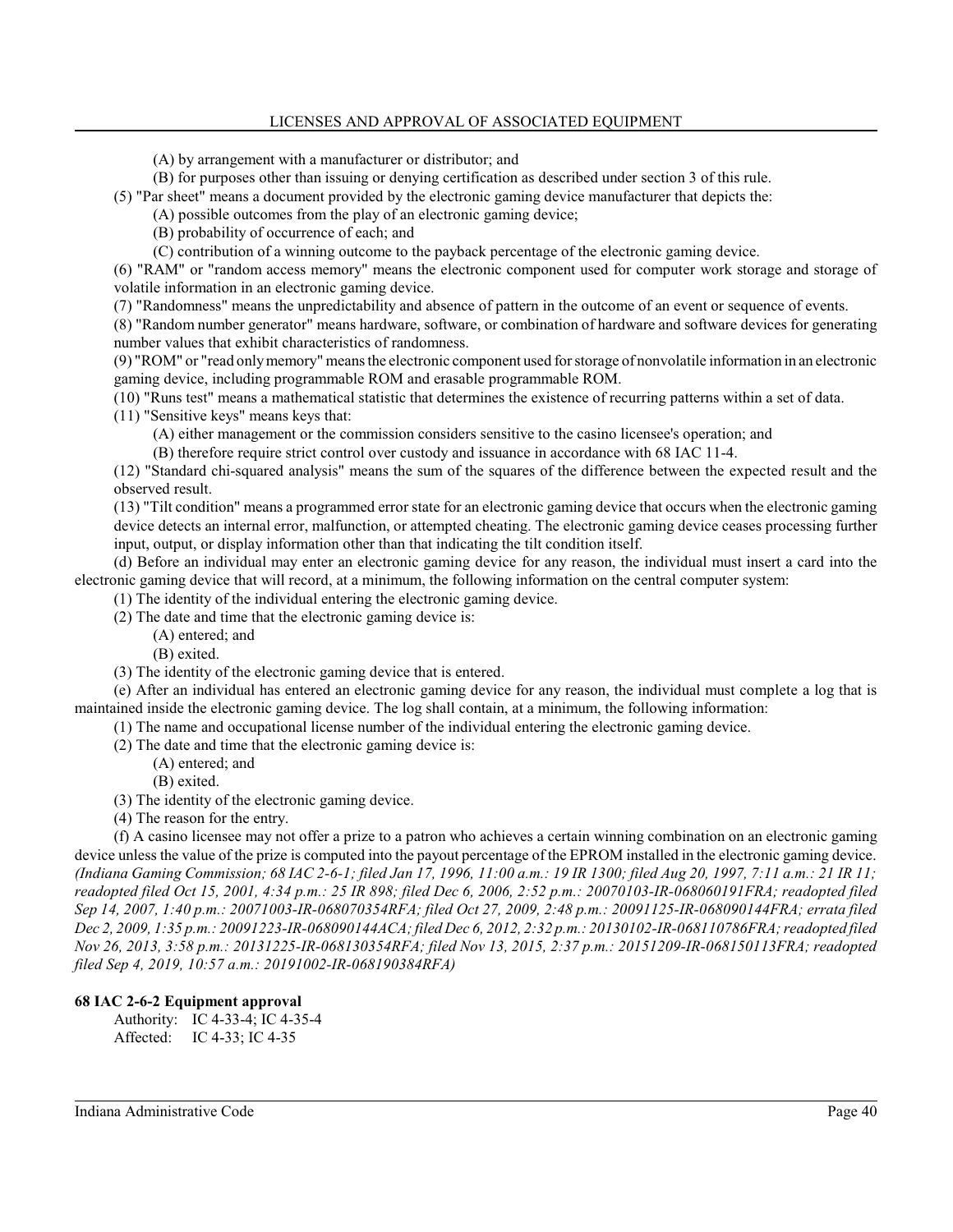### LICENSES AND APPROVAL OF ASSOCIATED EQUIPMENT

Sec. 2. (a) The following may not be used for gaming by any casino licensee prior to the executive director, or the executive director's designee, authorizing their inclusion in the commission's online database of approved items and technologies:

(1) Electronic gaming devices and any component parts material to gaming activity, including, but not limited to, the following: (A) Random number generators.

(B) All game media.

(C) Progressive controllers.

(D) Bill changers.

(2) Electromechanical devices used in connection with gaming activity at live gaming devices, including, but not limited to, the following:

(A) Items using radio frequency identification technology.

- (B) Shuffling devices.
- (C) Progressive controllers.

(3) System-to-system, game-to-system, or intradevice communication software used in the conduct or monitoring of gaming activity, including, but not limited to, the following:

(A) Accounting systems.

(B) Player tracking systems.

(C) Promotional and bonusing systems.

(4) Electromechanical devices material to accounting for casino assets, including, but not limited to, the following:

(A) Kiosks capable of distributing or collecting cashless wagering instruments or credits, or both.

(B) Ticket validation equipment.

(C) Currency counters.

(D) Chip sorters.

(5) Any other device or software that the executive director determines may affect the integrity of gaming in Indiana.

(b) If a casino licensee intends to use any item or technology referenced in subsection (a) that does not appear in the commission's database, the casino licensee must seek approval for the item or technology by petitioning the executive director, in writing, for inclusion in the database. This petition must identify the following with specificity:

(1) The item or technology for which the casino licensee seeks approval.

(2) The manufacturer and distributor who would supply the item or technology to the casino.

(3) The authorized independent gaming laboratory chosen to certify the item or technology in accordance with section 3 of this rule.

(4) The date or dates on which the item or technology was or is expected to be submitted for certification under section 3 of this rule by the authorized independent gaming laboratory.

*(Indiana Gaming Commission; 68 IAC 2-6-2; filed Jan 17, 1996, 11:00 a.m.: 19 IR 1301; readopted filed Oct 15, 2001, 4:34 p.m.: 25 IR 898; readopted filed Sep 14, 2007, 1:40 p.m.: 20071003-IR-068070354RFA; filed Oct 27, 2009, 2:48 p.m.: 20091125-IR-068090144FRA; errata filed Dec 2, 2009, 1:35 p.m.: 20091223-IR-068090144ACA; readopted filed Nov 26, 2013, 3:58 p.m.: 20131225-IR-068130354RFA; readopted filed Sep 4, 2019, 10:57 a.m.: 20191002-IR-068190384RFA)*

## **68 IAC 2-6-3 Certification testing**

Authority: IC 4-33-4; IC 4-35-4 Affected: IC 4-33-4-5; IC 4-35-4-7

Sec. 3. (a) To be eligible for approval and inclusion in the commission's database, the manufacturer or distributor of any items or technologies contemplated by section 2 of this rule must submit the item or technology to, and obtain certification from, an authorized independent gaming laboratory, for compliance with the following:

(1) Indiana law.

(2) All applicable commission regulations and standards.

(3) Any applicable technical standards adopted by the authorized independent gaming laboratory and not disapproved by the commission.

(b) A manufacturer or distributor seeking certification under subsection (a):

(1) must make a written request to an independent gaming laboratory of its choice that, at a minimum: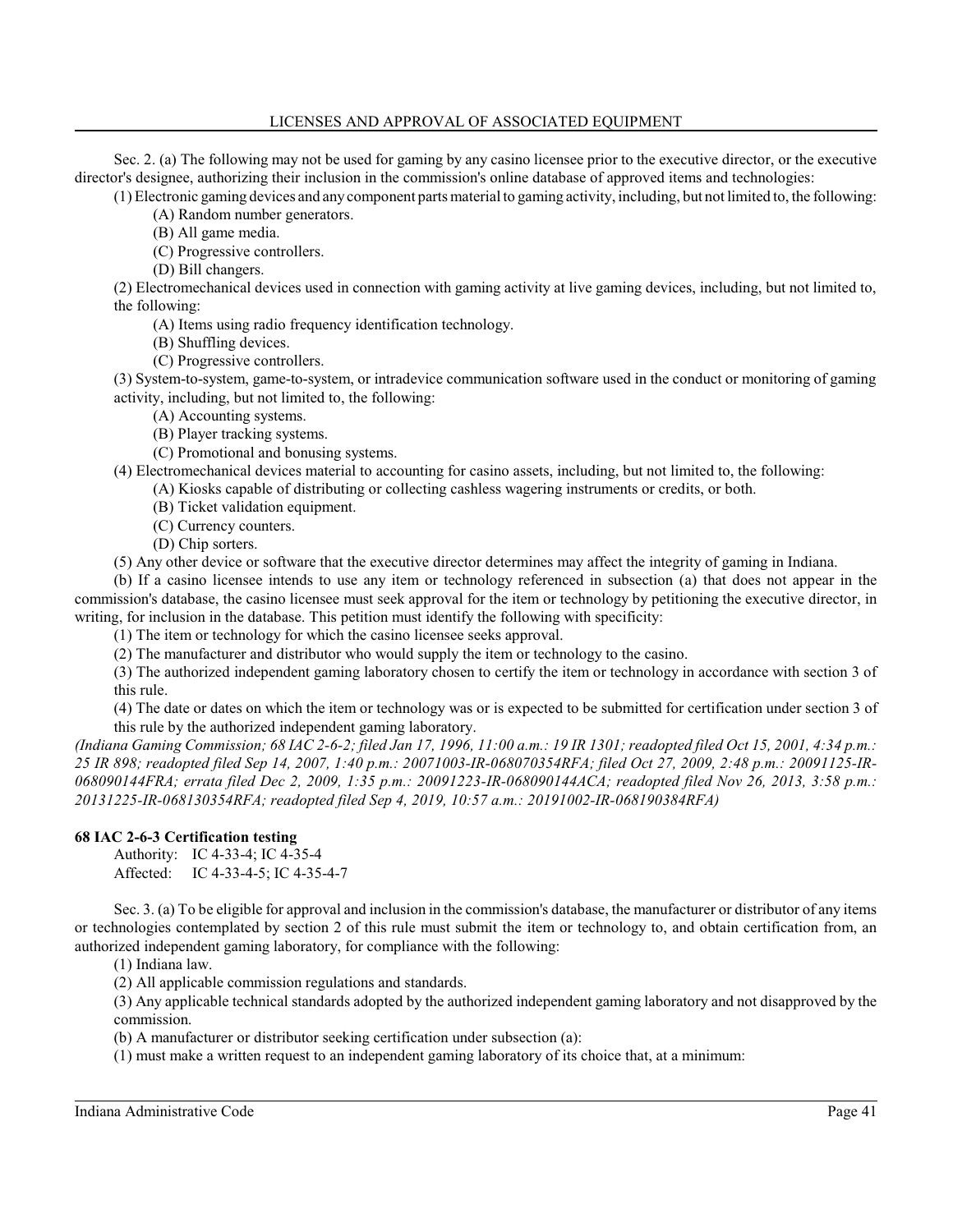(A) specifically references certification testing and this rule; and

(B) identifies the particular item or technology at issue;

(2) is responsible for providing all necessary items and information to the authorized independent gaming laboratory;

(3) is responsible for any and all costs associated with testing; and

(4) may not, without written approval from the executive director, engage more than one (1) authorized independent gaming laboratory to conduct certification testing on the particular item or technology at issue.

*(Indiana Gaming Commission; 68 IAC 2-6-3; filed Jan 17, 1996, 11:00 a.m.: 19 IR 1301; readopted filed Oct 15, 2001, 4:34 p.m.: 25 IR 898; readopted filed Sep 14, 2007, 1:40 p.m.: 20071003-IR-068070354RFA; filed Oct 27, 2009, 2:48 p.m.: 20091125-IR-068090144FRA; errata filed Dec 2, 2009, 1:35 p.m.: 20091223-IR-068090144ACA; readopted filed Nov 26, 2013, 3:58 p.m.: 20131225-IR-068130354RFA; readopted filed Sep 4, 2019, 10:57 a.m.: 20191002-IR-068190384RFA)*

#### **68 IAC 2-6-3.1 Noncertification testing**

Authority: IC 4-33-4; IC 4-35-4 Affected: IC 4-33-4-5; IC 4-35-4-7

Sec. 3.1. (a) A manufacturer or distributor may not, without written approval from the executive director, engage more than one (1) authorized independent gaming laboratory to conduct noncertification testing on a particular item or technology.

(b) Noncertification testing need not be performed by the same laboratory that performs certification testing on a particular item or technology. *(Indiana Gaming Commission; 68 IAC 2-6-3.1; filed Oct 27, 2009, 2:48 p.m.: 20091125-IR-068090144FRA; readopted filed Nov 26, 2013, 3:58 p.m.: 20131225-IR-068130354RFA; readopted filed Sep 4, 2019, 10:57 a.m.: 20191002-IR-068190384RFA)*

#### **68 IAC 2-6-4 Appeal of test results**

Authority: IC 4-33-4-1; IC 4-33-4-2; IC 4-33-4-3 Affected: IC 4-33

Sec. 4. (a) An applicant who is served with a notice of denial under this rule may request a hearing under 68 IAC 7-1. (b) If the applicant does not request a hearing within ten (10) days after service of notice of denial as provided in 68 IAC 7-1- 2(b), the notice of denial becomes the final order of the commission. *(Indiana Gaming Commission; 68 IAC 2-6-4; filed Jan 17, 1996, 11:00 a.m.: 19 IR 1301; readopted filed Oct 15, 2001, 4:34 p.m.: 25 IR 898; readopted filed Sep 14, 2007, 1:40 p.m.: 20071003-IR-068070354RFA; readopted filedNov 26, 2013, 3:58 p.m.: 20131225-IR-068130354RFA; readopted filed Sep 4, 2019, 10:57 a.m.: 20191002-IR-068190384RFA)*

#### **68 IAC 2-6-5 Security and audit specifications**

Authority: IC 4-33-4; IC 4-35-4 Affected: IC 4-33; IC 4-35

Sec. 5. Electronic gaming devices must meet the following security and audit specifications:

- (1) Be controlled by a microprocessor.
- (2) Be connected and communicating to the central computer system.
- (3) Have an internal enclosure for the circuit board that is locked and sealed prior to game play.
- (4) Be able to continue a game with no loss of data after a power failure.
- (5) Have game data recall for the current game and the previous ten (10) games.
- (6) Have a random selection process that satisfies the ninety-nine percent (99%) confidence level using the following tests: (A) Standard chi-squared.
	- (B) Runs.

(C) Serial correlation.

These tests must not be predictable by players.

(7) Clearly display applicable rules of play and the payout schedule.

(8) Display an accurate representation of each game outcome using: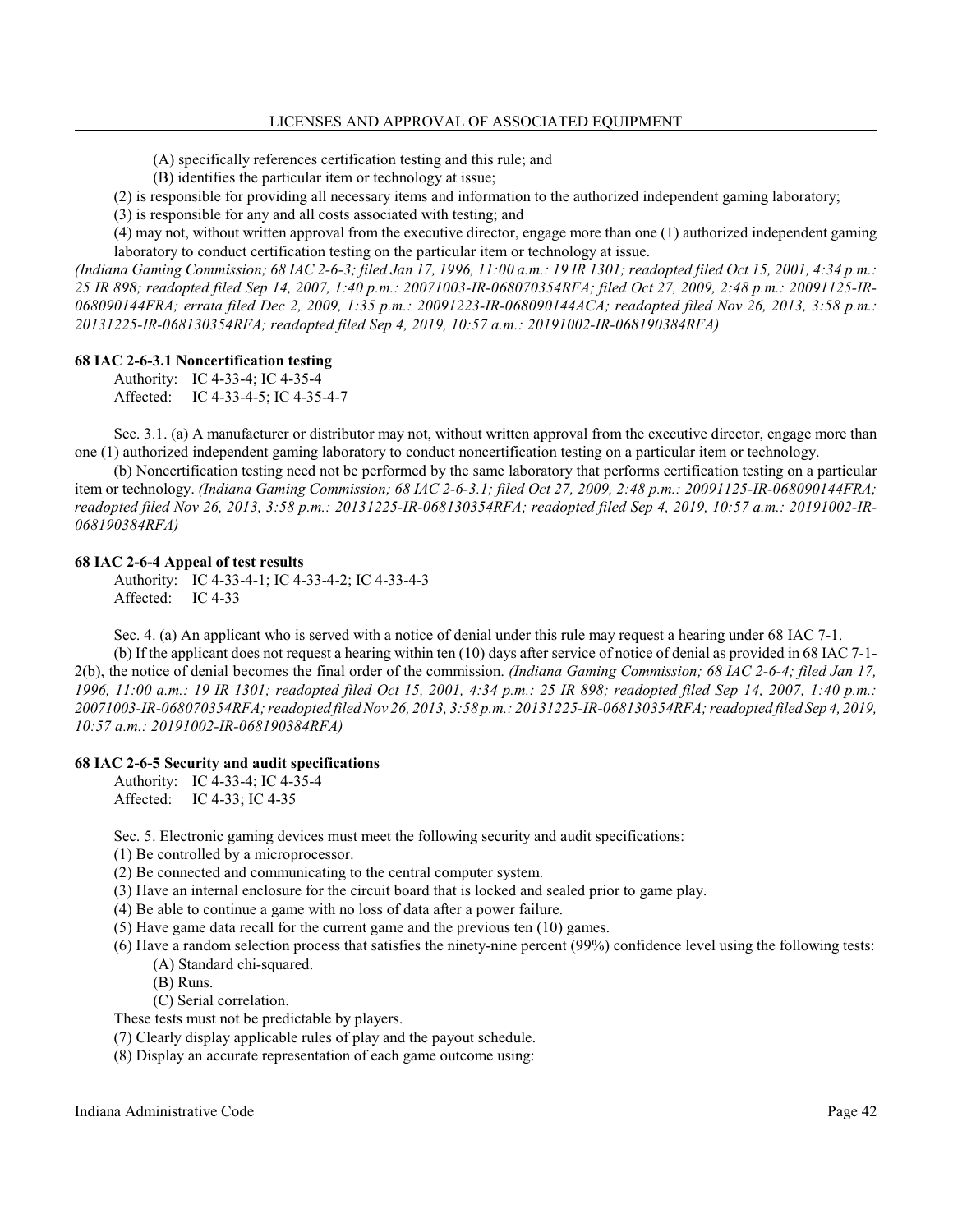(A) rotating reels;

(B) video monitors; or

(C) any other type of display mechanism that accurately depicts the outcome of the game.

(9) Display an external registration tag and number issued by the commission.

(10) The par sheet for the program used in an electronic gaming device must be stored in the electronic gaming device. *(Indiana Gaming Commission; 68 IAC 2-6-5; filed Jan 17, 1996, 11:00 a.m.: 19 IR 1301; filed Aug 20, 1997, 7:11 a.m.: 21 IR 12; readopted filed Oct 15, 2001, 4:34 p.m.: 25 IR 898; readopted filed Sep 14, 2007, 1:40 p.m.: 20071003-IR-068070354RFA; filed Dec 6, 2012, 2:32 p.m.: 20130102-IR-068110786FRA; readopted filed Nov 26, 2013, 3:58 p.m.: 20131225-IR-068130354RFA; readopted filed Sep 4, 2019, 10:57 a.m.: 20191002-IR-068190384RFA)*

## **68 IAC 2-6-6 Inventory requirements; conversion notification**

Authority: IC 4-33-4; IC 4-35-4 Affected: IC 4-33; IC 4-35

Sec. 6. (a) The casino licensee must maintain an inventory of electronic gaming devices and equipment. The inventory must include the following:

(1) The serial number assigned to the electronic gaming device by the manufacturer.

(2) The registration number issued by the commission.

(3) The type of game for which the electronic gaming device is designed and used.

(4) The location of electronic gaming devices equipped with bill validators and any bill validators that stand alone.

(5) The manufacturer of the electronic gaming device.

(6) The location of the electronic gaming device.

(b) This inventory report must be submitted, on a form prescribed by the commission, to the executive director on the anniversary date of the issuance of the casino owner's license.

(c) If a casino licensee converts an electronic gaming device, the casino licensee must take the following steps:

(1) Request permission for the conversion from the commission and supply the commission with the following information:

(A) The:

(i) serial number;

(ii) commission registration number;

(iii) machine number; and

(iv) model number;

of the electronic gaming device that is being converted.

(B) The type of electronic gaming device that is being converted and the new type of machine if the type of machine is changed.

(C) The location of the electronic gaming device on the casino.

(D) If the electronic gaming device is:

(i) a stand alone progressive; or

(ii) linked to a progressive controller;

the old rate of progression and the new rate of progression must be submitted.

(E) The current and future denomination of the electronic gaming device if the denomination is to be converted.

(F) The current and future control program medium number that is installed or that is to be installed in the electronic gaming device. If a new control program medium is installed in an electronic gaming device, the control program medium must be approved for use in Indiana.

(G) Any other information deemed necessary by the executive director or the commission to ensure compliance with IC 4-33, IC 4-35, and this title.

This information must be submitted to the commission at least fourteen (14) days before the casino licensee plans to make the conversion. The request for conversion shall have a space for the commission to sign indicating approval of the conversion request and a space for the signature of the enforcement agent to indicate the conversion was completed.

(2) The commission must approve the request for conversions before a conversion may be made by the casino licensee.

(3) An enforcement agent must do the following: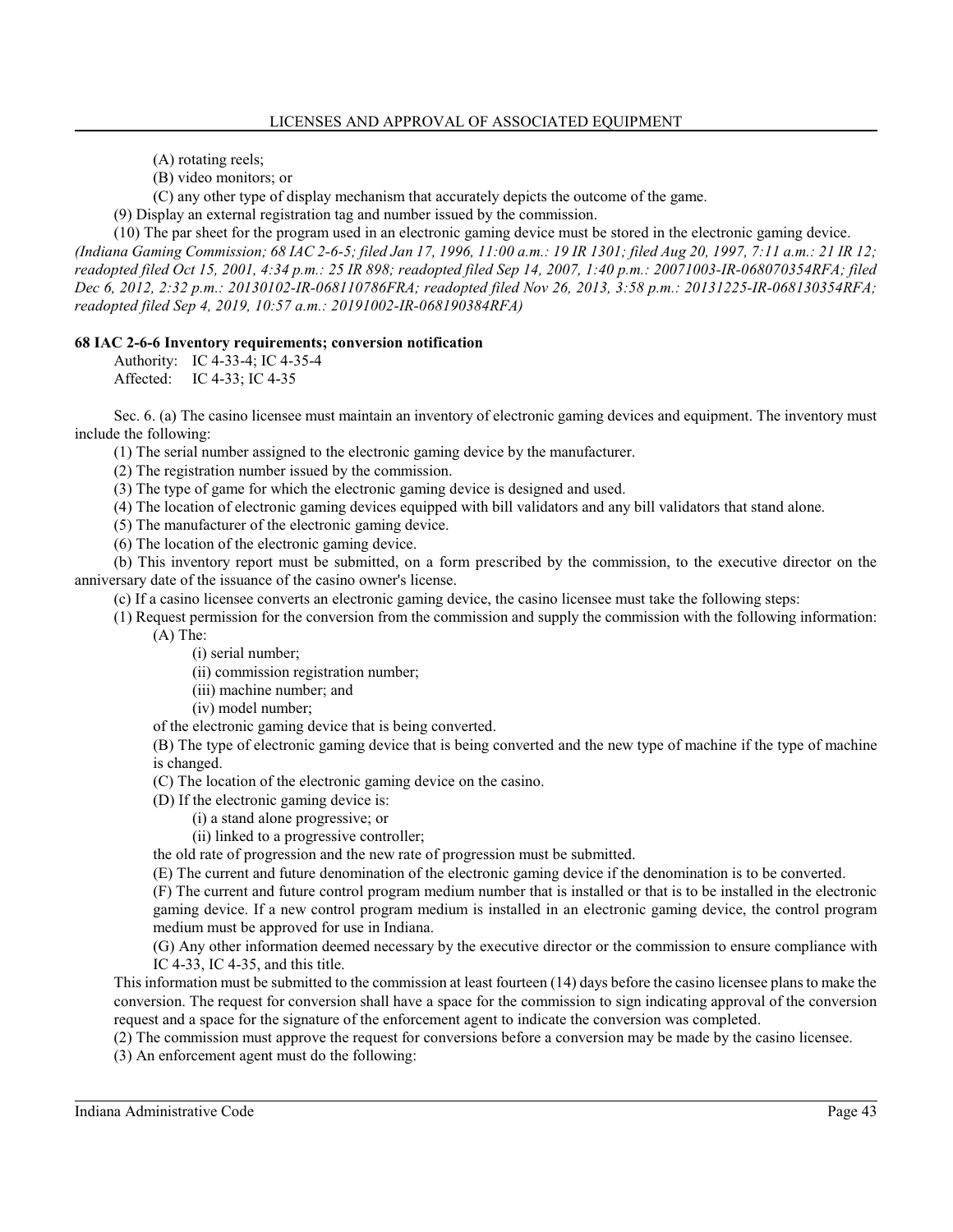(A) Perform digital signature verification on the control program media to ensure that the control program media being installed match those on the request for conversion.

(B) Seal the control program medium with tape in accordance with section 19 of this rule.

(4) In the presence of an enforcement agent, a slot technician or the equivalent shall ensure that the payglass installed on the electronic gaming device accurately reflects the payouts for the control program medium that has been installed in the electronic gaming device. The payglass test may be performed by either:

(A) running the payout table test; or

(B) ensuring the payglass matches the approved diagram set forth in the payglass manual maintained by the commission. (5) The casino licensee shall do the following:

(A) Ensure that a copy of the par sheet for each game theme is placed in the electronic gaming device in accordance with section 5 of this rule.

(B) Perform a coin test to ensure that the electronic gaming device is communicating with the central computer system. If the electronic gaming device is not communicating with the central computer system, the electronic gaming device must be disabled.

(6) The casino licensee must do the following:

(A) Update the master list of electronic gaming devices after the conversion is complete.

(B) Provide the chief counsel for the commission and the enforcement agent supervisor assigned to the casino with a copy of the updated master list within fourteen (14) days of the conversion.

*(Indiana Gaming Commission; 68 IAC 2-6-6; filed Jan 17, 1996, 11:00 a.m.: 19 IR 1302; filed Aug 20, 1997, 7:11 a.m.: 21 IR 12; readopted filed Oct 15, 2001, 4:34 p.m.: 25 IR 898; filed Dec 2, 2001, 12:35 p.m.: 25 IR 1064; filed Dec 6, 2006, 2:52 p.m.: 20070103-IR-068060191FRA; readopted filed Sep 14, 2007, 1:40 p.m.: 20071003-IR-068070354RFA; filed Dec 6, 2012, 2:32 p.m.: 20130102-IR-068110786FRA; readopted filed Nov 26, 2013, 3:58 p.m.: 20131225-IR-068130354RFA; filed Nov 13, 2015, 2:37 p.m.: 20151209-IR-068150113FRA; readopted filed Sep 4, 2019, 10:57 a.m.: 20191002-IR-068190384RFA)*

## **68 IAC 2-6-7 Tracking of device movement**

Authority: IC 4-33-4; IC 4-35-4 Affected: IC 4-33; IC 4-35

Sec. 7. (a) Movements in the casino must be made and recorded in accordance with 68 IAC 17-1.

(b) Movements into or out of the casino must be made and recorded in accordance with 68 IAC 17-1.

(c) Movements of electronic gaming devices into or out of this state must be made and recorded in accordance with 68 IAC 17-1. *(Indiana Gaming Commission; 68 IAC 2-6-7; filed Jan 17, 1996, 11:00 a.m.: 19 IR 1302; readopted filed Oct 15, 2001, 4:34 p.m.: 25 IR 898; readopted filed Sep 14, 2007, 1:40 p.m.: 20071003-IR-068070354RFA; filed Dec 6, 2012, 2:32 p.m.: 20130102-IR-068110786FRA; readopted filed Nov 26, 2013, 3:58 p.m.: 20131225-IR-068130354RFA; readopted filed Sep 4, 2019, 10:57 a.m.: 20191002-IR-068190384RFA)*

## **68 IAC 2-6-8 Control program requirements**

Authority: IC 4-33-4-1; IC 4-33-4-2; IC 4-33-4-3 Affected: IC 4-33

Sec. 8. (a) Electronic gaming device control programs must test themselves for possible corruption caused by failure of the program storage media.

(b) The test methodology must detect ninety-nine and ninety-nine one hundredths percent (99.99%) of all possible failures.

(c) The control program must allow for the electronic gaming device to be continually tested during game play.

(d) The control program must reside in the electronic gaming device which is contained in a storage medium not alterable through any use of the circuitry or programming of the electronic gaming device itself.

(e) The control program must check for the following:

(1) Corruption of RAM locations used for crucial electronic gaming device functions.

(2) Information relating to the current play and final outcome of the four (4) prior games.

(3) Random number generator outcome.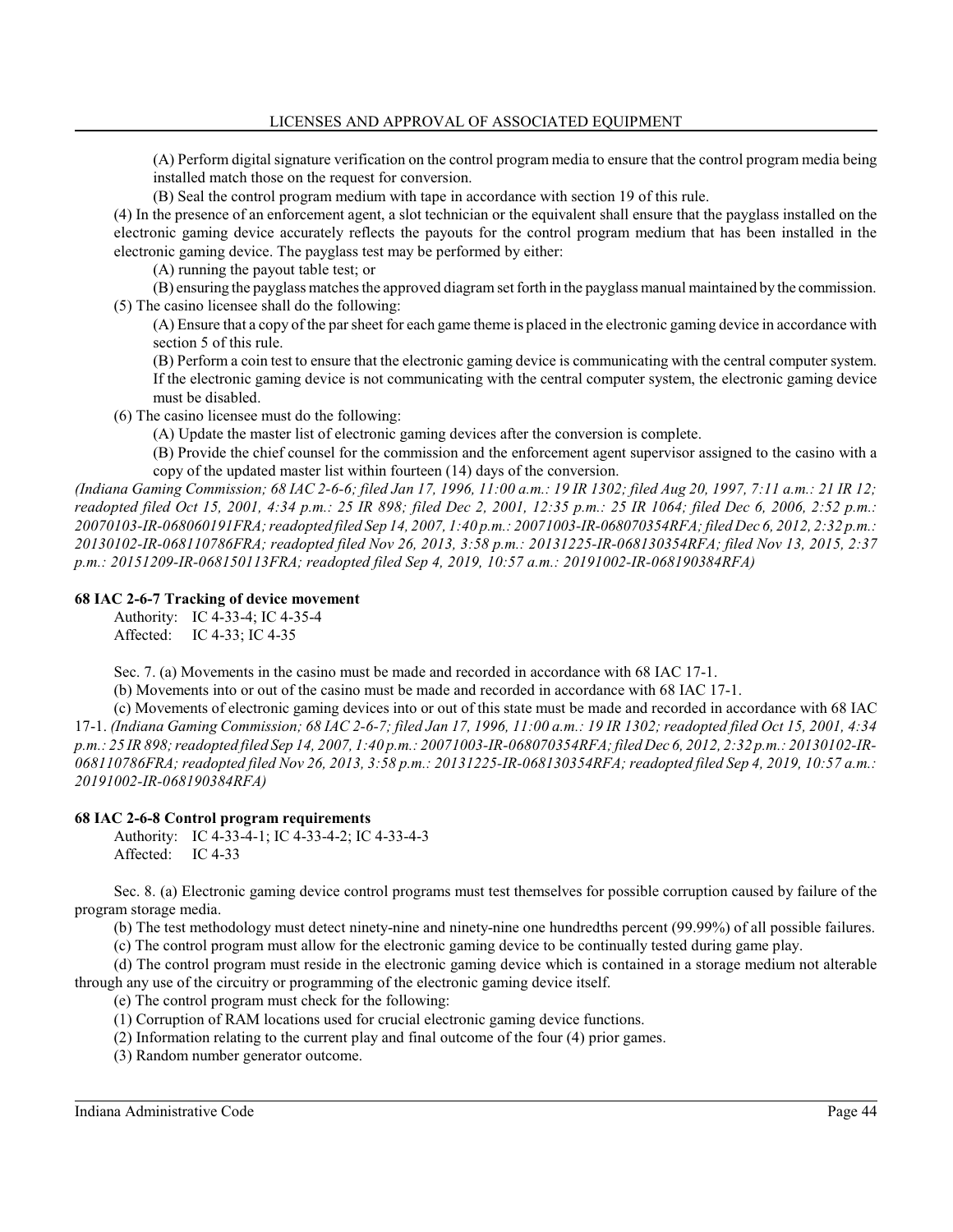(4) Error states.

(f) The control RAM areas must be checked for corruption following game initiation, but prior to display of the game outcome to the player.

(g) Detection of corruption is a game malfunction that must result in a tilt condition which identifies the error and causes the electronic gaming device to cease further function.

(h) The control program must have the capacity to display a complete play history for the current game and the previous four (4) games.

(i) The control program must display an indication of the following:

(1) The game outcome or a representative equivalent.

(2) Bets placed.

(3) Credits paid.

(4) Credits cashed out.

(5) Any error conditions.

(6) Any other information deemed necessary by the commission to ensure compliance with the Act and this title.

(j) The control program must provide the means for on-demand display ofthe electronic meters via a key switch on the exterior ofthe electronic gaming device. *(Indiana GamingCommission; 68 IAC 2-6-8; filed Jan 17, 1996, 11:00 a.m.: 19 IR 1302; readopted filed Oct 15, 2001, 4:34 p.m.: 25 IR 898; readopted filed Sep 14, 2007, 1:40 p.m.: 20071003-IR-068070354RFA; readopted filed Nov 26, 2013, 3:58 p.m.: 20131225-IR-068130354RFA; filed Nov 13, 2015, 2:37 p.m.: 20151209-IR-068150113FRA; readopted filed Sep 4, 2019, 10:57 a.m.: 20191002-IR-068190384RFA)*

## **68 IAC 2-6-9 Accounting meters**

Authority: IC 4-33-4-1; IC 4-33-4-2; IC 4-33-4-3 Affected: IC 4-33

Sec. 9. (a) An electronic gaming device must be equipped with both electronic and electromechanical meters.

(b) The electronic gaming device's electromechanical meters must have at least six (6) digits.

(c) The electronic gaming device must tally totals to eight (8) digits and be capable of rolling over when the maximum value is reached.

(d) The electronic gaming device's control program must provide the means for on-demand display of the electronic meters via a key switch on the exterior of the machine.

(e) The jackpots-paid meter is a required electromechanical meter and:

(1) the meter must cumulatively count the number of credits bet;

(2) the meter must maintain a cumulative count of the credit value of all bills inserted into the bill validator for play;

(3) the jackpots-paid meter must reflect the cumulative amounts paid by an attendant for progressive and nonprogressive jackpots.

(f) Electronic meters must have an accuracy rate of ninety-nine and ninety-nine one hundredths percent (99.99%) or better.

(g) Electromechanical meters must meet a reasonable level of accuracy, given the available technology, as approved by the executive director after consultation with an outside independent gaming test laboratory.

(h) The required electronic meters are as follows:

(1) The meter must cumulatively count the number of credits bet.

(2) The meter must cumulatively count the credit value of all bills inserted into the bill validator for play.

(3) The jackpots-paid meter must reflect the cumulative amounts paid by an attendant for progressive jackpots and nonprogressive jackpots.

(4) The games-played meter must display the cumulative number of games played.

(5) A cabinet door meter must display the number of times the front cabinet door was opened.

(6) The drop door meter must display the number of times the drop door or the bill validator door was opened.

(i) If the electronic gaming device is equipped with a bill validator, the device must be equipped with a bill validator meter that records the following:

(1) The total number of bills that were accepted.

(2) A breakdown of the number of each denomination of bill accepted.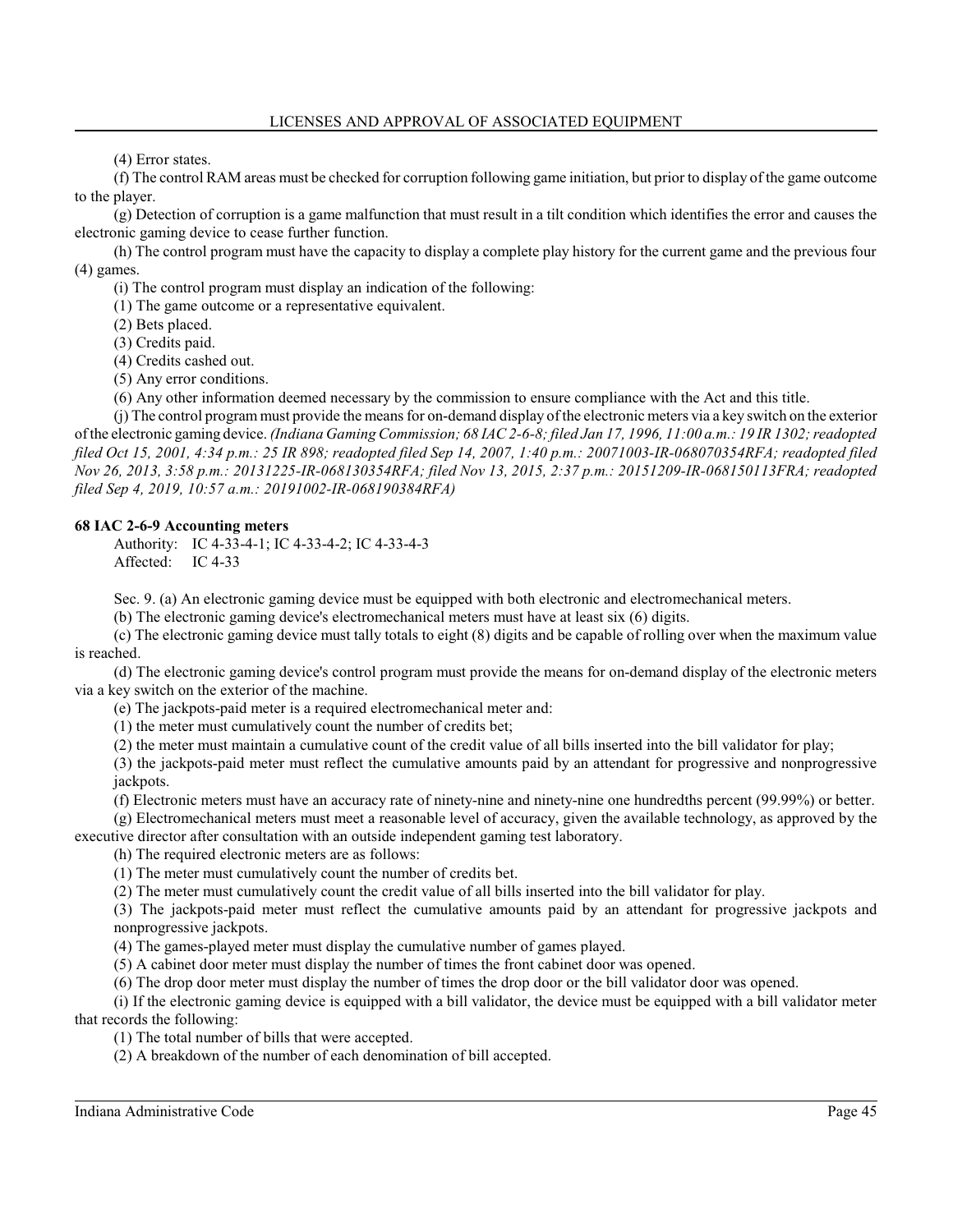(3) The total dollar amount of bills accepted.

(j) Electronic gaming devices must be designed so that replacement of parts or modules required for normal maintenance does not require replacement of the electromechanical meters.

(k) Electronic gaming devices must have meters which continuously display the following information relating to the current play or monetary transaction:

(1) The number of credits wagered in the current game.

(2) The number of credits won in the current game, if applicable.

(3) The number of credits available for wagering, if applicable.

(l) Electronically stored meter information required by this section must be preserved after a power loss to the electronic gaming device and must be maintained for a period of at least one hundred eighty (180) days. *(Indiana Gaming Commission; 68 IAC 2-6-9; filed Jan 17, 1996, 11:00 a.m.: 19 IR 1303; readopted filed Oct 15, 2001, 4:34 p.m.: 25 IR 898; readopted filed Sep 14, 2007, 1:40 p.m.: 20071003-IR-068070354RFA; readopted filed Nov 26, 2013, 3:58 p.m.: 20131225-IR-068130354RFA; filed Nov 13, 2015, 2:37 p.m.: 20151209-IR-068150113FRA; readopted filed Sep 4, 2019, 10:57 a.m.: 20191002-IR-068190384RFA)*

#### **68 IAC 2-6-10 Clearing meters**

Authority: IC 4-33-4-1; IC 4-33-4-2; IC 4-33-4-3 Affected: IC 4-33

Sec. 10. (a) No electronic gaming device may have a mechanism that causes the electronic accounting meters to clear automatically when an error occurs.

(b) Clearing of the electronic accounting meters may be done by approval of the executive director or his designee.

(c) Meter readings must be recorded before and after the electronic accountingmeter is cleared. *(Indiana GamingCommission; 68 IAC 2-6-10; filed Jan 17, 1996, 11:00 a.m.: 19 IR 1304; readopted filed Oct 15, 2001, 4:34 p.m.: 25 IR 898; readopted filed Sep 14, 2007, 1:40 p.m.: 20071003-IR-068070354RFA; readopted filed Nov 26, 2013, 3:58 p.m.: 20131225-IR-068130354RFA; readopted filed Sep 4, 2019, 10:57 a.m.: 20191002-IR-068190384RFA)*

#### **68 IAC 2-6-11 Randomness events; randomness testing**

Authority: IC 4-33-4-1; IC 4-33-4-2; IC 4-33-4-3 Affected: IC 4-33

Sec. 11. (a) Events in electronic gaming devices are occurrences of elements or particular combinations of elements which are available on the particular electronic gaming device.

(b) A random event has a given set of possible outcomes which has a given probability of occurrence called the distribution.

(c) Two (2) events are called independent if the following conditions exist:

(1) The outcome of one (1) event has no influence on the outcome of the other event.

(2) The outcome of one (1) event does not affect the distribution of another event.

(d) An electronic gaming device must be equipped with a random number generator to make the selection process. A selection process is considered random if the following specifications are met:

(1) The random number generator satisfies at least ninety-nine percent (99%) confidence level using the standard chi-squared analysis.

(2) The random number generator does not produce a statistic with regard to producing patterns of occurrences. Each reel position is considered random if it meets at least the ninety-nine percent (99%) confidence level with regard to the runs test or any similar pattern testing statistic.

(3) The random number generator produces numbers which are independently chosen without regard to any other symbol produced during that play. This test is the correlation test. Each pair of reels is considered random if they meet at least the ninety-nine percent (99%) confidence level using standard correlation analysis.

(4) Produces numbers which are chosen without reference to the series of outcomes in the previous game. This test is the serial correlation test. A reel stop position is considered random if it meets at least the ninety-nine percent (99%) confidence level using standard serial correlation analysis.

(5) The random number generator and random selection process must be impervious to influences from outside the electronic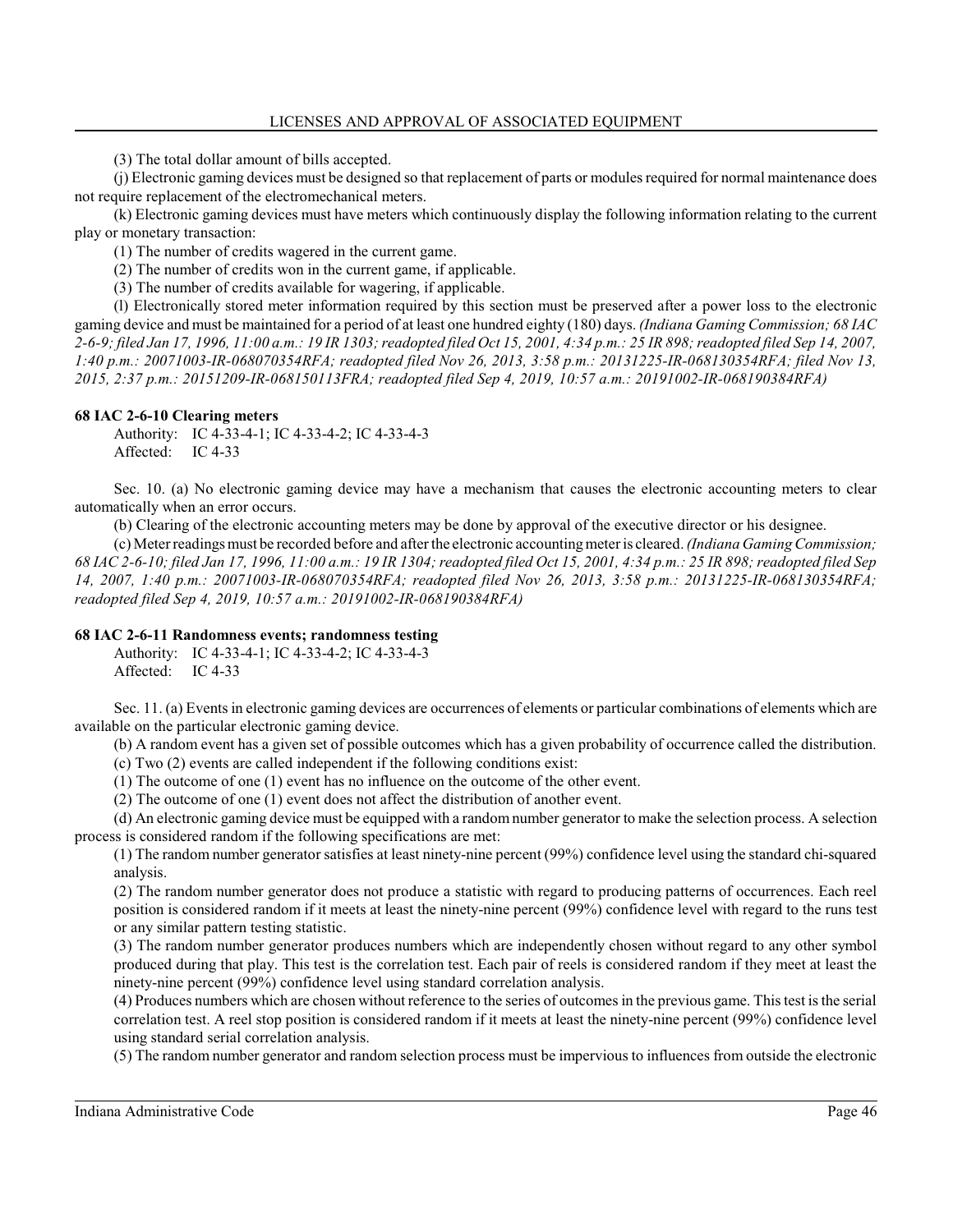gaming device, including, but not limited to, the following:

- (A) Electromagnetic interference.
- (B) Electrostatic interference.
- (C) Radio frequency interference.

(6) An electronic gaming device must use appropriate communication protocols to protect the random number generator and randomselection processfrominfluence by associated equipment which is conducting data communications with the electronic gaming device.

*(Indiana Gaming Commission; 68 IAC 2-6-11; filed Jan 17, 1996, 11:00 a.m.: 19 IR 1304; readopted filed Oct 15, 2001, 4:34 p.m.: 25 IR 898; readopted filed Sep 14, 2007, 1:40 p.m.: 20071003-IR-068070354RFA; readopted filed Nov 26, 2013, 3:58 p.m.: 20131225-IR-068130354RFA; readopted filed Sep 4, 2019, 10:57 a.m.: 20191002-IR-068190384RFA)*

#### **68 IAC 2-6-12 Safety requirements**

Authority: IC 4-33-4-1; IC 4-33-4-2; IC 4-33-4-3 Affected: IC 4-33

Sec. 12. (a) Electrical and mechanical parts and design principles must not subject a player to physical hazards.

(b) Spilling a conductive liquid on the electronic gaming device must not create a safety hazard or alter the integrity of the electronic gaming device's performance.

(c) The power supply used in an electronic gaming device must be designed to make minimum leakage of current in the event of an intentional or inadvertent disconnection of the alternate current power ground.

(d) Electronic gaming devices must be underwriter's laboratories approved or equivalent by January 1, 1997. *(Indiana Gaming Commission; 68 IAC 2-6-12; filed Jan 17, 1996, 11:00 a.m.: 19 IR 1304; readopted filed Oct 15, 2001, 4:34 p.m.: 25 IR 898; readopted filed Sep 14, 2007, 1:40 p.m.: 20071003-IR-068070354RFA; readopted filed Nov 26, 2013, 3:58 p.m.: 20131225-IR-068130354RFA; readopted filed Sep 4, 2019, 10:57 a.m.: 20191002-IR-068190384RFA)*

#### **68 IAC 2-6-13 Surge protector**

Authority: IC 4-33-4-1; IC 4-33-4-2; IC 4-33-4-3 Affected: IC 4-33

Sec. 13. (a) A surge protector must be installed on each electronic gaming device.

(b) Surge protection can be internal to the power supply or external.

(c) A battery backup device must be installed and capable of maintaining accuracy of required electronic meter information after power is discontinued from the electronic gaming device. The device must be kept within the locked or sealed logic board compartment and be capable ofsustaining the stored information for ninety (90) days. *(Indiana GamingCommission; 68 IAC 2-6-13; filed Jan 17, 1996, 11:00 a.m.: 19 IR 1304; readopted filed Oct 15, 2001, 4:34 p.m.: 25 IR 898; readopted filed Sep 14, 2007, 1:40 p.m.: 20071003-IR-068070354RFA; readopted filed Nov 26, 2013, 3:58 p.m.: 20131225-IR-068130354RFA; readopted filed Sep 4, 2019, 10:57 a.m.: 20191002-IR-068190384RFA)*

#### **68 IAC 2-6-14 On and off switch**

Authority: IC 4-33-4-1; IC 4-33-4-2; IC 4-33-4-3 Affected: IC 4-33

Sec. 14. An on and off switch that controls the electrical current used to operate the electronic gaming device must be located in an accessible place and within the interior of the electronic gaming device. *(Indiana Gaming Commission; 68 IAC 2-6-14; filed Jan 17, 1996, 11:00 a.m.: 19 IR 1305; readopted filed Oct 15, 2001, 4:34 p.m.: 25 IR 898; readopted filed Sep 14, 2007, 1:40 p.m.: 20071003-IR-068070354RFA; readopted filedNov 26, 2013, 3:58 p.m.: 20131225-IR-068130354RFA; readopted filed Sep 4, 2019, 10:57 a.m.: 20191002-IR-068190384RFA)*

#### **68 IAC 2-6-15 Token acceptors** *(Repealed)*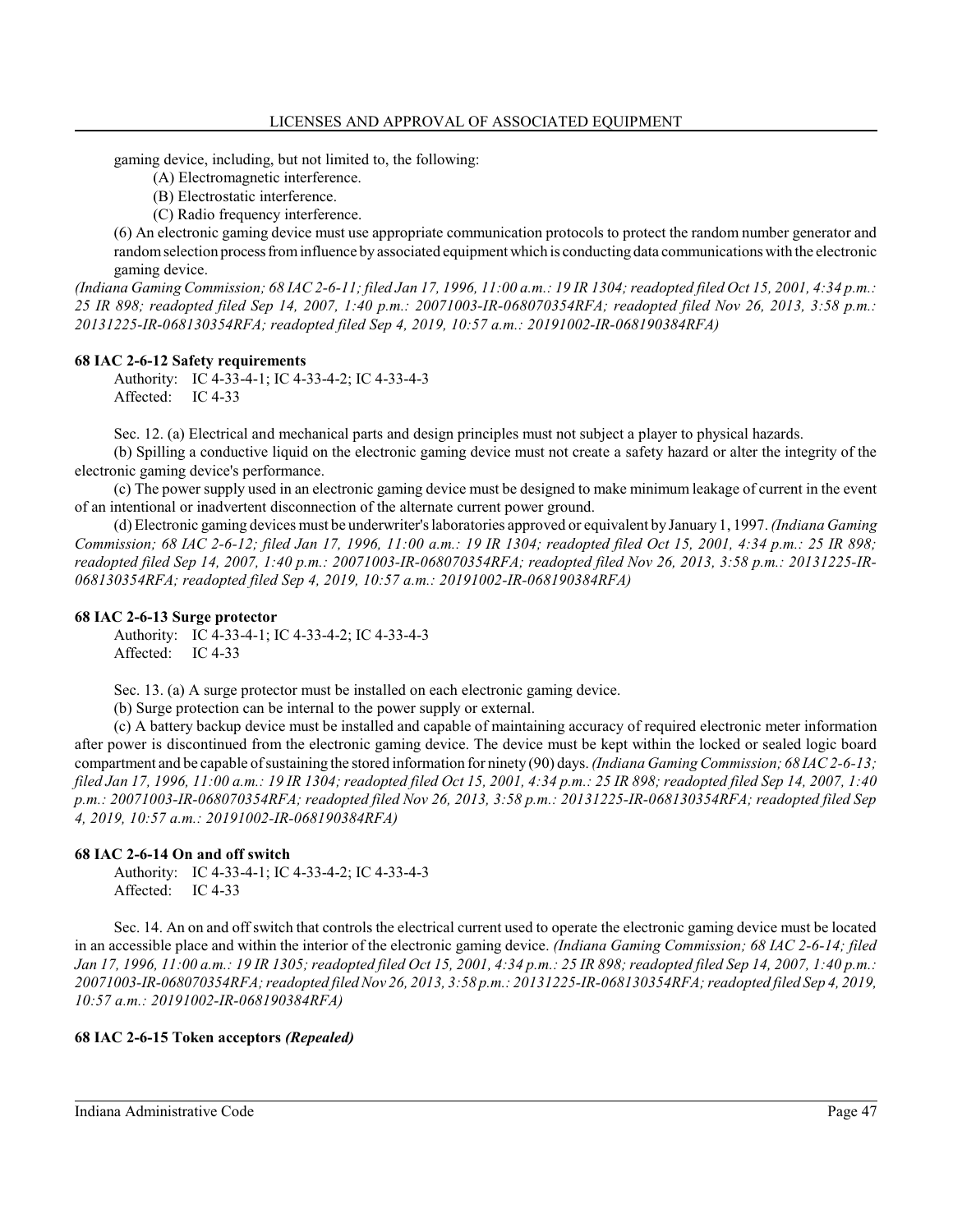Sec. 15. *(Repealed by Indiana Gaming Commission; filed Oct 27, 2009, 2:48 p.m.: 20091125-IR-068090144FRA)*

#### **68 IAC 2-6-16 Bill validators**

Authority: IC 4-33-4; IC 4-35-4 Affected: IC 4-33; IC 4-35

Sec. 16. (a) Electronic gaming devices may have bill validators installed into which a patron may insert currency or TITOs in exchange for registering an equal value of electronic gaming device credits, which the credit meter shall accurately display.

(b) Bill validators may accept the following denominations of currency:

(1) One dollar (\$1) bills.

(2) Five dollar (\$5) bills.

(3) Ten dollar (\$10) bills.

(4) Twenty dollar (\$20) bills.

(5) Fifty dollar (\$50) bills.

(6) One hundred dollar (\$100) bills.

(c) The bill acceptors may be for any single denomination or combination of denominations.

(d) The bill validator shall be equipped with a bill validator drop box to collect the currency and TITOs inserted into the bill validator. The bill validator drop box shall meet the following requirements:

(1) Be housed in a locked compartment separate from any other compartment of the electronic gaming device.

(2) Be accessible by a key that will access only the bill validator drop box and no other area of the electronic gaming device.

(3) Have a slot opening through which currency and TITOs can be inserted.

(4) Be identifiable to the electronic gaming device from which it was removed.

(5) Have a separate lock to access the contents of the bill validator drop box. This key shall not access any other area of the electronic gaming device.

(6) Have a "full drop box" sensor.

(e) The casino licensee shall maintain emergency bill validator drop boxes that meet the requirements set forth in subsection (d). The emergency bill validator drop boxes shall have the word "EMERGENCY" permanently imprinted thereon. Emergency bill validator drop boxes shall be maintained in a secured area. The riverboat licensee shall submit internal control procedures for the maintenance and use of the emergency bill validator drop boxes in accordance with 68 IAC 11. *(Indiana Gaming Commission; 68 IAC 2-6-16; filed Jan 17, 1996, 11:00 a.m.: 19 IR 1305; errata filed Apr 23, 1996, 4:30 p.m.: 19 IR 2289; readopted filed Oct 15, 2001, 4:34 p.m.: 25 IR 898; readopted filed Sep 14, 2007, 1:40 p.m.: 20071003-IR-068070354RFA; filed Dec 6, 2012, 2:32 p.m.: 20130102-IR-068110786FRA; readopted filedNov 26, 2013, 3:58 p.m.: 20131225-IR-068130354RFA;readopted filed Sep 4, 2019, 10:57 a.m.: 20191002-IR-068190384RFA)*

#### **68 IAC 2-6-17 Automatic light alarm**

Authority: IC 4-33-4-1; IC 4-33-4-2; IC 4-33-4-3 Affected: IC 4-33

Sec. 17. (a) A light must be installed on the top of the electronic gaming device that automatically illuminates when the door to the electronic gaming device is opened or associated equipment that may affect the operation of the electronic gaming device is exposed.

(b) All bar-top electronic gaming devices must have a light alarm or an audio door alarm, or both, installed. The alarm must be designed to activate when the machine is entered. *(Indiana Gaming Commission; 68 IAC 2-6-17; filed Jan 17, 1996, 11:00 a.m.: 19 IR 1305; readopted filed Oct 15, 2001, 4:34 p.m.: 25 IR 898; readopted filed Sep 14, 2007, 1:40 p.m.: 20071003-IR-068070354RFA; readopted filed Nov 26, 2013, 3:58 p.m.: 20131225-IR-068130354RFA; readopted filed Sep 4, 2019, 10:57 a.m.: 20191002-IR-068190384RFA)*

### **68 IAC 2-6-18 Access to interior**

Authority: IC 4-33-4; IC 4-35-4 Affected: IC 4-33; IC 4-35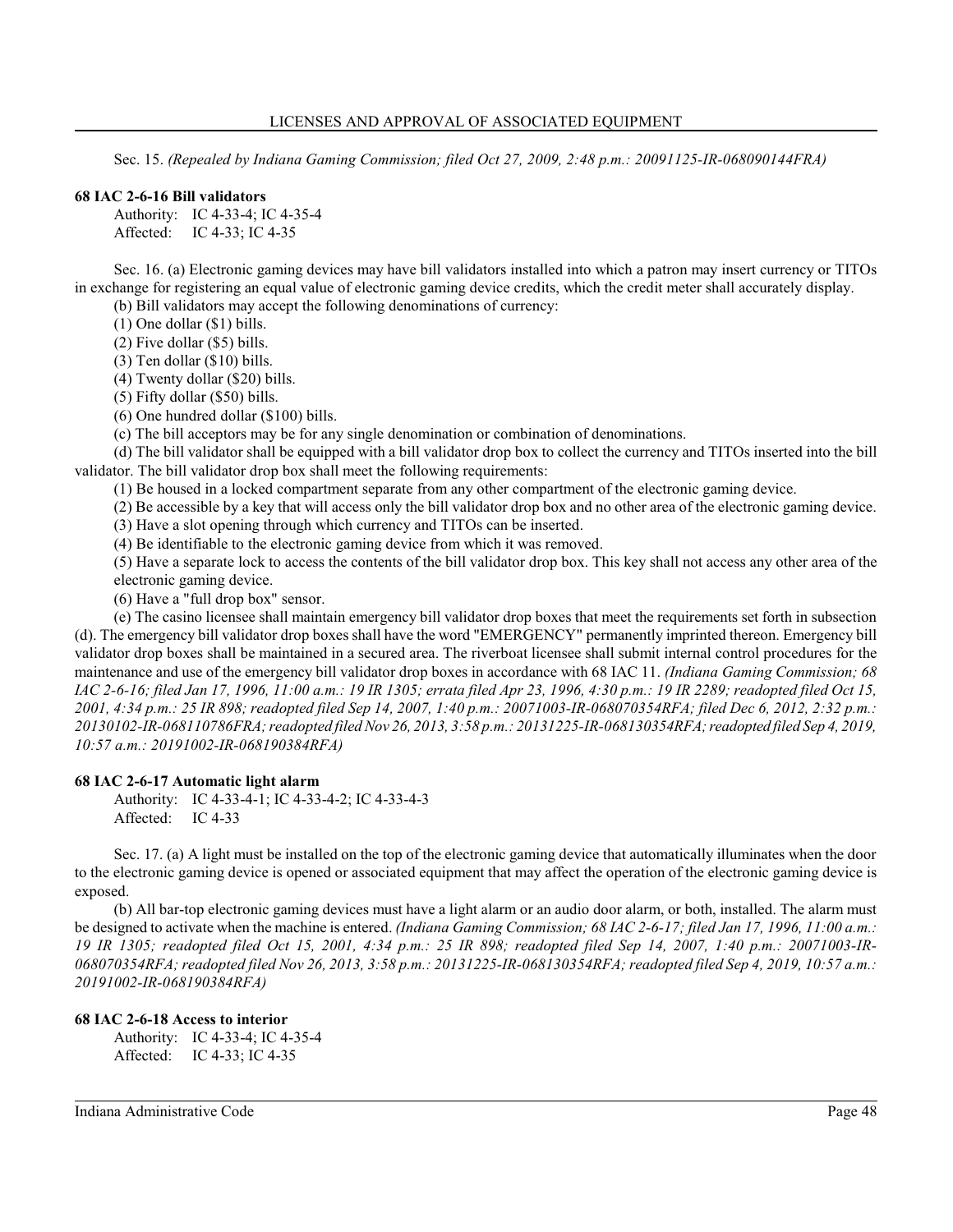Sec. 18. (a) The internal space of an electronic gaming device must not be readily accessible when the door is closed.

(b) The following must be in a separate locked or sealed area within the electronic gaming device:

(1) Logic boards.

(2) ROM.

(3) RAM.

(c) No access to the area described in subsection (b) is allowed without prior notification to the executive director or the executive director's designee.

(d) The executive director or the executive director's designee must be allowed immediate access to the locked or sealed area. A casino licensee must maintain its copies of the keys to electronic gaming devices in accordance with 68 IAC 11-7. A casino licensee must give the executive director a master key to the door of an approved electronic gaming device. Unauthorized tampering or entrance into the logic area without prior notification in accordance with subsection (b) is grounds for disciplinary action under 68 IAC 13. *(Indiana Gaming Commission; 68 IAC 2-6-18; filed Jan 17, 1996, 11:00 a.m.: 19 IR 1306; readopted filed Oct 15, 2001, 4:34 p.m.: 25 IR 898; readopted filed Sep 14, 2007, 1:40 p.m.: 20071003-IR-068070354RFA; filed Dec 6, 2012, 2:32 p.m.: 20130102-IR-068110786FRA;readopted filedNov 26, 2013, 3:58 p.m.: 20131225-IR-068130354RFA; readopted filed Sep 4, 2019, 10:57 a.m.: 20191002-IR-068190384RFA)*

# **68 IAC 2-6-19 Tape sealed areas**

Authority: IC 4-33-4-1; IC 4-33-4-2; IC 4-33-4-3 Affected: IC 4-33

Sec. 19. Electronic gaming devices must have logic boards and any computer chips that store memory in a locked area within the electronic gaming device that is sealed with evidence tape. The evidence tape must:

(1) be affixed by an enforcement agent; and

(2) include the date, signature, and identification number of the enforcement agent.

This tape may only be removed by an enforcement agent. *(Indiana Gaming Commission; 68 IAC 2-6-19; filed Jan 17, 1996, 11:00 a.m.: 19 IR 1306; readopted filed Oct 15, 2001, 4:34 p.m.: 25 IR 898; filed Dec 6, 2006, 2:52 p.m.: 20070103-IR-068060191FRA; readopted filed Sep 14, 2007, 1:40 p.m.: 20071003-IR-068070354RFA; readopted filed Nov 26, 2013, 3:58 p.m.: 20131225-IR-068130354RFA; readopted filed Sep 4, 2019, 10:57 a.m.: 20191002-IR-068190384RFA)*

# **68 IAC 2-6-20 Hardware switches**

Authority: IC 4-33-4-1; IC 4-33-4-2; IC 4-33-4-3 Affected: IC 4-33

Sec. 20. (a) No hardware switches may be installed which alter the pay tables or payout percentages in the operation of an electronic gaming device.

(b) Hardware switches may be installed to control the following:

(1) Graphic routines.

(2) Speed of play.

(3) Sound.

(4) Other approved cosmetic play features.

*(Indiana Gaming Commission; 68 IAC 2-6-20; filed Jan 17, 1996, 11:00 a.m.: 19 IR 1306; readopted filed Oct 15, 2001, 4:34 p.m.: 25 IR 898; readopted filed Sep 14, 2007, 1:40 p.m.: 20071003-IR-068070354RFA; readopted filed Nov 26, 2013, 3:58 p.m.: 20131225-IR-068130354RFA; readopted filed Sep 4, 2019, 10:57 a.m.: 20191002-IR-068190384RFA)*

# **68 IAC 2-6-21 Display of rules of play**

Authority: IC 4-33-4-1; IC 4-33-4-2; IC 4-33-4-3 Affected: IC 4-33

Sec. 21. (a) The rules of play for an electronic gaming device must be displayed on the face or screen of the electronic gaming device.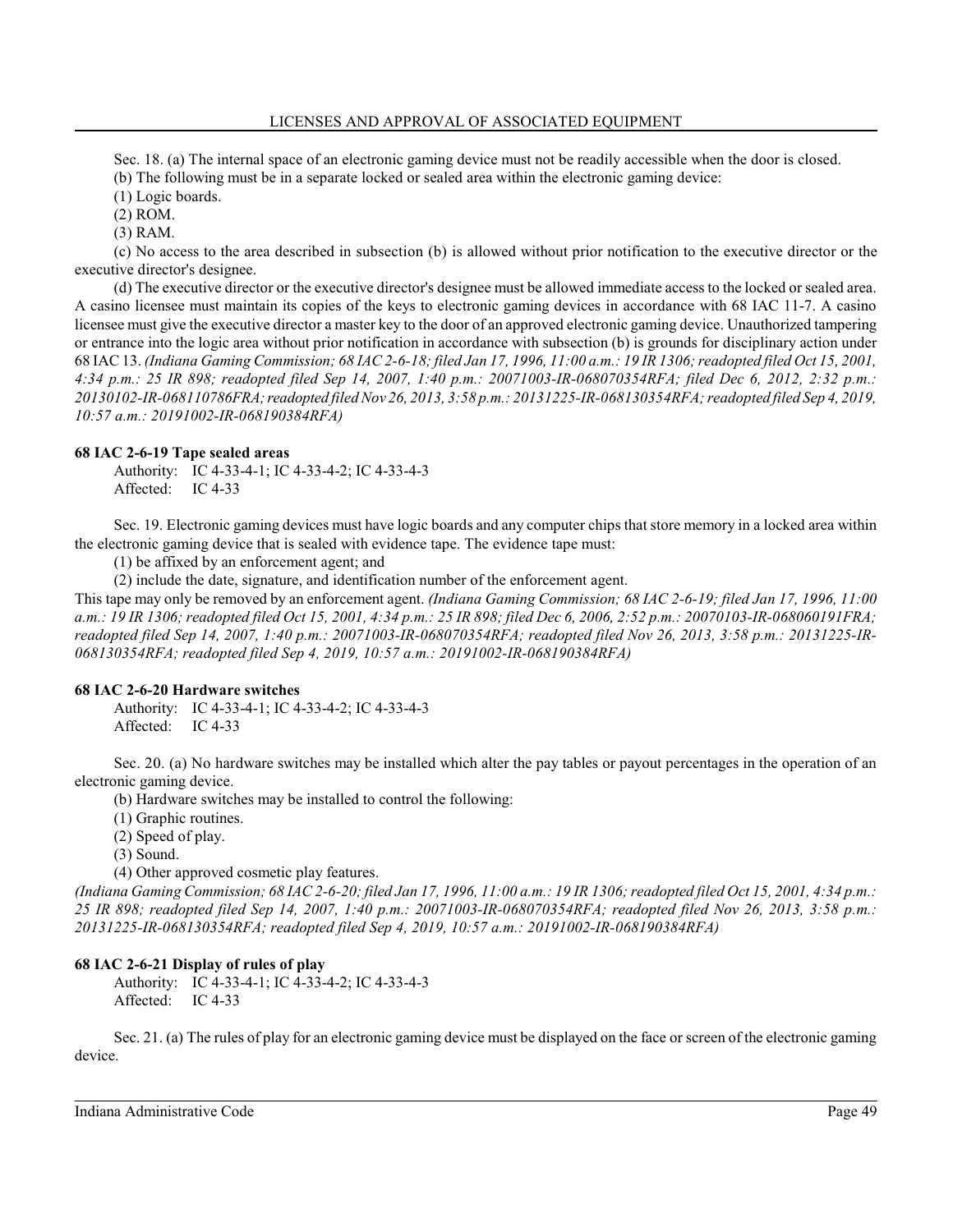(b) Rules of play must have been approved by the executive director.

- (c) The executive director may reject the rules if they are:
- (1) incomplete;
- (2) confusing; or
- (3) misleading.
- (d) Rules of play must be kept under glass or another transparent substance.
- (e) Rules of play may not be altered without prior approval from the executive director.

(f) Stickers or other removable devices may not be placed on the electronic gaming device face unless their placement is approved or required by the executive director. *(Indiana Gaming Commission; 68 IAC 2-6-21; filed Jan 17, 1996, 11:00 a.m.: 19 IR 1306; readopted filed Oct 15, 2001, 4:34 p.m.: 25 IR 898; readopted filed Sep 14, 2007, 1:40 p.m.: 20071003-IR-068070354RFA; readopted filed Nov 26, 2013, 3:58 p.m.: 20131225-IR-068130354RFA; readopted filed Sep 4, 2019, 10:57 a.m.: 20191002-IR-068190384RFA)*

#### **68 IAC 2-6-22 Authorized games**

Authority: IC 4-33-2-9; IC 4-33-4; IC 4-35-2-5; IC 4-35-4 Affected: IC 4-33; IC 4-35

Sec. 22. A casino licensee shall not permit a game to be played other than those specifically named in IC 4-33 or IC 4-35 and approved by the commission. For each game, the casino licensee shall provide a set of game rules to the executive director one hundred twenty (120) days in advance of the game's operation or within a shorter time period as the executive director may designate. *(Indiana Gaming Commission; 68 IAC 2-6-22; filed Jan 17, 1996, 11:00 a.m.: 19 IR 1306; readopted filed Oct 15, 2001, 4:34 p.m.: 25 IR 898; readopted filed Sep 14, 2007, 1:40 p.m.: 20071003-IR-068070354RFA; filed Dec 6, 2012, 2:32 p.m.: 20130102-IR-068110786FRA; readopted filed Nov 26, 2013, 3:58 p.m.: 20131225-IR-068130354RFA; readopted filed Sep 4, 2019, 10:57 a.m.: 20191002-IR-068190384RFA)*

#### **68 IAC 2-6-23 Electrostatic discharges**

Authority: IC 4-33-4-1; IC 4-33-4-2; IC 4-33-4-3 Affected: IC 4-33

Sec. 23. The following must not subject the player to physical hazards:

(1) Electrical parts.

(2) Mechanical parts.

(3) Design principles of the electronic gaming device and its component parts.

*(Indiana Gaming Commission; 68 IAC 2-6-23; filed Jan 17, 1996, 11:00 a.m.: 19 IR 1306; readopted filed Oct 15, 2001, 4:34 p.m.: 25 IR 898; readopted filed Sep 14, 2007, 1:40 p.m.: 20071003-IR-068070354RFA; readopted filed Nov 26, 2013, 3:58 p.m.: 20131225-IR-068130354RFA; readopted filed Sep 4, 2019, 10:57 a.m.: 20191002-IR-068190384RFA)*

#### **68 IAC 2-6-24 Power supply filter**

Authority: IC 4-33-4-1; IC 4-33-4-2; IC 4-33-4-3 Affected: IC 4-33

Sec. 24. Electronic gaming device power supply filtering must be sufficient to prevent disruption of the electronic gaming device by a repeated switching on and off ofthe AC power. *(Indiana Gaming Commission; 68 IAC 2-6-24; filed Jan 17, 1996, 11:00 a.m.: 19 IR 1307; readopted filed Oct 15, 2001, 4:34 p.m.: 25 IR 898; readopted filed Sep 14, 2007, 1:40 p.m.: 20071003-IR-068070354RFA; readopted filed Nov 26, 2013, 3:58 p.m.: 20131225-IR-068130354RFA; readopted filed Sep 4, 2019, 10:57 a.m.: 20191002-IR-068190384RFA)*

#### **68 IAC 2-6-25 Error conditions; automatic clearing**

Authority: IC 4-33-4-1; IC 4-33-4-2; IC 4-33-4-3 Affected: IC 4-33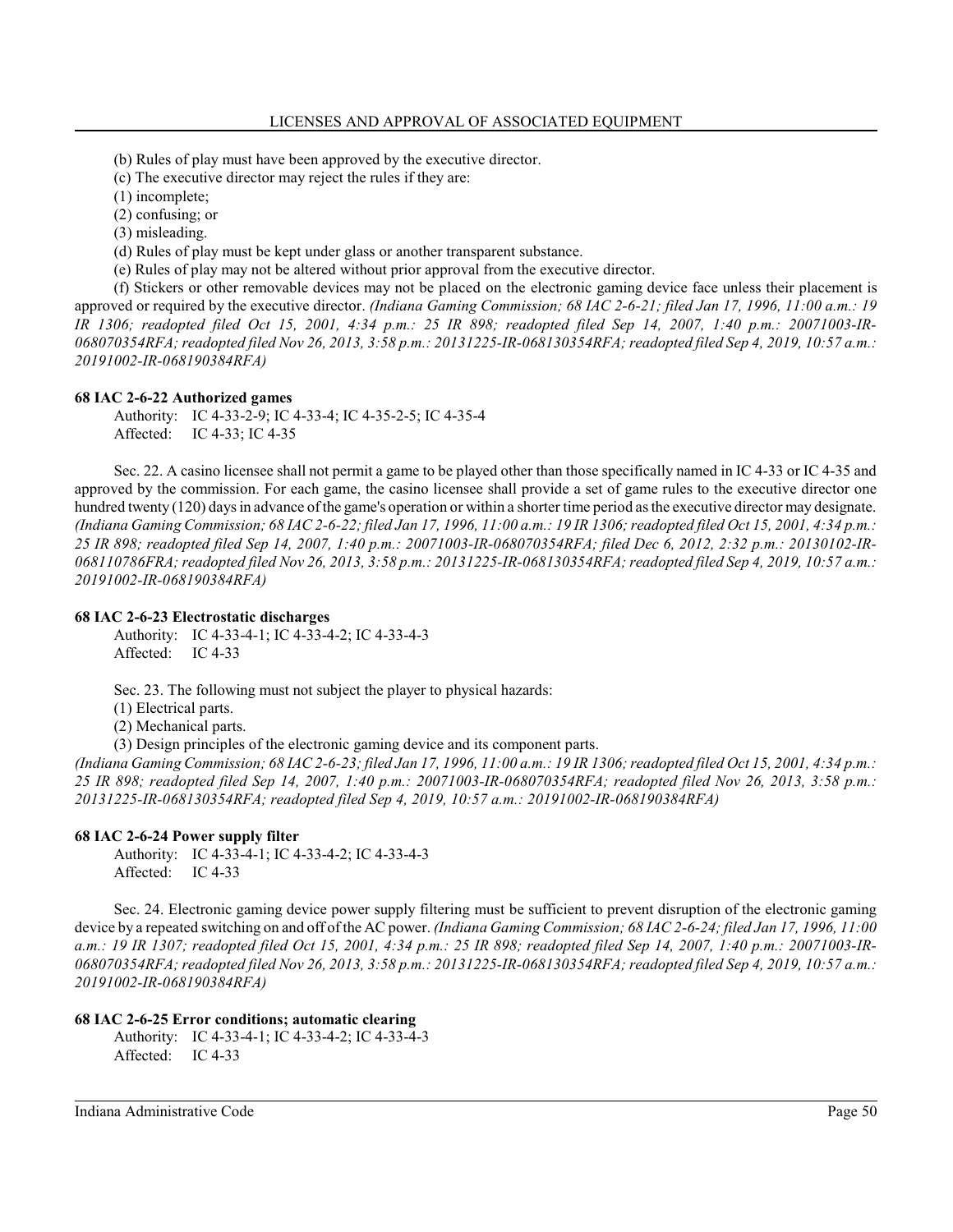Sec. 25. (a) Electronic gaming devices must be capable of detecting and displaying the following conditions:

(1) Power reset.

(2) Door open.

(b) The conditions listed in subsection (a) must be automatically cleared by the electronic gaming device upon initiation of a new play sequence. *(Indiana Gaming Commission; 68 IAC 2-6-25; filed Jan 17, 1996, 11:00 a.m.: 19 IR 1307; readopted filed Oct 15, 2001, 4:34 p.m.: 25 IR 898; readopted filed Sep 14, 2007, 1:40 p.m.: 20071003-IR-068070354RFA; readopted filed Nov 26, 2013, 3:58 p.m.: 20131225-IR-068130354RFA; filed Nov 13, 2015, 2:37 p.m.: 20151209-IR-068150113FRA; readopted filed Sep 4, 2019, 10:57 a.m.: 20191002-IR-068190384RFA)*

# **68 IAC 2-6-26 Error conditions; clearing by attendant**

Authority: IC 4-33-4-1; IC 4-33-4-2; IC 4-33-4-3 Affected: IC 4-33

Sec. 26. (a) Electronic gaming devices must be capable of detecting and displaying the following error conditions which an attendant may clear:

(1) RAM error.

(2) Program error.

(3) Reel spin error of any type, including a mis-index condition for rotating reels. The specific reel number must be identified in the error indicator.

(4) Low RAM battery, for batteries external to the RAM itself, or low power source.

(b) A description of electronic gaming device error codes and their meanings must be affixed inside the electronic gaming device. *(Indiana Gaming Commission; 68 IAC 2-6-26; filed Jan 17, 1996, 11:00 a.m.: 19 IR 1307; readopted filed Oct 15, 2001, 4:34 p.m.: 25 IR 898; readopted filed Sep 14, 2007, 1:40 p.m.: 20071003-IR-068070354RFA; readopted filed Nov 26, 2013, 3:58 p.m.: 20131225-IR-068130354RFA; filed Nov 13, 2015, 2:37 p.m.: 20151209-IR-068150113FRA; readopted filed Sep 4, 2019, 10:57 a.m.: 20191002-IR-068190384RFA)*

# **68 IAC 2-6-27 Hopper mechanism** *(Repealed)*

Sec. 27. *(Repealed by Indiana Gaming Commission; filed Nov 13, 2015, 2:37 p.m.: 20151209-IR-068150113FRA)*

# **68 IAC 2-6-28 Communication protocol**

Authority: IC 4-33-4-1; IC 4-33-4-2; IC 4-33-4-3 Affected: IC 4-33

Sec. 28. An electronic gaming device which is capable of a bidirectional communication with internal or external associated equipment must use a communication protocol which ensures that erroneous data or signals will not adversely affect the operation of the electronic gaming device. *(Indiana Gaming Commission; 68 IAC 2-6-28; filed Jan 17, 1996, 11:00 a.m.: 19 IR 1307; readopted filed Oct 15, 2001, 4:34 p.m.: 25 IR 898; readopted filed Sep 14, 2007, 1:40 p.m.: 20071003-IR-068070354RFA; readopted filed Nov 26, 2013, 3:58 p.m.: 20131225-IR-068130354RFA; readopted filed Sep 4, 2019, 10:57 a.m.: 20191002-IR-068190384RFA)*

# **68 IAC 2-6-29 Software requirements for percentage payout**

Authority: IC 4-33-4-1; IC 4-33-4-2; IC 4-33-4-3 Affected: IC 4-33

Sec. 29. The electronic gaming device must meet the following maximum and minimum theoretical percentage payouts during the expected lifetime of the electronic gaming device:

(1) The electronic gaming device must pay out at least eighty percent (80%) and not more than one hundred percent (100%) of the amount wagered unless otherwise approved by the executive director.

(2) The theoretical payout percentage must be determined using standard methods of the probability theory. The percentage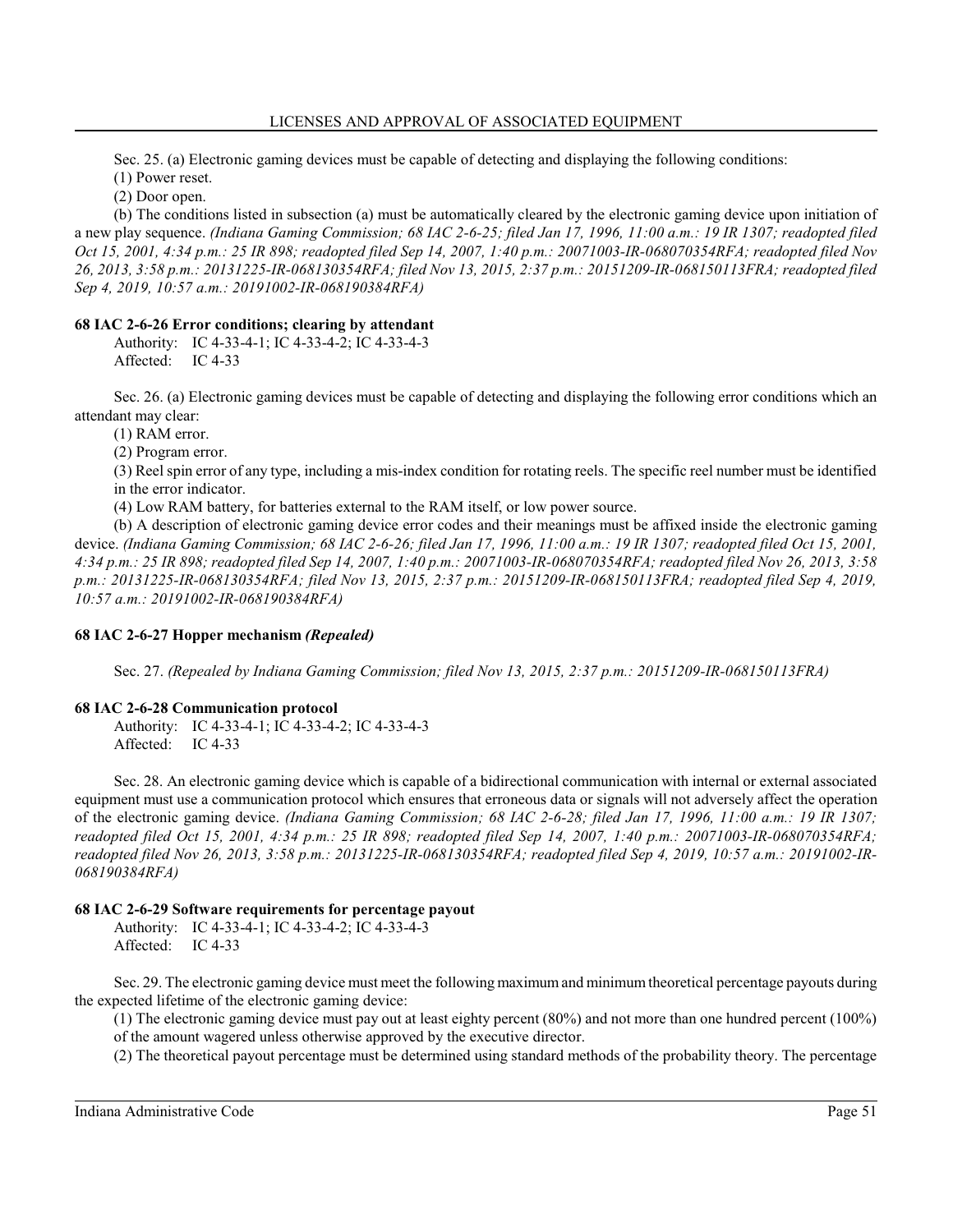must be calculated using the highest level of skill where player skill impacts the payback percentage.

(3) An electronic gaming device must have a probability of obtaining the maximum payout greater than one (1) in fifty million (50,000,000).

*(Indiana Gaming Commission; 68 IAC 2-6-29; filed Jan 17, 1996, 11:00 a.m.: 19 IR 1307; readopted filed Oct 15, 2001, 4:34 p.m.: 25 IR 898; readopted filed Sep 14, 2007, 1:40 p.m.: 20071003-IR-068070354RFA; readopted filed Nov 26, 2013, 3:58 p.m.: 20131225-IR-068130354RFA; readopted filed Sep 4, 2019, 10:57 a.m.: 20191002-IR-068190384RFA)*

# **68 IAC 2-6-30 Software requirements for continuation of game after malfunction**

Authority: IC 4-33-4-1; IC 4-33-4-2; IC 4-33-4-3 Affected: IC 4-33

Sec. 30. An electronic gaming device must be capable of continuing the current play with all the current play features after an electronic gaming device malfunction is cleared. *(Indiana Gaming Commission; 68 IAC 2-6-30; filed Jan 17, 1996, 11:00 a.m.: 19 IR 1308; readopted filed Oct 15, 2001, 4:34 p.m.: 25 IR 898; readopted filed Sep 14, 2007, 1:40 p.m.: 20071003-IR-068070354RFA; readopted filed Nov 26, 2013, 3:58 p.m.: 20131225-IR-068130354RFA; readopted filed Sep 4, 2019, 10:57 a.m.: 20191002-IR-068190384RFA)*

# **68 IAC 2-6-30.1 Integrity of electronic gaming device**

Authority: IC 4-33-4; IC 4-35-4

Affected: IC 4-33; IC 4-33-8; IC 4-35

Sec. 30.1. (a) If the integrity of an electronic gaming device has been legitimately questioned, the casino licensee shall run the appropriate diagnostic tests on the device. Ifthe casino licensee determines that the device is malfunctioning, the casino licensee shall remove the device from play until:

(1) the device has been repaired; and

(2) it has been determined that the device meets the requirements of IC 4-33, IC 4-35, and this title.

(b) The casino licensee shall record the following information with respect to an electronic gaming device that has been removed from play:

(1) The date and time that the integrity of an electronic gaming device was questioned.

(2) The type of device that was questioned.

(3) The:

(A) serial number issued by the manufacturer; and

(B) registration number issued by the commission.

(4) The length of time that the device was removed from play.

(5) The reason that the device was not functioning properly.

(6) The:

(A) remedial action taken to ensure that the device conforms to the requirements of IC 4-33, IC 4-35, and this title; and

(B) date on which the action was taken.

(7) The printed name, signature, and occupational license number of the employees taking the remedial action.

(8) If an outside company takes remedial action on the device, the following information must be maintained:

(A) The:

(i) name;

(ii) address; and

(iii) telephone number;

of the company.

(B) The names of the individuals who performed remedial action on the device.

(9) A verification that the device meets the requirements of IC 4-33, IC 4-35, and this title after the remedial action was taken. (10) The:

(A) name, address, and telephone number of the individual who complained about the device; and

(B) nature of the complaint.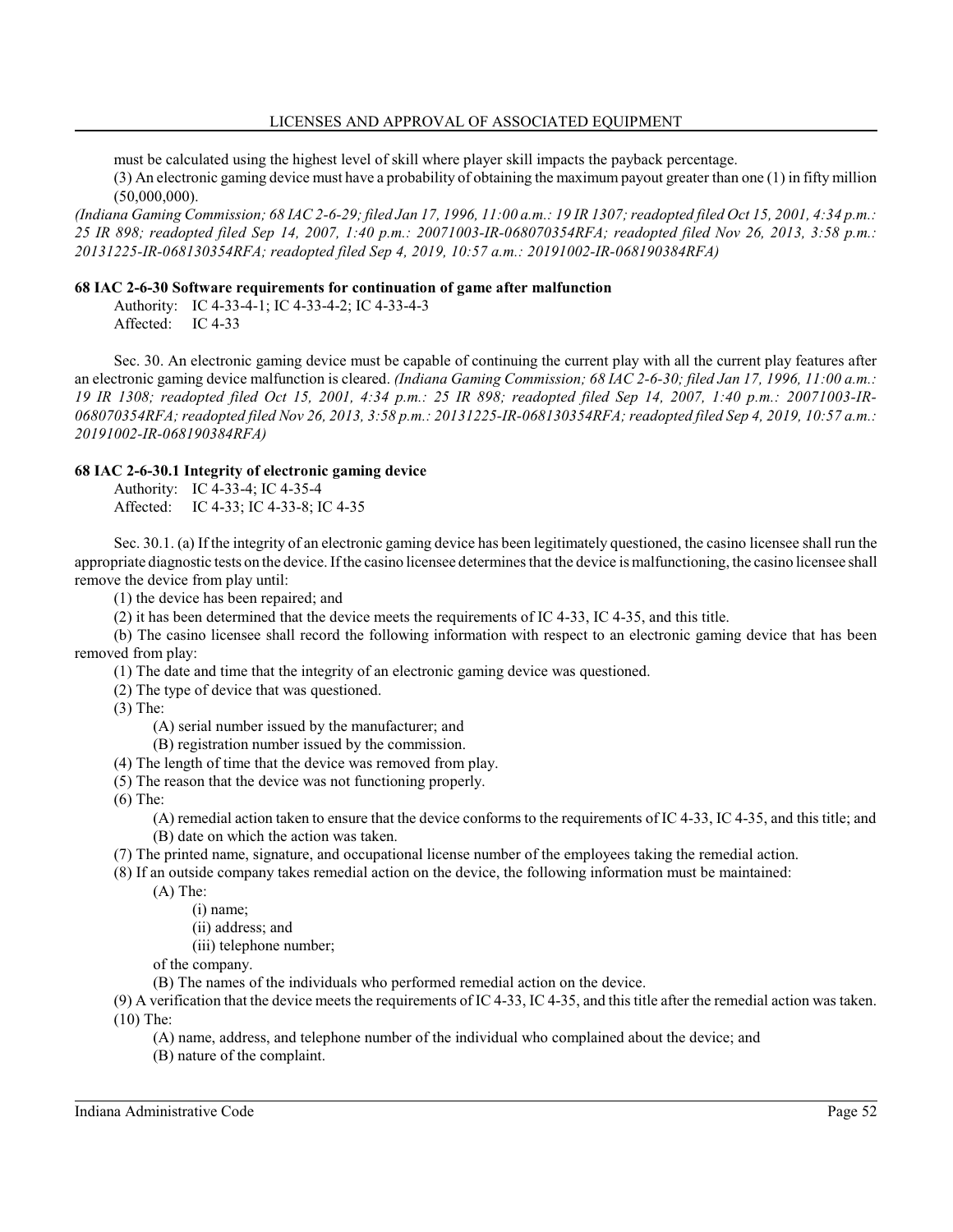The casino licensee must notify the enforcement agent, in writing, of each electronic gaming device that has been removed from play.

(c) The records described in subsection (b) shall be:

(1) maintained by the casino licensee for a period of one (1) year; and

(2) available for commission review upon request.

*(Indiana Gaming Commission; 68 IAC 2-6-30.1; filed Jun 1, 1998, 3:38 p.m.: 21 IR 3711; errata filed Aug 12, 1998, 4:00 p.m.: 22 IR 125; readopted filed Oct 15, 2001, 4:34 p.m.: 25 IR 898; filed Dec 6, 2006, 2:52 p.m.: 20070103-IR-068060191FRA; readopted filed Sep 14, 2007, 1:40 p.m.: 20071003-IR-068070354RFA; filed Dec 6, 2012, 2:32 p.m.: 20130102-IR-068110786FRA; readopted filed Nov 26, 2013, 3:58 p.m.: 20131225-IR-068130354RFA; readopted filed Sep 4, 2019, 10:57 a.m.: 20191002-IR-068190384RFA)*

# **68 IAC 2-6-31 Authorization for progressive electronic gaming devices**

Authority: IC 4-33-4; IC 4-35-4

Affected: IC 4-33; IC 4-35

Sec. 31. (a) This section authorizes the use of progressive electronic gaming devices within one (1) casino provided that the electronic gaming devices meet:

(1) the requirements stated in sections 1 through 30 and 46 of this rule; and

(2) any additional requirements imposed by sections 32 through 42 of this rule.

(b) The casino licensee shall notify the executive director and the enforcement agent ofthe following information prior to using progressive electronic gaming devices within the casino:

(1) The:

(A) serial numbers; and

(B) commission registration number;

of the electronic gaming devices that are common to a single progressive link.

(2) The odds of hitting the progressive amount on each of the electronic gaming devices that is attached to that link.

(3) The reset value of the progressive link.

(4) The rate of progression for that progressive link.

(5) How the rate of progression is split between the various progressive components.

(6) Any other information deemed necessary by the executive director or the commission to ensure compliance with IC 4-33, IC 4-35, and this title.

(c) Wide area progressive games that link electronic gaming devices located on more than one (1) casino may be approved by the executive director and the commission on a case-by-case basis. *(Indiana Gaming Commission; 68 IAC 2-6-31; filed Jan 17, 1996, 11:00 a.m.: 19 IR 1308; readopted filed Oct 15, 2001, 4:34 p.m.: 25 IR 898; filed Dec 6, 2006, 2:52 p.m.: 20070103-IR-068060191FRA; readopted filed Sep 14, 2007, 1:40 p.m.: 20071003-IR-068070354RFA;filedDec 6, 2012, 2:32 p.m.: 20130102-IR-068110786FRA; readopted filed Nov 26, 2013, 3:58 p.m.: 20131225-IR-068130354RFA; readopted filed Sep 4, 2019, 10:57 a.m.: 20191002-IR-068190384RFA)*

# **68 IAC 2-6-32 Progressive electronic gaming devices defined**

Authority: IC 4-33-4-1; IC 4-33-4-2; IC 4-33-4-3 Affected: IC 4-33

Sec. 32. (a) A progressive electronic gaming device is an electronic gaming device with a payoff that increases uniformly as the electronic gaming device is played.

(b) A progressive jackpot may be won where a certain preestablished criteria, which does not have to be a winning combination, is satisfied.

(c) A bonus game where certain circumstances are required to be satisfied prior to awarding of a fixed bonus prize is not a progressive electronic gaming device and is not subject to this section and sections 33 through 42 of this rule. *(Indiana Gaming Commission; 68 IAC 2-6-32; filed Jan 17, 1996, 11:00 a.m.: 19 IR 1308; readopted filed Oct 15, 2001, 4:34 p.m.: 25 IR 898; readopted filed Sep 14, 2007, 1:40 p.m.: 20071003-IR-068070354RFA; readopted filed Nov 26, 2013, 3:58 p.m.: 20131225-IR-*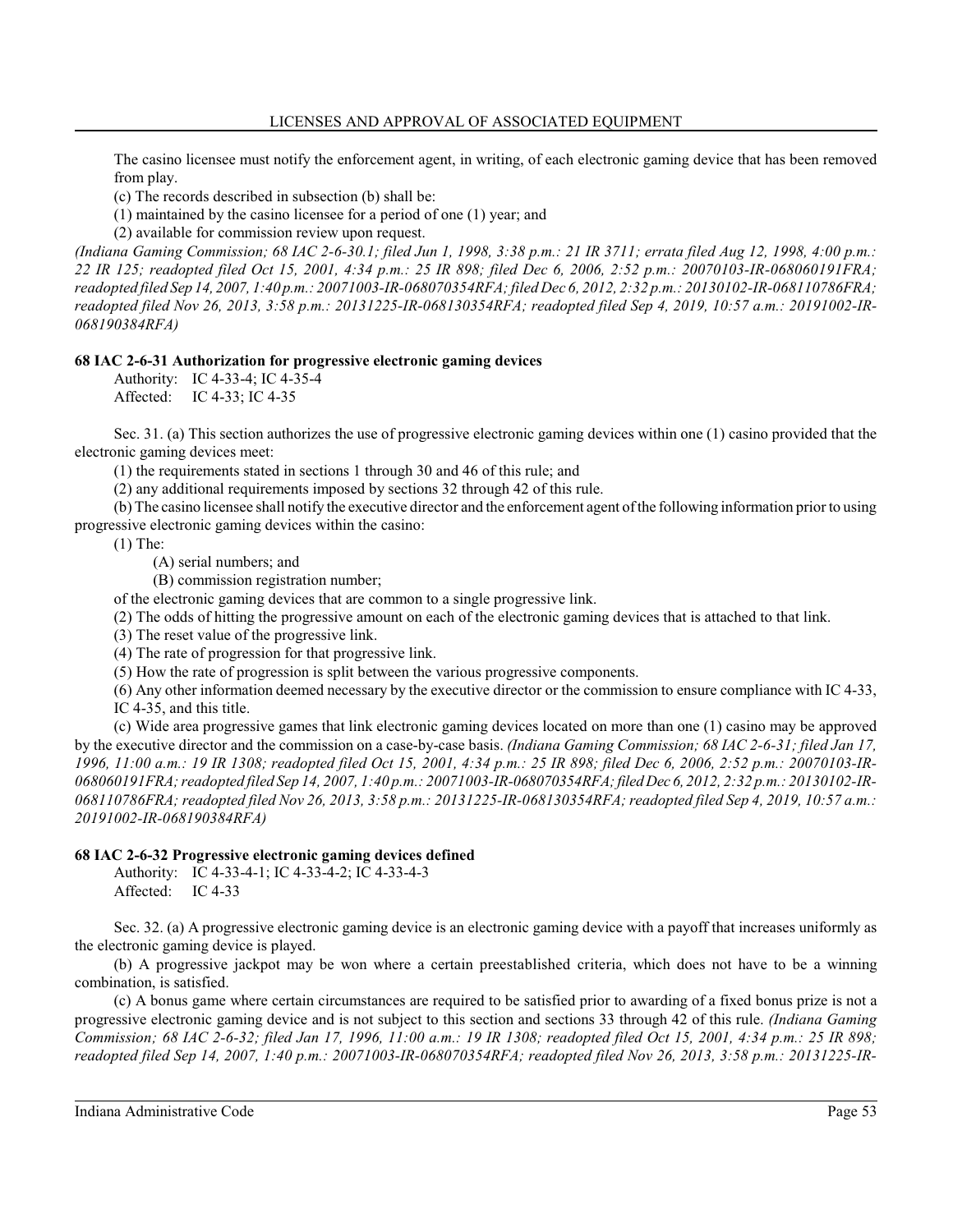*068130354RFA; readopted filed Sep 4, 2019, 10:57 a.m.: 20191002-IR-068190384RFA)*

#### **68 IAC 2-6-33 Transferring a progressive jackpot that is in play**

Authority: IC 4-33-4; IC 4-35-4 Affected: IC 4-33; IC 4-35

Sec. 33. (a) A progressive jackpot that is currently in play may be transferred to other progressive electronic gaming devices in the casino in the event of:

(1) electronic gaming device malfunction;

(2) electronic gaming device replacement; and

(3) another good reason deemed appropriate by the executive director or the commission to ensure compliance with IC 4-33, IC 4-35, and this title.

(b) If the events set forth in subsection (a) do not occur, the progressive award must be permitted to remain until it is won by a player or transfer is approved by the executive director. *(Indiana Gaming Commission; 68 IAC 2-6-33; filed Jan 17, 1996, 11:00 a.m.: 19 IR 1308; readopted filed Oct 15, 2001, 4:34 p.m.: 25 IR 898; readopted filed Sep 14, 2007, 1:40 p.m.: 20071003-IR-068070354RFA; filed Dec 6, 2012, 2:32 p.m.: 20130102-IR-068110786FRA; readopted filed Nov 26, 2013, 3:58 p.m.: 20131225- IR-068130354RFA; readopted filed Sep 4, 2019, 10:57 a.m.: 20191002-IR-068190384RFA)*

#### **68 IAC 2-6-34 Recordkeeping**

Authority: IC 4-33-4; IC 4-35-4 Affected: IC 4-33; IC 4-35

Sec. 34. (a) The casino licensee must maintain a record of the amount shown on a progressive jackpot meter.

(b) Supporting documents must be maintained to explain a reduction in the payoff amount from a previous entry.

(c) The records and documents must be retained for a period of five (5) years unless otherwise provided by the executive director in writing. *(Indiana Gaming Commission; 68 IAC 2-6-34; filed Jan 17, 1996, 11:00 a.m.: 19 IR 1308; readopted filed Oct 15, 2001, 4:34 p.m.: 25 IR 898; readopted filed Sep 14, 2007, 1:40 p.m.: 20071003-IR-068070354RFA; filed Dec 6, 2012, 2:32 p.m.: 20130102-IR-068110786FRA; readopted filed Nov 26, 2013, 3:58 p.m.: 20131225-IR-068130354RFA; readopted filed Sep 4, 2019, 10:57 a.m.: 20191002-IR-068190384RFA)*

#### **68 IAC 2-6-35 The progressive meter**

Authority: IC 4-33-4-1; IC 4-33-4-2; IC 4-33-4-3 Affected: IC 4-33

Sec. 35. The electronic gaming device must be linked to a progressive meter or meters showing the current payoffto all players who are playing an electronic gaming device which may potentially win the progressive amount. *(Indiana Gaming Commission; 68 IAC 2-6-35; filed Jan 17, 1996, 11:00 a.m.: 19 IR 1309; readopted filed Oct 15, 2001, 4:34 p.m.: 25 IR 898; readopted filed Sep 14, 2007, 1:40 p.m.: 20071003-IR-068070354RFA; readopted filed Nov 26, 2013, 3:58 p.m.: 20131225-IR-068130354RFA; readopted filed Sep 4, 2019, 10:57 a.m.: 20191002-IR-068190384RFA)*

#### **68 IAC 2-6-36 Consistent odds on linked machines**

Authority: IC 4-33-4-1; IC 4-33-4-2; IC 4-33-4-3 Affected: IC 4-33

Sec. 36. Unless permitted by the executive director, in writing, when more than one (1) progressive electronic gaming device is linked together, each electronic gaming device on the link must have the same probability of hitting the combination that will award the progressive jackpot or jackpots. *(Indiana Gaming Commission; 68 IAC 2-6-36; filed Jan 17, 1996, 11:00 a.m.: 19 IR 1309; readopted filed Oct 15, 2001, 4:34 p.m.: 25 IR 898; readopted filed Sep 14, 2007, 1:40 p.m.: 20071003-IR-068070354RFA; readopted filed Nov 26, 2013, 3:58 p.m.: 20131225-IR-068130354RFA; readopted filed Sep 4, 2019, 10:57 a.m.: 20191002-IR-068190384RFA)*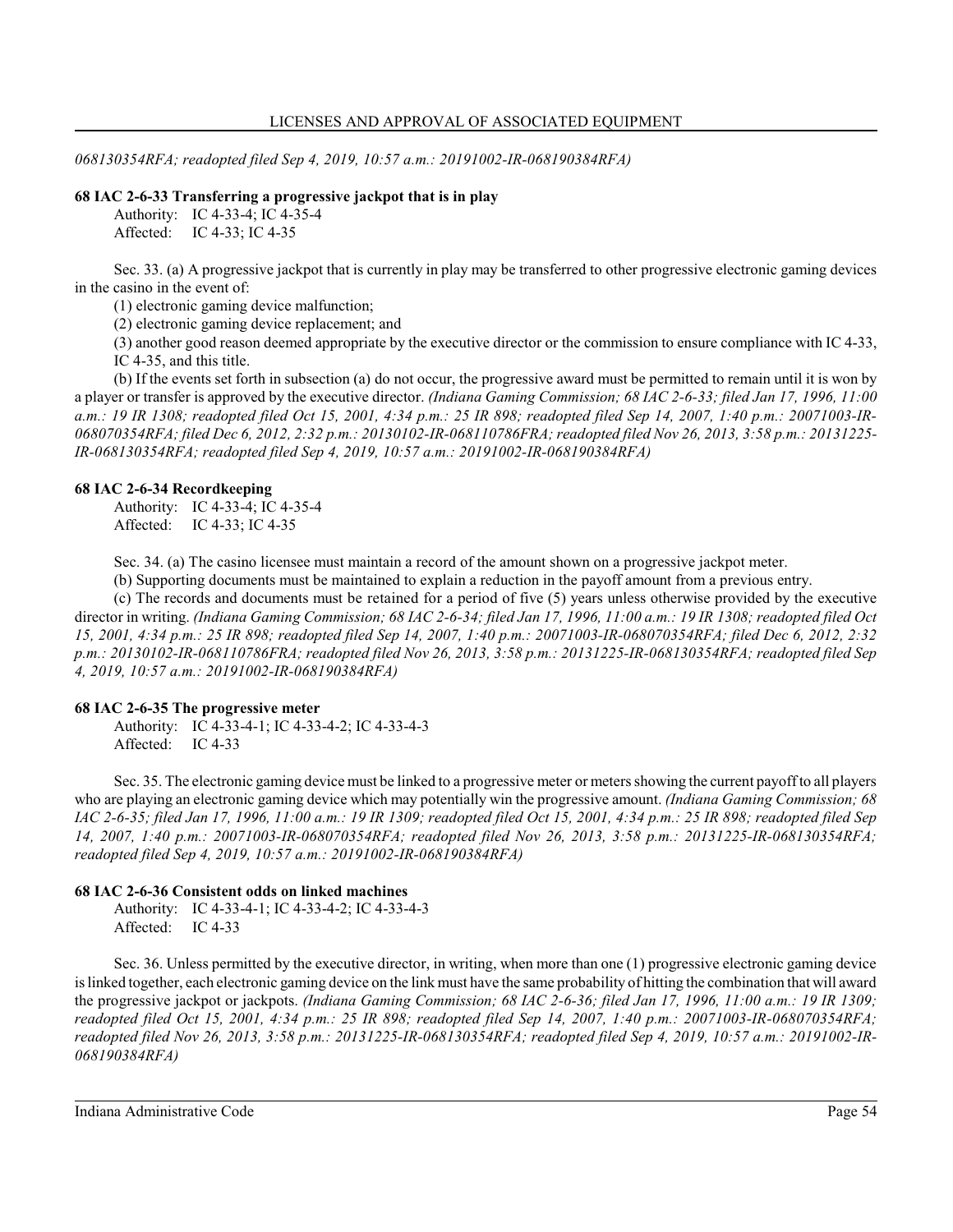#### **68 IAC 2-6-37 Operation of progressive controller-normal mode**

Authority: IC 4-33-4-1; IC 4-33-4-2; IC 4-33-4-3 Affected: IC 4-33

Sec. 37. (a) During the normal operating mode of the progressive controller, the controller must do the following:

(1) Continuously monitor each electronic gaming device attached to the controller to detect credits wagered.

(2) Multiply the credits wagered by the programmed rate of progression and denomination in order to determine the correct amounts to apply to the progressive jackpot.

(b) The progressive display must be constantly updated as play on the link is continued. It will be acceptable to have a slight delay in the update as long as when a jackpot is triggered the jackpot amount is shown immediately.

(c) At least one (1) progressive display to which a group of progressive electronic gaming devices is linked must continuously display the amount of the progressive jackpot that a patron may win. *(Indiana Gaming Commission; 68 IAC 2-6-37; filed Jan 17, 1996, 11:00 a.m.: 19 IR 1309; errata filed Aug 9, 1996, 10:00 a.m.: 20 IR 21; filed Mar 21, 1997, 10:00 a.m.: 20 IR 2091; readopted filed Oct 15, 2001, 4:34 p.m.: 25 IR 898; readopted filed Sep 14, 2007, 1:40 p.m.: 20071003-IR-068070354RFA; readopted filed Nov 26, 2013, 3:58 p.m.: 20131225-IR-068130354RFA; filed Nov 13, 2015, 2:37 p.m.: 20151209-IR-068150113FRA; readopted filed Sep 4, 2019, 10:57 a.m.: 20191002-IR-068190384RFA)*

#### **68 IAC 2-6-38 Operation of progressive controller-jackpot mode**

Authority: IC 4-33-4-1; IC 4-33-4-2; IC 4-33-4-3 Affected: IC 4-33

Sec. 38. (a) When a progressive jackpot is recorded on an electronic gaming device which is attached to the progressive controller, the progressive controller must allow for the following:

(1) The displaying of the winning amount.

(2) The displaying of the electronic gaming device identification that caused the progressive meter to activate if more than one

(1) electronic gaming device is attached to the controller.

(b) The progressive controller is required to send to the electronic gaming device the amount that was won. The electronic gaming device is required to update its electronic meters to reflect the winning jackpot amount consistent with this rule.

(c) When more than one (1) progressive electronic gaming device is linked to the progressive controller, the progressive controller shall automatically reset to the reset amount and continue normal play. During this time, the progressive meter or another attached approved device must display the following information:

(1) The identity of the electronic gaming device that caused the progressive meter to activate.

(2) The winning progressive amount.

(3) The new normal mode amount that is current on the link.

*(Indiana Gaming Commission; 68 IAC 2-6-38; filed Jan 17, 1996, 11:00 a.m.: 19 IR 1309; readopted filed Oct 15, 2001, 4:34 p.m.: 25 IR 898; readopted filed Sep 14, 2007, 1:40 p.m.: 20071003-IR-068070354RFA; readopted filed Nov 26, 2013, 3:58 p.m.: 20131225-IR-068130354RFA; readopted filed Sep 4, 2019, 10:57 a.m.: 20191002-IR-068190384RFA)*

## **68 IAC 2-6-39 Alternating displays**

Authority: IC 4-33-4-1; IC 4-33-4-2; IC 4-33-4-3 Affected: IC 4-33

Sec. 39. When this rule prescribes multiple items of information to be displayed on a progressive meter, it is sufficient to have the information displayed in an alternating fashion. *(Indiana Gaming Commission; 68 IAC 2-6-39; filed Jan 17, 1996, 11:00 a.m.: 19 IR 1309; readopted filed Oct 15, 2001, 4:34 p.m.: 25 IR 898; readopted filed Sep 14, 2007, 1:40 p.m.: 20071003-IR-068070354RFA; readopted filed Nov 26, 2013, 3:58 p.m.: 20131225-IR-068130354RFA; readopted filed Sep 4, 2019, 10:57 a.m.: 20191002-IR-068190384RFA)*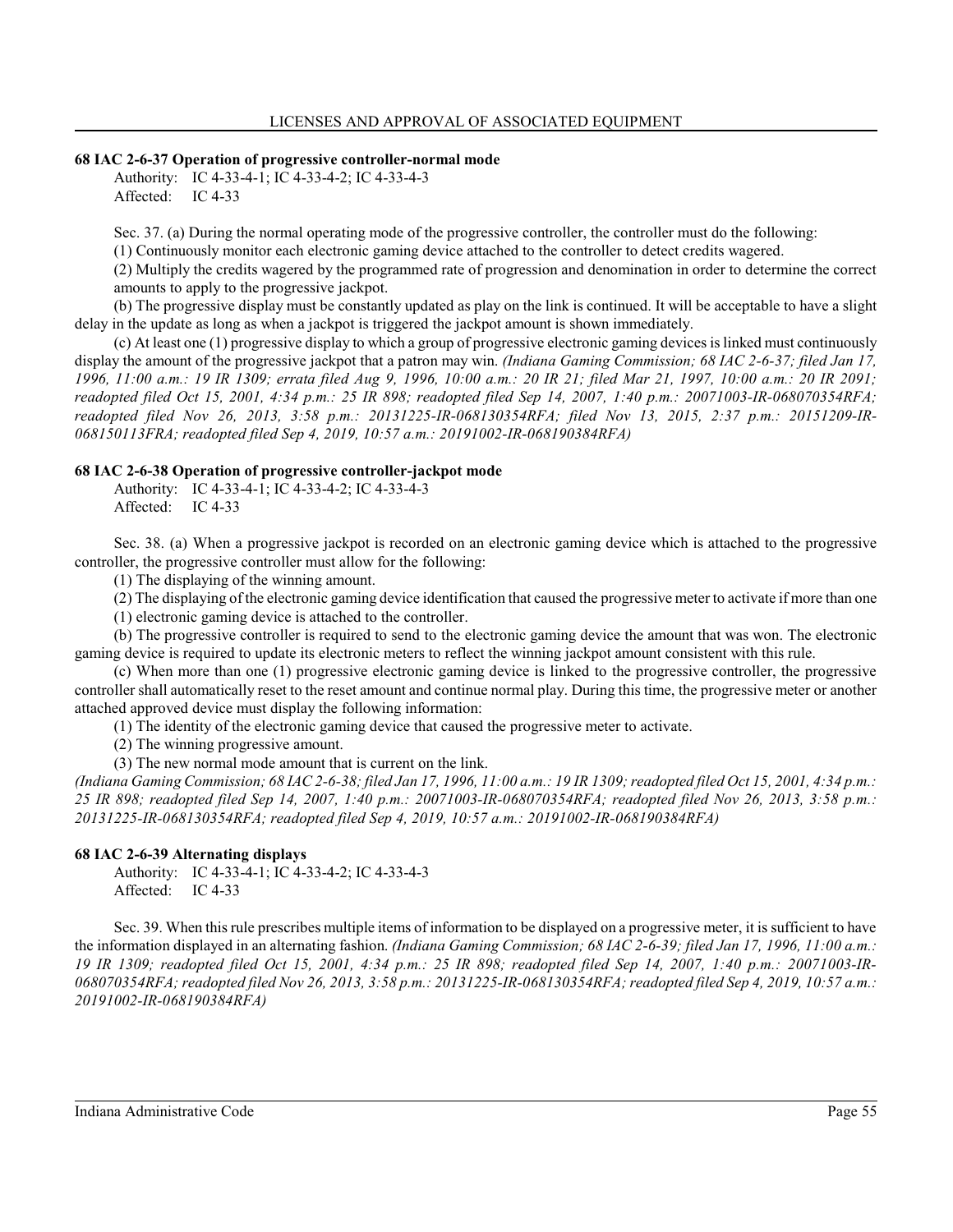### **68 IAC 2-6-40 Security of progressive controller**

Authority: IC 4-33-4-1; IC 4-33-4-2; IC 4-33-4-3 Affected: IC 4-33

Sec. 40. (a) Each progressive controller linking two (2) or more progressive electronic gaming devices must be housed in a double keyed compartment in a location approved by the executive director. All keys must be maintained in accordance with 68 IAC 11-7.

(b) The executive director or the executive director's designee must be in possession of one (1) of the keys.

(c) A list of the occupational licensees having access to a progressive controller must be submitted to the executive director and updated continually.

(d) A progressive controller entry authorization log must be maintained within each controller. The log shall be on a form prescribed by the commission and completed by an individual gaining entrance to the controller.

(e) Security restrictions must be submitted in writing to the executive director for approval at least sixty (60) days before their enforcement. All restrictions approved by the executive director will be made on a case-by-case basis in the case of a stand-alone progressive where the controller is housed in the logic area. *(Indiana Gaming Commission; 68 IAC 2-6-40; filed Jan 17, 1996, 11:00 a.m.: 19 IR 1309; errata filed Apr 23, 1996, 4:30 p.m.: 19 IR 2289; readopted filed Oct 15, 2001, 4:34 p.m.: 25 IR 898; readopted filed Sep 14, 2007, 1:40 p.m.: 20071003-IR-068070354RFA; readopted filed Nov 26, 2013, 3:58 p.m.: 20131225-IR-068130354RFA; readopted filed Sep 4, 2019, 10:57 a.m.: 20191002-IR-068190384RFA)*

#### **68 IAC 2-6-41 Progressive controller; metering information**

Authority: IC 4-33-4-1; IC 4-33-4-2; IC 4-33-4-3 Affected: IC 4-33

Sec. 41. The progressive controller must keep the following information in nonvolatile memory which shall be displayed upon demand:

(1) The number of progressive jackpots won on each progressive level ifthe progressive display has more than one (1) winning amount.

(2) The cumulative amounts paid on each progressive level if the progressive display has more than one (1) winning amount.

(3) The maximum amount of the progressive payout for each level displayed.

(4) The minimum amount or reset amount of the progressive payout for each level displayed.

(5) The rate of progression for each level displayed.

*(Indiana Gaming Commission; 68 IAC 2-6-41; filed Jan 17, 1996, 11:00 a.m.: 19 IR 1310; readopted filed Oct 15, 2001, 4:34 p.m.: 25 IR 898; readopted filed Sep 14, 2007, 1:40 p.m.: 20071003-IR-068070354RFA; readopted filed Nov 26, 2013, 3:58 p.m.: 20131225-IR-068130354RFA; readopted filed Sep 4, 2019, 10:57 a.m.: 20191002-IR-068190384RFA)*

#### **68 IAC 2-6-42 Limits on jackpot of progressive electronic gaming devices**

Authority: IC 4-33-4; IC 4-35-4 Affected: IC 4-33; IC 4-35

Sec. 42. (a) A casino licensee may impose a limit on the jackpot of a progressive electronic gaming device if the limit imposed is greater than the possible maximum jackpot payout on the electronic gaming device at the time the limit is imposed.

(b) The casino licensee must inform the public with a prominently posted notice of progressive electronic gaming devices and their limits. *(Indiana GamingCommission; 68 IAC 2-6-42; filed Jan 17, 1996, 11:00 a.m.: 19 IR 1310; readopted filed Oct 15, 2001, 4:34 p.m.: 25 IR 898; readopted filed Sep 14, 2007, 1:40 p.m.: 20071003-IR-068070354RFA; filed Dec 6, 2012, 2:32 p.m.: 20130102-IR-068110786FRA; readopted filedNov 26, 2013, 3:58 p.m.: 20131225-IR-068130354RFA; readopted filed Sep 4, 2019, 10:57 a.m.: 20191002-IR-068190384RFA)*

#### **68 IAC 2-6-43 Electronic gaming device tournaments**

Authority: IC 4-33-4; IC 4-35-4 Affected: IC 4-33; IC 4-35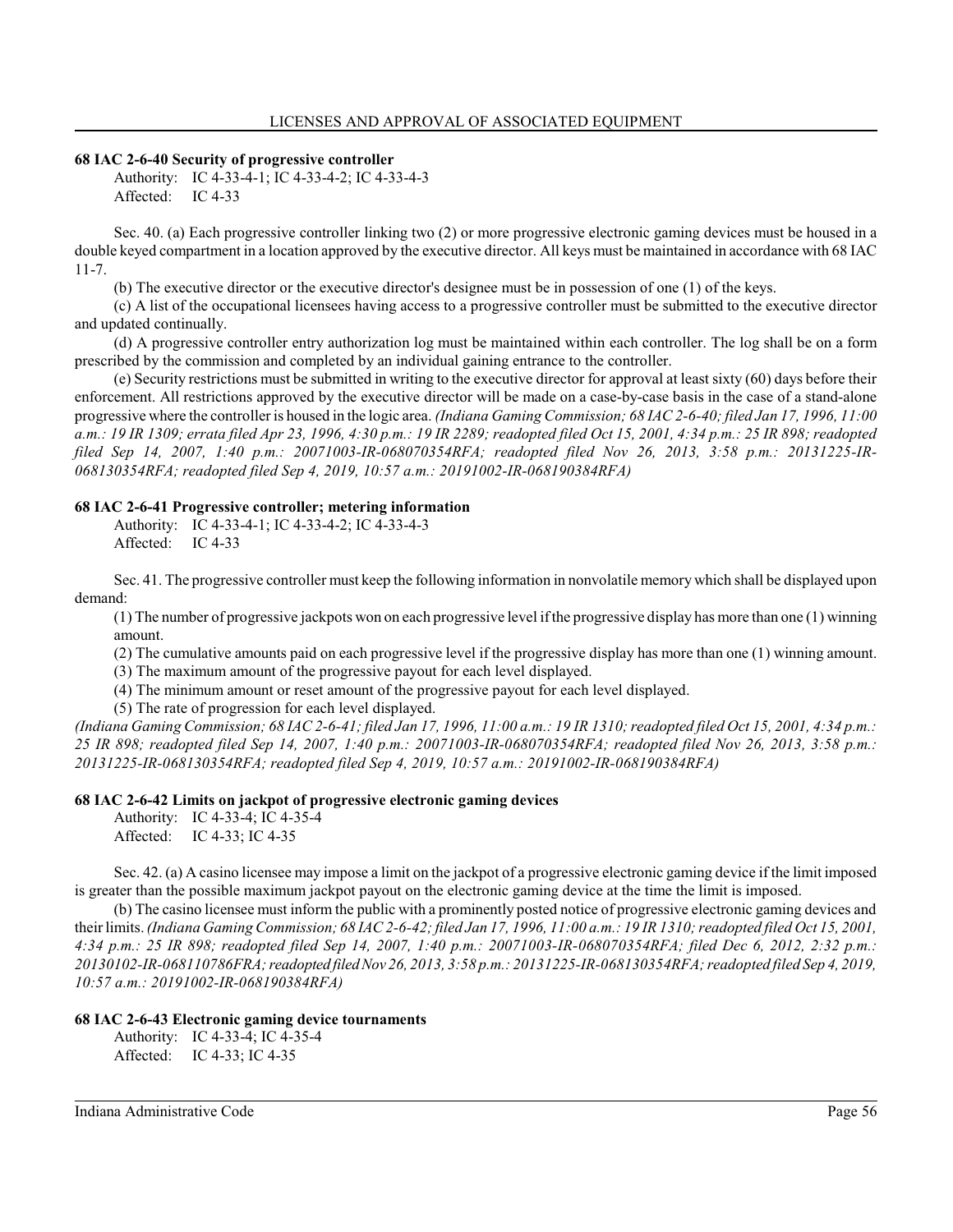Sec. 43. (a) Electronic gaming device tournaments may be conducted by the casino licensee.

(b) Tournament play must be on machines that have been tested and approved in accordance with the rules and for which the tournament feature has been enabled.

(c) Electronic gaming devices used in a single tournament shall use the same electronics and machine settings.

(d) Electronic gaming devices enabled for tournament play shall not accept TITOs or pay out TITOs. The electronic gaming devices shall use credit points only.

(e) Tournament credits shall have no cash value.

(f) Tournament play may not be credited to electromechanical meters of the machine. *(Indiana Gaming Commission; 68 IAC 2-6-43; filed Jan 17, 1996, 11:00 a.m.: 19 IR 1310; readopted filed Oct 15, 2001, 4:34 p.m.: 25 IR 898; readopted filed Sep 14, 2007, 1:40 p.m.: 20071003-IR-068070354RFA; filed Dec 6, 2012, 2:32 p.m.: 20130102-IR-068110786FRA; readopted filed Nov 26, 2013, 3:58 p.m.: 20131225-IR-068130354RFA; filed Nov 13, 2015, 2:37 p.m.: 20151209-IR-068150113FRA; readopted filed Sep 4, 2019, 10:57 a.m.: 20191002-IR-068190384RFA)*

#### **68 IAC 2-6-44 Qualification of players**

Authority: IC 4-33-4; IC 4-35-4 Affected: IC 4-33; IC 4-35

Sec. 44. (a) At the casino licensee's discretion, the casino licensee may establish qualification or selection criteria to limit the eligibility of players in a tournament.

(b) The criteria used shall be reasonably related to gaming activity. *(Indiana Gaming Commission; 68 IAC 2-6-44; filed Jan 17, 1996, 11:00 a.m.: 19 IR 1310; readopted filed Oct 15, 2001, 4:34 p.m.: 25 IR 898; readopted filed Sep 14, 2007, 1:40 p.m.: 20071003-IR-068070354RFA; filedDec 6, 2012, 2:32 p.m.: 20130102-IR-068110786FRA; readopted filedNov 26, 2013, 3:58 p.m.: 20131225-IR-068130354RFA; readopted filed Sep 4, 2019, 10:57 a.m.: 20191002-IR-068190384RFA)*

#### **68 IAC 2-6-45 Rules of tournament play**

Authority: IC 4-33-4; IC 4-35-4 Affected: IC 4-33; IC 4-35

Sec. 45. (a) The casino licensee shall submit rules of tournament play to the executive director at least thirty (30) days in advance of the commencement of the tournament or within a shorter time period as the executive director may designate. The rules of play shall include, but not be limited to, the following:

(1) The amount of points, credits, and playing time players will begin with.

(2) The manner in which players will receive electronic gaming device assignments and how reassignments are to be handled. (3) How:

(A) players are eliminated from the tournament; and

(B) the winner or winners are to be determined.

- (4) The number of electronic gaming devices a player will be allowed to play.
- (5) The amount of entry fee for participating in the tournament.
- (6) The number of prizes to be awarded.
- (7) An exact description of each prize to be awarded.
- (8) Any additional house rules governing play of the tournament.
- (9) Any rules deemed necessary by the executive director to ensure compliance with IC 4-33, IC 4-35, and this title.
- (b) The executive director shall approve the rules, in writing, within thirty (30) days of the receipt of the rules.

(c) A casino licensee shall not permit a tournament to be played unless the rules of tournament play have been approved by the executive director.

(d) Once rules of tournament play have been approved by the executive director, the casino licensee may offer a tournament using the approved rules at any time. Amendments to approved rules of tournament play shall be submitted to the executive director at least thirty (30) days prior to the utilization of the amendments or within a shorter time frame as the executive director may designate. The executive director shall approve amendments to rules of tournament play within thirty (30) days of receipt of the amendments. A casino licensee shall not use amendments to rules of tournament play until the executive director has approved the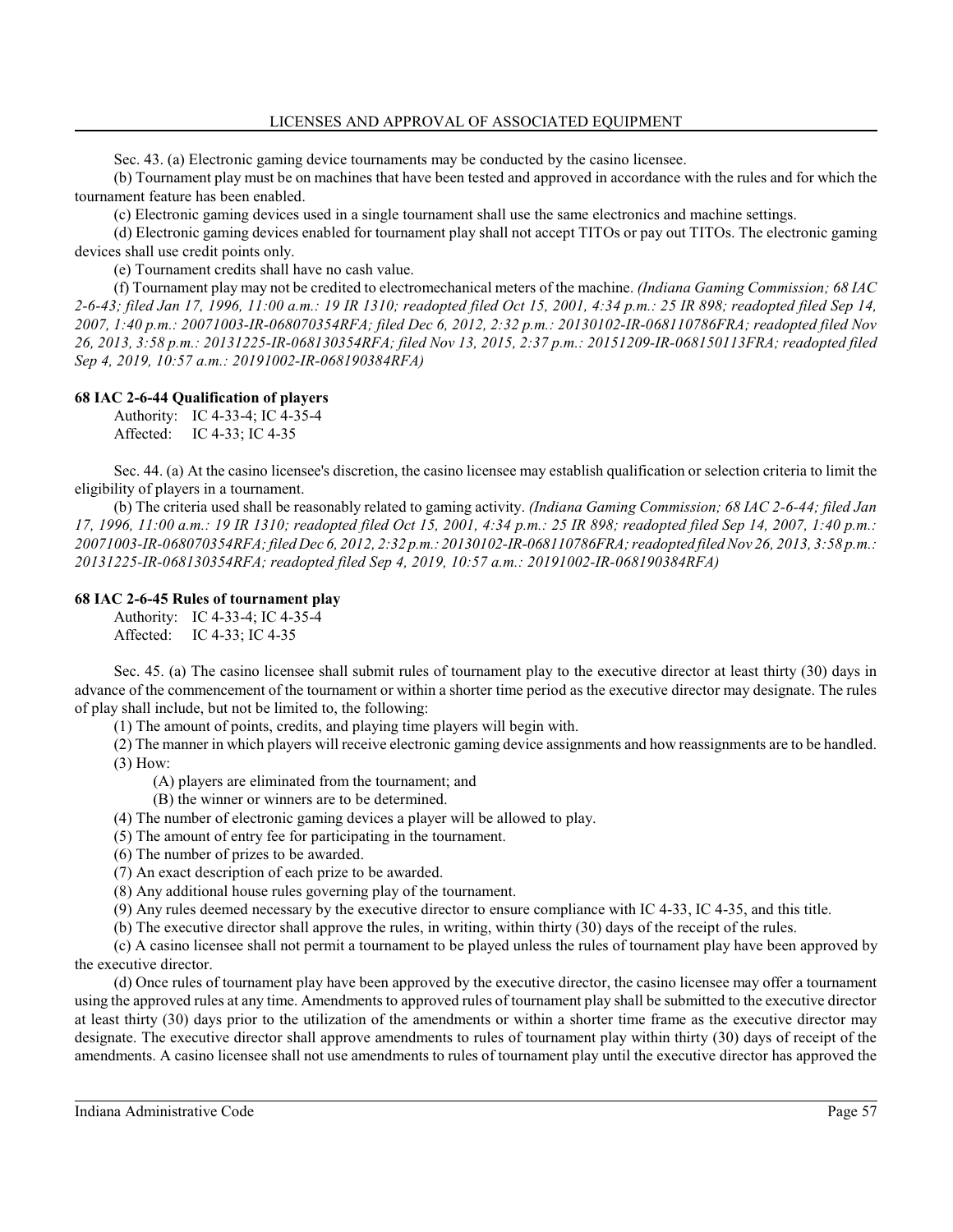amendments.

(e) The rules of tournament play shall be provided to the tournament players and members of the public who request a copy of the rules. *(Indiana Gaming Commission; 68 IAC 2-6-45; filed Jan 17, 1996, 11:00 a.m.: 19 IR 1310; errata filed Apr 23, 1996, 4:30 p.m.: 19 IR 2289; readopted filed Oct 15, 2001, 4:34 p.m.: 25 IR 898; readopted filed Sep 14, 2007, 1:40 p.m.: 20071003-IR-068070354RFA; filed Dec 6, 2012, 2:32 p.m.: 20130102-IR-068110786FRA; readopted filed Nov 26, 2013, 3:58 p.m.: 20131225- IR-068130354RFA; readopted filed Sep 4, 2019, 10:57 a.m.: 20191002-IR-068190384RFA)*

## **68 IAC 2-6-46 Commission licensure and approval**

Authority: IC 4-33-4; IC 4-35-4 Affected: IC 4-33; IC 4-35

Sec. 46. (a) A casino licensee shall not do the following:

(1) Use electronic gaming devices unless the commission has licensed the devices.

(2) Conduct tournaments unless it has obtained approval from the executive director, in writing, in accordance with section 45 of this rule.

(b) The casino licensee must submit its proposals, in writing, at least sixty (60) days before commencing use of the electronic gaming device or commencing the tournament.

(c) The executive director shall issue a decision.

(d) The casino licensee may appeal an adverse decision to licensure of an electronic gaming device under 68 IAC 7-1. An adverse decision to tournament approval is final after review by the commission in accordance with section 49 of this rule. *(Indiana Gaming Commission; 68 IAC 2-6-46; filed Jan 17, 1996, 11:00 a.m.: 19 IR 1311; readopted filed Oct 15, 2001, 4:34 p.m.: 25 IR 898; readopted filed Sep 14, 2007, 1:40 p.m.: 20071003-IR-068070354RFA; filed Dec 6, 2012, 2:32 p.m.: 20130102-IR-068110786FRA; readopted filed Nov 26, 2013, 3:58 p.m.: 20131225-IR-068130354RFA; readopted filed Sep 4, 2019, 10:57 a.m.: 20191002-IR-068190384RFA)*

## **68 IAC 2-6-47 Violation of rule** *(Repealed)*

Sec. 47. *(Repealed by Indiana Gaming Commission; filed Oct 21, 2016, 10:19 a.m.: 20161116-IR-068160052FRA)*

## **68 IAC 2-6-48 Deviation from provisions** *(Repealed)*

Sec. 48. *(Repealed by Indiana Gaming Commission; filed Oct 21, 2016, 10:19 a.m.: 20161116-IR-068160052FRA)*

## **68 IAC 2-6-49 Reports by the executive director**

Authority: IC 4-33-4-1; IC 4-33-4-2; IC 4-33-4-3 Affected: IC 4-33; IC 5-14-1.5-6.1

Sec. 49. The executive director shall report any action he or she has taken or contemplates taking under this rule with respect to this rule to the commission at the next meeting held under 68 IAC 1-2-5 or an executive session held under IC 5-14-1.5-6.1. *(Indiana Gaming Commission; 68 IAC 2-6-49; filed Jan 17, 1996, 11:00 a.m.: 19 IR 1311; readopted filed Oct 15, 2001, 4:34 p.m.: 25 IR 898; filed Sep 30, 2004, 11:05 a.m.: 28 IR 526; readopted filed Sep 14, 2007, 1:40 p.m.: 20071003-IR-068070354RFA; readopted filed Nov 26, 2013, 3:58 p.m.: 20131225-IR-068130354RFA; readopted filed Sep 4, 2019, 10:57 a.m.: 20191002-IR-068190384RFA)*

# **Rule 6.5. Server-Based Gaming**

## **68 IAC 2-6.5-1 Definitions**

Authority: IC 4-33-4; IC 4-35-4 Affected: IC 4-33; IC 4-35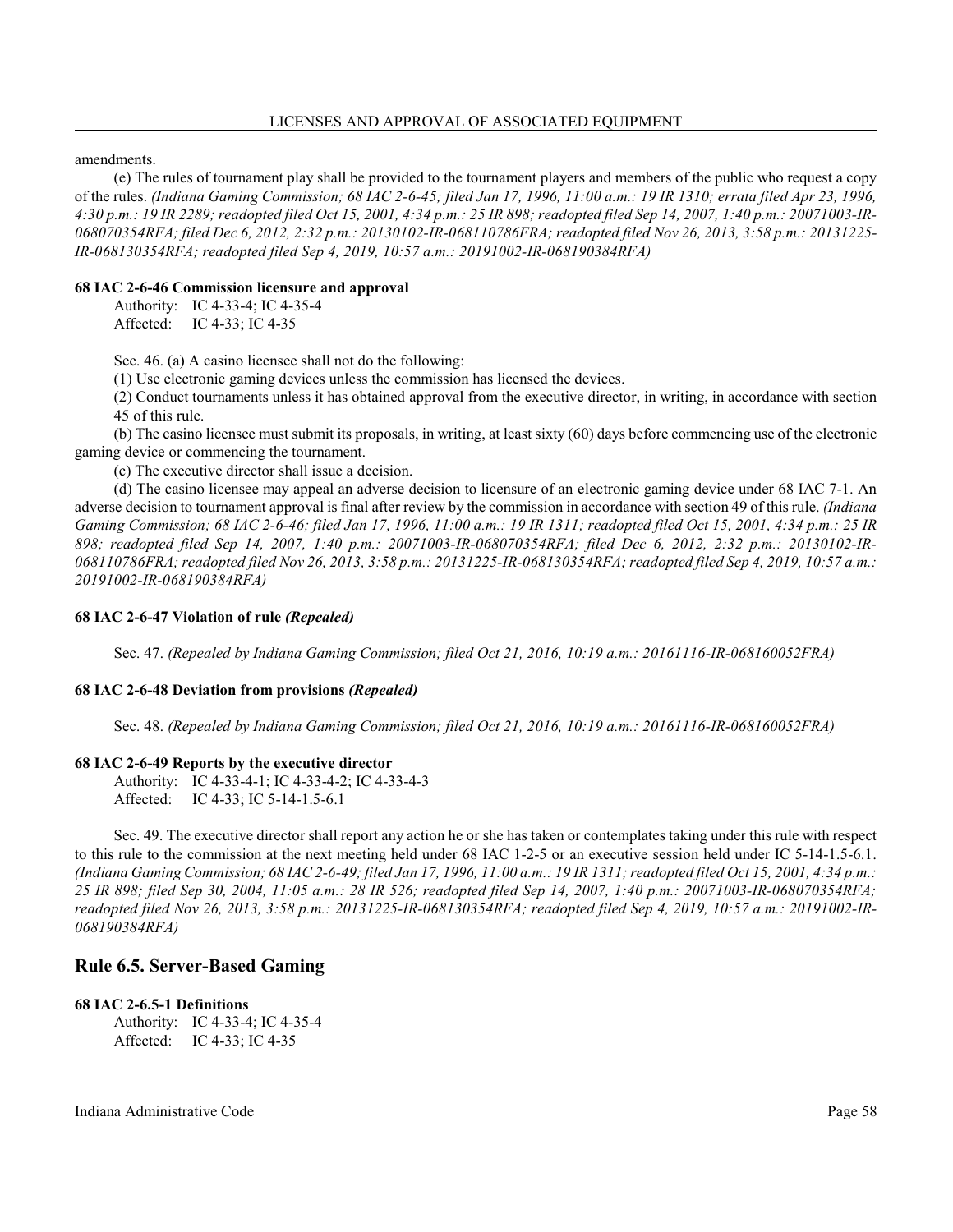### LICENSES AND APPROVAL OF ASSOCIATED EQUIPMENT

Sec. 1. (a) The following definitions apply throughout this rule, unless the context clearly indicates otherwise: (1) "Control program" means the software that operates the player terminal's functions, including, but not limited to, the following:

(A) Pay table.

- (B) Game program.
- (C) Game logic.
- (D) Random number generator.
- (E) Denominations.
- (F) User interface elements for the game.

A control program may run independently on the player terminal, or it may require information generated by the server to function. A control program may exist on a server or on a player terminal, or both.

(2) "Data library" means the electronic repository of all approved data files that may be downloaded to player terminals or utilized to facilitate game play on a SSEGS or SHEGS, including:

- (A) control programs;
- (B) firmware;
- (C) peripheral firmware;
- (D) configuration data; and
- (E) any other software that may be downloaded to a player terminal.

(3) "Electronic multiplayer table system" means a combination of:

- (A) one (1) or more servers; and
- (B) multiple player terminals;

that function collectively for the purpose of electronically simulating multiplayer table game operations either without a live host, or with a live host whose duties are limited to the functions described in 68 IAC 1-1-82.

(4) "Host-assisted electronic multiplayer table system" means a combination of:

(A) one (1) or more servers; and

(B) multiple player terminals;

that function collectively for the purpose of electronically simulating multiplayer table game operations with the assistance of a dealer or live host whose duties are not limited to the functions described in 68 IAC 1-1-82.

(5) "Player terminal" means the device that a patron utilizes to interact with a game on any SHEGS, SSEGS, electronic multiplayer table system, or host-assisted electronic multiplayer table system. The term includes, but may not be limited to, a device on which or from which a player does one (1) or more of the following:

- (A) Places a wager.
- (B) Views graphics from the game.
- (C) Hears audio from the game.
- (D) Provides input to the game.

(E) Receives notification of the outcome of a game.

(6) "Server" means the host computer that is the primary source of the system controls and information for player terminals. (7) "Server-hosted electronic gaming system" or "SHEGS" means a combination of one (1) or more servers and one (1) or more player terminals that:

(A) is linked by a computer network;

(B) does not electronically simulate multiplayer table game operations;

(C) does not contain player terminals that are capable of player functionality if they are disconnected from the system; and

(D) determines the outcome of the game at the time of patron play by a random number generator that resides on the server or servers.

(8) "Server-supported electronic gaming system" or "SSEGS" means a combination of one (1) or more servers and one (1) or more player terminals that:

(A) is linked by a computer network that facilitates the transfer of the control program from the server or servers to the player terminals;

(B) does not electronically simulate multiplayer table game operations;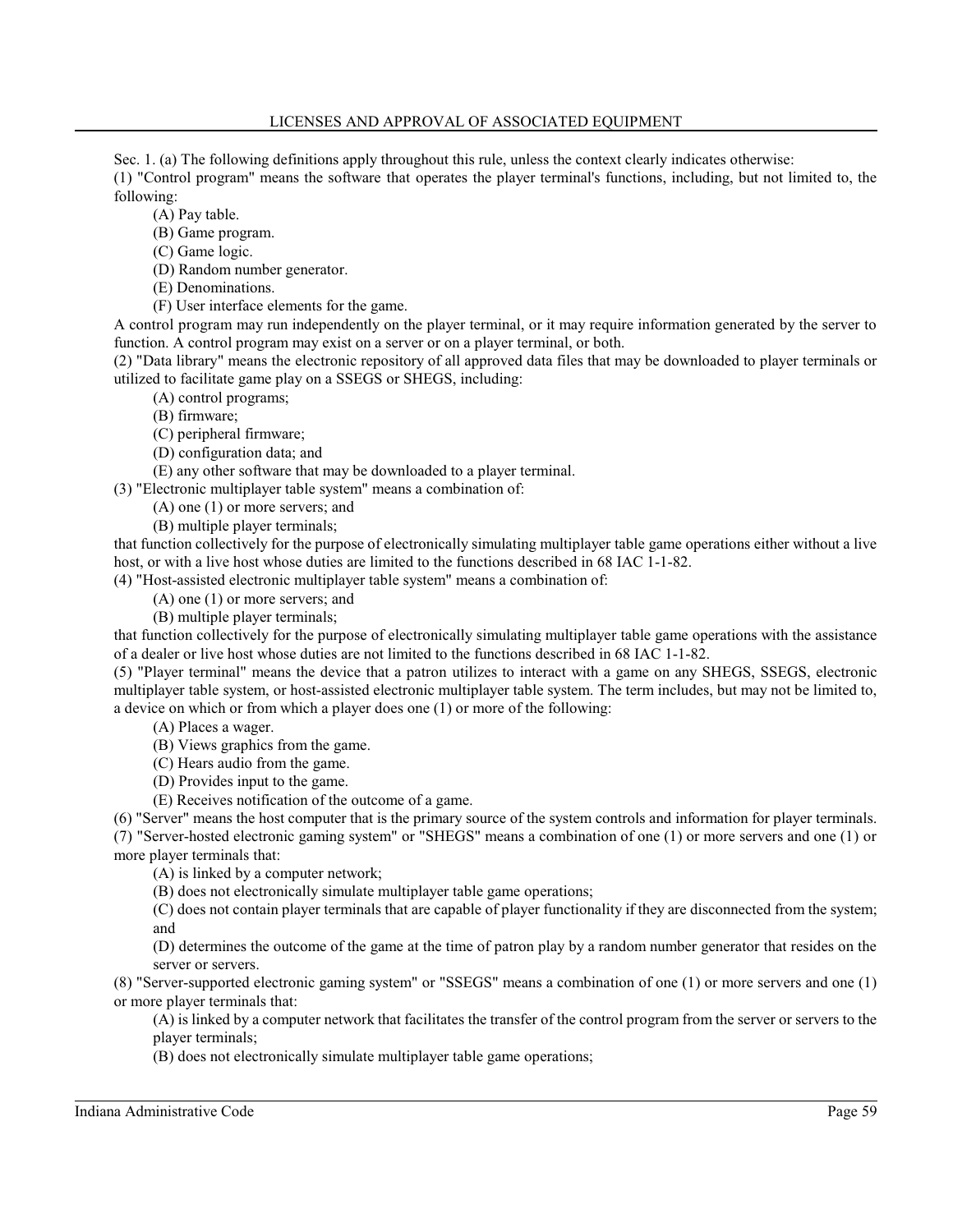(C) allows each player terminal to be capable of complete player functionality if disconnected from the system; and (D) determines the outcome of the game at the time of patron play by a random number generator that resides in the player terminal.

(b) A casino licensee may utilize a SSEGS or SHEGS for gaming that:

(1) has been tested and approved by the commission under 68 IAC 2-6-2 through 68 IAC 2-6-4; and

(2) complies with 68 IAC 2-6-5, 68 IAC 2-6-6(a), 68 IAC 2-6-6(b), 68 IAC 2-6-7 through 68 IAC 2-6-14, 68 IAC 2-6-16 through 68 IAC 2-6-19, 68 IAC 2-6-21 through 68 IAC 2-6-43, 68 IAC 2-6-46, and any other applicable standards adopted by the commission.

(c) Notwithstanding any other provision of this section, 68 IAC 2-6-5(10) does not apply to a SSEGS or SHEGS. The par sheet for each game on a SSEGS or SHEGS must be submitted to the commission before the game is placed into service.

(d) Notwithstanding any other provision of this section, 68 IAC 2-6-6(c) does not apply to a SSEGS or SHEGS. Any conversion must be made in accordance with sections 3 and 4 of this rule.

(e) Notwithstanding any other provision of this section, 68 IAC 2-6-8(d) does not apply to a SSEGS or SHEGS.

(f) Notwithstanding any other provision of this section, 68 IAC 2-6-21 does not apply to a SSEGS or SHEGS. Any changes to the rules of play must be made in accordance with sections 3 and 4 of this document *[rule]*. *(Indiana Gaming Commission; 68 IAC 2-6.5-1; filed Aug 18, 2011, 11:38 a.m.: 20110914-IR-068100675FRA; errata filed Mar 20, 2012, 11:24 a.m.: 20120328-IR-068100675ACA; readopted filed Nov 26, 2013, 3:58 p.m.: 20131225-IR-068130354RFA; readopted filed Sep 4, 2019, 10:57 a.m.: 20191002-IR-068190384RFA)*

#### **68 IAC 2-6.5-2 Internal controls and trial period**

Authority: IC 4-33-4; IC 4-35-4 Affected: IC 4-33; IC 4-35

Sec. 2. (a) Before a casino licensee may utilize a SSEGS or SHEGS for gaming, the following must occur:

(1) The casino licensee must submit to the commission a copy ofinternal controls related specifically to the SSEGS or SHEGS. (2) The commission must approve the internal controls.

(b) This section incorporates by reference in the following manner GLI Standard #21–Standards for Client-Server Systems (Version 2.1, released May 18, 2007, which is available from the commission's office in Indianapolis, Indiana or at http://www.gaminglabs.com/downloads/GLI%20Standards/updated%20Standards/GLI-21%20v2.1%20Final.pdf and does notinclude any later amendments or editions):

(1) A SSEGS or a SHEGS must meet the minimum technical standards for a client-server system as outlined by GLI Standard #21.

(2) A SSEGS must meet the minimum technical specifications for a server-supported game systemas outlined in GLI Standard #21.

(3) A SHEGS must meet the minimum technical specifications for a server-based game system as outlined in GLI Standard #21.

(4) In the event of a conflict between GLI Standard #21 and this rule or any other standards that the commission specifically adopts, the provisions outlined in this rule and any other standards that the commission specifically adopts shall prevail.

(c) Before a casino licensee may utilize a SSEGS or SHEGS for gaming, the licensee must obtain approval from the executive director to undergo a trial period of the desired system for a period of time that the executive director shall specify. During the trial period the casino licensee must do the following:

(1) Submit monthly reports to the executive director concerning the SSEGS or SHEGS. The reports shall contain, at a minimum, the following:

(A) The total coin in and coin out for the system and for each player terminal.

(B) Any hardware or software modifications that the casino licensee or the system supplier performed, including any software or control program uploads from the server to a player terminal of a SSEGS, and any software or control program modifications on the server of a SSEGS or SHEGS.

(C) Any jackpot of ten thousand dollars (\$10,000) or greater.

(D) Any system, software, or hardware errors encountered.

(E) Any variances involving the system.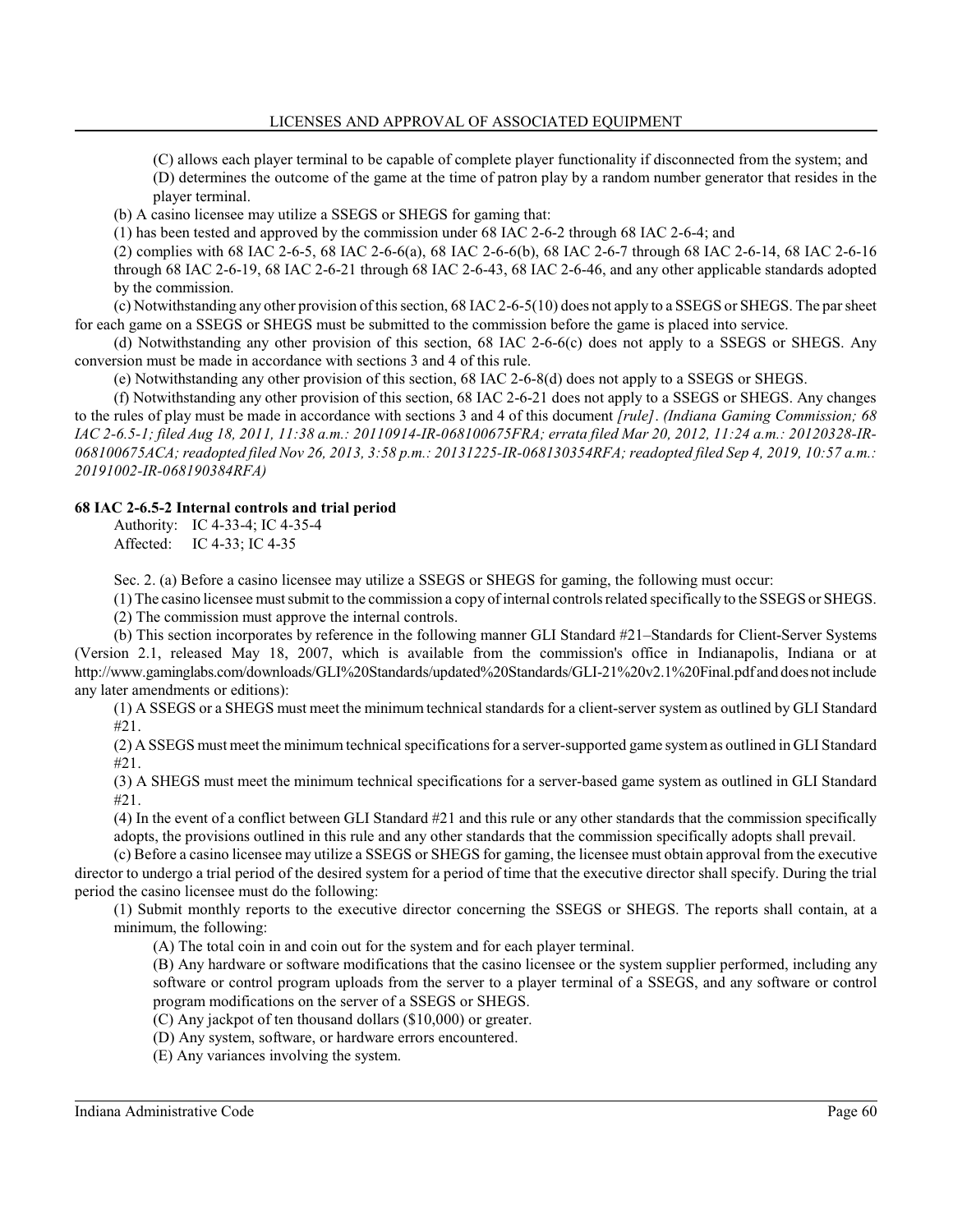(2) Report any variances to the commission within forty-eight (48) hours of the variance.

(3) Report any jackpot that is greater than ten thousand dollars (\$10,000) to the commission within twenty-four (24) hours of the jackpot.

The executive director may at any time suspend the trial period for a temporary period of time or prohibit further use of a SSEGS or SHEGS by a casino licensee. *(Indiana Gaming Commission; 68 IAC 2-6.5-2; filed Aug 18, 2011, 11:38 a.m.: 20110914-IR-068100675FRA; readopted filed Nov 26, 2013, 3:58 p.m.: 20131225-IR-068130354RFA; readopted filed Sep 4, 2019, 10:57 a.m.: 20191002-IR-068190384RFA)*

#### **68 IAC 2-6.5-3 Data library**

Authority: IC 4-33-4; IC 4-35-4 Affected: IC 4-33; IC 4-35

Sec. 3. (a) All SSEGS and SHEGS must utilize a data library.

(b) Additions, deletions, and any other changes to the data library on the server must be approved in advance by the executive director or the executive director's designee.

(c) Data files eligible for inclusion in the data library must be approved in advance in accordance with 68 IAC 2-6-2 through 68 IAC 2-6-4.

(d) Any changes that are made to the data library, including, but not limited to, the addition, change, or deletion of control programs, must be stored in an unalterable audit log, which shall include the following:

(1) The time and date of the change made to the data library.

(2) The log-in name.

(3) Data files added, changed, or deleted.

*(Indiana Gaming Commission; 68 IAC 2-6.5-3; filed Aug 18, 2011, 11:38 a.m.: 20110914-IR-068100675FRA; readopted filed Nov 26, 2013, 3:58 p.m.: 20131225-IR-068130354RFA; readopted filed Sep 4, 2019, 10:57 a.m.: 20191002-IR-068190384RFA)*

#### **68 IAC 2-6.5-4 Changes and logging**

Authority: IC 4-33-4; IC 4-35-4 Affected: IC 4-33; IC 4-35

Sec. 4. (a) All changes made by a casino licensee that affect game play or control programs on a player terminal must be made in accordance with the procedures following procedures outlined in this section:

(1) For purposes of this section, changes that affect game play or control programs on a player terminal include:

(A) a change in:

(i) payout percentage;

- (ii) denomination;
- (iii) rules of the game;
- (iv) the game theme; or
- (v) line count configuration;
- (B) any change that affects the pay table of a player terminal;
- (C) additions and deletions to the player terminal; or

(D) any other change that the commission or the executive director deems to have the potential to materially alter a player's gaming experience.

(2) Changes may only be made in the presence of a gaming agent and require split passwords with the gaming agent possessing one (1) half of a password that is changed at least every thirty (30) days, and the casino licensee possessing the other half of the password that is changed at least every thirty (30) days. A system that requires two (2) independent logins, one (1) of which must assigned to a gaming agent, and each of which must be changed every thirty (30) days, shall meet the intent of this requirement.

(3) Changes may be prescheduled up to seven (7) days in advance only if entry or cancellation ofthe scheduled change requires the security measures specified in subdivision (2). Records must be kept that describe:

(A) whether a scheduled change was executed; and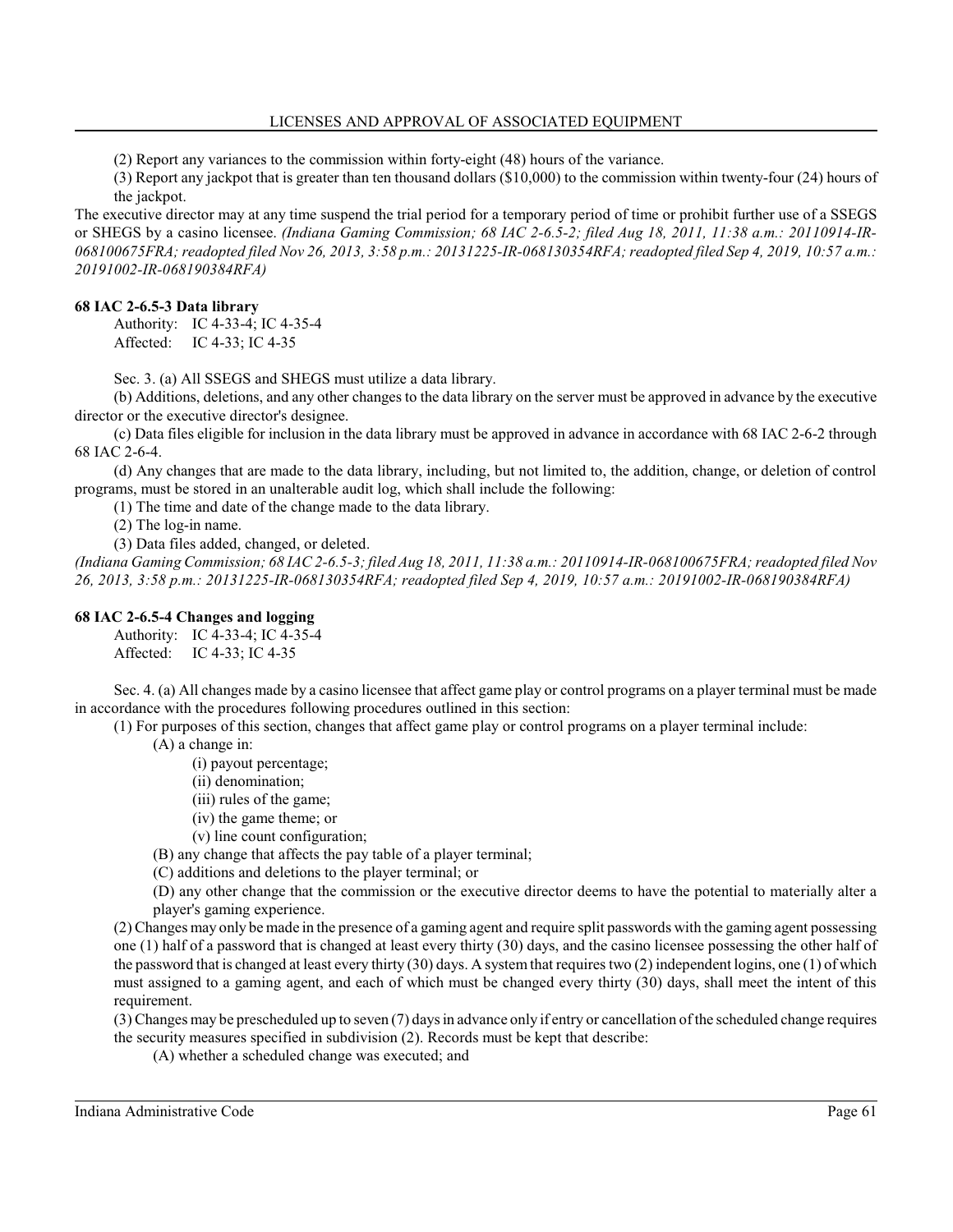(B) the nature and details of the scheduled changes.

(4) Before a change described in subdivision (1) is made, the player terminal that is the subject of the change must have no credits outstanding and must not have been utilized by any patron for four (4) minutes. After those four (4) minutes have elapsed, the player terminal must:

(A) enter an inactive state where patrons cannot utilize the terminal; and

(B) display a message for a minimum of one (1) minute indicating that:

(i) changes are being made to the player terminal; and

(ii) play is not currently permitted on the machine.

(5) After an addition described in subdivision (1) is made, before a patron may utilize a player terminal, an enforcement agent must verify the signature or signatures of the control programs using a device or software that is provided by the commission's authorized independent gaming laboratory, unless otherwise specified by the executive director.

(b) Any record of activity between a server and a player terminal that involves:

(1) the downloading of control programs or the adjustment of player terminal settings and configurations;

(2) the activation of previously downloaded control programs or game content; or

(3) any other change that affects game play or control programs on a player terminal;

must be stored in an unalterable audit log, which shall identify with particularity the player terminal or terminals to which the control program was downloaded and, if applicable, the program it replaced and changes to the player terminal settings or configurations.

(c) The electronic gaming device system database must be simultaneously updated when any change that affects game play or control programs on a player terminal is made. *(Indiana Gaming Commission; 68 IAC 2-6.5-4; filed Aug 18, 2011, 11:38 a.m.: 20110914-IR-068100675FRA; errata filed Mar 20, 2012, 11:24 a.m.: 20120328-IR-068100675ACA; readopted filedNov 26, 2013, 3:58 p.m.: 20131225-IR-068130354RFA; readopted filed Sep 4, 2019, 10:57 a.m.: 20191002-IR-068190384RFA)*

#### **68 IAC 2-6.5-5 Auditing and security**

Authority: IC 4-33-4; IC 4-35-4 Affected: IC 4-33; IC 4-35

Sec. 5. (a) For purposes of accounting and audit, each player terminal shall count as one (1) unit to be reported on all tax returns submitted to the commission. If multiple denominations were used on one (1) player terminal during a reporting period:

(1) all denominations must be reported in the accounting denomination; and

(2) the accounting denomination must be the lowest denomination.

(b) Both the server or servers and the player terminal or player terminals of the SSEGS or SHEGS shall reside within the physical confines of a single casino gambling operation.

(c) The server and any device or computer that is used to make changes to the server must be stored in a room that is secured and locked.

(d) The server and any device or computer connected to the server must be on a private network that is only used for gaming operations.

(e) The server and any device or computer connected to the server may not be connected to:

(1) the Internet; or

(2) any device that is connected to the Internet;

unless the commission has issued written approval of an Internet connection and connection software. *(Indiana GamingCommission; 68 IAC 2-6.5-5; filed Aug 18, 2011, 11:38 a.m.: 20110914-IR-068100675FRA; readopted filed Nov 26, 2013, 3:58 p.m.: 20131225- IR-068130354RFA; readopted filed Sep 4, 2019, 10:57 a.m.: 20191002-IR-068190384RFA)*

## **68 IAC 2-6.5-6 Verification**

Authority: IC 4-33-4; IC 4-35-4 Affected: IC 4-33; IC 4-35

Sec. 6. (a) Each SSEGS or SHEGS must employ a verification mechanism that automatically, on a time interval approved by the commission and on demand, authenticates with a server all critical files including, but not limited to, the following:

(1) Control programs residing on a player terminal connected to the system.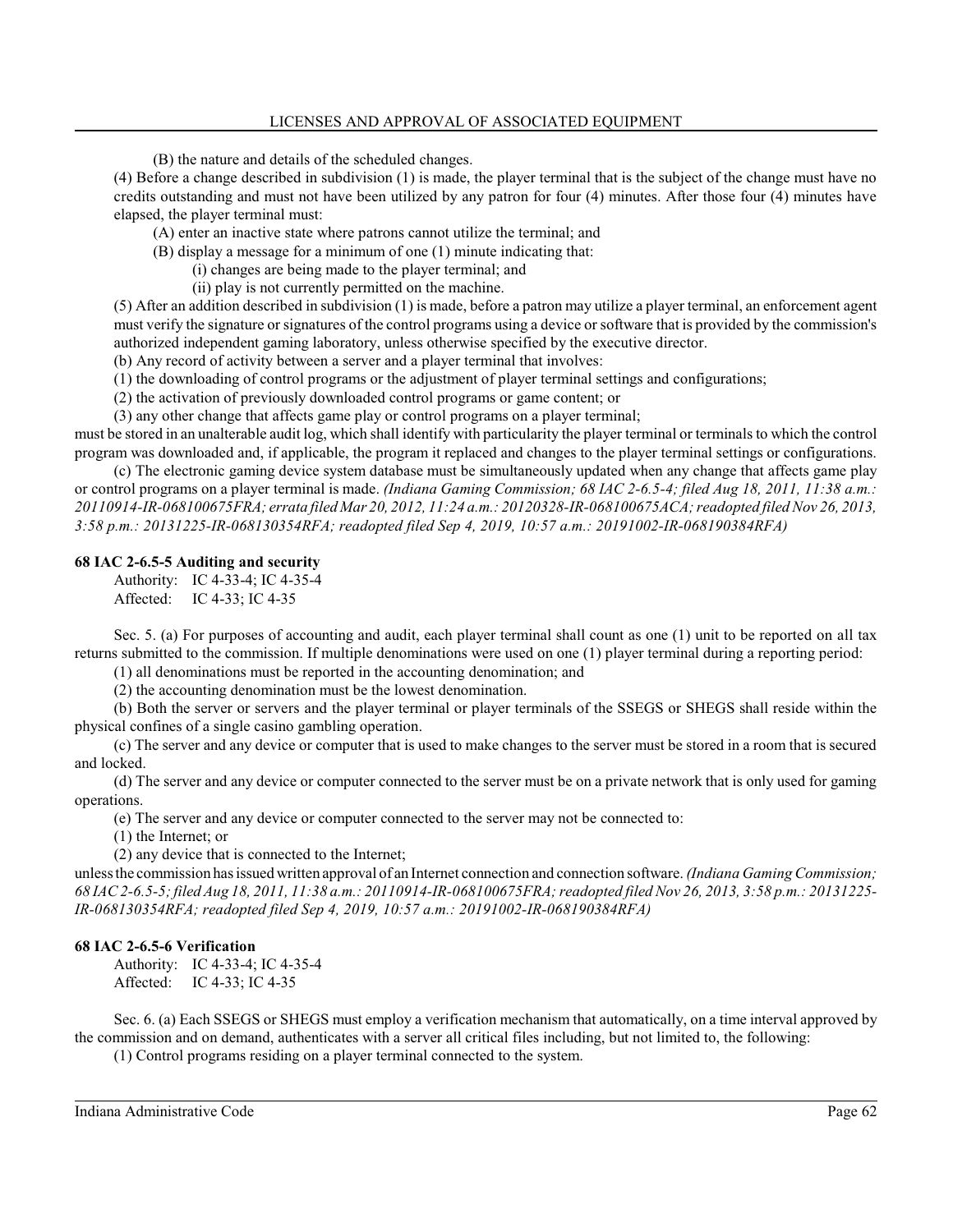(2) Data libraries residing on a player terminal connected to the system.

(3) Any other file residing on the server or player terminals that, as determined by the commission, may influence the operation and calculation of:

(A) game play;

(B) game display;

(C) game result determination;

(D) game accounting;

(E) revenue; or

(F) security.

(b) A report shall be available that details the verification results for each control program component on both the server and the player terminals. *(Indiana GamingCommission; 68 IAC 2-6.5-6; filed Aug 18, 2011, 11:38 a.m.: 20110914-IR-068100675FRA; readopted filed Nov 26, 2013, 3:58 p.m.: 20131225-IR-068130354RFA; readopted filed Sep 4, 2019, 10:57 a.m.: 20191002-IR-068190384RFA)*

#### **68 IAC 2-6.5-7 Deviations** *(Repealed)*

Sec. 7. *(Repealed by Indiana Gaming Commission; filed Oct 21, 2016, 10:19 a.m.: 20161116-IR-068160052FRA)*

# **Rule 7. Associated Equipment**

#### **68 IAC 2-7-1 Licensure**

Authority: IC 4-33-4; IC 4-35-4 Affected: IC 4-33; IC 4-35

Sec. 1. (a) The commission may require the manufacturer or distributor of associated equipment to obtain a supplier's license under 68 IAC 2-2.

(b) For purposes of this rule, "licensed distributor" means a distributor of associated equipment under this rule that the commission has required to obtain a supplier's license.

(c) The standards and requirements for a supplier's license under 68 IAC 2-2 shall apply to a manufacturer or distributor of associated equipment that the commission requires to be licensed, except as otherwise indicated in this rule.

(d) A distributor of associated equipment that applies for a supplier's license shall submit a distributor agreement in lieu of the letter of intent required by 68 IAC 2-2-1(b). The distributor agreement with the manufacturer of associated equipment shall state, at a minimum, the following:

(1) That the distributor will work directly with the manufacturer, and not through a third party, to distribute associated equipment to Indiana casinos.

(2) If the manufacturer is not going to obtain or retain a supplier's license, that the distributor, and not the manufacturer, will distribute the specified associated equipment to Indiana casinos.

(3) The commercially useful functions that the distributor will perform regarding the associated equipment that the distributor seeks to provide to Indiana casinos.

(4) The skills that the distributor possesses to be the exclusive provider of the associated equipment to Indiana casinos, including without limitation:

(A) certifications;

(B) experience; and

(C) technical knowledge of its employees;

that are relevant to the associated equipment that the distributor seeks to provide to Indiana casinos.

(5) The distributor's employees and contractors who will perform the work under the distributor agreement.

(6) The circumstances under which the manufacturer's employees and contractors may perform work in Indiana casinos regarding the specified associated equipment.

(7) That the distributor will satisfy the requirements of this rule.

(e) A licensed distributor of associated equipment must be responsible for, at a minimum, the following functions: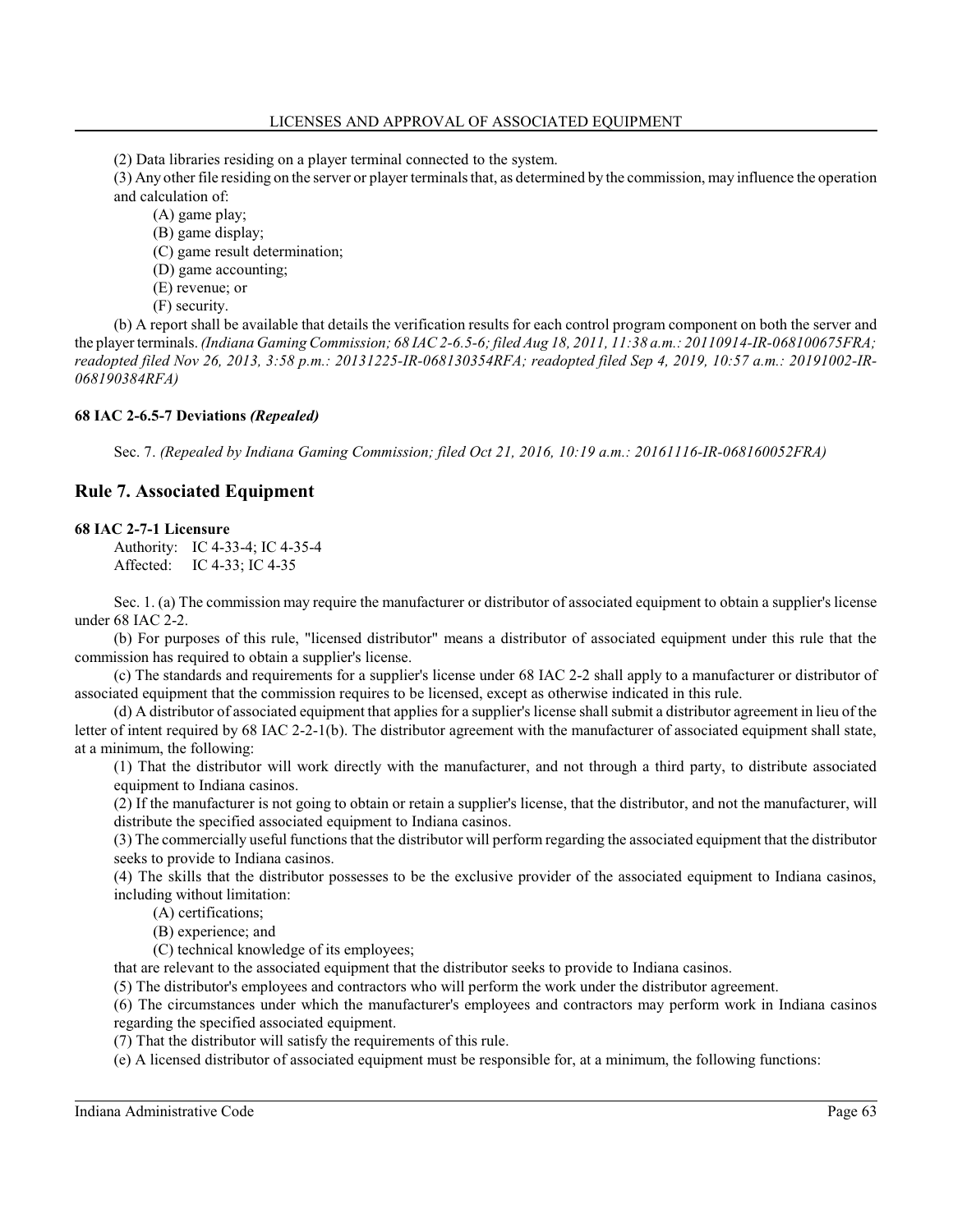(1) Executing and invoicing sales to Indiana casinos.

(2) Marketing associated equipment directly to Indiana casinos.

(3) Delivery of the associated equipment and necessary parts to Indiana casinos.

(4) Being the initial contact for Indiana casinos to obtain installation, maintenance, and service of the associated equipment.

(5) Otherwise serving a commercially useful function regarding the associated equipment that it provides to Indiana casinos. To determine whether a licensed distributor is performing a commercially useful function under this section, the commission may consider the following:

(A) The amount of work performed by the licensed distributor and its employees.

(B) The person responsible for scheduling the installation, maintenance, or service.

(C) The amount of control the licensed distributor has over the work of the manufacturer's employees or independent contractors that perform installation, maintenance, and service of the associated equipment.

(D) Standard industry practices.

(E) Other relevant factors.

(f) The commission may disapprove a distributor agreement if it does not meet the standards of this rule. *(Indiana Gaming Commission; 68 IAC 2-7-1; filed Jun 23, 1995, 2:30 p.m.: 18 IR 2654; readopted filed Oct 15, 2001, 4:34 p.m.: 25 IR 898; readopted filed Sep 14, 2007, 1:40 p.m.: 20071003-IR-068070354RFA;filed Jul 31, 2009, 8:32 a.m.: 20090826-IR-068090005FRA; filedDec 6, 2012, 2:32 p.m.: 20130102-IR-068110786FRA;readopted filedNov 26, 2013, 3:58 p.m.: 20131225-IR-068130354RFA; filed Jan 9, 2014, 9:28 a.m.: 20140205-IR-068120584FRA; readopted filed Sep 4, 2019, 10:57 a.m.: 20191002-IR-068190384RFA)*

## **68 IAC 2-7-2 Approval**

Authority: IC 4-33-4; IC 4-35-4 Affected: IC 4-33; IC 4-35

Sec. 2. (a) A manufacturer or distributor of associated equipment shall not distribute associated equipment to a casino licensee unless the executive director has approved the associated equipment.

(b) If a licensed distributor is responsible for distributing the associated equipment to Indiana casinos, it shall be the direct contact with the commission and the independent laboratory under this section.

(c) An applicant for approval of associated equipment shall submit the following information on forms prescribed by the commission:

(1) The name, business address, and business telephone number of the manufacturer or distributor.

(2) The federal identification number, Indiana taxpayer identification number, or last four (4) digits of the Social Security number of the manufacturer or distributor.

(3) If the manufacturer or distributor is a business entity, the information set forth in subdivisions (1) and (2) must be provided for the business entity's key persons and substantial owners.

(4) A list of the jurisdictions that have approved the associated equipment. A copy of the document of approval from each jurisdiction must be attached to the application.

(5) Any additional information deemed necessary by the commission to enable a complete understanding of the operation and function of the associated equipment.

(d) Ifthe executive director requires the manufacturer or distributor of associated equipment to submit the associated equipment to an independent laboratory, the manufacturer or distributor of the associated equipment shall provide the following information to the independent laboratory:

(1) The information set forth in subsection (c).

(2) A complete, comprehensive, and technically accurate description and explanation of the associated equipment and its intended use in both technical and lay language. The document must be signed under penalty of perjury.

(3) Detailed operating procedures of the associated equipment.

(4) Details of the:

- (A) tests performed on the associated equipment;
- (B) conditions and standards under which the tests were performed; and
- (C) person that conducted the test.

(e) The independent laboratory shall provide the following information with documentation to the executive director regarding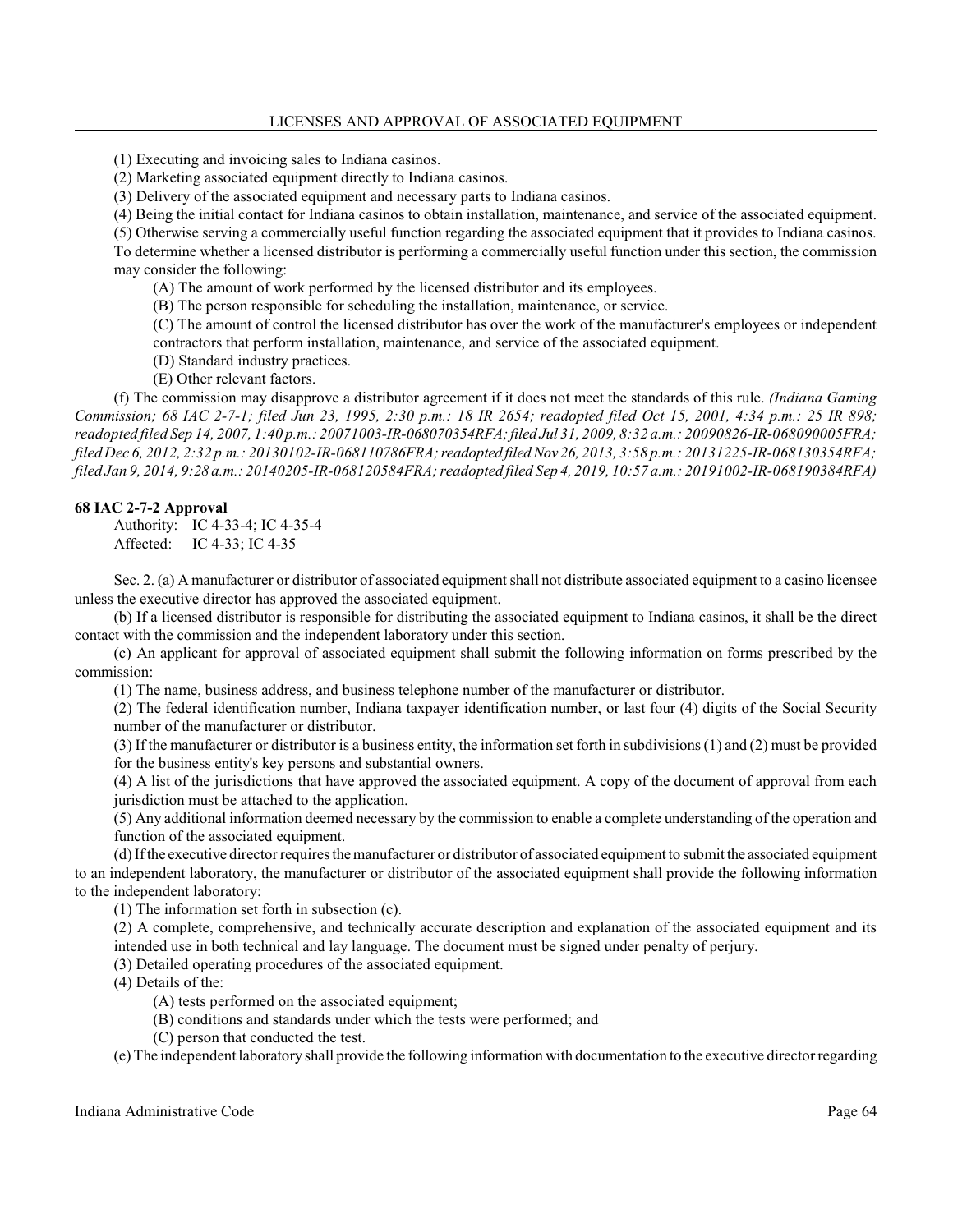the associated equipment:

(1) Details of the tests performed on the associated equipment.

(2) Results of the tests performed on the associated equipment.

(3) Detailed operating procedures of the associated equipment.

(4) Percentage calculations of the associated equipment.

(5) Other information that the executive director deems necessary to ensure compliance with IC 4-33, IC 4-35, and this title.

(f) If the manufacturer or distributor seeking approval of associated equipment holds a supplier's license, it shall provide only the information specified in subsections (c)(1), (c)(4), (c)(5), and (d). *(Indiana Gaming Commission; 68 IAC 2-7-2; filed Jun 23, 1995, 2:30 p.m.: 18 IR 2654; readopted filed Oct 15, 2001, 4:34 p.m.: 25 IR 898; readopted filed Sep 14, 2007, 1:40 p.m.: 20071003-IR-068070354RFA; filed Dec 6, 2012, 2:32 p.m.: 20130102-IR-068110786FRA; readopted filedNov 26, 2013, 3:58 p.m.: 20131225-IR-068130354RFA; filed Jan 9, 2014, 9:28 a.m.: 20140205-IR-068120584FRA; readopted filed Sep 4, 2019, 10:57 a.m.: 20191002-IR-068190384RFA)*

#### **68 IAC 2-7-3 Evaluation of associated equipment**

Authority: IC 4-33-4; IC 4-35-4 Affected: IC 4-33; IC 4-35

Sec. 3. (a) The executive director may require transportation of not more than two (2) working models of associated equipment to a designated independent laboratory for evaluation. The evaluation may result in dismantling the associated equipment and destroying the electronic components.

(b) The executive director may:

(1) require the manufacturer or distributor seeking approval of the associated equipment to provide specialized equipment or

the services of an independent technical expert to evaluate the equipment; and

(2) contract with an an *[sic]* independent laboratory to conduct the evaluation.

(c) The manufacturer or distributor seeking approval of the associated equipment must pay the cost of the evaluation. *(Indiana Gaming Commission; 68 IAC 2-7-3; filed Jun 23, 1995, 2:30 p.m.: 18 IR 2655; readopted filed Oct 15, 2001, 4:34 p.m.: 25 IR 898; readopted filed Sep 14, 2007, 1:40 p.m.: 20071003-IR-068070354RFA; readopted filed Nov 26, 2013, 3:58 p.m.: 20131225-IR-068130354RFA; filed Jan 9, 2014, 9:28 a.m.: 20140205-IR-068120584FRA; readopted filed Sep 4, 2019, 10:57 a.m.: 20191002-IR-068190384RFA)*

#### **68 IAC 2-7-4 Installation**

Authority: IC 4-33-4; IC 4-35-4 Affected: IC 4-33; IC 4-35

Sec. 4. A casino licensee shall not install or use associated equipment that has not been approved by the executive director even if the executive director has determined that the associated equipment complies with the technical standards set forth in this rule. *(Indiana Gaming Commission; 68 IAC 2-7-4; filed Jun 23, 1995, 2:30 p.m.: 18 IR 2655; readopted filed Oct 15, 2001, 4:34 p.m.: 25 IR 898; readopted filed Sep 14, 2007, 1:40 p.m.: 20071003-IR-068070354RFA; filed Dec 6, 2012, 2:32 p.m.: 20130102-IR-068110786FRA; readopted filed Nov 26, 2013, 3:58 p.m.: 20131225-IR-068130354RFA; readopted filed Sep 4, 2019, 10:57 a.m.: 20191002-IR-068190384RFA)*

#### **68 IAC 2-7-5 Issuance of approval of associated equipment**

Authority: IC 4-33-4; IC 4-35-4 Affected: IC 4-33; IC 4-35

Sec. 5. After the executive director approves the associated equipment, the executive director shall advise the manufacturer and licensed distributor, in writing, of the approval. *(Indiana Gaming Commission; 68 IAC 2-7-5; filed Jun 23, 1995, 2:30 p.m.: 18 IR 2655; readopted filed Oct 15, 2001, 4:34 p.m.: 25 IR 898; readopted filed Sep 14, 2007, 1:40 p.m.: 20071003-IR-068070354RFA; readopted filedNov 26, 2013, 3:58 p.m.: 20131225-IR-068130354RFA; filed Jan 9, 2014, 9:28 a.m.: 20140205-IR-068120584FRA; readopted filed Sep 4, 2019, 10:57 a.m.: 20191002-IR-068190384RFA)*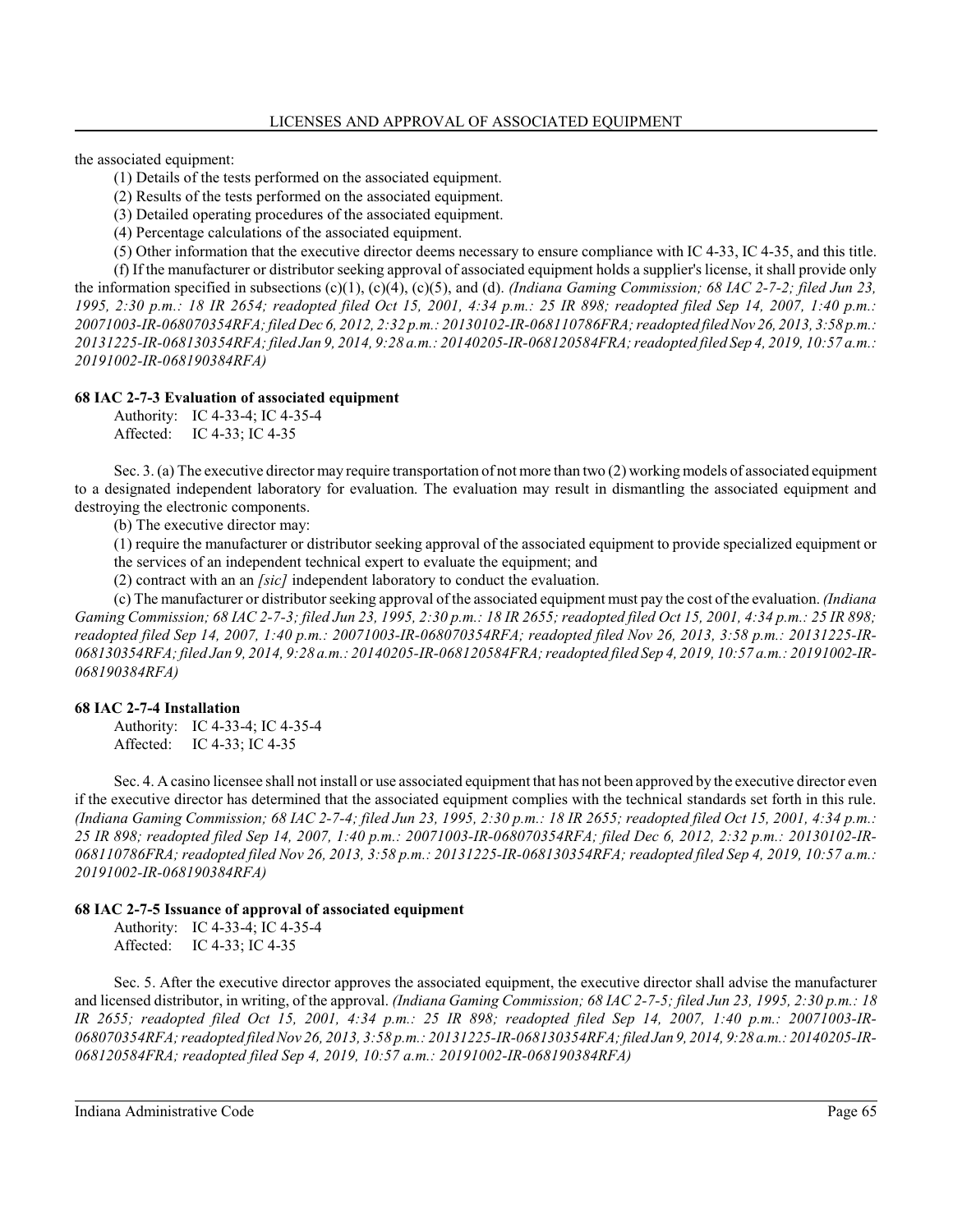### **68 IAC 2-7-6 Alteration or revision**

Authority: IC 4-33-4; IC 4-35-4 Affected: IC 4-33; IC 4-35

Sec. 6. A casino licensee shall not alter the manner in which associated equipment operates or revise the associated equipment without prior written approval of the executive director. *(Indiana Gaming Commission; 68 IAC 2-7-6; filed Jun 23, 1995, 2:30 p.m.: 18 IR 2655; readopted filed Oct 15, 2001, 4:34 p.m.: 25 IR 898; readopted filed Sep 14, 2007, 1:40 p.m.: 20071003-IR-068070354RFA; filed Dec 6, 2012, 2:32 p.m.: 20130102-IR-068110786FRA; readopted filed Nov 26, 2013, 3:58 p.m.: 20131225- IR-068130354RFA; readopted filed Sep 4, 2019, 10:57 a.m.: 20191002-IR-068190384RFA)*

## **68 IAC 2-7-7 Revocation of approval**

Authority: IC 4-33-4; IC 4-35-4 Affected: IC 4-33; IC 4-35

Sec. 7. (a) The executive director may revoke the approval of associated equipment if the executive director determines that the associated equipment:

(1) does not perform in the manner described in the application;

(2) is defective or malfunctions frequently;

(3) has a detrimental impact on the conduct of a casino gambling operation;

(4) adversely affects computation of taxes for reasons including, but not limited to:

- (A) inaccurate computation;
- (B) defects; and
- (C) malfunctions; or

(5) was not delivered, installed, maintained, or serviced by an entity that has the appropriate license.

(b) Upon receipt of notice that the executive director has revoked an approval under this rule, the casino licensee or casino license applicant shall do the following:

(1) Cease using the associated equipment for which approval has been revoked by the date established by the executive director.

(2) Notify the executive director, in writing, if it cannot cease using the associated equipment by the established date and seek an extension of time.

The executive director shall advise the casino licensee or casino license applicant, in writing, if the suggested time frame is not suitable.

(c) The executive director may initiate a disciplinary action against a casino licensee or casino license applicant that continues to use associated equipment for which approval has been revoked unless the executive director grants an extension of time under subsection (c). *(Indiana Gaming Commission; 68 IAC 2-7-7; filed Jun 23, 1995, 2:30 p.m.: 18 IR 2655; readopted filed Oct 15, 2001, 4:34 p.m.: 25 IR 898; readopted filed Sep 14, 2007, 1:40 p.m.: 20071003-IR-068070354RFA; filed Dec 6, 2012, 2:32 p.m.: 20130102-IR-068110786FRA; readopted filedNov 26, 2013, 3:58 p.m.: 20131225-IR-068130354RFA; filed Jan 9, 2014, 9:28 a.m.: 20140205-IR-068120584FRA; readopted filed Sep 4, 2019, 10:57 a.m.: 20191002-IR-068190384RFA)*

#### **68 IAC 2-7-8 Notice to the executive director**

Authority: IC 4-33-4; IC 4-35-4 Affected: IC 4-33; IC 4-35

Sec. 8. (a) The manufacturer or distributor of associated equipment shall do the following:

(1) Notify the executive director, in writing, of problems, defects, or malfunctions of associated equipment that the commission has approved.

(2) Advise the executive director, in writing, if another jurisdiction has revoked the approval of associated equipment approved by the commission.

(b) Casino licensees or casino license applicants shall do the following:

(1) Notify the executive director, in writing, of problems, defects, or malfunctions of the associated equipment that has been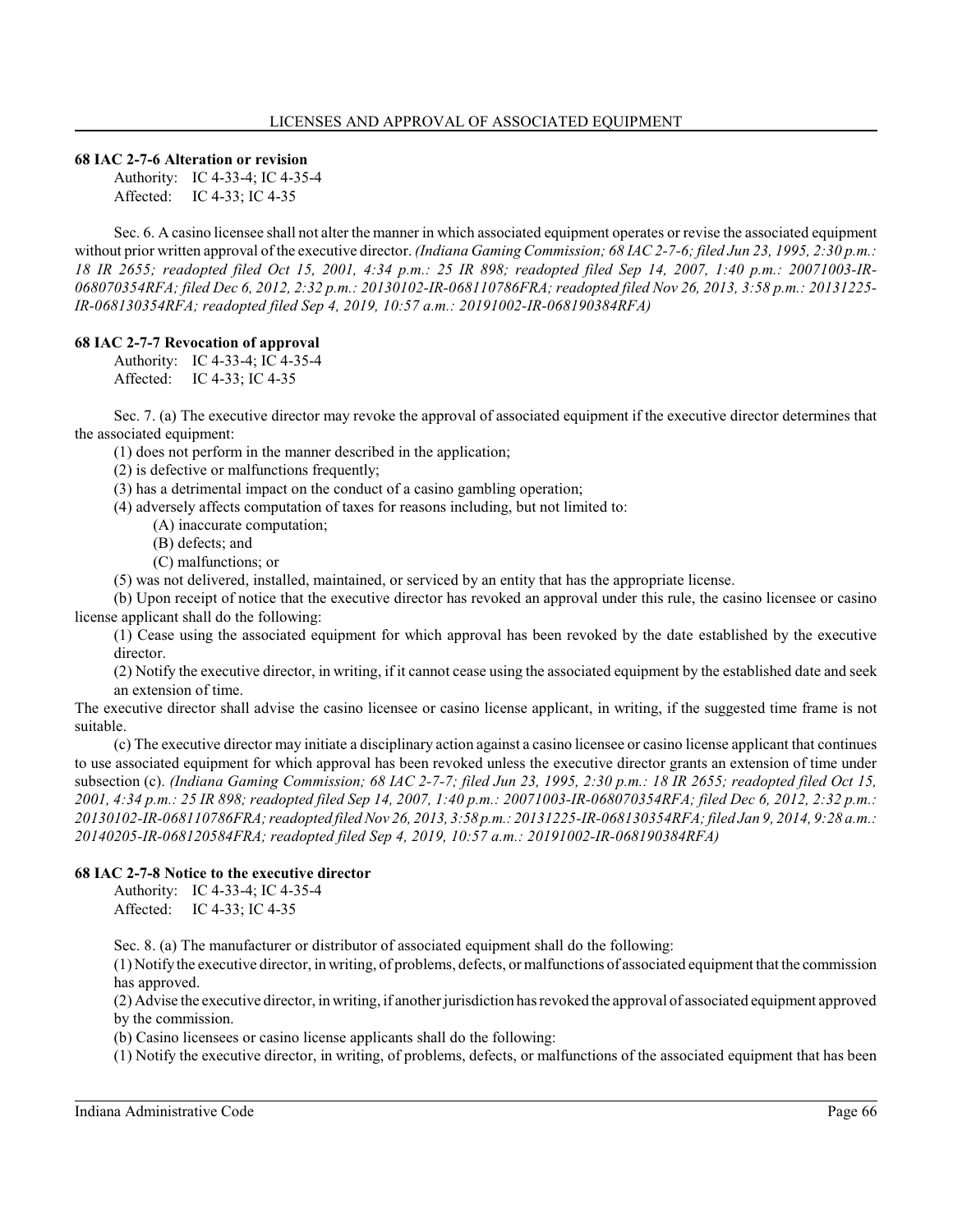approved by the commission and is used by the casino licensee or casino license applicant in the state of Indiana or another jurisdiction.

(2) Notify the executive director, in writing, if another jurisdiction has revoked its approval of associated equipment approved by the commission and used in Indiana by the casino licensee or casino license applicant.

*(Indiana Gaming Commission; 68 IAC 2-7-8; filed Jun 23, 1995, 2:30 p.m.: 18 IR 2655; readopted filed Oct 15, 2001, 4:34 p.m.: 25 IR 898; readopted filed Sep 14, 2007, 1:40 p.m.: 20071003-IR-068070354RFA; filed Dec 6, 2012, 2:32 p.m.: 20130102-IR-068110786FRA; readopted filedNov 26, 2013, 3:58 p.m.: 20131225-IR-068130354RFA; filed Jan 9, 2014, 9:28 a.m.: 20140205-IR-068120584FRA; readopted filed Sep 4, 2019, 10:57 a.m.: 20191002-IR-068190384RFA)*

#### **68 IAC 2-7-9 Retention of records**

Authority: IC 4-33-4; IC 4-35-4 Affected: IC 4-33; IC 4-35

Sec. 9. (a) The manufacturer or distributor of associated equipment shall maintain the following records:

(1) The applications for approval of associated equipment submitted to the commission.

(2) Detailed operating procedures of the associated equipment.

(3) Approvals of associated equipment received from other jurisdictions.

(4) A complete, comprehensive, and technically accurate description and explanation of the associated equipment and its intended use in both technical and lay language.

(5) Alterations or revisions, with requisite approvals, that have been conducted on associated equipment used by casino licensees or casino license applicants.

(6) The revocation of an approval for associated equipment issued by any gaming jurisdiction.

(7) Documentation that indicates problems, defects, or malfunctions of the associated equipment.

(8) Details of tests performed on the associated equipment by the manufacturer or distributor of the associated equipment.

(9) Other records that the executive director deems necessary to ensure compliance with IC 4-33, IC 4-35, and this title.

(b) Casino licensees or casino license applicants shall maintain the records listed in subsection (a) that are in its possession. Casino licensees or casino license applicants must maintain, at a minimum, those records identified in subsection (a)(5) and (a)(7).

(c) The manufacturer or distributor of the associated equipment, the casino licensee, or the casino license applicant shall maintain the records required by this rule for a period of five (5) years. *(Indiana Gaming Commission; 68 IAC 2-7-9; filed Jun 23, 1995, 2:30 p.m.: 18 IR 2656; errata filed Aug 17, 1995, 1:30 p.m.: 19 IR 42; readopted filed Oct 15, 2001, 4:34 p.m.: 25 IR 898; readopted filed Sep 14, 2007, 1:40 p.m.: 20071003-IR-068070354RFA; filed Dec 6, 2012, 2:32 p.m.: 20130102-IR-068110786FRA; readopted filedNov 26, 2013, 3:58 p.m.: 20131225-IR-068130354RFA;filed Jan 9, 2014, 9:28 a.m.: 20140205-IR-068120584FRA; readopted filed Sep 4, 2019, 10:57 a.m.: 20191002-IR-068190384RFA)*

#### **68 IAC 2-7-10 Request for hearing on notice of denial or revocation of approval**

Authority: IC 4-33-4; IC 4-35-4 Affected: IC 4-33; IC 4-35

Sec. 10. The manufacturer or distributor of associated equipment who is served with a notice of denial or revocation of approval under this rule may request a hearing under 68 IAC 7. *(Indiana Gaming Commission; 68 IAC 2-7-10; filed Jun 23, 1995, 2:30 p.m.: 18 IR 2656; readopted filed Oct 15, 2001, 4:34 p.m.: 25 IR 898; readopted filed Sep 14, 2007, 1:40 p.m.: 20071003-IR-068070354RFA;readopted filedNov 26, 2013, 3:58 p.m.: 20131225-IR-068130354RFA; filed Jan 9, 2014, 9:28 a.m.: 20140205-IR-068120584FRA; readopted filed Sep 4, 2019, 10:57 a.m.: 20191002-IR-068190384RFA)*

## **68 IAC 2-7-11 Deviation from provisions** *(Repealed)*

Sec. 11. *(Repealed by Indiana Gaming Commission; filed Oct 21, 2016, 10:19 a.m.: 20161116-IR-068160052FRA)*